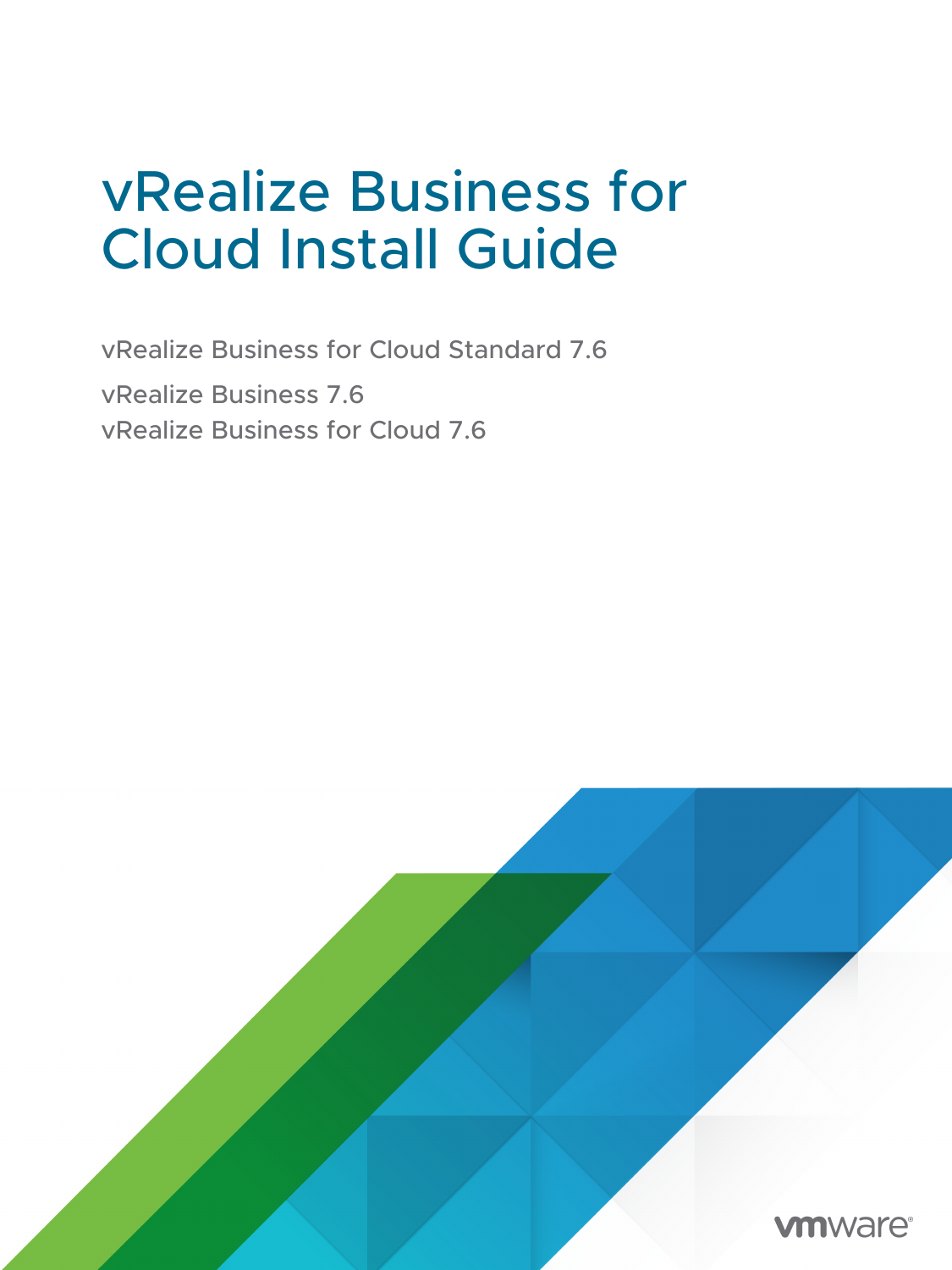You can find the most up-to-date technical documentation on the VMware website at:

<https://docs.vmware.com/>

**VMware, Inc.** 3401 Hillview Ave. Palo Alto, CA 94304 www.vmware.com

Copyright  $^\copyright$  2013 - 2018 VMware, Inc. All rights reserved. [Copyright and trademark information.](https://docs.vmware.com/copyright-trademark.html)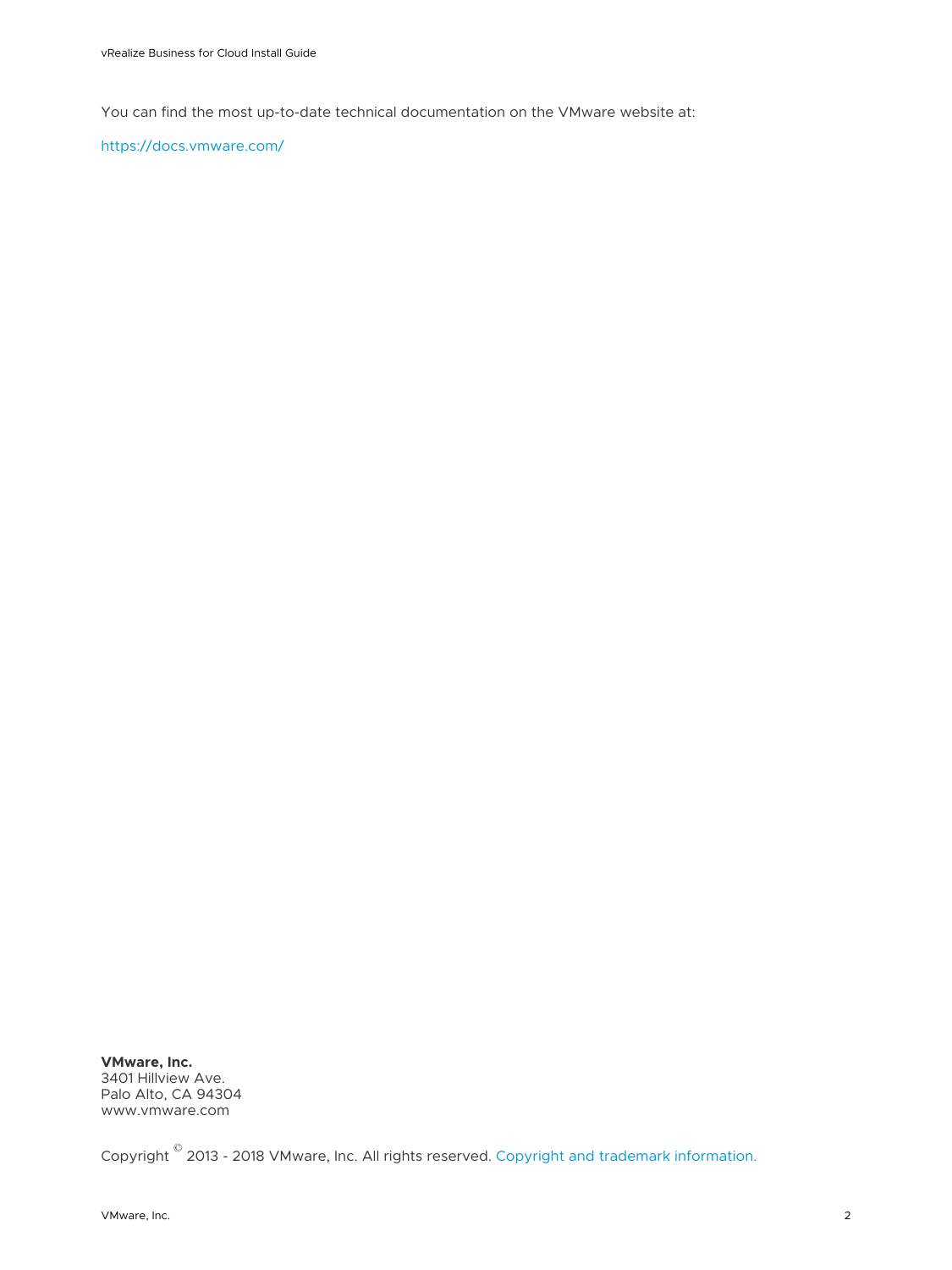## **Contents**

#### [vRealize Business for Cloud Installation and Administration](#page-4-0) 5

- **1** [About vRealize Business for Cloud](#page-5-0) 6 [vRealize Business for Cloud Architecture](#page-5-0) 6 [Supported Product Integrations](#page-8-0) 9 [The Customer Experience Improvement Program](#page-9-0) 10 [Join or Leave VMware Customer Experience Improvement Program for vRealize Business for](#page-9-0) [Cloud](#page-9-0) 10 [About vRealize Business for Cloud High Availability, Fault Tolerance and Disaster Recovery](#page-10-0) [11](#page-10-0) [Backup and Restore the vRealize Business for Cloud Virtual Appliance](#page-10-0) 11 [Currencies Supported in vRealize Business for Cloud](#page-11-0) 12 [Support for Costing of non-ESXi Physical Servers in vRealize Business for Cloud](#page-15-0) 16 [Default vRealize Business for Cloud Users Defined in vRealize Automation](#page-15-0) 16
- **2** [Preparing for vRealize Business for Cloud Installation](#page-17-0) 18 [vRealize Business for Cloud System Requirements](#page-17-0) 18 [Planning YourvRealize Business for Cloud Deployment 20](#page-19-0)
- **3** [Deploying vRealize Business for Cloud](#page-21-0) 22 [Deploy vRealize Business for Cloud Virtual Appliance on vSphere](#page-21-0) 22 [Deploy vRealize Business for Cloud Virtual Appliance on vCloud Director](#page-23-0) 24
- **4** [Registering vRealize Business for Cloud](#page-26-0) 27 [Register vRealize Business for Cloud with vRealize Automation](#page-26-0) 27 [Register vRealize Business for Cloud with VMware Identity Manager](#page-27-0) 28 [Register vRealize Business for Cloud with vRealize Operations Manager](#page-28-0) 29
- **5** [Start the vRealize Business for Cloud Appliance](#page-30-0) 31
- **6** [Assigning vRealize Business for Cloud Roles](#page-32-0) 33 [Assign vRealize Business for Cloud Roles by using vRealize Automation](#page-32-0) 33 [Assign vRealize Business for Cloud Roles by Using VMware Identity Manager](#page-33-0) 34 [Assign vRealize Business for Cloud Roles to the Local Users](#page-34-0) 35
- **7** [Managing vRealize Business for Cloud Virtual Appliance](#page-36-0) 37 [Managing Private Cloud Connections](#page-37-0) 38 [Manage vCenter Server Connections](#page-37-0) 38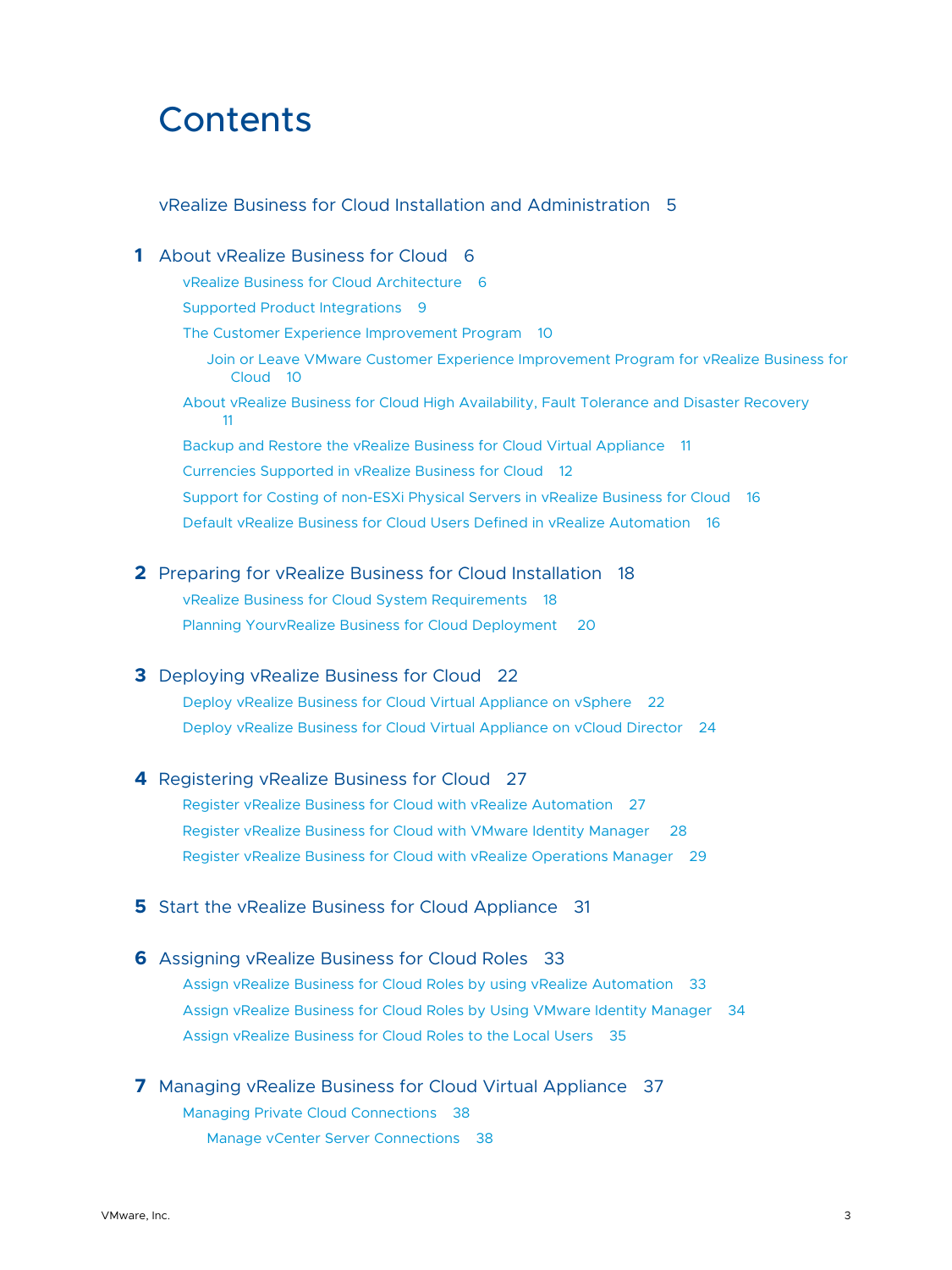[Manage EMC SRM servers in vRealize Business for Cloud](#page-40-0) 41 [Manage vCloud Director Connections](#page-41-0) 42 [Manage VMware NSX Manager Connections](#page-43-0) 44 [Managing Public Cloud Accounts](#page-44-0) 45 [Using Amazon Web Services Accounts in vRealize Business for Cloud](#page-44-0) 45 [Using Microsoft Azure Accounts in vRealize Business for Cloud](#page-47-0) 48 [Manage Public Cloud Providers Accounts for Comparison](#page-50-0) 51 [Update the Reference Database for vRealize Business for Cloud](#page-57-0) 58 [Generate and Download the Support File](#page-59-0) 60 [Update Licenses for vRealize Business for Cloud](#page-60-0) 61 [Generate Token for vRealize Business Enterprise Integration](#page-61-0) 62 [Managing the Data Collectors](#page-62-0) 63 [Generate One Time Key for Remote Data Collection](#page-62-0) 63 [Register a Remote Data Collector with vRealize Business for Cloud Server](#page-63-0) 64 [View the Registered Data Collectors](#page-64-0) 65 [Configuring the Calculation Preferences](#page-65-0) 66 [Configure a Depreciation Method for Calculating Cost of Server Hardware](#page-65-0) 66 [Configure the Pricing Method at Resource Level](#page-67-0) 68 [Configure the Pricing Method for Additional Charges](#page-68-0) 69 [Configure Pricing Update Strategy](#page-68-0) 69 [Configure Virtual Machine Instance Sizes](#page-69-0) 70

#### **8** [Configuring vRealize Business for Cloud](#page-71-0) 72

[Configure Time Synchronization](#page-71-0) 72 [Configure a Proxy Server](#page-72-0) 73 [Change or Replace the SSL Certificate of vRealize Business for Cloud](#page-73-0) 74 [Enable or Disable SSH Settings](#page-74-0) 75 [Enable or Disable TLS](#page-75-0) 76 [Exporting the vRealize Business for Cloud Log Files](#page-76-0) 77 [Export the vRealize Business for Cloud Log Files to Syslog Server](#page-76-0) 77 [Export the vRealize Business for Cloud Log Files to vRealize Log Insight](#page-78-0) 79 [Modifying the Default Data Retention Period](#page-78-0) 79

#### **9** [Upgrading vRealize Business for Cloud](#page-80-0) 81 [Upgrade Your 7.x.x Version by Using Web Console](#page-80-0) 81 [Upgrade Your 7.x.x by Using the Downloadable ISO Image](#page-82-0) 83

[Migrate from 6.2.3 to an Intermediate Version of vRealize Business for Cloud](#page-83-0) 84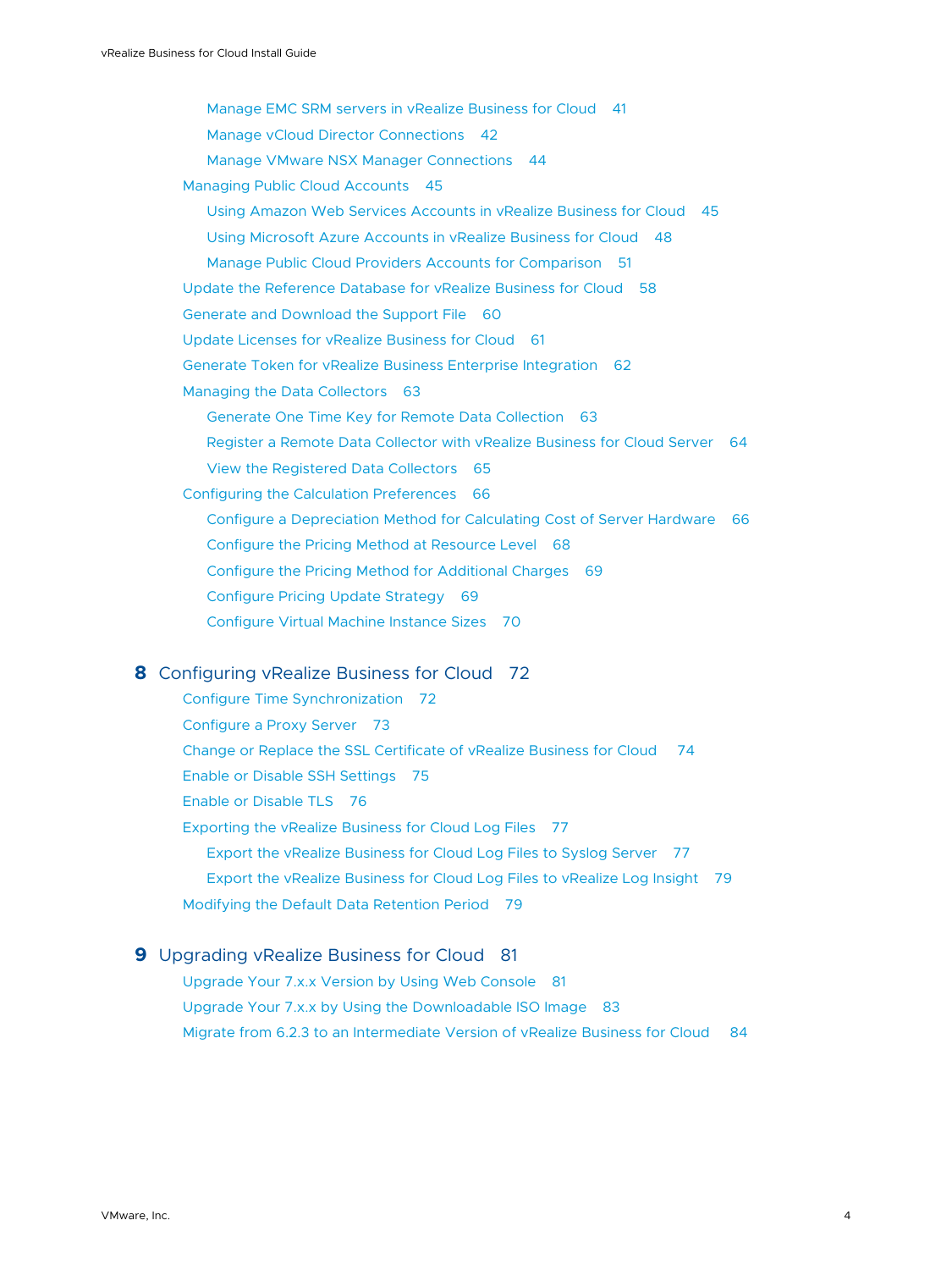## <span id="page-4-0"></span>vRealize Business for Cloud Installation and Administration

The *VMware® vRealize Business for Cloud Installation and Administration* guide provides information about installing and configuring vRealize Business for Cloud.

## Intended Audience

This information is intended for anyone who wants to install and configure vRealize Business for Cloud. The information is written for administrators who are familiar with virtual machine technology and data center operations.

## VMware Technical Publications Glossary

VMware Technical Publications provides a glossary of terms that might be unfamiliar to you. For definitions of terms as they are used in VMware technical documentation, go to [http://](http://www.vmware.com/support/pubs) [www.vmware.com/support/pubs.](http://www.vmware.com/support/pubs)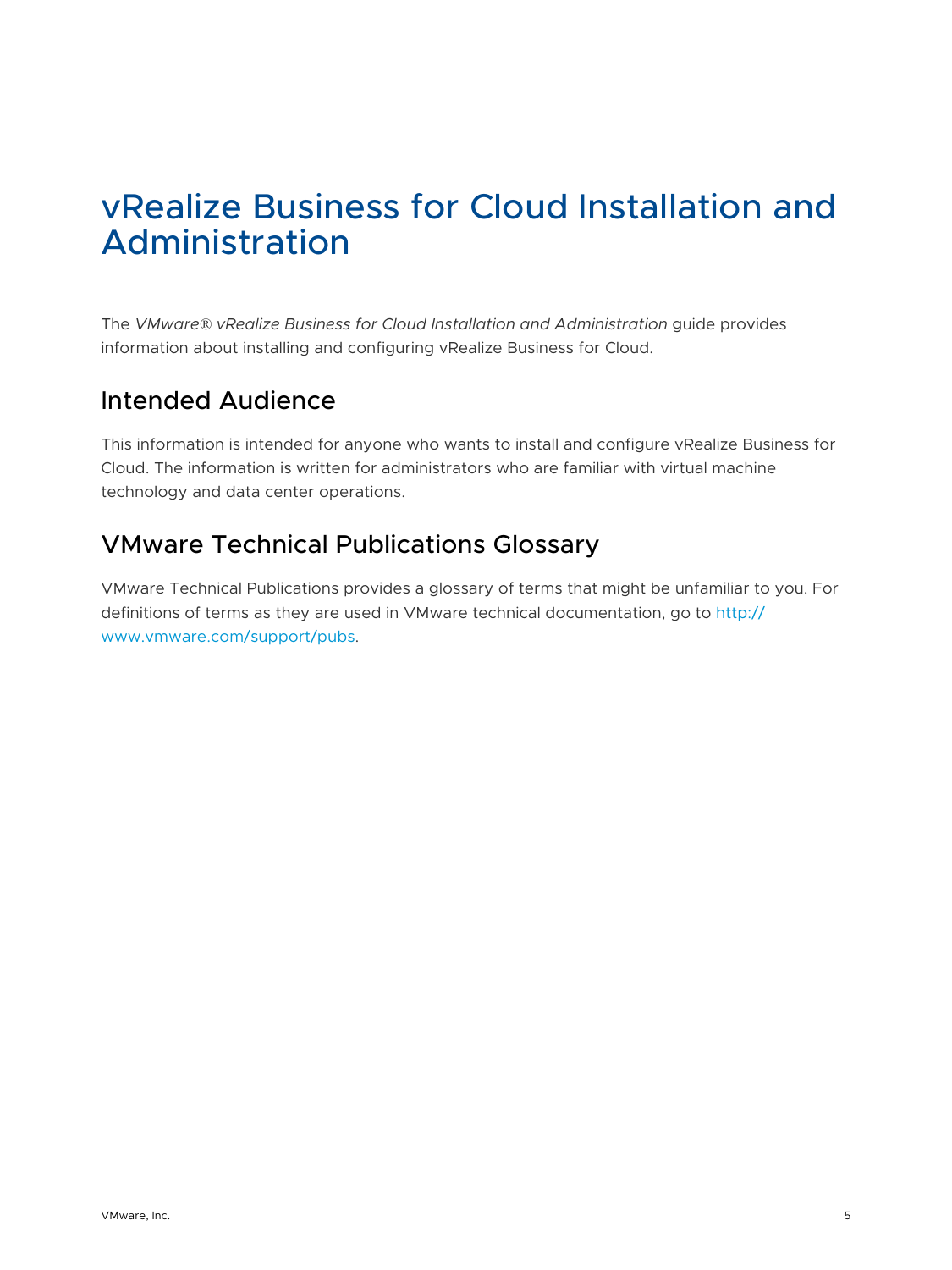## <span id="page-5-0"></span>About vRealize Business for Cloud 1

VMware vRealize Business for Cloud automates cloud costing, consumption analysis and comparison, delivering the insight you need to efficiently deploy and manage cloud environments.

You can use vRealize Business for Cloud to manage the following VMware products and services:

- **n** vCenter Server
- vCloud Director
- **No vRealize Automation**
- **n** vRealize Operations Manager

To see the versions of these products that are compatible with vRealize Business for Cloud, see the [Interoperability Matrix.](http://partnerweb.vmware.com/comp_guide2/sim/interop_matrix.php?#interop&112=1722&114=&2=&140=&hideEmpty=false)

This chapter includes the following topics:

- <sup>n</sup> vRealize Business for Cloud Architecture
- [Supported Product Integrations](#page-8-0)
- <sup>n</sup> [The Customer Experience Improvement Program](#page-9-0)
- **n** [About vRealize Business for Cloud High Availability, Fault Tolerance and Disaster Recovery](#page-10-0)
- **n** [Backup and Restore the vRealize Business for Cloud Virtual Appliance](#page-10-0)
- [Currencies Supported in vRealize Business for Cloud](#page-11-0)
- [Support for Costing of non-ESXi Physical Servers in vRealize Business for Cloud](#page-15-0)
- **n** [Default vRealize Business for Cloud Users Defined in vRealize Automation](#page-15-0)

## vRealize Business for Cloud Architecture

vRealize Business for Cloud provides users greater visibility into the financial aspects of their IaaS delivery and lets them optimize and improve these operations.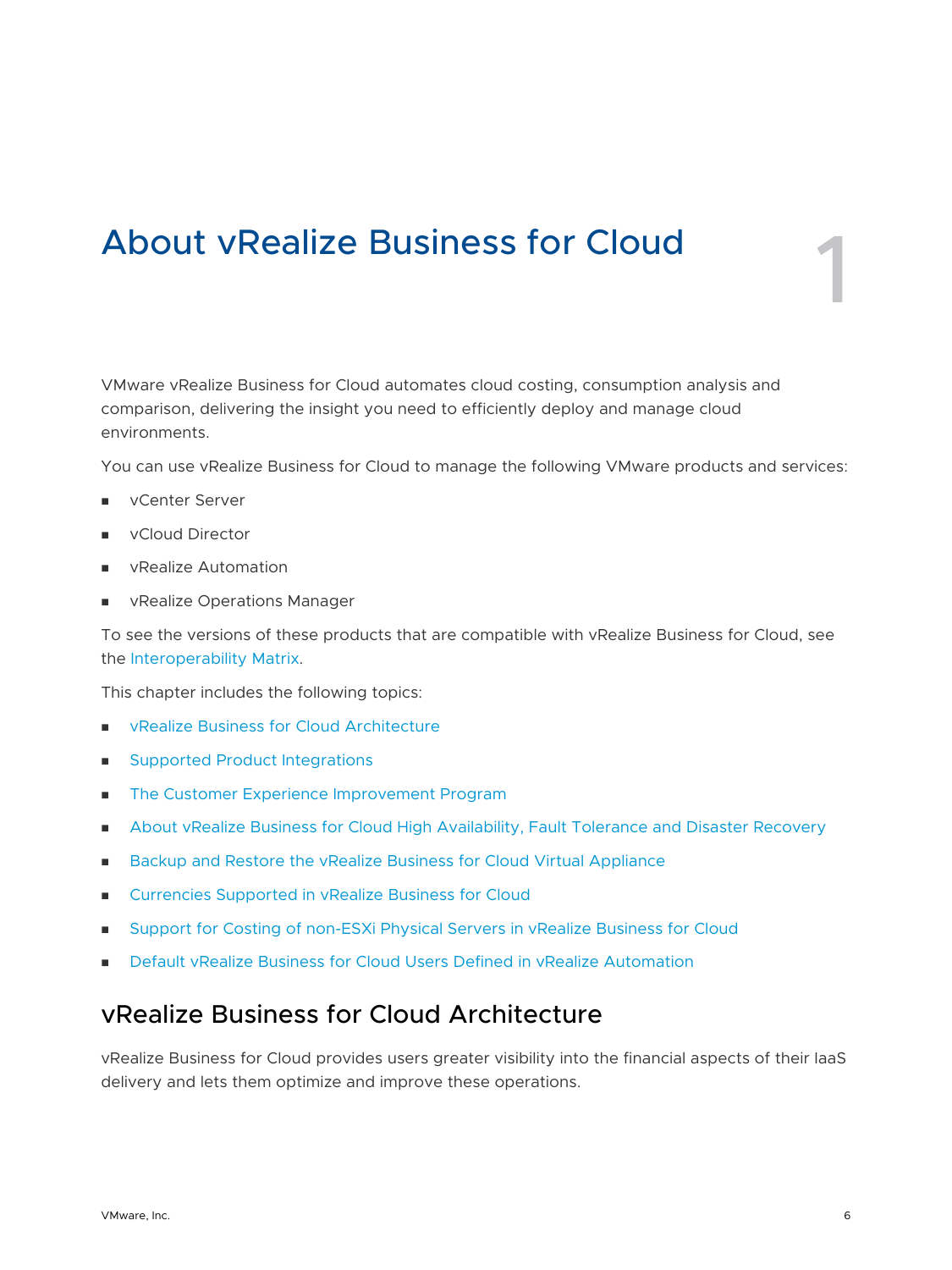The architecture illustrates the main components of vRealize Business for Cloud, the server, FactsRepo inventory service, data transformation service, data collection services, and reference database.



#### Figure 1-1. vRealize Business for Cloud Architecture

## Data Collection Services

Data collection services include a set of services for each private and public cloud endpoint such as vCenter Server, vCloud Director, and AWS for retrieving both inventory information (servers, virtual machines, clusters, storage devices, and associations between them) and usage (CPU and memory) statistics. The data collected from data collection services is used for cost calculations.

## FactsRepo Inventory Service

It is an inventory service built on MongoDB to store the collected data that the vRealize Business for Cloud server uses for the cost computation.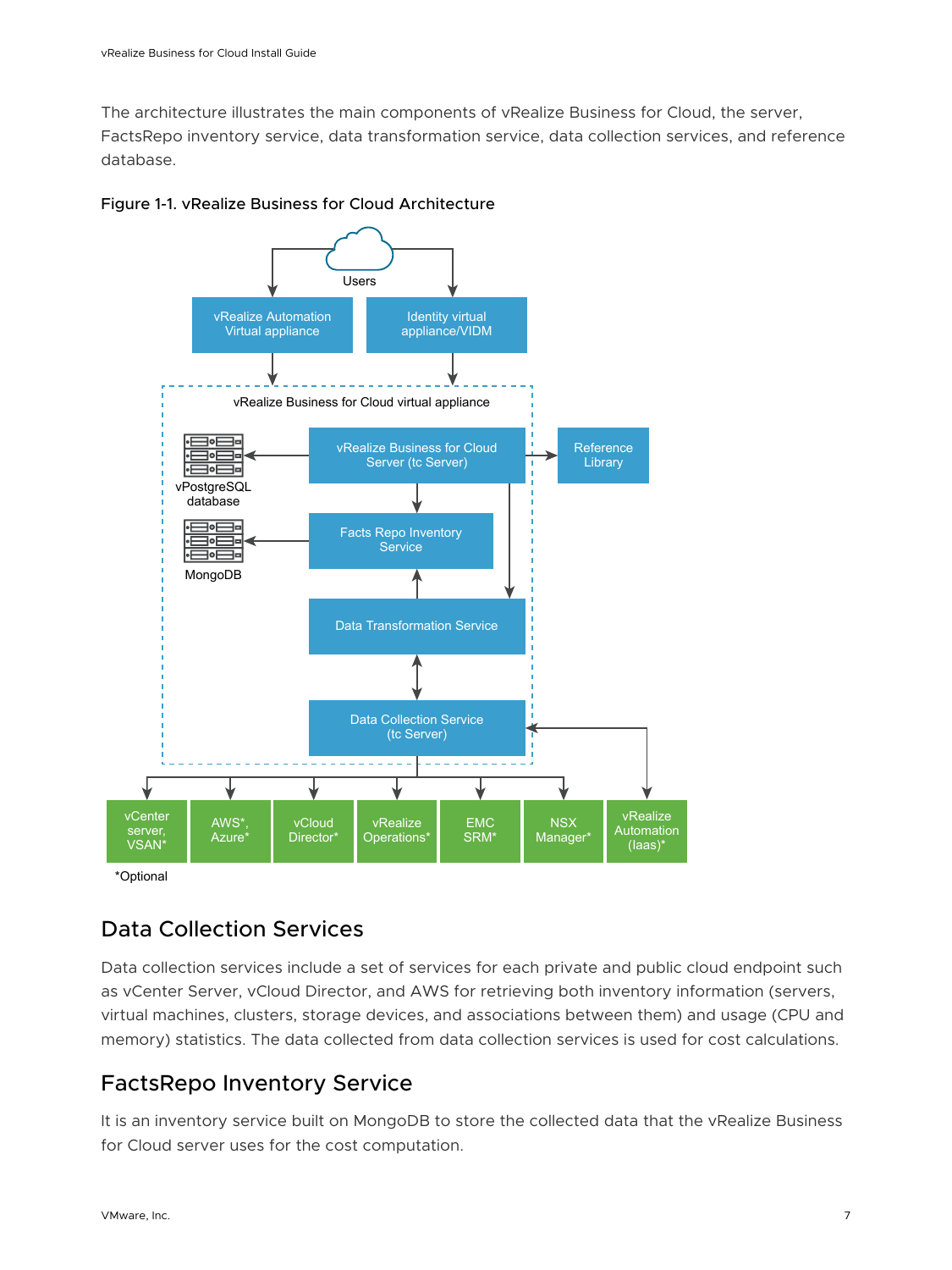## Data Transformation Service

The data transformation service converts the data received from data collection services into the structures consumable by FactsRepo. The data transformation service is a single point of aggregation of data from all data collectors.

## vRealize Business for Cloud Server

vRealize Business for Cloud server is a web application that runs on Pivotal tc Server. vRealize Business for Cloud has multiple data collection services that run periodically to collect inventory information and statistics and uses vPostgres as the persistent store. The data collected from data collection services is used for cost calculations

**Note** The vPostgres stores only computed data; FactsRepo stores raw data.

## Reference Database

This component is responsible for providing default, out-of-the-box costs for each of the supported cost drivers. Reference database is updated automatically or manually, and user can download the latest data set and import the data set into vRealize Business for Cloud. The new values affect cost calculation. Reference data that is used depends on currency you select during installation. You cannot change the currency configuration after deploying vRealize Business for Cloud.

## Communication between Server and Reference Database

Reference database is a compressed and encrypted file, which the users can download and install manually or update automatically. You can update the most current version of reference database. For more information, see [Update the Reference Database for vRealize Business for](#page-57-0)  [Cloud.](#page-57-0)

## Other Sources of Information

These sources are optional, and are used only if installed and configured. The sources include vRealize Automation, vCloud Director, vRealize Operations Manager, Amazon Web Services (AWS), Microsoft Azure, and EMC Storage Resource Manager (SRM).

## How vRealize Business for Cloud works

vRealize Business for Cloud collects data from external sources continuously and periodically updates FactsRepo. The collected data can be viewed on the dashboard or can generate the report. The data synchronization or update happens at regular interval. However, you can manually trigger the data collection process when the inventory changes occur, such as initialization of the system or addition of a private, public, or hybrid cloud account.

## External Interfaces

Below are the interfaces/APIs published to external applications.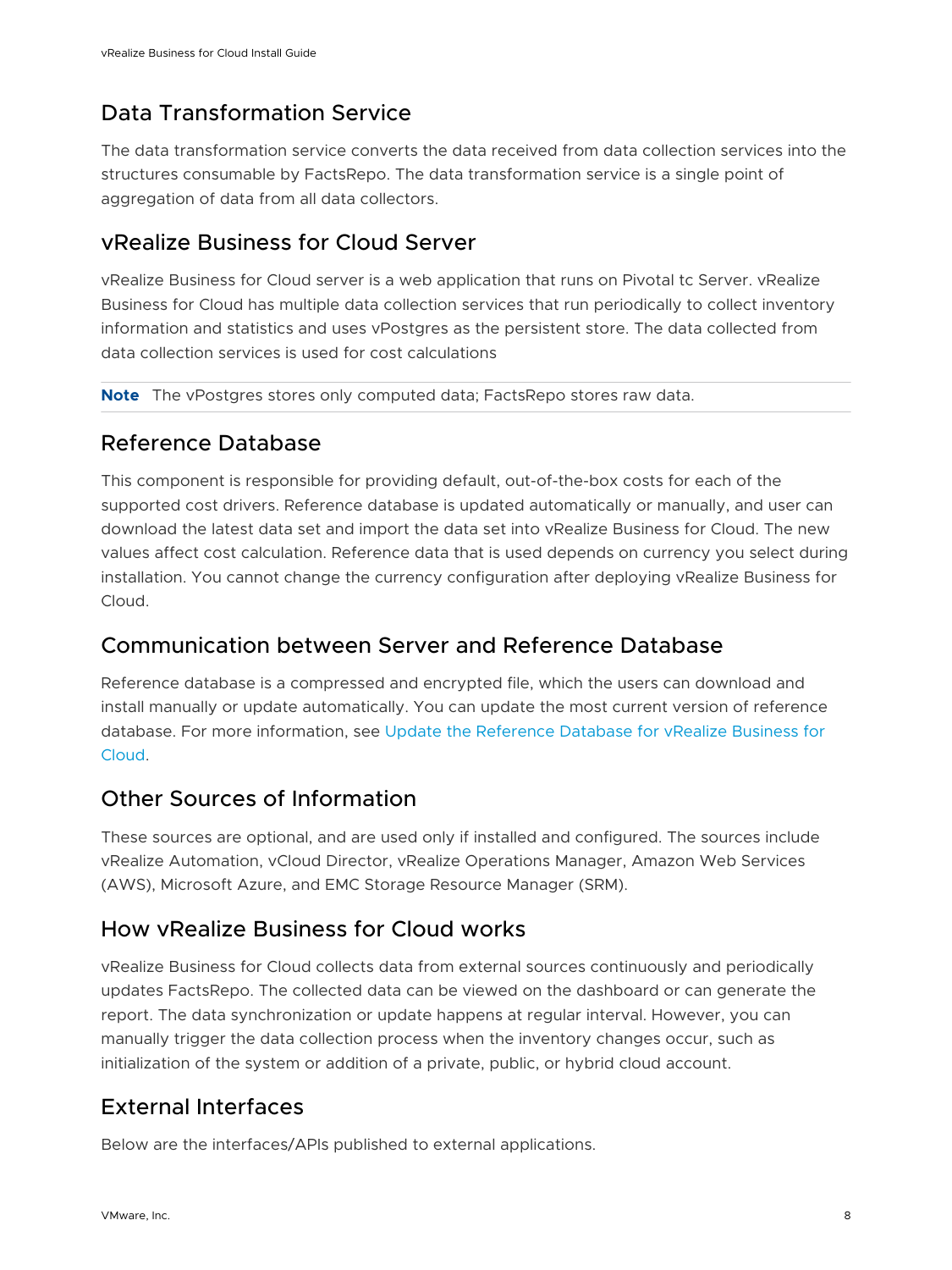<span id="page-8-0"></span>

| Interface           | <b>Description</b>                                         |
|---------------------|------------------------------------------------------------|
| vRealize Automation | Calls vRealize Business for Cloud to get the cost profiles |

## Supported Product Integrations

vRealize Business for Cloud integrates with various products and lets you use the information directly from the integration without having to manually enter the information.

## VMware vSphere

vRealize Business for Cloud allows addition of one or more vCenter Server machines to get the complete inventory list. The inventory list contains information related to virtual machines configuration, ESXi host capacity, cluster capacity, storage policies, storage capacity, attributes and tags.

## VMware vCloud Director

vRealize Business for Cloud integration with vCloud Director lets you view the organizational constructs from vCloud Director. vRealize Business for Cloud supports organization, organization virtual datacenter (vDC), virtual machines, and vApp constructs.

## VMware vRealize Operations Manager

vRealize Business for Cloud can integrate with vRealize Operations Manager 5.x and 6.x through a vCenter Server. In an integrated environment, vRealize Business for Cloud collects the usable CPU and memory utilization for each clustered or unclustered ESXi host. It also collects information about the oversized virtual machines from vRealize Operations Manager.

When vRealize Business for Cloud is integrated with vRealize Operations Manager 6.x, vRealize Business for Cloud collects additional details about powered off and idle VMs and also details about used and remaining capacity of each data center in the registered vCenter Server. You can also set the expected CPU and memory utilization for the host by using the system defined value, which is computed by using historical averages, or by defining a global value, or by defining a value at each cluster level. This value is used for calculating the virtual machine cost allocation.

## VMware vRealize Automation

vRealize Business for Cloud is tightly integrated with vRealize Automation. vRealize Business for Cloud appears as a tab, named as **Business Management**, in the vRealize Automation user interface. vRealize Business for Cloud uses the common services of vRealize Automation such as Single Sign-On support and identity management by means of an embedded VMware Identity Manager authentication and authorization. The Infrastructure as a Service (IaaS) component of vRealize Automation consumes the base rate APIs of vRealize Business for Cloud to compute blueprint price of virtual machines. vRealize Business for Cloud also has data integration with IaaS component of vRealize Automation. You can define rules and categorize according to vRealize Automation hierarchy.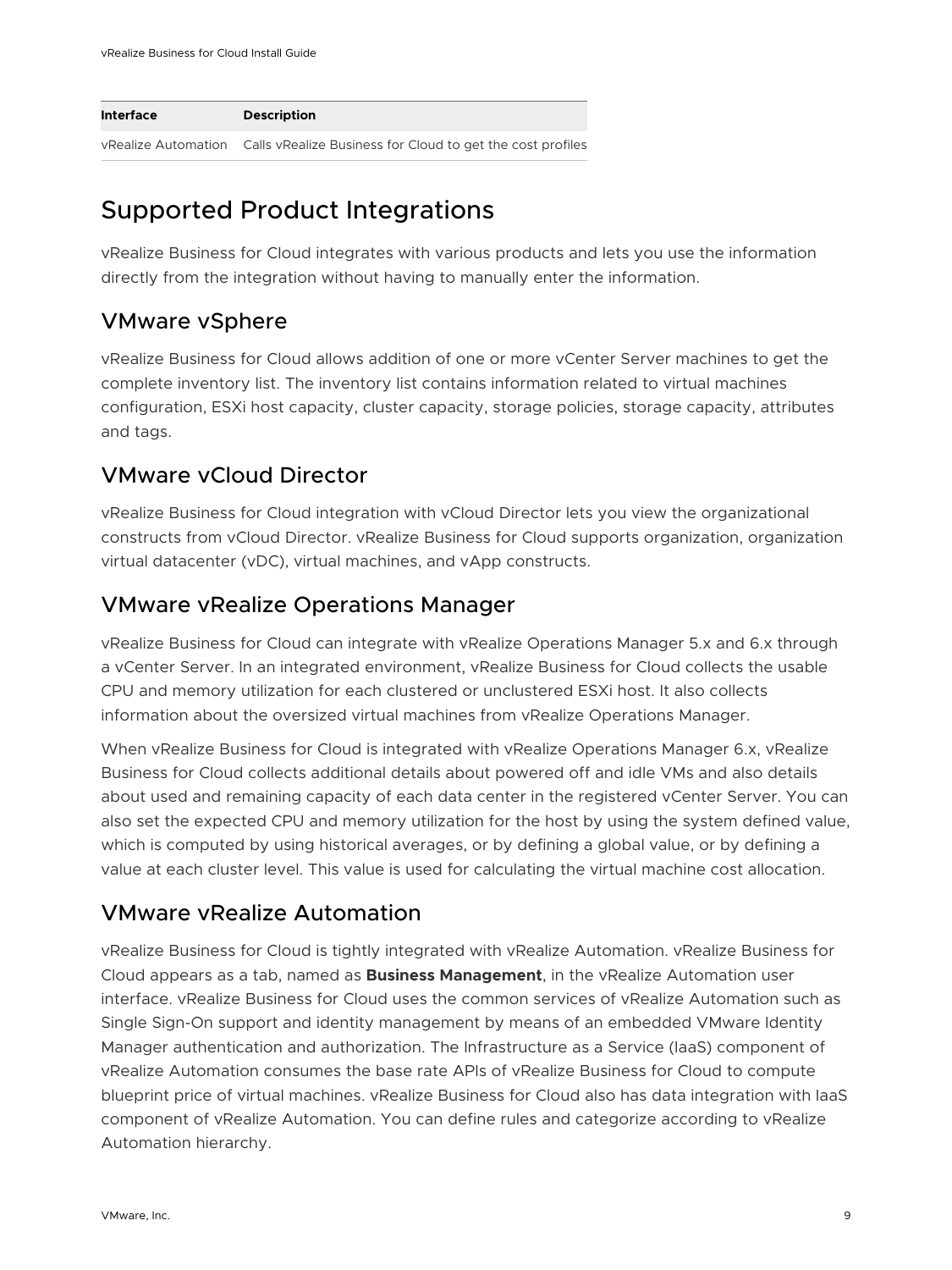## <span id="page-9-0"></span>Amazon Web Services and Microsoft Azure

vRealize Business for Cloud can integrate with public cloud platform such as Amazon Web Services (AWS) and Microsoft Azure, which enables your organization to dynamically scale its IT infrastructure. vRealize Business for Cloud provides its users an overview of how their investments are spread across Amazon Web Services (AWS) and Microsoft Azure public cloud.

## EMC Storage Resource Management

vRealize Business for Cloud can integrate with EMC Storage Resource Management (SRM), which provides information about arrays, disks, and LUNs. These attributes forms the storage infrastructure of an organization and helps to determine the storage cost of virtual machines based on computed data store base rates. vRealize Business for Cloud supports EMC SRM 3.2 and later versions. Only the following EMC array families are supported: VNX, VMAX, ISILON, and VPLEX.

## VMware NSX Manager

vRealize Business for Cloud can integrate with VMware NSX Manager, which is the centralized management component of NSX, and runs as a virtual appliance on an ESX host. You can define price for network components discovered by vRealize Business for Cloud from VMware NSX Manager through vCloud Director.

## The Customer Experience Improvement Program

vRealize Business for Cloud participates in VMware's Customer Experience Improvement Program (CEIP). The CEIP provides VMware with information that enables VMware to improve its products and services, to fix problems, and to advise you on how best to deploy and use our products. You can choose to join or leave the CEIP for vRealize Business for Cloud at any time.

Details regarding the data collected through CEIP and the purposes for which it is used by VMware are set forth at the Trust & Assurance Center at [http://www.vmware.com/trustvmware/](http://www.vmware.com/trustvmware/ceip.html) [ceip.html](http://www.vmware.com/trustvmware/ceip.html)

## Join or Leave VMware Customer Experience Improvement Program for vRealize Business for Cloud

vRealize Business for Cloud gives you the opportunity to join the Customer Experience Improvement Program (CEIP) when you initially install the product. After installation, you can join or leave the CEIP at any time.

#### Procedure

- **1** Log in to the web console at https://*vRealize\_Business\_for\_Cloud\_IP\_address*:5480.
- **2** Click the **Telemetry** tab.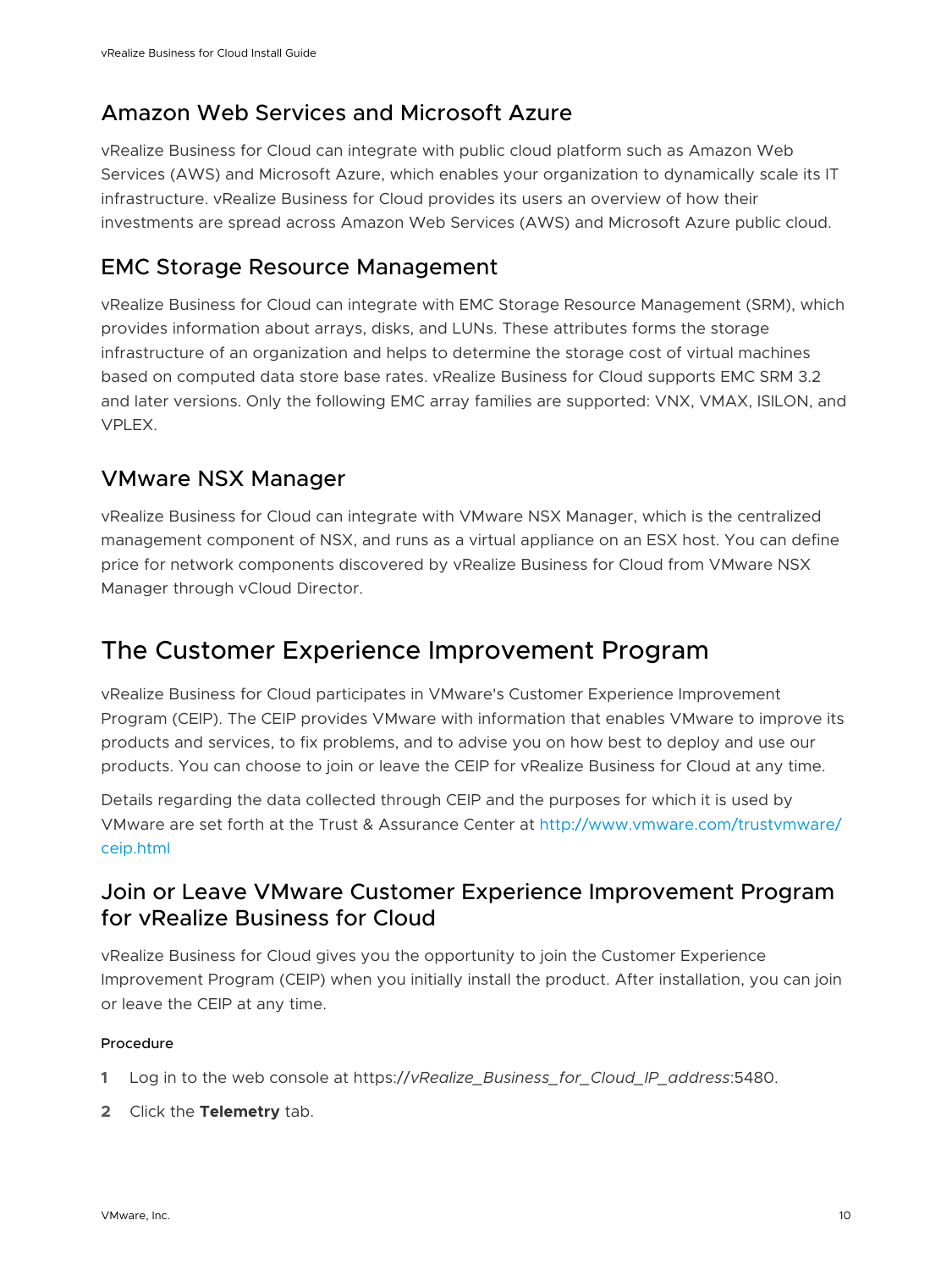- <span id="page-10-0"></span>**3** Perform one of the following based on your requirements.
	- **n** Select Join the VMware Customer Experience Improvement Program to participate in the program.
	- <sup>n</sup> Deselect **Join the VMware Customer Experience Improvement Program** to not participate in the program.
- **4** Click **Save Settings**.

#### Results

When you join the program, the vRealize Business for Cloud appliance attempts to establish a connection to https://vmware.com and to automatically discover any proxy server that you might have configured for your vRealize Business for Cloud appliance.

## About vRealize Business for Cloud High Availability, Fault Tolerance and Disaster Recovery

You can achieve the higher levels of availability, fault tolerance and disaster recovery in vRealize Business for Cloud through vCenter Server and Site Recovery Manager.

vRealize Business for Cloud does not have an in-built High Availability (HA) or fault tolerance capabilities. However, you can deploy vRealize Business for Cloud appliances on the HA clusters managed by a vCenter Server and can enable fault tolerance for the appliance to provide additional protection.

In case of any site level failures, you can migrate the vRealize Business for Cloud appliance (as any other virtual machine) and power-on the appliance on a secondary site using Site Recovery Manager.

For more information, see vCenter Server and Site Recovery Manager documentation.

## Backup and Restore the vRealize Business for Cloud Virtual Appliance

To minimize system downtime and data loss in the event of failures, administrators can back up the vRealize Business for Cloud installation on a regular basis. If your system fails, you can recover by restoring the last known working backup. The system administrator backs up the vRealize Business for Cloud by exporting or cloning the virtual appliance and uses backups to restore the virtual appliance.

Back up appliances by exporting or cloning them. You can use the following methods to create backups:

- The vSphere Export function
- Cloning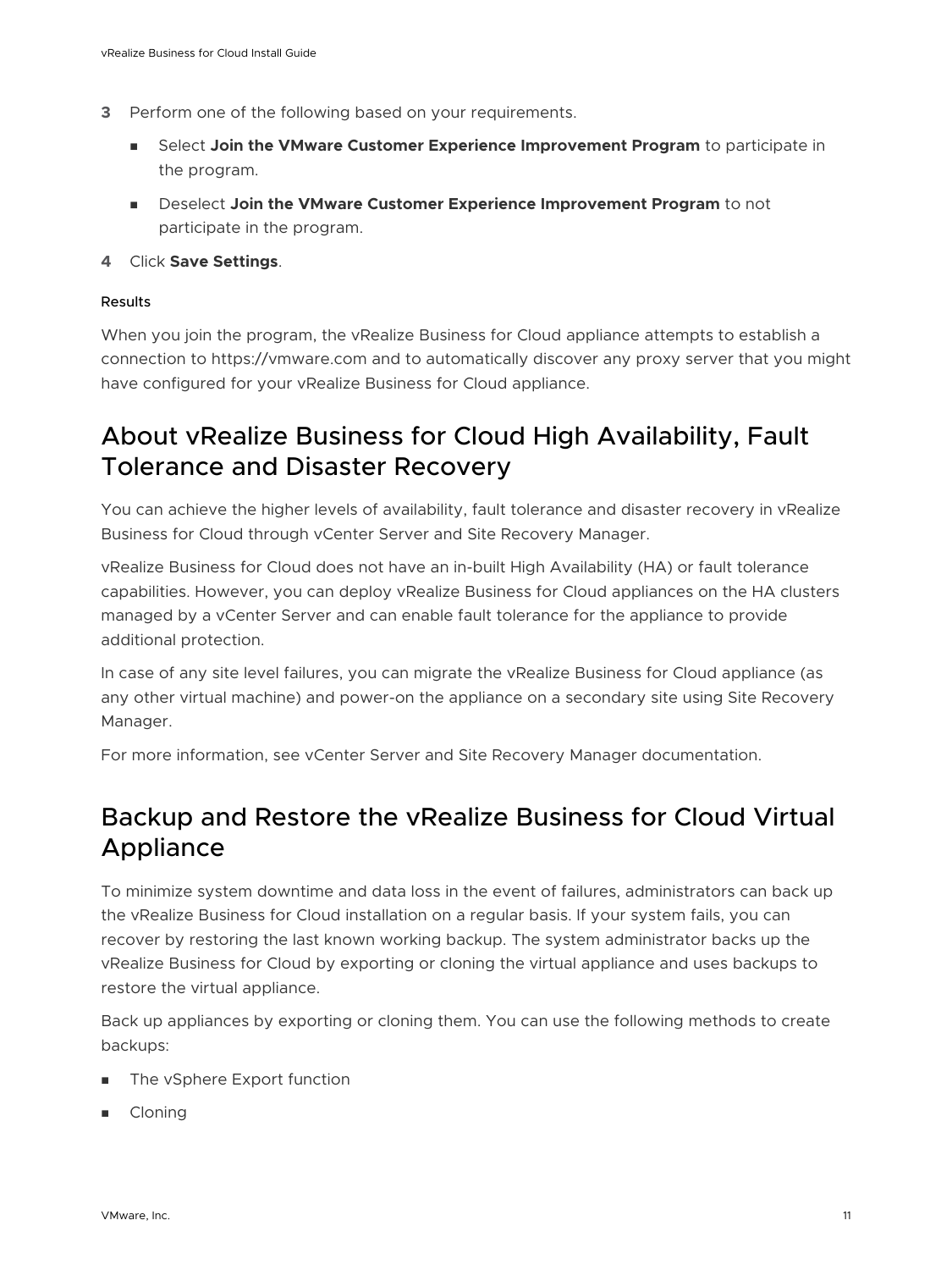- <span id="page-11-0"></span>■ Tools like VMware vSphere Data Protection and Symantec NetBackup, to create backups of the VMs
- **Back up virtual appliances**

You can use snapshots to back up virtual appliances only if you store or replicate them to a location other than the appliance location. If the snapshot image is accessible after a failure, using it is the most direct way to restore the appliance.

If a failure occurs, a system administrator must restore vRealize Business for Cloud to a functional state.

## Currencies Supported in vRealize Business for Cloud

vRealize Business for Cloud supports several currencies for cost calculation. You can select a currency during vRealize Business for Cloud deployment.

**Note** You cannot change the currency configuration after deploying vRealize Business for Cloud. If you do not select a currency, US Dollar (USD) is selected, by default.

| <b>Currency Name</b>      | <b>Abbreviation</b> |
|---------------------------|---------------------|
|                           |                     |
| <b>UAE Dirham</b>         | <b>AED</b>          |
| Albanian Lek              | <b>ALL</b>          |
| Argentina Peso            | ARS                 |
| <b>Australian Dollar</b>  | AUD                 |
| Aruban Florin             | AWG                 |
| Barbadian Dollar          | <b>BBD</b>          |
| Bangladeshi Taka          | <b>BDT</b>          |
| <b>Bulgarian Lev</b>      | <b>BGN</b>          |
| Bahraini Dinar            | <b>BHD</b>          |
| Burundi Franc             | <b>BIF</b>          |
| <b>Bermudian Dollar</b>   | <b>BMD</b>          |
| Brunei Dollar             | <b>BND</b>          |
| <b>Bolivian Boliviano</b> | <b>BOB</b>          |
| Brazilian Real            | <b>BRL</b>          |
| <b>Bahamian Dollar</b>    | <b>BSD</b>          |
| Botswana Pula             | <b>BWP</b>          |
| <b>Belize Dollar</b>      | <b>BZD</b>          |
| Canadian Dollar           | CAD                 |
| Congolese Franc           | CDF                 |
| Swiss Franc               | CHF                 |
|                           |                     |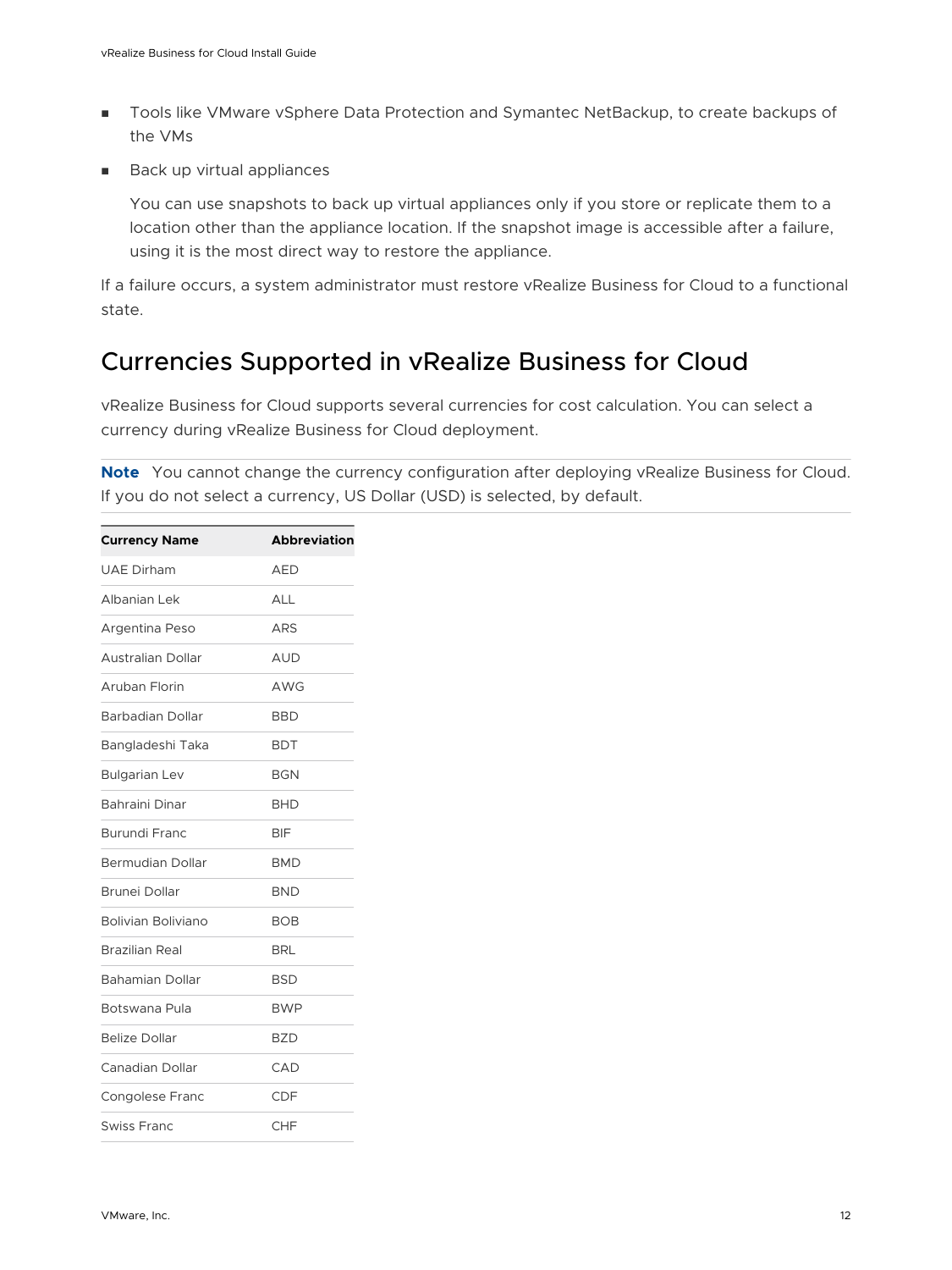| <b>Currency Name</b>  | <b>Abbreviation</b> |
|-----------------------|---------------------|
| Chilean Peso          | <b>CLP</b>          |
| China Yuan Renminbi   | CNY                 |
| Colombian Peso        | COP                 |
| Costa Rican Colon     | CRC                 |
| Cuban Peso            | <b>CUP</b>          |
| Cape Verdean Escudo   | <b>CVE</b>          |
| Czech Koruna          | <b>CZK</b>          |
| Djiboutian Franc      | <b>DJF</b>          |
| Danish Krone          | DKK                 |
| Dominican Peso        | <b>DOp</b>          |
| <b>Algerian Dinar</b> | DZD                 |
| <b>Egyptian Pound</b> | <b>EGP</b>          |
| <b>Ethiopian Birr</b> | <b>ETB</b>          |
| Euro                  | EUR                 |
| Fijian Dollar         | <b>FJD</b>          |
| <b>British Pound</b>  | GBP                 |
| Ghanaian Cedi         | GHS                 |
| Gambian Dalasi        | GMD                 |
| Guinean Franc         | <b>GNF</b>          |
| Guatemalan Quetzal    | GTQ                 |
| Hong Kong Dollar      | HKD                 |
| Honduran Lempira      | HNL                 |
| Croatian Kuna         | HRK                 |
| Haitian Gourde        | HTG                 |
| Hungarian Forint      | HUF                 |
| Indonesia Rupiah      | IDR                 |
| Israeli Shekel        | <b>ILS</b>          |
| Indian Rupee          | INR                 |
| Iraqi Dinar           | IQD                 |
| Icelandic Krona       | ISK                 |
| Jamaican Dollar       | JMD                 |
| Jordanian Dinar       | JOD                 |
| Japanese Yen          | JPY                 |
| Kenyan Shilling       | KES                 |
| Cambodian Riel        | <b>KHR</b>          |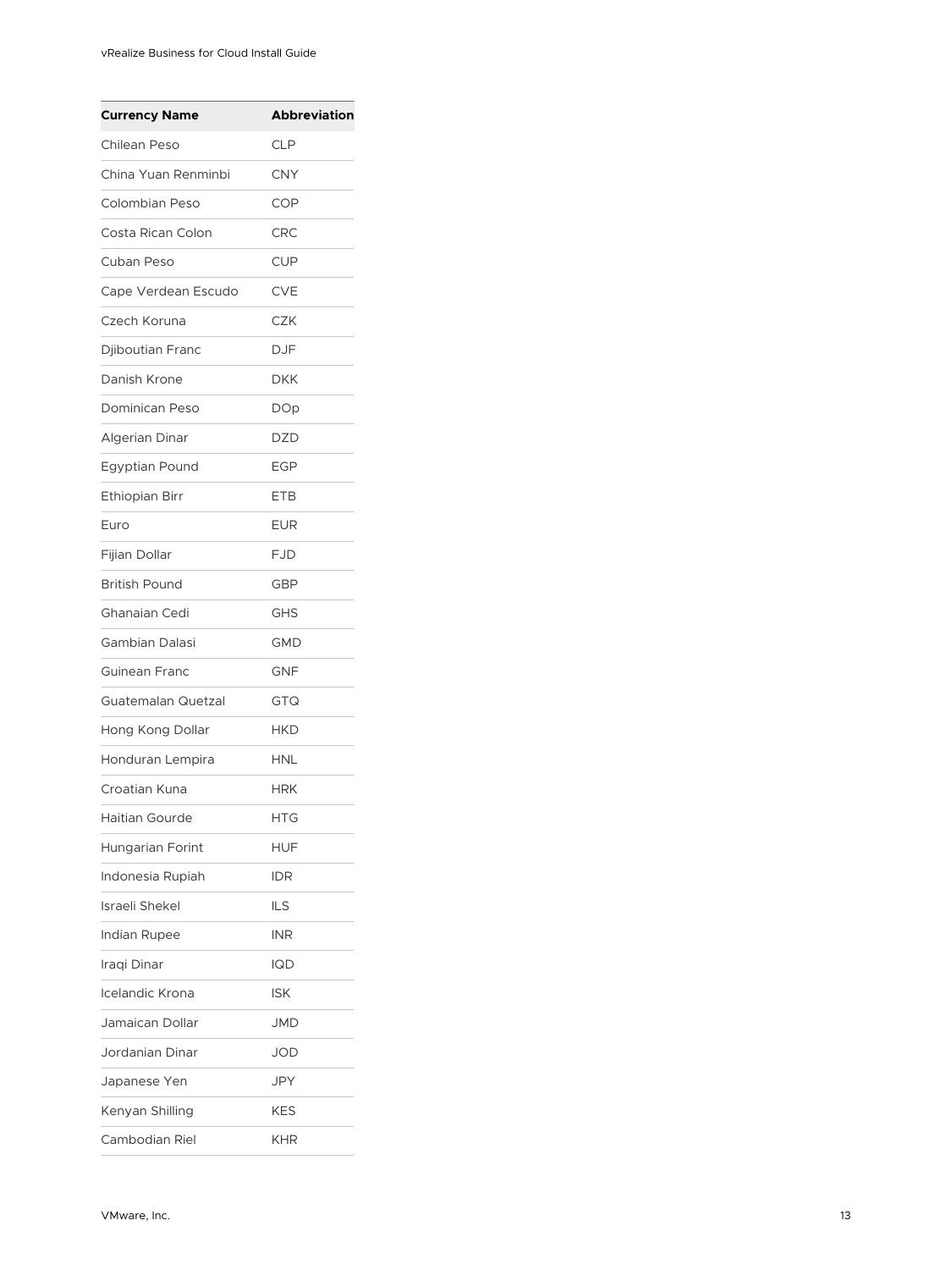| <b>Currency Name</b>      | <b>Abbreviation</b> |
|---------------------------|---------------------|
| <b>Comorian Franc</b>     | <b>KMF</b>          |
| Korean (South) Won        | <b>KRW</b>          |
| <b>Kuwait Dinar</b>       | <b>KWD</b>          |
| Cayman Island Dollar      | KYD                 |
| Kazakhstani Tenge         | <b>KZT</b>          |
| Lao Kip                   | LAK                 |
| Lebanese Pound            | LBP                 |
| Sri Lankan Rupee          | LKR                 |
| Liberian Dollar           | <b>LRD</b>          |
| Lesotho Loti              | LSL                 |
| Lithuanian Litas          | LTL                 |
| Libyan Dinar              | <b>LYD</b>          |
| Moroccan Dirham           | <b>MAD</b>          |
| Moldovan Leu              | <b>MDL</b>          |
| Malagasy Ariary           | <b>MGA</b>          |
| Macedonian Denar          | <b>MKD</b>          |
| Myanmar Kyat              | MMK                 |
| Macanese Pataca           | MOP                 |
| Mauritanian Ouguiya       | <b>MRO</b>          |
| Mauritian Rupee           | MUR                 |
| Maldivian Rufiyaa         | MVR                 |
| Malawian Kwacha           | MWK                 |
| Mexican Peso              | <b>MXN</b>          |
| Malaysia Ringgit          | <b>MYR</b>          |
| Mozambican Metical        | MZN                 |
| Namibian Dollar           | <b>NAD</b>          |
| Nigerian Naira            | NGN                 |
| Nicaraguan Cordoba        | NIO                 |
| Norway Krone              | NOK                 |
| Nepalese Rupee            | <b>NPR</b>          |
| <b>New Zealand Dollar</b> | NZD                 |
| Omani Rial                | OMR                 |
| Panamanian Balboa         | PAB                 |
| Peruvian Sol              | PEN                 |
| Papua New Guinean Kina    | PGK                 |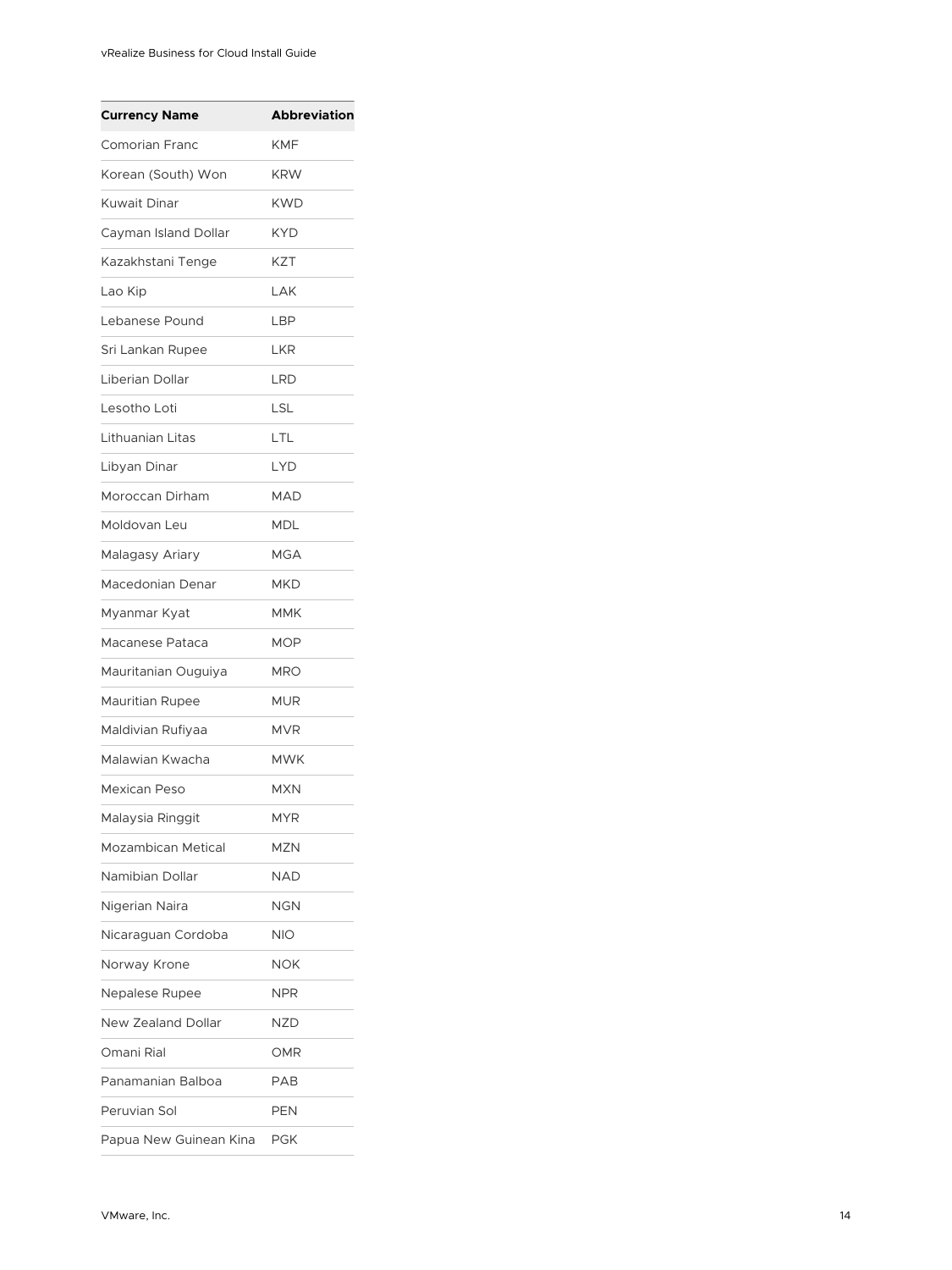| <b>Currency Name</b>                 | <b>Abbreviation</b> |
|--------------------------------------|---------------------|
| Philippine Peso                      | PHP                 |
| Pakistani Rupee                      | PKR                 |
| Polish Zloty                         | <b>PLN</b>          |
| Paraguayan Guarani                   | <b>PYG</b>          |
| Qatari Riyal                         | QAR                 |
| Romanian Leu                         | <b>RON</b>          |
| Serbian Dinar                        | <b>RSD</b>          |
| Russia Ruble                         | RUB                 |
| Rwandan Franc                        | <b>RWF</b>          |
| Saudi Arabian Riyal                  | <b>SAR</b>          |
| Seychellois Rupee                    | <b>SCR</b>          |
| <b>Sudanese Pound</b>                | <b>SDG</b>          |
| Sweden Krona                         | <b>SEK</b>          |
| Singapore Dollar                     | SGD                 |
| Saint Helena Pound                   | <b>SHP</b>          |
| Sierra Leonean Leone                 | SLL                 |
| Somali Shilling                      | SOS                 |
| Sao Tome and Principe<br>Dobra       | STD                 |
| Salvadoran Colon                     | SVC                 |
| Swazi Lilangeni                      | SZL                 |
| Thai Baht                            | THB                 |
| <b>Turkmen Manat</b>                 | TMT                 |
| Tunisian Dinar                       | TND                 |
| <b>Turkey Lira</b>                   | TRY                 |
| <b>Trinidad and Tobago</b><br>Dollar | TTD                 |
| Taiwan New Dollar                    | <b>TWD</b>          |
| Tanzanian Shilling                   | TZS                 |
| Ukrainian Hryvnia                    | UAH                 |
| Ugandan Shilling                     | UGX                 |
| <b>US Dollar</b>                     | USD                 |
| Uruguayan Peso                       | UYU                 |
| Uzbekistan Som                       | UZS                 |
| Venezuelan Bolivar                   | VEF                 |
| Vietnamese Dong                      | <b>VND</b>          |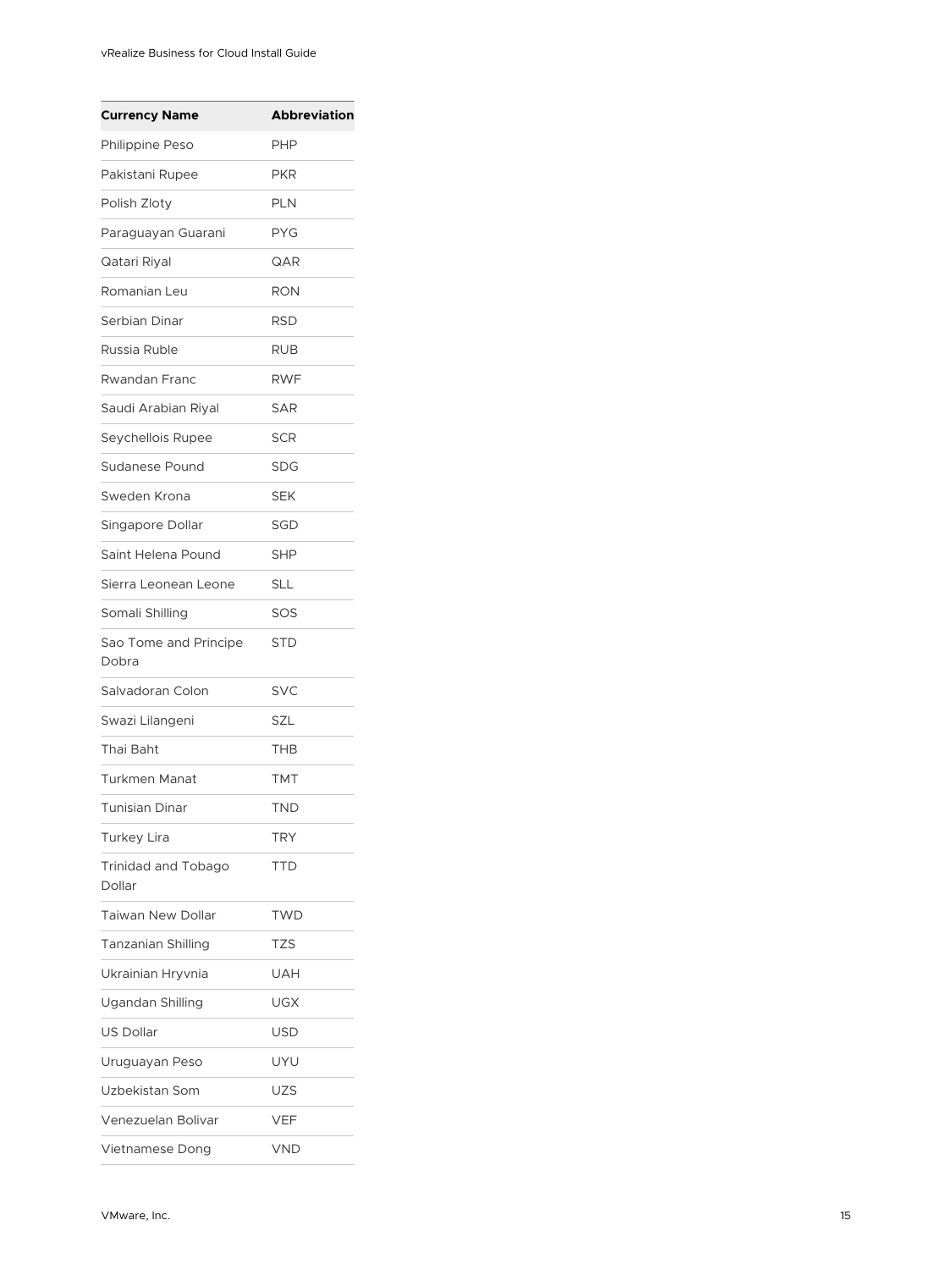<span id="page-15-0"></span>

| <b>Abbreviation</b> |
|---------------------|
| <b>XAF</b>          |
| XCD                 |
| <b>XOF</b>          |
| <b>XPF</b>          |
| <b>YER</b>          |
| 7 A R               |
|                     |

## Support for Costing of non-ESXi Physical Servers in vRealize Business for Cloud

vRealize Business for Cloud supports the costing of physical servers managed in vRealize Automation 6.x. vRealize Business for Cloud manages each physical server as one huge virtual machine.

If physical servers exist in the vRealize Automation 6.x environment, vRealize Business for Cloud considers cost of all physical servers during cost calculations. All physical servers are grouped under a data center called **Physical Servers DC**.

If the consumer categorization is not based on vRealize Automation categorization, then the physical servers are shown under Others category.

vRealize Business for Cloud does not collect the following properties of physical servers managed in vRealize Automation 6.x.

- **n** CPU vendor and description
- Model description
- **NIC count**
- OS name
- CPU package count and number of CPUs
- CPU frequency

**Note** If vRealize Business for Cloud is integrated with vRealize Automation 7.x, costing of non-ESXi physical servers is not supported.

## Default vRealize Business for Cloud Users Defined in vRealize Automation

vRealize Business for Cloud defines certain roles in vRealize Automation to edit or modify the consumer information.

The following vRealize Business for Cloud roles and their responsibilities are defined in vRealize Automation.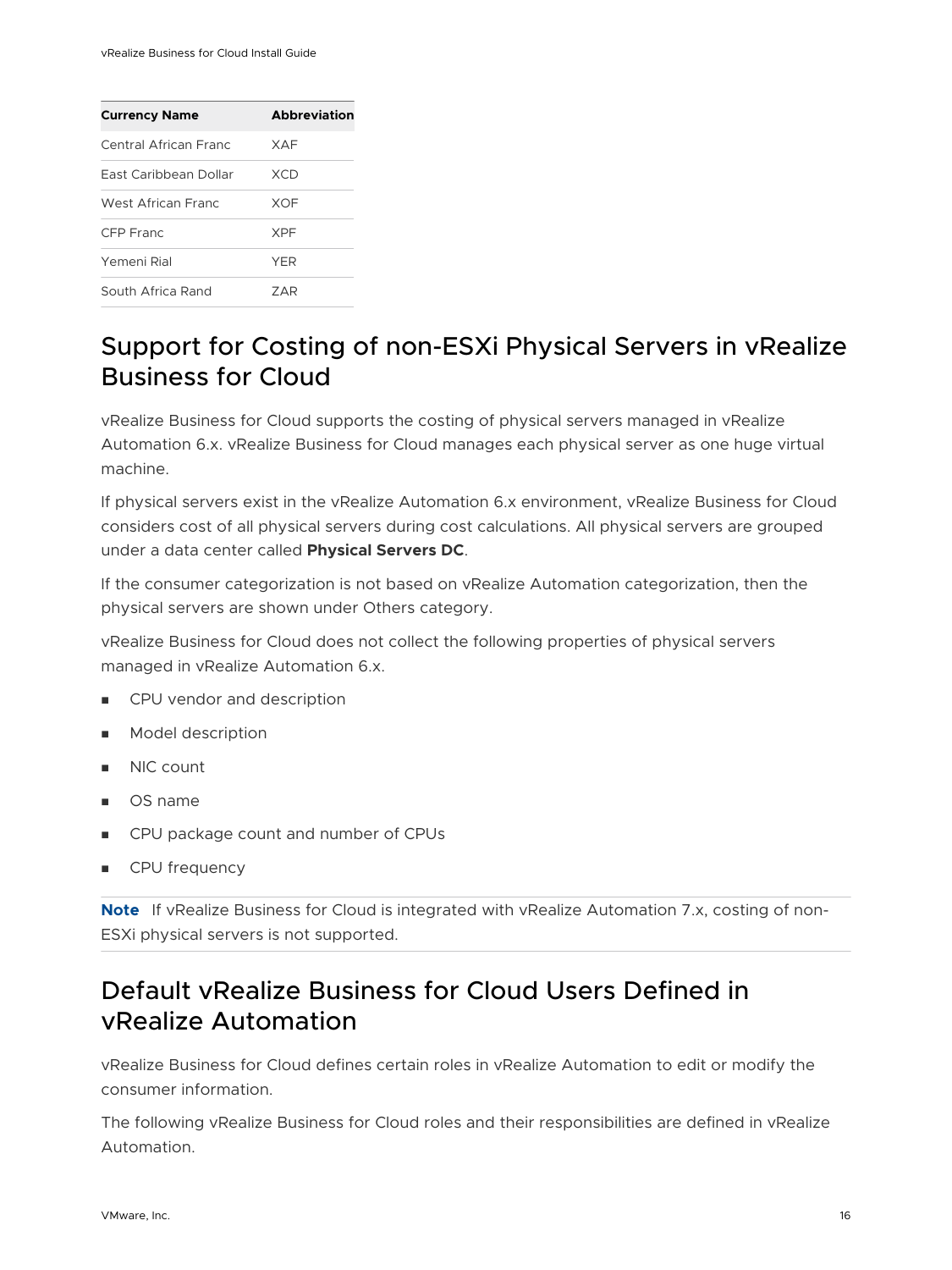| <b>Role</b>                                           | <b>Responsibilities</b>                                                                                                                                                                                                                                                                                                                                                                                                                                                                          |
|-------------------------------------------------------|--------------------------------------------------------------------------------------------------------------------------------------------------------------------------------------------------------------------------------------------------------------------------------------------------------------------------------------------------------------------------------------------------------------------------------------------------------------------------------------------------|
| <b>Business</b><br>Management<br><b>Administrator</b> | The user has permissions to perform the updates in vRealize Business for Cloud. However, the user<br>must have the Tenant Administrator role from vRealize Automation to add endpoints into vRealize<br>Business for Cloud.                                                                                                                                                                                                                                                                      |
| <b>Business</b><br>Management<br>Controller           | The user is responsible for a subset of IT consumers, and can see the price that is charged to them.<br>The users with these roles can see only the showback statement. In addition, these users can see<br>the charges and not costs for their subset of business units.<br>You can map the business units to the <b>Business Management Controller</b> users. For information<br>about how to map the business units, see the Assign Business Units to the Users section in the<br>User Guide. |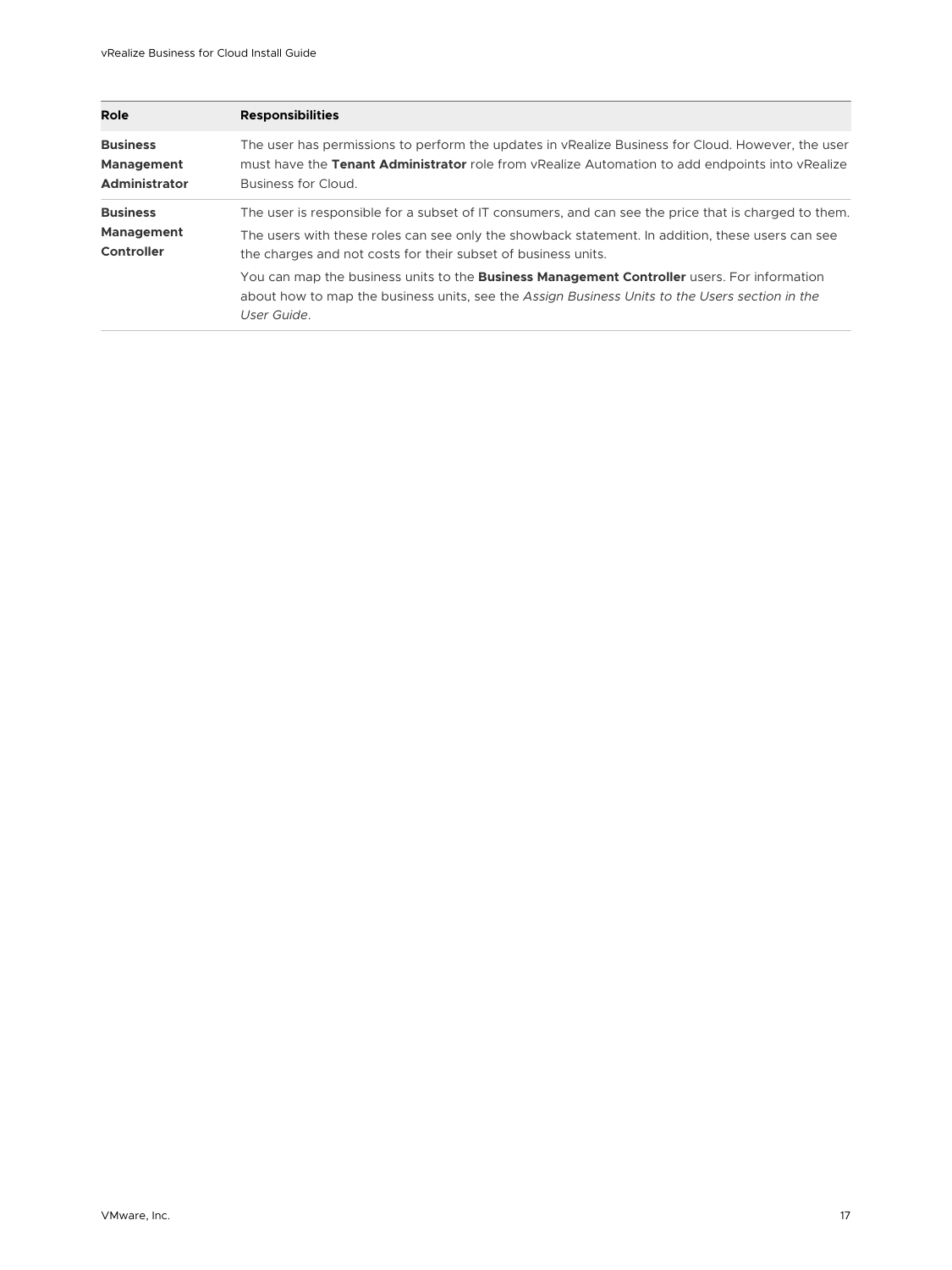## <span id="page-17-0"></span>Preparing for vRealize Business<br>for Cloud Installation

You must prepare your environment with minimum requirements for vRealize Business for Cloud installation.

This chapter includes the following topics:

- vRealize Business for Cloud System Requirements
- Planning YourvRealize Business for Cloud Deployment

## vRealize Business for Cloud System Requirements

Before you install vRealize Business for Cloud, verify that minimum hardware and software requirements are met.

#### Hardware Requirements

The vRealize Business for Cloud server requires a minimum of 80 GB of disk space, 8-GB memory, and 4 vCPU. If you are deploying only the remote data collector, without the vRealize Business for Cloud server, you can reduce the memory size to 2 GB (**Properties > Hardware** tab).

## Sizing and Server Specification Requirements

By default, vRealize Business for Cloud can scale up to 10,000 virtual machines across 12 vCenter Server instances, which includes:

- Live and deleted virtual machines
- Daily change in CPU, memory, and storage for 4000 or 20% of the virtual machines
- <sup>n</sup> Change in virtual machine configurations and count for up to 1000 virtual machines

**Note** If you use remote data collectors, vRealize Business for Cloud can scale up to 20,000 virtual machines across 17 vCenter Server instances.

The default server memory of the vRealize Business for Cloud virtual appliance is 8 GB (3 GB for the server and 1400 MB for FactsRepo).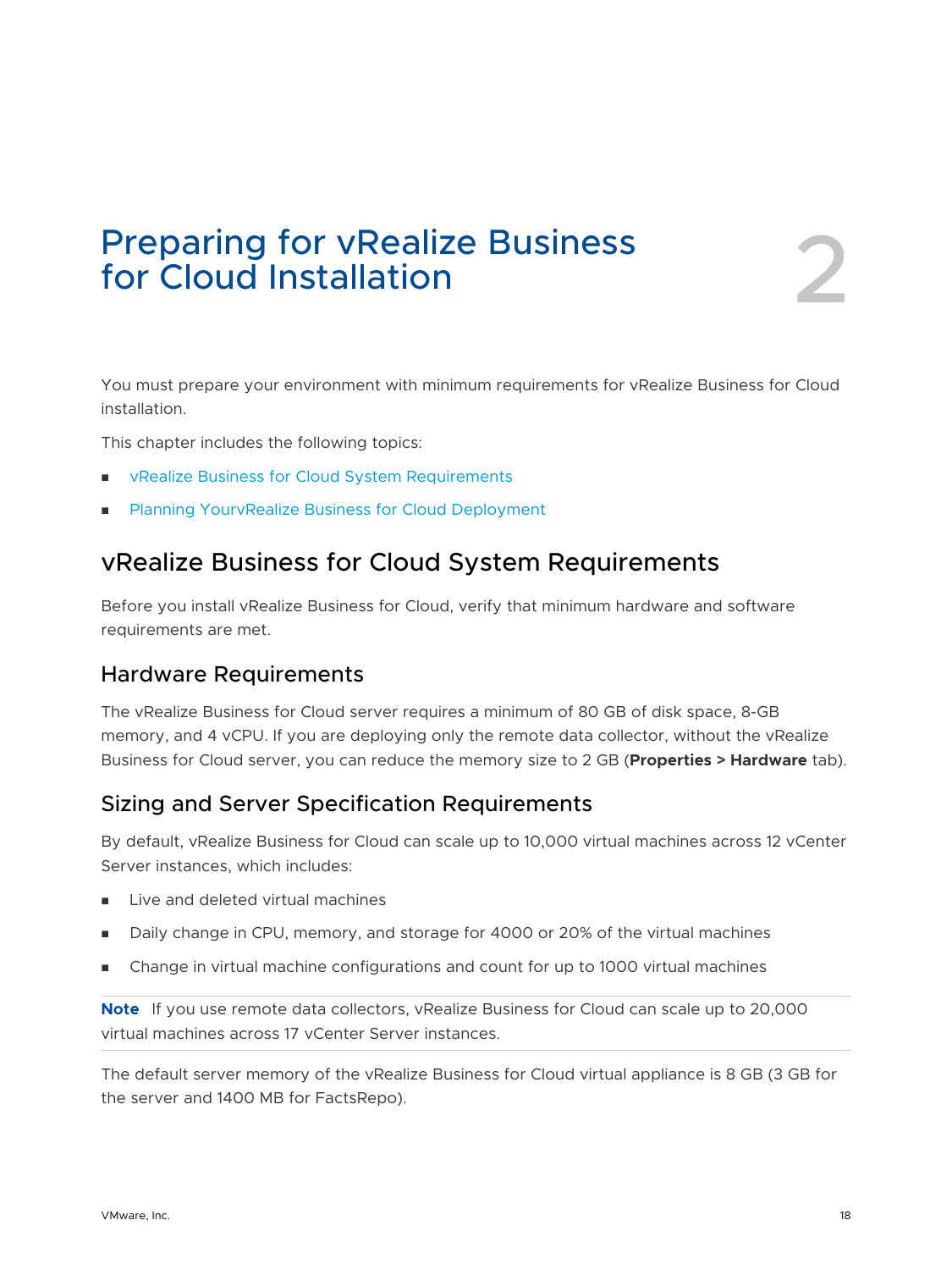| To manage                                                                                                                                                                                                         | Increase the memory to                                                                                                                                                             |
|-------------------------------------------------------------------------------------------------------------------------------------------------------------------------------------------------------------------|------------------------------------------------------------------------------------------------------------------------------------------------------------------------------------|
| Up to 20,000 live or deleted virtual machines with daily<br>change in CPU, memory, and storage for 20,000 or more<br>than 20% of the virtual machines and change in the count for<br>up to 1000 virtual machines. | 12 GB for the vRealize Business for Cloud virtual<br>٠<br>appliance:<br>5 GB for the vRealize Business for Cloud server.<br>■ 3 GB for the Facts Repo service.                     |
| Up to 30,000 live or deleted virtual machines with daily<br>change in CPU, memory, and storage for 30,000 or more<br>than 20% of the virtual machines and change in the count for<br>up to 1000 virtual machines. | 16 GB for the vRealize Business for Cloud virtual<br>п.<br>appliance:<br>■ 7 GB for the vRealize Business for Cloud server.<br>5 GB for the Facts Repo service.<br><b>Contract</b> |
| To increase the memory based on your infrastructure, perform the following:                                                                                                                                       |                                                                                                                                                                                    |

 $\blacksquare$  Modify the server memory parameter from  $\mathsf{Mmx3g}$  to  $\mathsf{Mmx5g}$  or  $\mathsf{Mmx7g}$  in the setenv.sh at /usr/local/tomcat/itbm-server/bin/

**Note** After you update the server memory, run the monit restart itbm-server command.

<sup>n</sup> Modify the FactsRepo parameter from -Xmx1400m to -Xmx3g or -Xmx5g in the factsrepo.service at /etc/systemd/system/

**Note** After you update the FactsRepo memory, run the systemctl daemon-reload and systemctl restart facts-repo.service commands.

### Software Requirements

- VMware ESXi
- **NATA** VMware or vCloud Director for virtual appliance deployment
- vRealize Automation or VMware Identity Manager for user management

## Web Browser Requirements

You can access vRealize Business for Cloud on latest three versions of Microsoft Internet Explorer, Google Chrome, Mozilla Firefox, and Microsoft Edge.

**Note** If you are using Internet Explorer, you must deselect the **Display intranet sites in Compatibility View** option under **Tools > Compatibility View Settings**.

You must install the VMRC plug-in for vCloud Director to work with your browser.

**Note** The screen resolution must be above 1024x768 to view the complete vRealize Business for Cloud user interface. If you set the resolution to 1024x768 or lower, you might not see all the options such as **Status** and **Help** on the user interface. To view the complete vRealize Business for Cloud user interface, zoom out the browser or increase the screen resolution.

## Port Requirements

**Note** All communications between the source and destination are one way.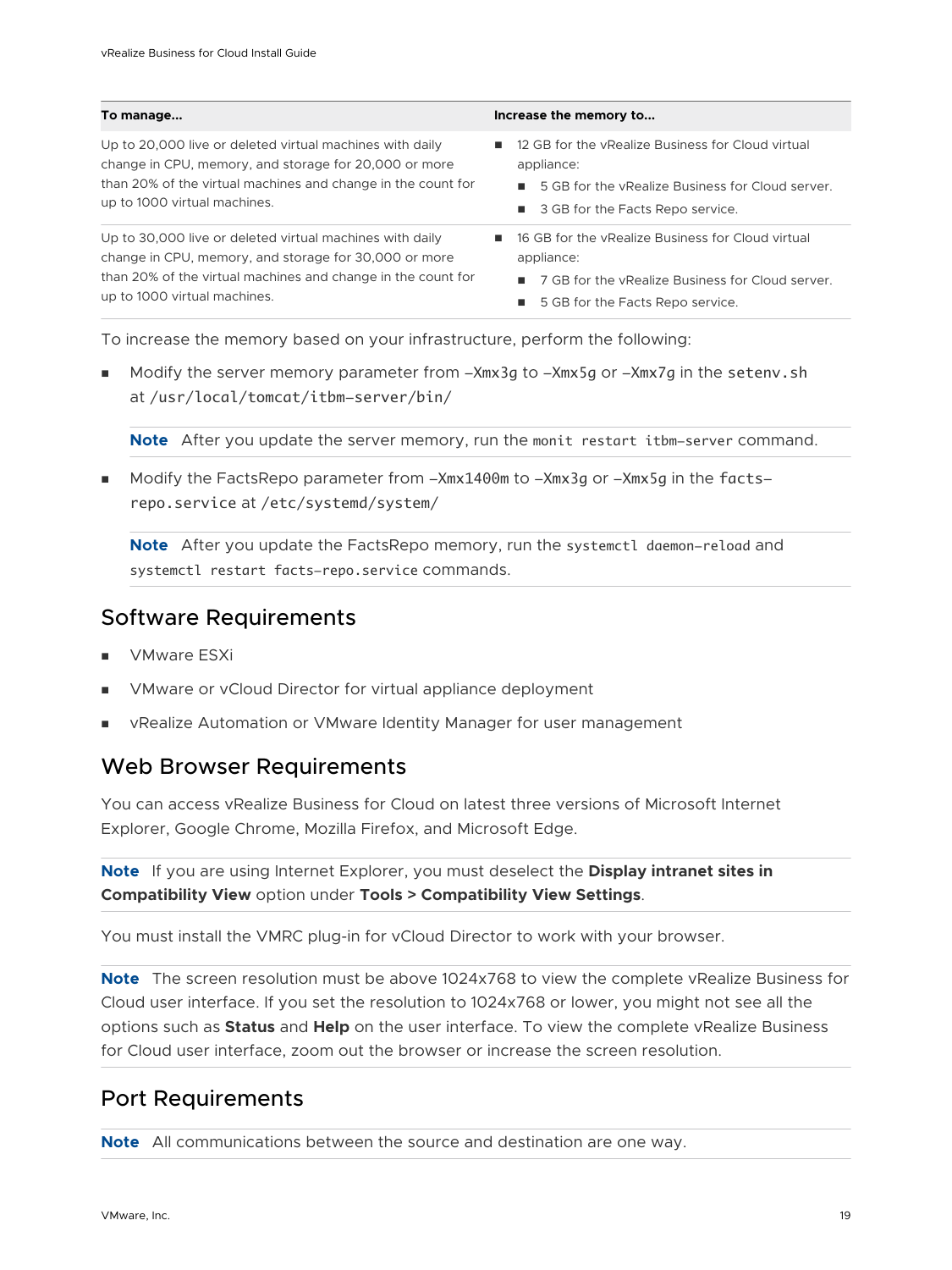<span id="page-19-0"></span>

| <b>Source</b>                                           | <b>Destination</b>                                                                                                                     | <b>Protocol</b> | Port  | <b>Description</b>                                                                                                                                                  |
|---------------------------------------------------------|----------------------------------------------------------------------------------------------------------------------------------------|-----------------|-------|---------------------------------------------------------------------------------------------------------------------------------------------------------------------|
| vRealize Automation                                     | vRealize Business for Cloud                                                                                                            | <b>HTTPS</b>    | 443   | For user interface connections                                                                                                                                      |
| vRealize Business for<br>Cloud                          | vRealize Automation, vCenter<br>Server, vCloud Director, vRealize<br>Operations Manager, EMC SRM,<br>AWS, Azure, VMware NSX<br>Manager | <b>HTTPS</b>    | 443   | For the vRealize Business for Cloud data<br>collection from multiple systems                                                                                        |
| vRealize Automation                                     | vRealize Business for Cloud                                                                                                            | <b>SSH</b>      | 22    | For an external SSH connection                                                                                                                                      |
| vRealize Business for<br>Cloud Web console<br>(browser) | vRealize Business for Cloud                                                                                                            | <b>HTTPS</b>    | 5480  | For the web management interface                                                                                                                                    |
| vRealize Automation                                     | vRealize Business for Cloud                                                                                                            | <b>HTTPS</b>    | 5050  | For pricing service                                                                                                                                                 |
| vRealize Business for<br>Cloud                          | vCenter Server Inventory Service                                                                                                       | <b>HTTPS</b>    | 10443 | For a successful data collection<br><b>Note</b> The default port for the inventory<br>service is 10433. However, if it is<br>configured with a different port, that |
|                                                         |                                                                                                                                        |                 |       | port must be opened between vRealize<br>Business for Cloud and yCenter<br>Inventory service.                                                                        |
| Data collection<br>manager Web<br>console (browser)     | vRealize Business for Cloud                                                                                                            | <b>HTTPS</b>    | 9443  | For logging in to a remote data<br>collection manager, add data sources,<br>and manage data collectors through the<br>web management interface.                     |
| Data collection<br>manager                              | vRealize Business for Cloud                                                                                                            | <b>HTTPS</b>    | 443   | For the remote data collection manager<br>to register with vRealize Business for<br>Cloud server.                                                                   |
| vRealize Business for<br>Cloud                          | https://vrbc-<br>services.vmware.com                                                                                                   | <b>HTTPS</b>    | 8443  | For automatic update of the reference<br>database.                                                                                                                  |
| vRealize Business for<br>Cloud                          | vRealize Log Insight                                                                                                                   | <b>TCP</b>      | 9543  | For exporting logs to vRealize Log<br>Insight server.                                                                                                               |

## Planning YourvRealize Business for Cloud Deployment

vRealize Business for Cloud is compatible with multiple versions of vRealize Automation and VMware Identity Manager.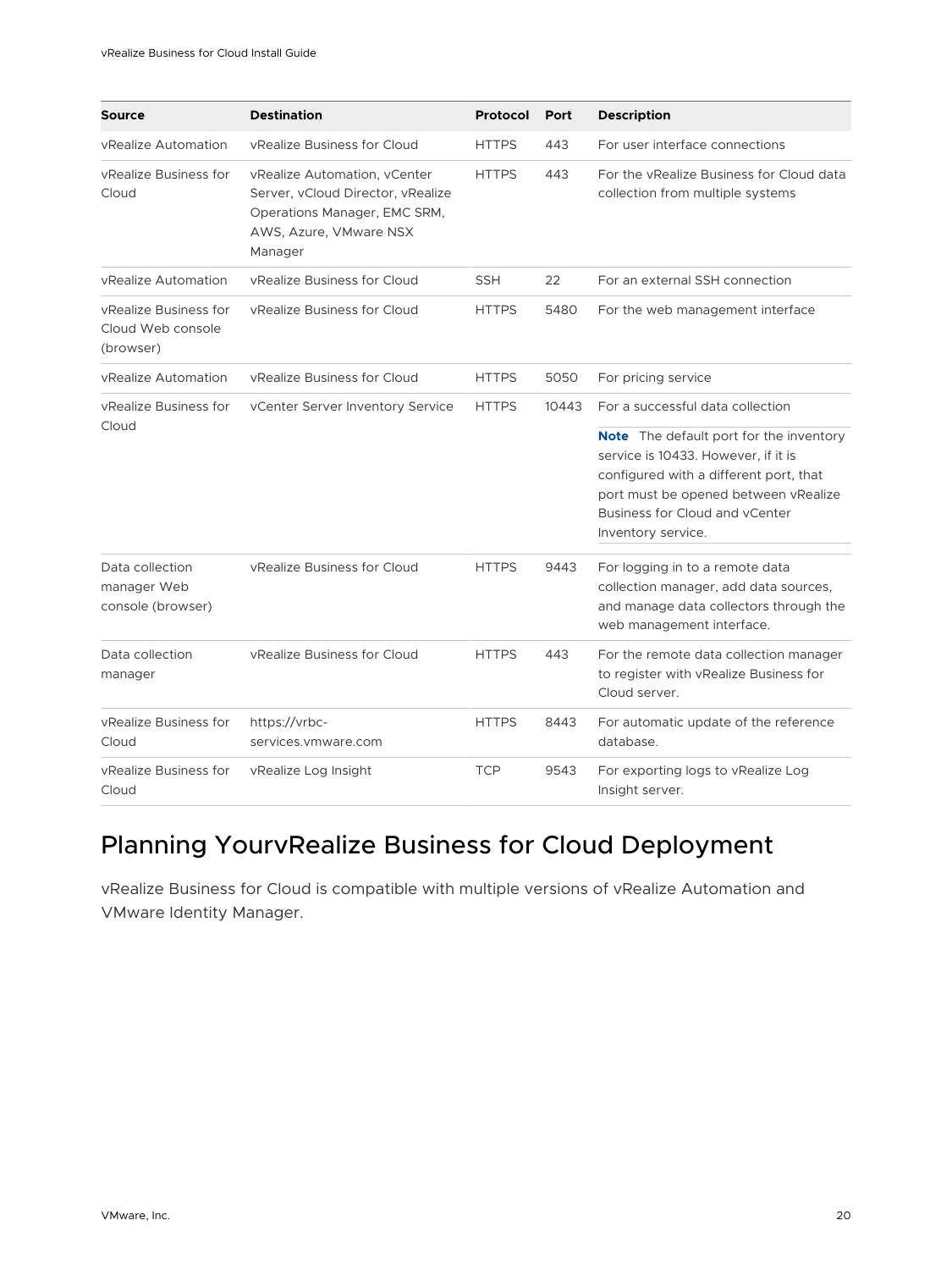| Table 2-1. Deployment Scenarios |  |  |  |  |
|---------------------------------|--|--|--|--|
|---------------------------------|--|--|--|--|

| <b>Scenario</b>                                          | <b>Steps to perform</b>                                                                                                                                                                                        |
|----------------------------------------------------------|----------------------------------------------------------------------------------------------------------------------------------------------------------------------------------------------------------------|
| To deploy with vRealize Automation 6.2.3 and later 6.2.x | Deploy and configure VMware identity virtual appliance<br>1<br>(SSO).                                                                                                                                          |
|                                                          | Deploy the vRealize Automation virtual appliance and<br>2<br>configure to point to identity virtual appliance.                                                                                                 |
|                                                          | Deploy the vRealize Business for Cloud virtual<br>3<br>appliance.                                                                                                                                              |
|                                                          | Register vRealize Business for Cloud with vRealize<br>4<br>Automation.                                                                                                                                         |
|                                                          | Note If you are using vRealize Automation standalone<br>version, apply the vRealize Automation license key<br>provided on the vRealize Automation tab of the vRealize<br>Business for Cloud virtual appliance. |
| To deploy with vRealize Automation 7.x, and 7.0.x        | Deploy the vRealize Automation virtual appliance.<br>1<br>Deploy the vRealize Business for Cloud virtual<br>2<br>appliance.                                                                                    |
|                                                          | Register vRealize Business for Cloud with vRealize<br>3<br>Automation.                                                                                                                                         |
|                                                          | <b>Note</b> If you are using vRealize Automation standalone<br>version, apply the vRealize Business for Cloud license key<br>in the vRealize Automation virtual appliance.                                     |
| To deploy with VMware Identity Manager                   | Deploy the VMware Identity Manager virtual appliance.<br>1                                                                                                                                                     |
|                                                          | <b>Note</b> Installation of VMware Identity Manager does not<br>require a license key.                                                                                                                         |
|                                                          | Deploy the vRealize Business for Cloud virtual<br>2<br>appliance.                                                                                                                                              |
|                                                          | Register vRealize Business for Cloud with VMware<br>3<br>Identity Manager.                                                                                                                                     |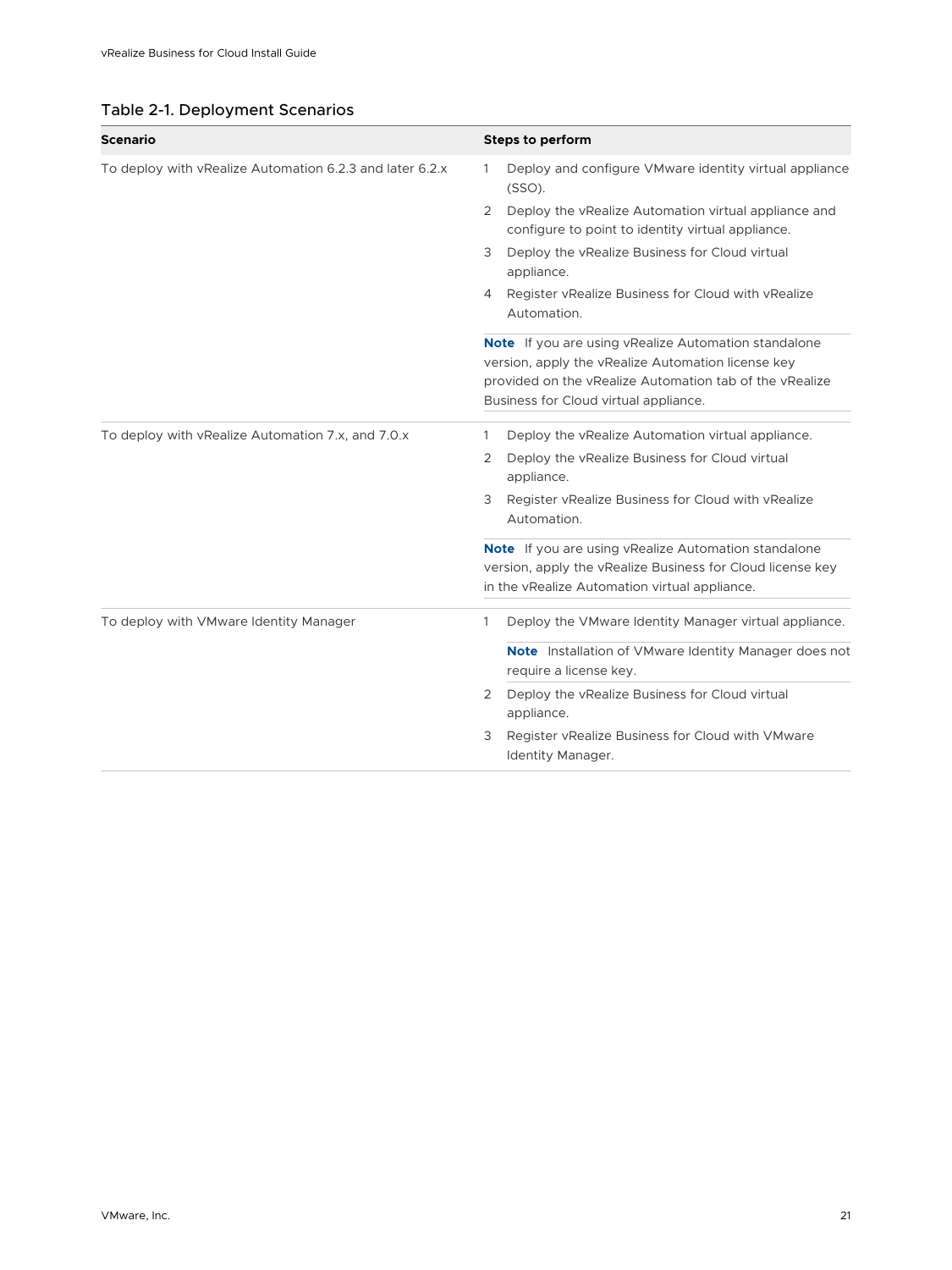# <span id="page-21-0"></span>Deploying vRealize Business for **3**

You can deploy vRealize Business for Cloud either on vSphere or vCloud Director.

This chapter includes the following topics:

- <sup>n</sup> Deploy vRealize Business for Cloud Virtual Appliance on vSphere
- [Deploy vRealize Business for Cloud Virtual Appliance on vCloud Director](#page-23-0)

## Deploy vRealize Business for Cloud Virtual Appliance on vSphere

You can deploy the vRealize Business for Cloud virtual appliance by using a vSphere client on the vCenter Server. The vRealize Business for Cloud virtual appliance will be in the OVA format.

For information about the list of currencies that are supported in vRealize Business for Cloud, see [Currencies Supported in vRealize Business for Cloud.](#page-11-0)

#### Prerequisites



Download and Install vRealize Business for Cloud on vSphere. [\(http://link.brightcove.com/services/player/bcpid2296383276001?](http://link.brightcove.com/services/player/bcpid2296383276001?bctid=ref:video_download_install_vrbs_on_vsphere) bctid=ref: video download install vrbs on vsphere)

- **n** Log in to the vSphere server by using a vSphere client or web client as a user with administrator privileges.
- **n** Verify that your system meets all the requirements as described in vRealize Business for [Cloud System Requirements](#page-17-0).
- **n** If you plan to use the vRealize Automation-integrated vRealize Business for Cloud setup, verify that you have deployed and configured the vRealize Automation virtual appliance in your cloud environment. See *vRealize Automation documentation*.
- **n** If you plan to use the vRealize Business for Cloud standalone setup, verify that you have deployed and configured VMware Identity Manager in your cloud environment. See *VMware Identity Manager documentation*.

**Note** Installation of VMware Identity Manager does not require a license key.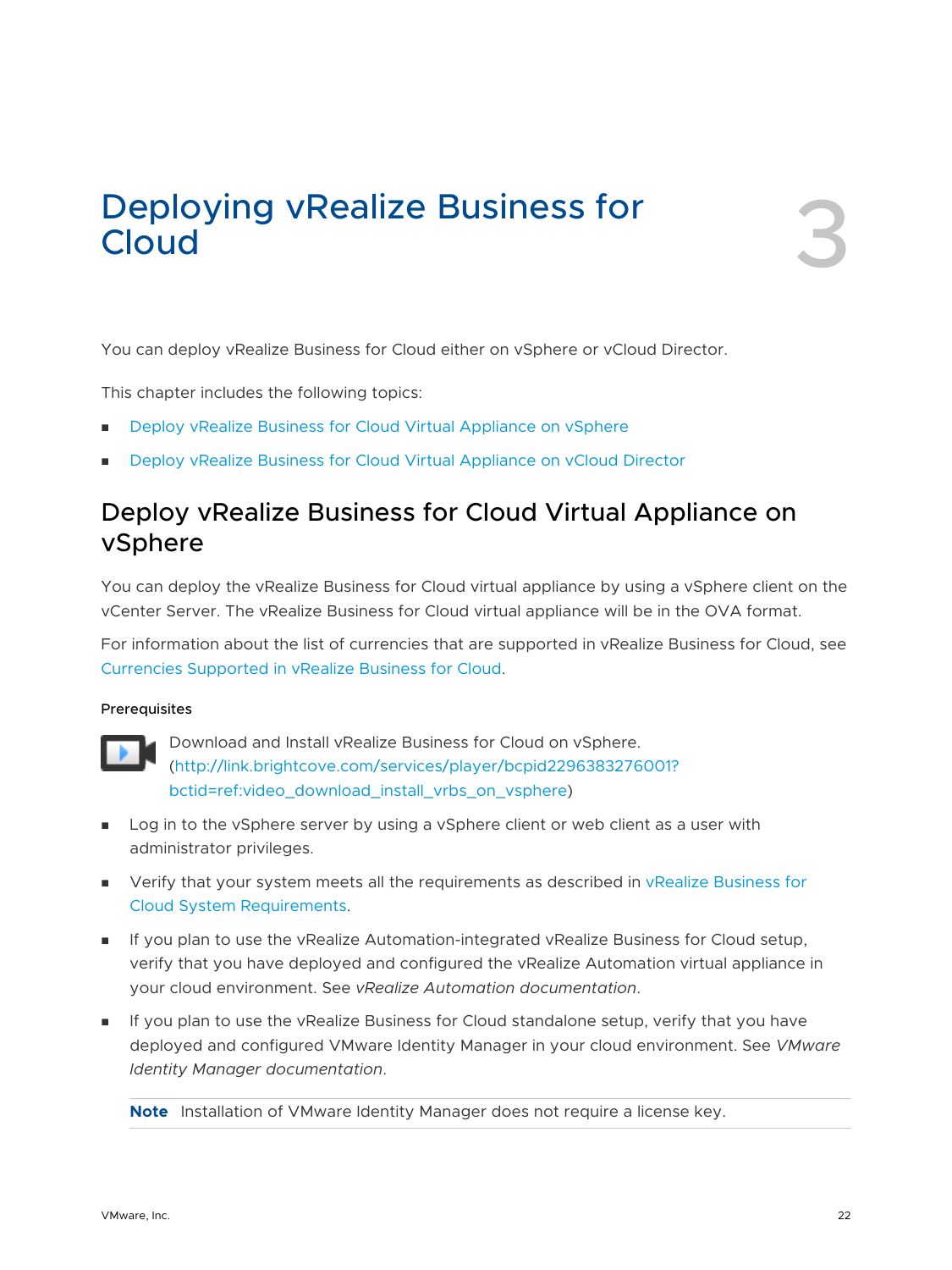#### Procedure

- **1** In the vSphere Client, select **File > Deploy OVF Template**.
- **2** Browse to the OVA file, select it, and click **Next**.
- **3** On the OVF Template Details pane, click **Next**.
- **4** Accept the End User License Agreement and click **Next**.
- **5** On the Name and Location pane, type a unique virtual appliance name according to the IT naming convention of your organization and click **Next**.

If more than one data center is present, select the data center on which to deploy the virtual appliance.

- **6** On the Host/Cluster pane, select the host or cluster on which to deploy the virtual appliance, and click **Next**.
- **7** On the Storage pane, select the storage location on which to store the virtual appliance, and click **Next**.
- **8** On the Disk Format pane, select **Thick Provision Lazy Zeroed** as the disk format and click **Next**.
- **9** In the Network Mapping pane, select the destination network and click **Next**.
- **10** On the Properties pane, perform the following steps:
	- Set the root user password for your appliance.
	- **n** Select the currency of your choice.

**Note** You cannot change the currency configuration after deploying vRealize Business for Cloud. If you do not select a currency, US Dollar (USD) is selected, by default.

**n** To deploy the vRealize Business for Cloud server, select the **Enable Server** option. If you are deploying only a data collector for remote access, deselect this option.

**Note** For deploying remote data collectors, ensure that the data collector is on the same LAN where your vCenter Server setups are deployed. In case of embedded data collectors, deploy vRealize Business for Cloud on the same LAN where your vCenter Server setups are deployed.

- **EXECT:** Select the **Enable SSH Service** option for remote access to virtual machine Linux console. It is recommended to enable this option only if debugging of the appliance is required. You can also enable Secure Socket Shell (SSH) from the vRealize Business for Cloud web console. See [Enable or Disable SSH Settings](#page-74-0).
- **n** Select the **Join the VMware Customer Experience Improvement Program** option to allow VMware to collect technical details about vRealize Business for Cloud usage. This information is automatically collected every seven days.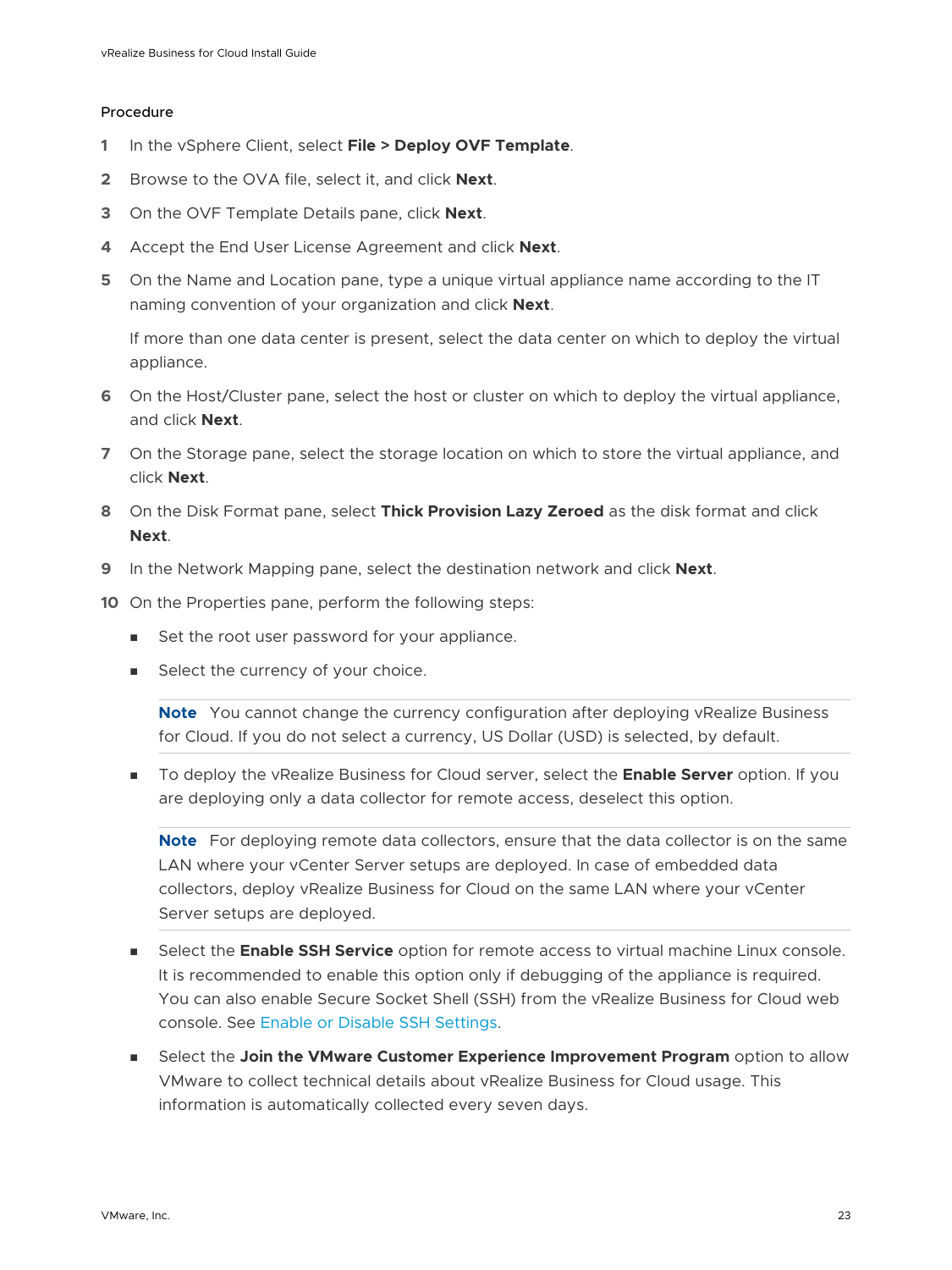<span id="page-23-0"></span>**n** Configure the default gateway, DNS, static IP address, and netmask values. It is recommended to configure the default gateway, DNS, IP address, and netmask values manually.

Click **Next**.

**11** Select **Power on after deployment**, and click **Finish** to confirm the settings and begin the deployment.

#### Results

The process of deploying the vRealize Business for Cloud virtual appliance might take a few minutes.

#### What to do next

Start your appliance. See [Chapter 5 Start the vRealize Business for Cloud Appliance.](#page-30-0)

## Deploy vRealize Business for Cloud Virtual Appliance on vCloud Director

To install vRealize Business for Cloud on vCloud Director, you must download the appliance. For information about adding vApps, see the *vCloud Director* documentation.

For information about the list of currencies that are supported in vRealize Business for Cloud, see [Currencies Supported in vRealize Business for Cloud.](#page-11-0)

#### **Prerequisites**

- Deploy vCloud Director 5.1 or later.
- **DED Log in to the vCloud Director as a user with administrator privileges.**
- <sup>n</sup> Verify that the system meets all the requirements as described in [vRealize Business for Cloud](#page-17-0)  [System Requirements.](#page-17-0)
- **n** If you plan to use the vRealize Automation-integrated vRealize Business for Cloud setup, verify that you have deployed and configured the vRealize Automation virtual appliance in your cloud environment. See *vRealize Automation documentation*.
- <sup>n</sup> If you plan to use the vRealize Business for Cloud standalone setup, verify that you have deployed and configured VMware Identity Manager in your cloud environment. See *VMware Identity Manager documentation*.

**Note** Installation of VMware Identity Manager does not require a license key.

■ Convert OVA format to OVF format. See [https://www.vmware.com/support/developer/ovf/.](https://www.vmware.com/support/developer/ovf/) Verify that the .ovf and .vmdk files are in the same folder.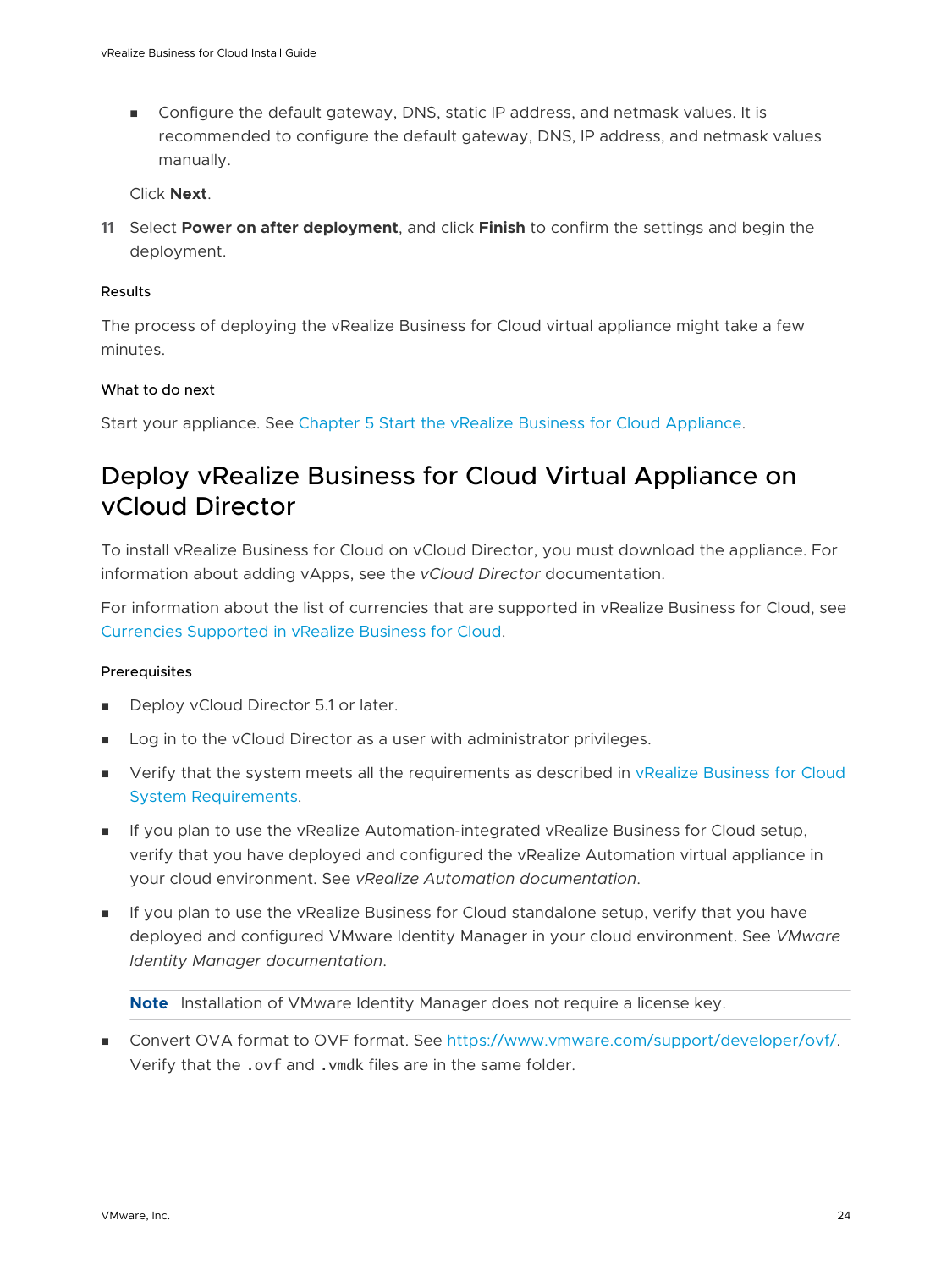#### Procedure

- **1** Log in to vCloud Director and select the organization in which to deploy vRealize Business for Cloud.
- **2** Select the Catalog and click the **vApp Templates** tab.
- **3** Click the **Upload** icon.
- **4** In the **Upload OVF as a Template** window, provide the requested information.

Configure the IP allocation from the static pool.

- **5** If a certificate warning appears, click **OK** to continue uploading the appliance.
- **6** Right-click the uploaded template, select **Add to My Cloud**, and follow the prompts to add a vApp.

In the Custom Properties pane, set the root user password for the appliance.

- **n** Define networking properties for the appliance.
- Select the currency of your choice.

**Note** You cannot change the currency configuration after deploying vRealize Business for Cloud. If you do not select a currency, US Dollar (USD) is selected, by default.

**n** To deploy the vRealize Business for Cloud server, select the **Enable Server** option. If you are deploying only a data collector for remote access, deselect this option.

**Note** For deploying remote data collectors, ensure that the data collector is on the same LAN where your vCenter Server setups are deployed. In case of embedded data collectors, deploy vRealize Business for Cloud on the same LAN where your vCenter Server setups are deployed.

- <sup>n</sup> Select the **Enable SSH Service** option for remote access to virtual machine Linux console. It is recommended to enable this option only if debugging of the appliance is required. You can also enable Secure Socket Shell (SSH) from the vRealize Business for Cloud web console. See [Enable or Disable SSH Settings](#page-74-0).
- **n** Select the **Join the VMware Customer Experience Improvement Program** option to allow VMware to collect technical details about vRealize Business for Cloud usage. This information is automatically collected every seven days.
- **7** In the Custom Hardware pane, click **Next**.
- **8** In the Ready to Complete pane, click **Finish**.
- **9** Navigate to **My Cloud**.
- **10** Right-click the vRealize Business for Cloud virtual machine and select **Properties**.
- **11** On the **Guest OS Customization** tab, select **Enable guest customization**, deselect **Allow local administrator password**, and click **OK**.
- **12** Right-click the newly added vApp and select **Start**.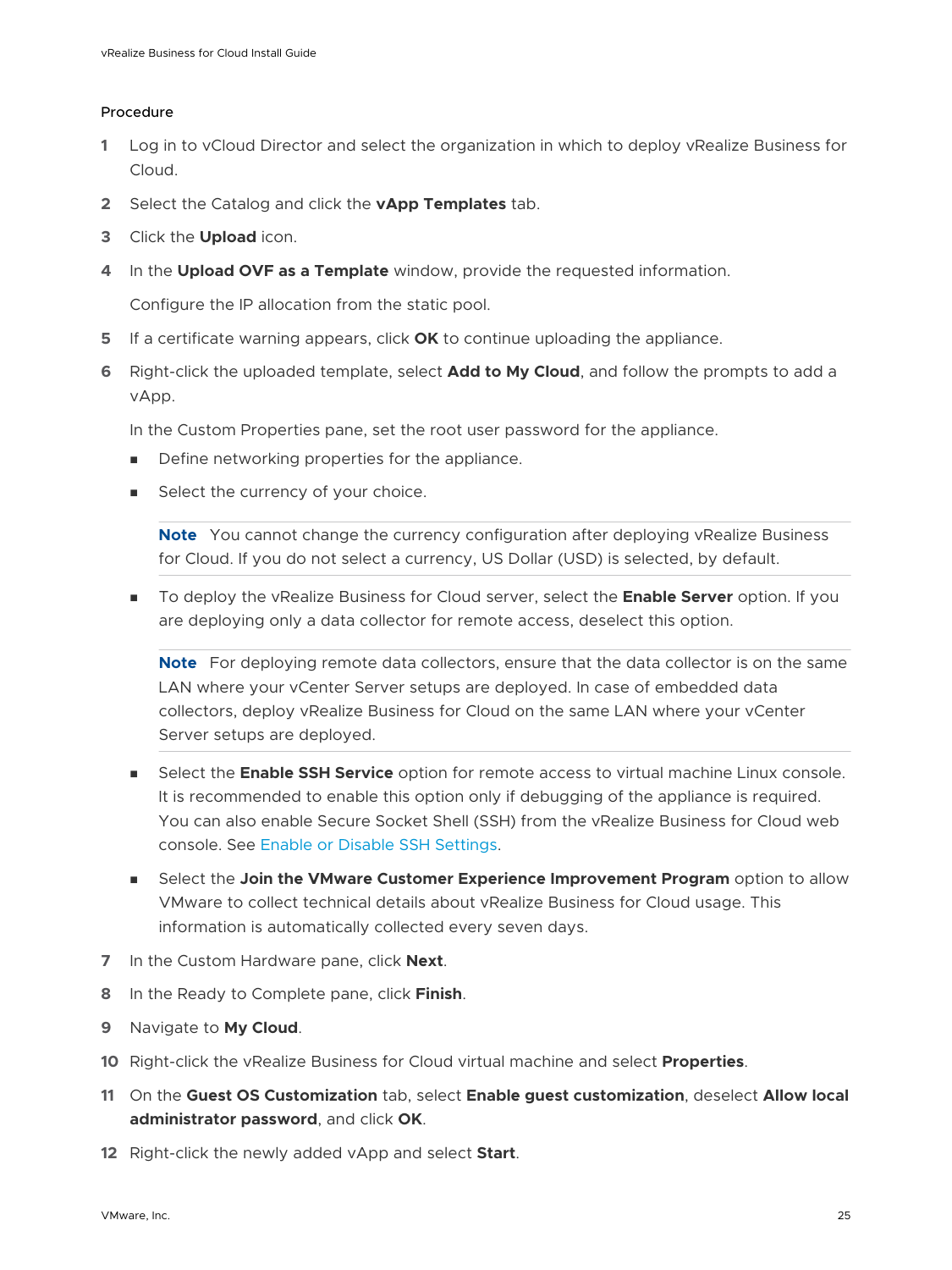#### What to do next

Start your appliance. See [Chapter 5 Start the vRealize Business for Cloud Appliance.](#page-30-0)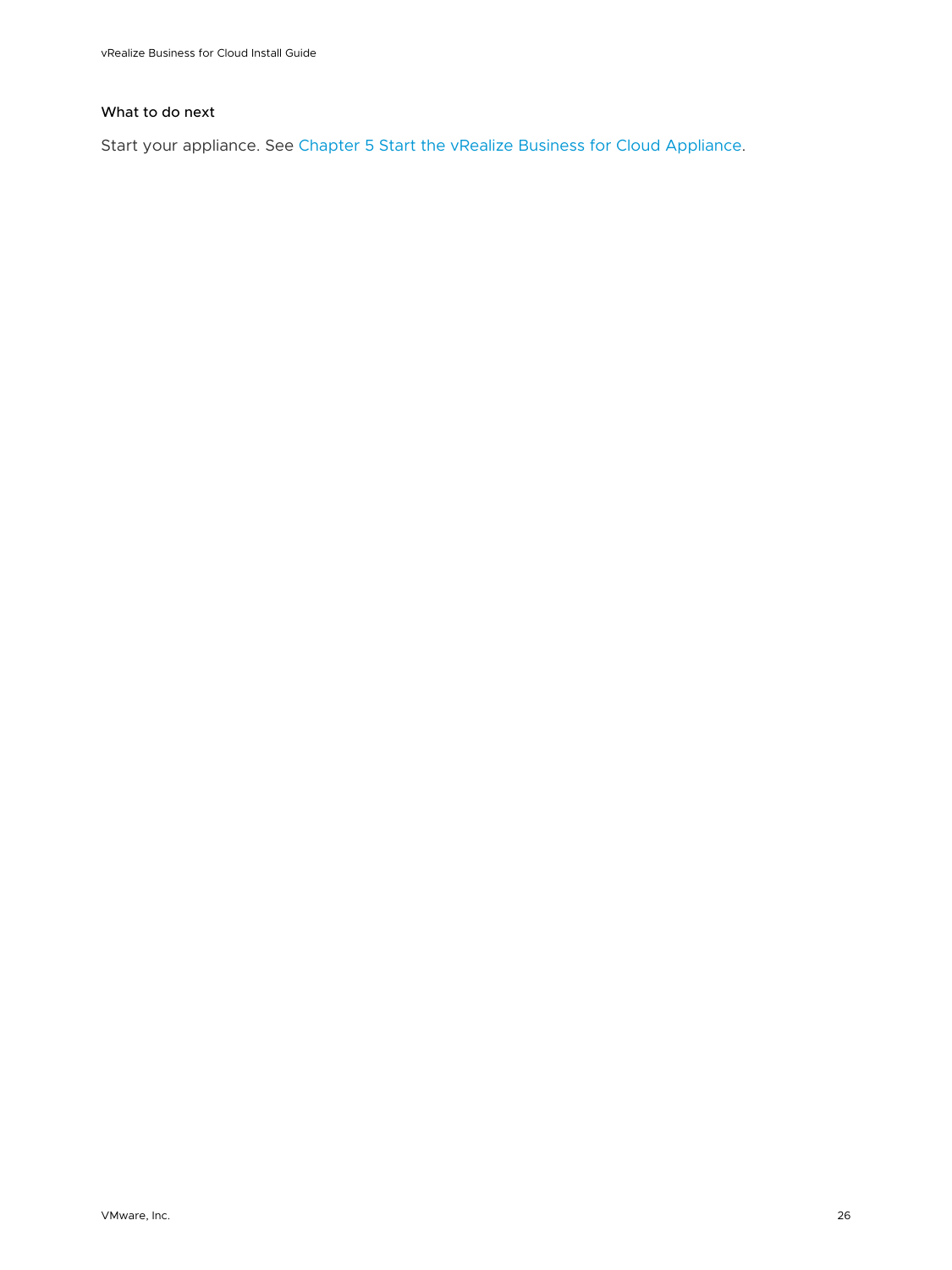# <span id="page-26-0"></span>Registering vRealize Business for<br>Cloud

After you deploy vRealize Business for Cloud on vSphere or vCloud Director, you must register it with vRealize Automation or VMware Identity Manager.

This chapter includes the following topics:

- <sup>n</sup> Register vRealize Business for Cloud with vRealize Automation
- **n** Register vRealize Business for Cloud with VMware Identity Manager
- **n** [Register vRealize Business for Cloud with vRealize Operations Manager](#page-28-0)

## Register vRealize Business for Cloud with vRealize Automation

You can use the vRealize Business for Cloud Web console to configure vRealize Business for Cloud appliance with vRealize Automation.



Register vRealize Business for Cloud with vRealize Automation [\(http://link.brightcove.com/services/player/bcpid2296383276001?](http://link.brightcove.com/services/player/bcpid2296383276001?bctid=ref:video_register_vrealize_business_standard_assign_roles) [bctid=ref:video\\_register\\_vrealize\\_business\\_standard\\_assign\\_roles\)](http://link.brightcove.com/services/player/bcpid2296383276001?bctid=ref:video_register_vrealize_business_standard_assign_roles)

#### Prerequisites

- Verify that you have deployed vRealize Business for Cloud and started the virtual appliance.
- **n** Verify that you have deployed and configured the vRealize Automation virtual appliance in your cloud environment.
- **n** Configure Network Time Protocol (NTP) server in vRealize Business for Cloud and vRealize Automation, which ensures consistent reference time.
- **n** Ensure that the vCenter endpoint which exists in vRealize Automation is added in vRealize Business for Cloud as well.

#### Procedure

- **1** Log in to the vRealize Business for Cloud Web console at https:// *vRealize\_Business\_for\_Cloud\_IP\_address*:5480.
- **2** On the **Registration** tab, select **vRA**.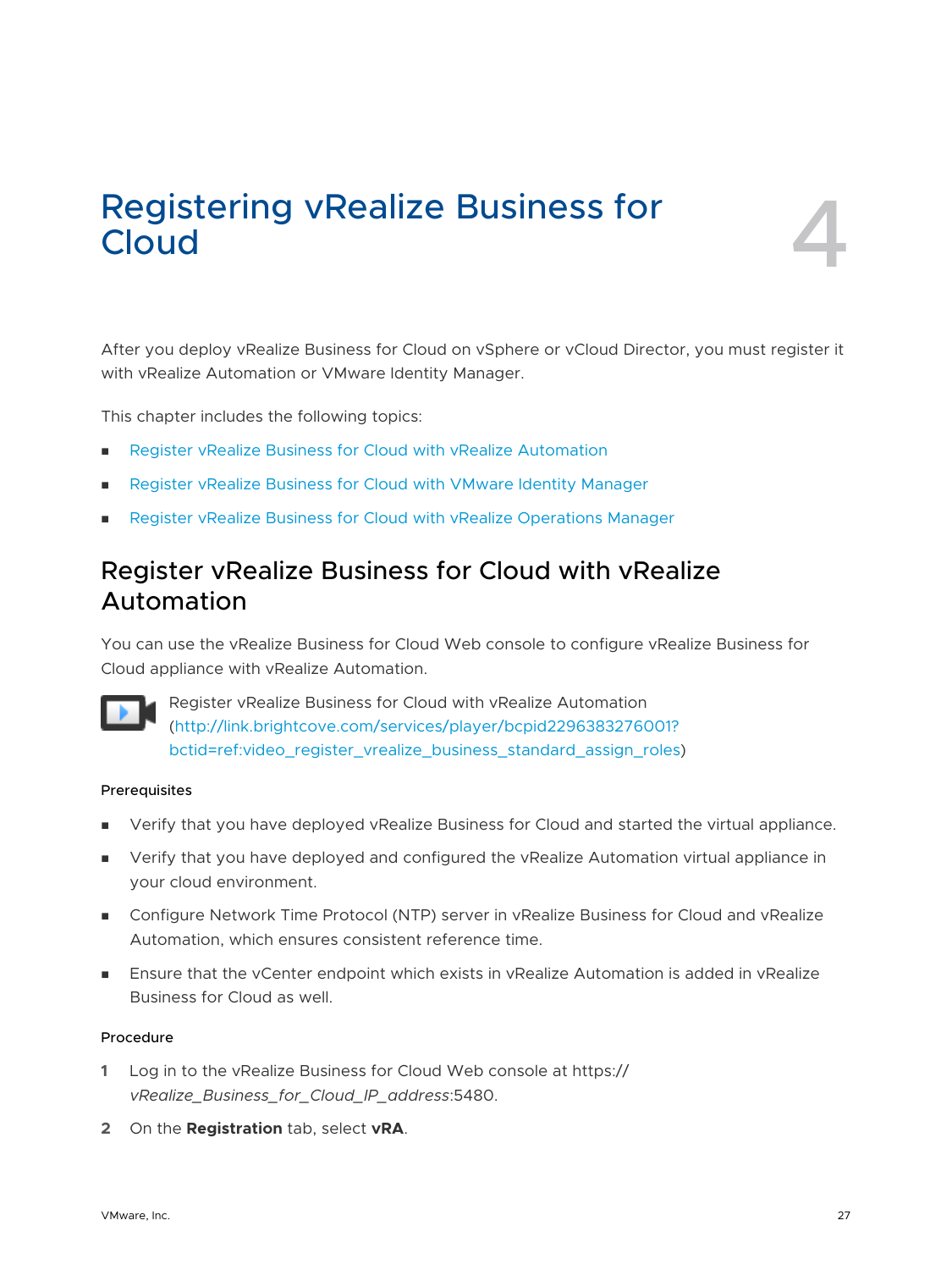#### <span id="page-27-0"></span>**3** Enter the credentials to register with vRealize Automation server.

| <b>Option</b>                | <b>Description</b>                                                                                                            |
|------------------------------|-------------------------------------------------------------------------------------------------------------------------------|
| <b>Hostname</b>              | Type the host name or IP address of the vRealize Automation virtual appliance.                                                |
|                              | <b>Note</b> If your vRealize Automation deployment uses load balancer, you must enter the IP<br>address of the load balancer. |
|                              | vRealize Business for Cloud supports NSX and F5 load balancers.                                                               |
| <b>SSO Default</b><br>Tenant | Type the SSO default tenant name that you have defined while configuring your vRealize<br>Automation virtual appliance.       |
| <b>SSO Admin User</b>        | Type the administrator user name that you have defined while configuring your vRealize<br>Automation virtual appliance.       |
|                              | <b>Note</b> Enter only the user name without the domain name such as <b>@ySphere.com.</b>                                     |
| <b>SSO Admin</b><br>Password | Type the administrator password that you have defined while configuring your vRealize                                         |
|                              | Automation virtual appliance.                                                                                                 |

#### **4** Register vRealize Business for Cloud with vRealize Automation.

| Option                                                                                            | <b>Action</b> |                                                                                                                                                                                  |
|---------------------------------------------------------------------------------------------------|---------------|----------------------------------------------------------------------------------------------------------------------------------------------------------------------------------|
| If you are registering for the first<br>time or if vRealize Automation<br>certificate has changed | a<br>b        | Click Register. Registration fails and displays the Failed to register<br>with vRealize Automation message.<br>(Optional) Click the View "vRealize Automation" certificate link. |
|                                                                                                   | C<br>d        | Click Accept vRealize Automation certificate check box.<br>Click Register.                                                                                                       |
| If you had already registered with<br><b>vRealize Automation</b>                                  | a             | Click Register.                                                                                                                                                                  |

If all the parameters are correct, the Registered with vRealize Automation server message appears.

**Note** If you change the certificate of vRealize Automation, you need to again register vRealize Business for Cloud with vRealize Automation.

## Register vRealize Business for Cloud with VMware Identity Manager

You can register vRealize Business for Cloud with VMware Identity Manager for authenticating and authorizing the users to access vRealize Business for Cloud in the stand-alone mode, without vRealize Automation integration.

#### Prerequisites

**n** Verify that you have deployed vRealize Business for Cloud and started the virtual appliance.

Verify that you have deployed VMware Identity Manager virtual appliance and have the administrator access.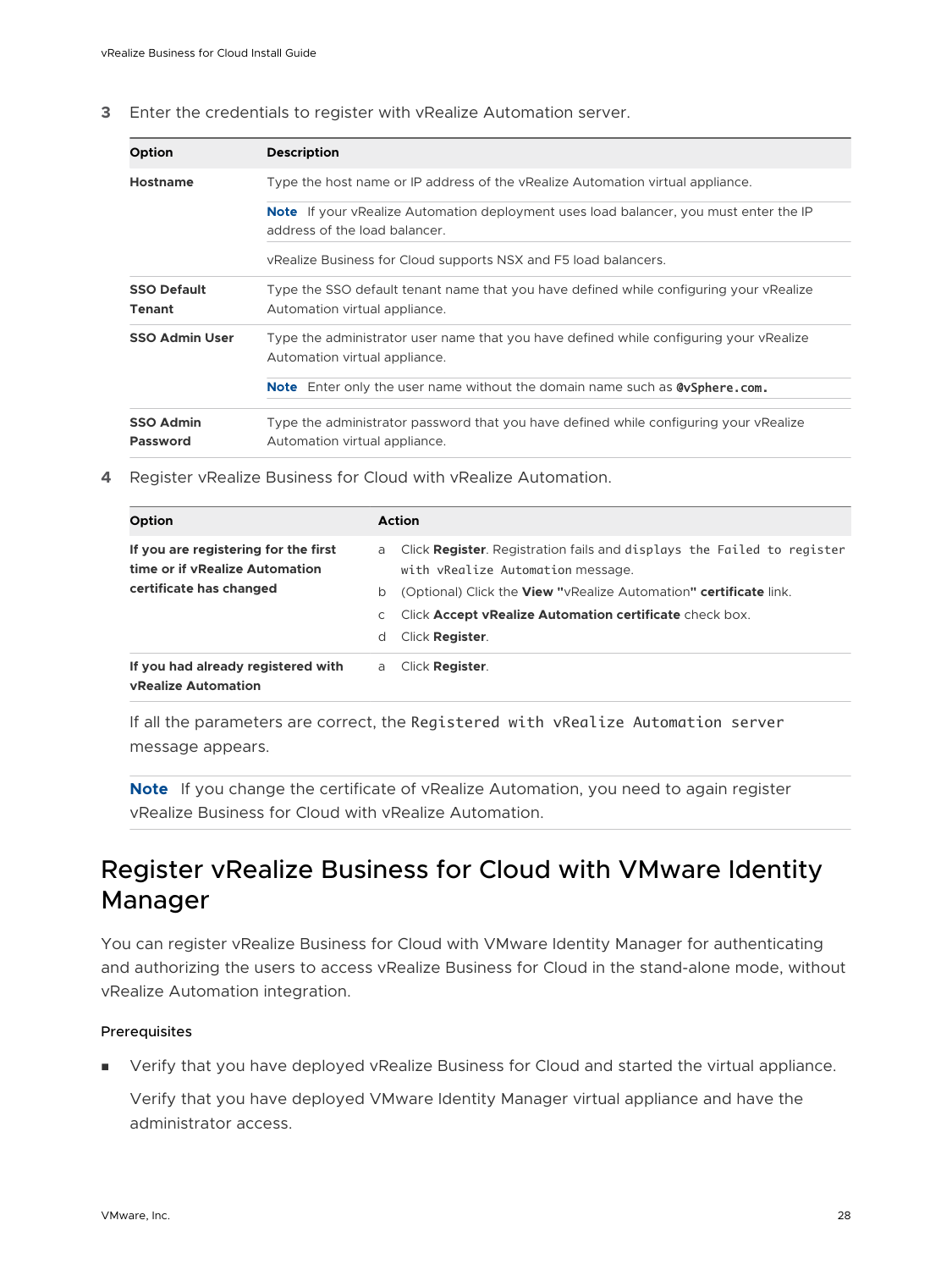<span id="page-28-0"></span>**n** If you have already registered vRealize Business for Cloud with vRealize Automation, you must first unregister from vRealize Automation.

#### Procedure

- **1** Log in to the vRealize Business for Cloud Web console at https:// *vRealize\_Business\_for\_Cloud\_IP\_address*:5480.
- **2** On the **Registration** tab, select **vIDM**.
- **3** Enter the credentials to register with the VMware Identity Manager virtual appliance.

| <b>Option</b> | <b>Description</b>                                                                                         |
|---------------|------------------------------------------------------------------------------------------------------------|
| vIDM Hostname | Enter the host name or IP address of the VMware Identity Manager virtual appliance.                        |
| vIDM User     | Enter the administrator user name that you have defined while configuring your VMware Identity<br>Manager. |
| vIDM Password | Enter the administrator password that you have defined while configuring your VMware Identity<br>Manager.  |
|               |                                                                                                            |

**Note** Installation of VMware Identity Manager does not require a license key.

**4** (Optional) Click the **View vIDM Certificate** link.

#### **5** Click **Register**.

If all the parameters are correct, the Registration with VIDM successful message appears.

#### **Results**

VMware Identity Manager authenticates and authorizes the registered user to access vRealize Business for Cloud.

## Register vRealize Business for Cloud with vRealize Operations Manager

You can register vRealize Business for Cloud with vRealize Operations Manager 6.6 and earlier to get the cost and operational details of the vRealize Operations Manager or of the vRealize Automation-integrated vRealize Business for Cloud setup.

**Note** You cannot register vRealize Business for Cloud with vRealize Operations Manager 6.7 and later.

#### Prerequisites

- **Nou must deploy vRealize Business for Cloud.**
- **n** You must have the administrator login credentials of vRealize Operations Manager.
- **n** If you are registering a vRealize Automation-integrated vRealize Business for Cloud setup, you must have the vRealize Automation login credentials.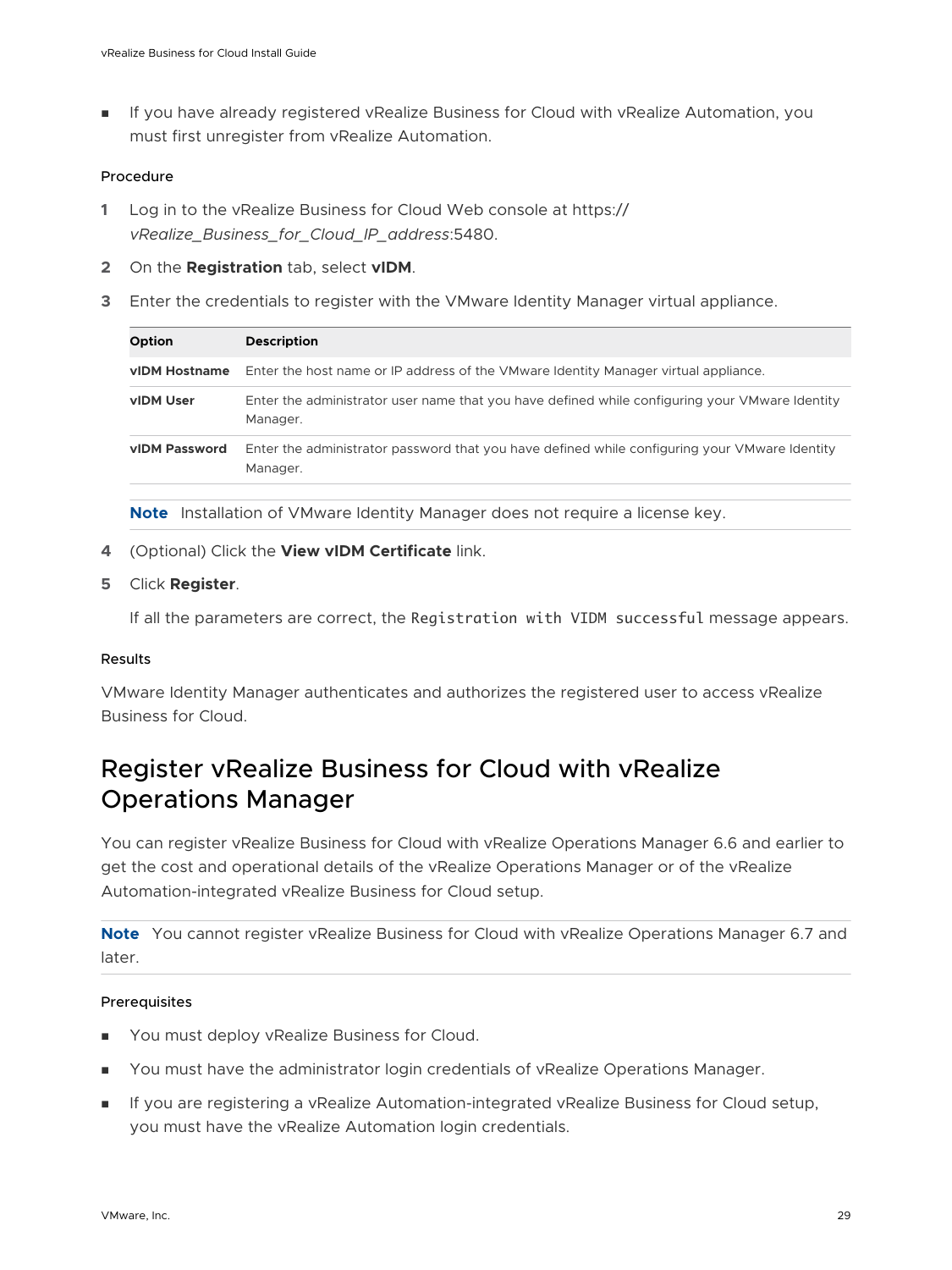#### Procedure

- **1** Log in to vRealize Operations Manager.
- **2** In the left pane, click **Administration > Solutions**.
- **3** Select VMwarevRealize Business for Cloud and click the **Configure** icon.
- **4** Enter a name for the adapter instance.
- **5** Enter the IP address of the vRealize Business for Cloud server to which you want to connect.
- **6** To verify that the connection is successful, click **Test Connection**.
- **7** Click **Advanced Settings**, and in the **Collectors/Groups** option, select which vRealize Operations Manager collector is used to manage the adapter process.

If you have one adapter instance, select **Default collector group**.

If you have multiple collectors in your environment, and you want to distribute the workload to optimize performance, select the collector to manage the adapter processes for this instance.

- **8** To complete the configuration of the adapter and close the Manage Solution dialog box, click **Save Settings**.
- **9** Click **Home > Business Management** on the vRealize Operations Manager user interface.

You see the **Business Management** option in the left navigation panel.

- **10** To see confirm the security, click the certificate link on the footer of the user interface and accept the certificate.
- **11** Log in to vRealize Business for Cloud.
	- **n** If you have added vRealize Business for Cloud stand-alone setup, enter the vRealize Business for Cloud credentials.
	- **n** If you have added vRealize Automation-integrated vRealize Business for Cloud setup, enter vRealize Automation credentials and the tenant name.

**Note** The session is valid for eight hours only. You must log in again when the session expires.

**n** If you have added VMware Identity Manager-integrated vRealize Business for Cloud setup, enter the VMware Identity Manager credentials.

#### Results

You see the vRealize Business for Cloud Overview page.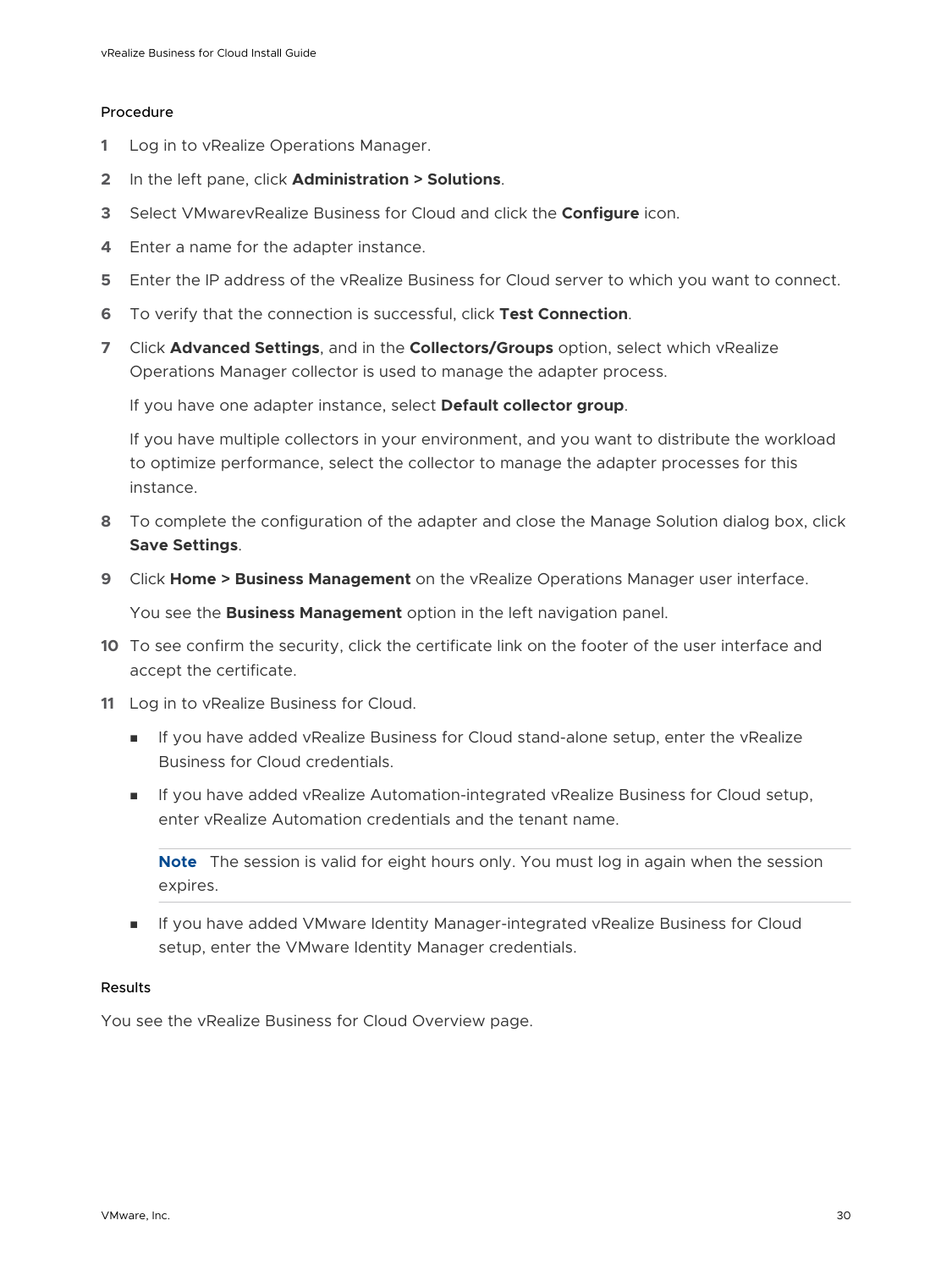## <span id="page-30-0"></span>Start the vRealize Business for<br>Cloud Appliance

You must start the vRealize Business for Cloud virtual appliance to verify that your installation was successful.

#### Prerequisites

**n** Verify that you have the VMRC plug-in for vCloud Director installed to work with your browser.

**Note** Do not change the time zone of vRealize Business for Cloud virtual appliance from UTC. If you change the time zone, vRealize Business for Cloud virtual appliance may not function as expected.

#### Procedure

- **1** Open the vRealize Business for Cloud appliance.
	- <sup>n</sup> From the vSphere Client, locate the powered on virtual machine and click the **Console**  tab.
	- <sup>n</sup> From vCloud Director, double-click the vApp and select **Popout Console**.
- **2** Wait for few minutes for the appliance to start completely and then press **Enter**.

This confirms that your appliance has started successfully.

- **3** Perform the following steps to verify whether the vRealize Business for Cloud web console is accessible on a browser.
	- a Navigate to the appliance URL by using a supported browser.

The appliance URL format is https://*vRealize\_Business\_for\_Cloud\_IP\_address*:5480.

- b Log in to the appliance by using the root user name and password that you have defined at the time of deployment.
- c Click **Login**.

The vRealize Business for Cloud Web console opens in the browser.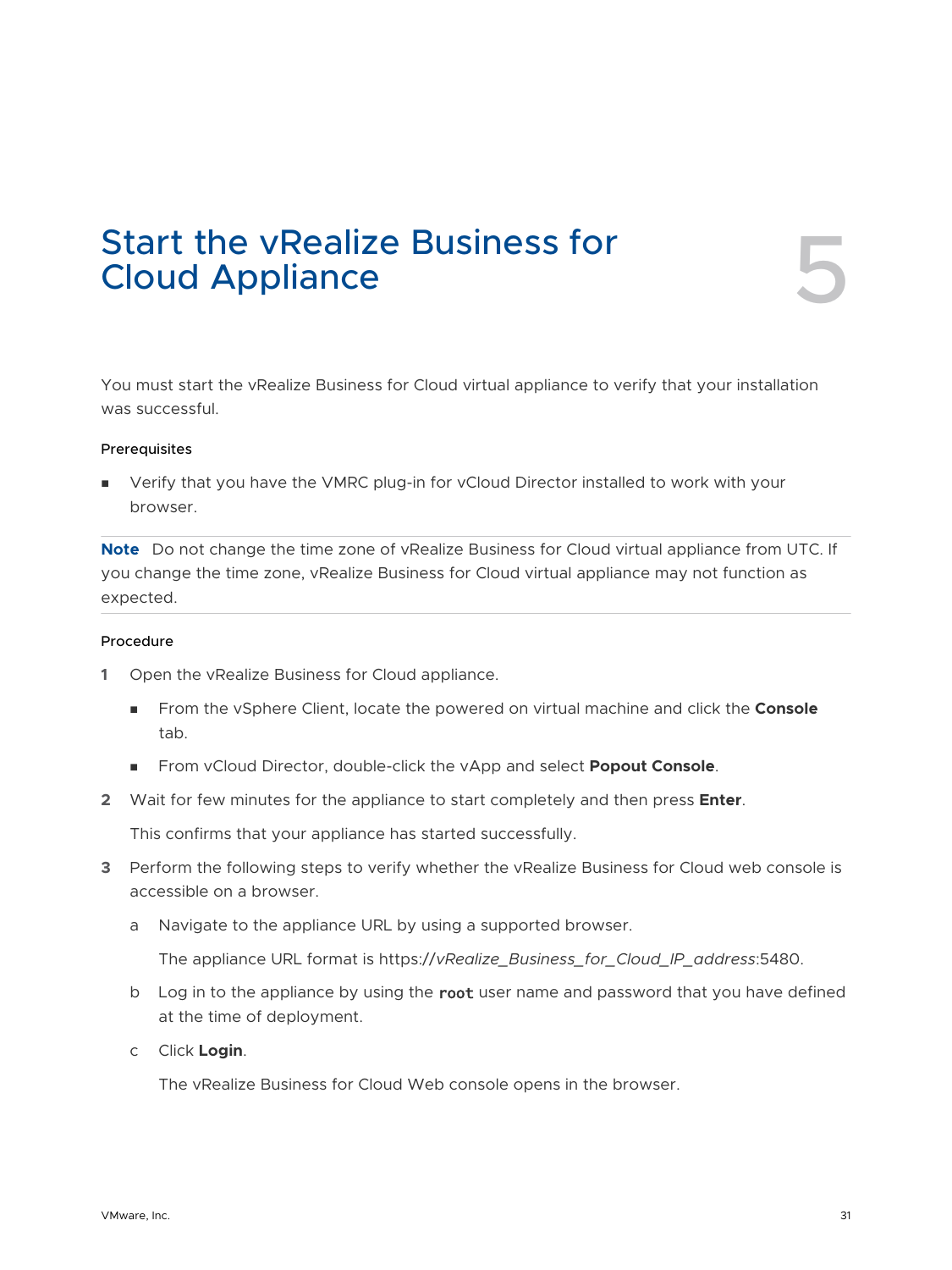#### What to do next

For the first time deployment users, register your vRealize Business for Cloud virtual appliance.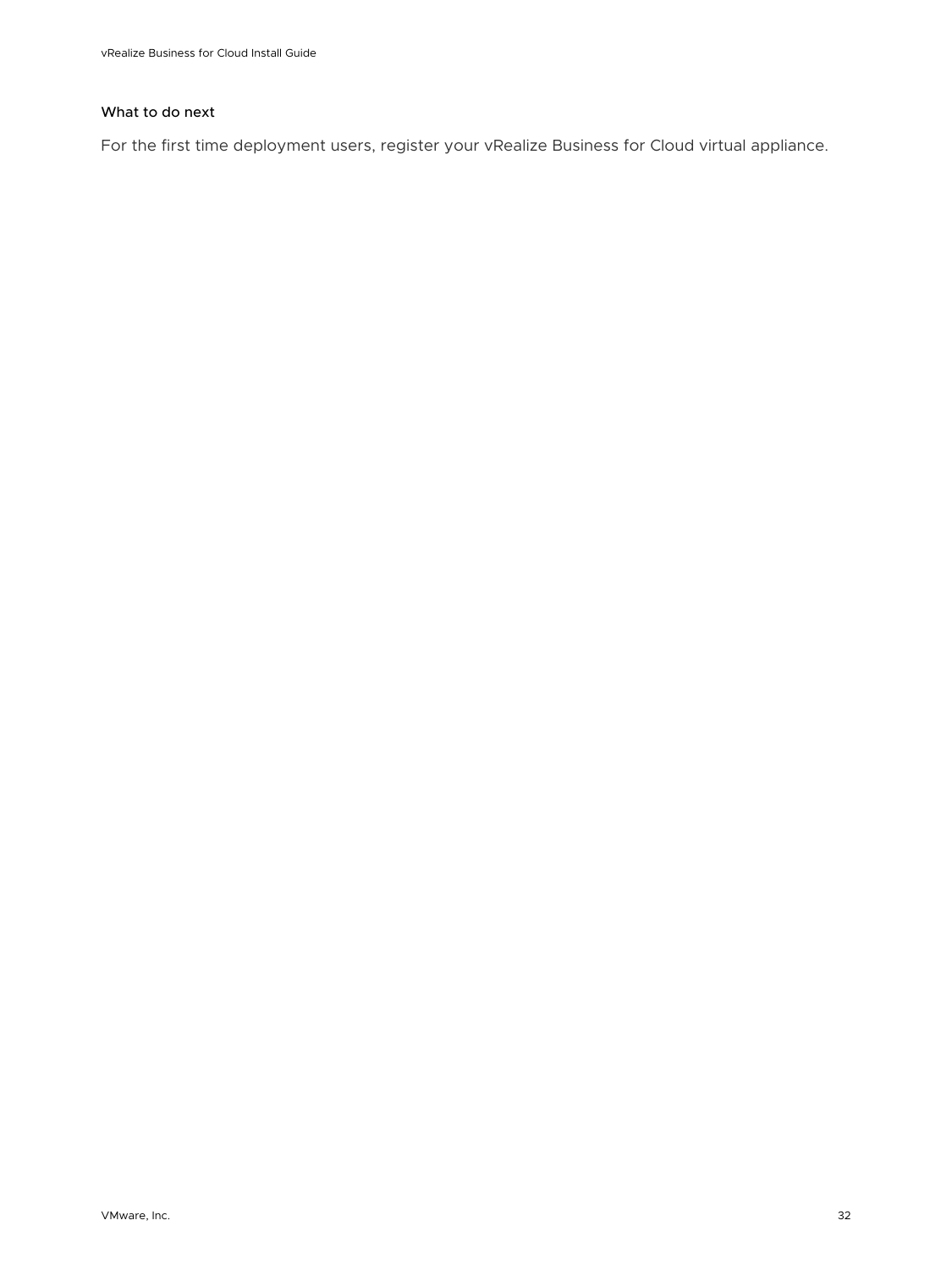## <span id="page-32-0"></span>Assigning vRealize Business for **60 metalism**

After you deploy and register vRealize Business for Cloud, you must assign vRealize Business for Cloud roles to the users.

This chapter includes the following topics:

- **n** Assign vRealize Business for Cloud Roles by using vRealize Automation
- **n** [Assign vRealize Business for Cloud Roles by Using VMware Identity Manager](#page-33-0)
- [Assign vRealize Business for Cloud Roles to the Local Users](#page-34-0)

## Assign vRealize Business for Cloud Roles by using vRealize Automation

You can access the vRealize Business for Cloud user interface after logging in to the vRealize Automation user interface.

The vRealize Business for Cloud user interface appears as a tab in the vRealize Automation user interface.

#### Prerequisites

Verify that you have created a vRealize Business for Cloud tenant. For more information, see *vRealize Automation documentation*.

#### Procedure

- **1** Log in to the vRealize Automation interface at https://*vRealize\_Automation\_host\_name/ vcac/org/tenant\_URL* by using credentials of a tenant administrator.
- **2** Click the **Administration** tab.
- **3** Click **Users & Groups** and select **Directory Users and Groups**.
- **4** Search and select the user to which you want to add a role.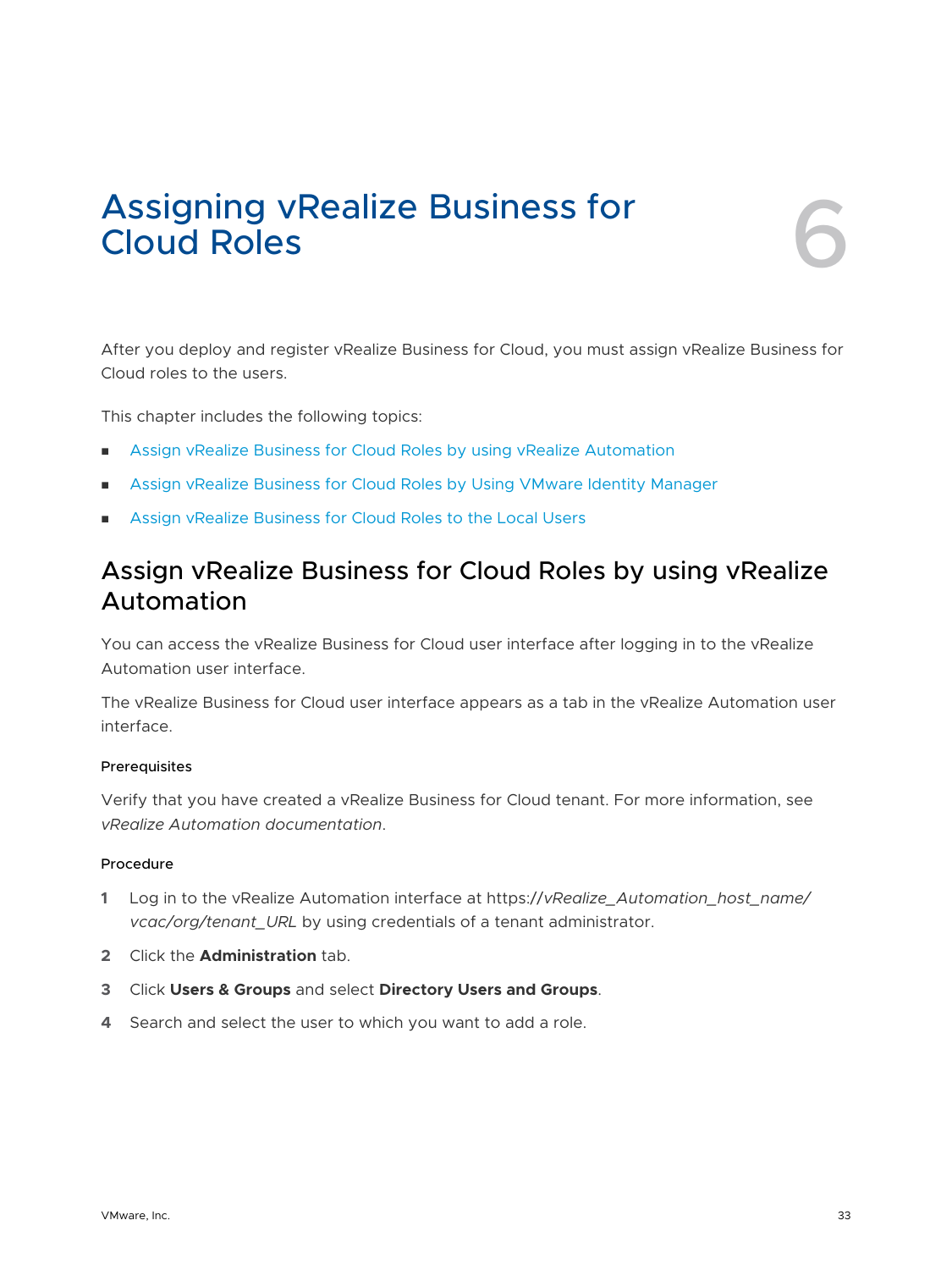- <span id="page-33-0"></span>**5** From the Add Roles to this User box, assign the following privileges based on the requirement.
	- **n** If the user has to perform all administration tasks such as managing connections, managing public cloud account, updating reference database, assign the **Business Management Administrator** role to a user who has the **Tenant Administration** role.

**Note** To assign the **Tenant Administration** role to the user, you must log in as the system administrator in vRealize Automation.

- **n** If the user has to view and update the cost information only, assign **Business Management Administrator** role.
- **n** If the user has to view the details but not update the information, assign **Business Management Read only** role.
- **n** If the user has to view the assigned tenant details, but not perform other administration, assign the **Business Management Controller** role.

**Note** It is recommended not to assign multiple roles to a single user.

- **6** Click **Update**.
- **7** Refresh the browser.

The **Business Management** tab is available in the vRealize Automation user interface.

**8** Click the **Business Management** tab.

A dialog prompts you to enter the license key.

**9** Enter a valid license key and click **Save**.

**Note** You must have the **Business Management Administrator** role to access vRealize Business for Cloud.

## Assign vRealize Business for Cloud Roles by Using VMware Identity Manager

You must assign the vRealize Business for Cloud roles to the users in the VMware Identity Manager to access vRealize Business for Cloud standalone user interface.

#### Prerequisites

Verify that you have deployed VMware Identity Manager and have the administrator access. For more information, see *VMware Identity Manager documentation*.

#### Procedure

**1** Log in to the VMware Identity Manager virtual appliance at https:// *VMware\_Identity\_Manager\_hostname* as an administrator.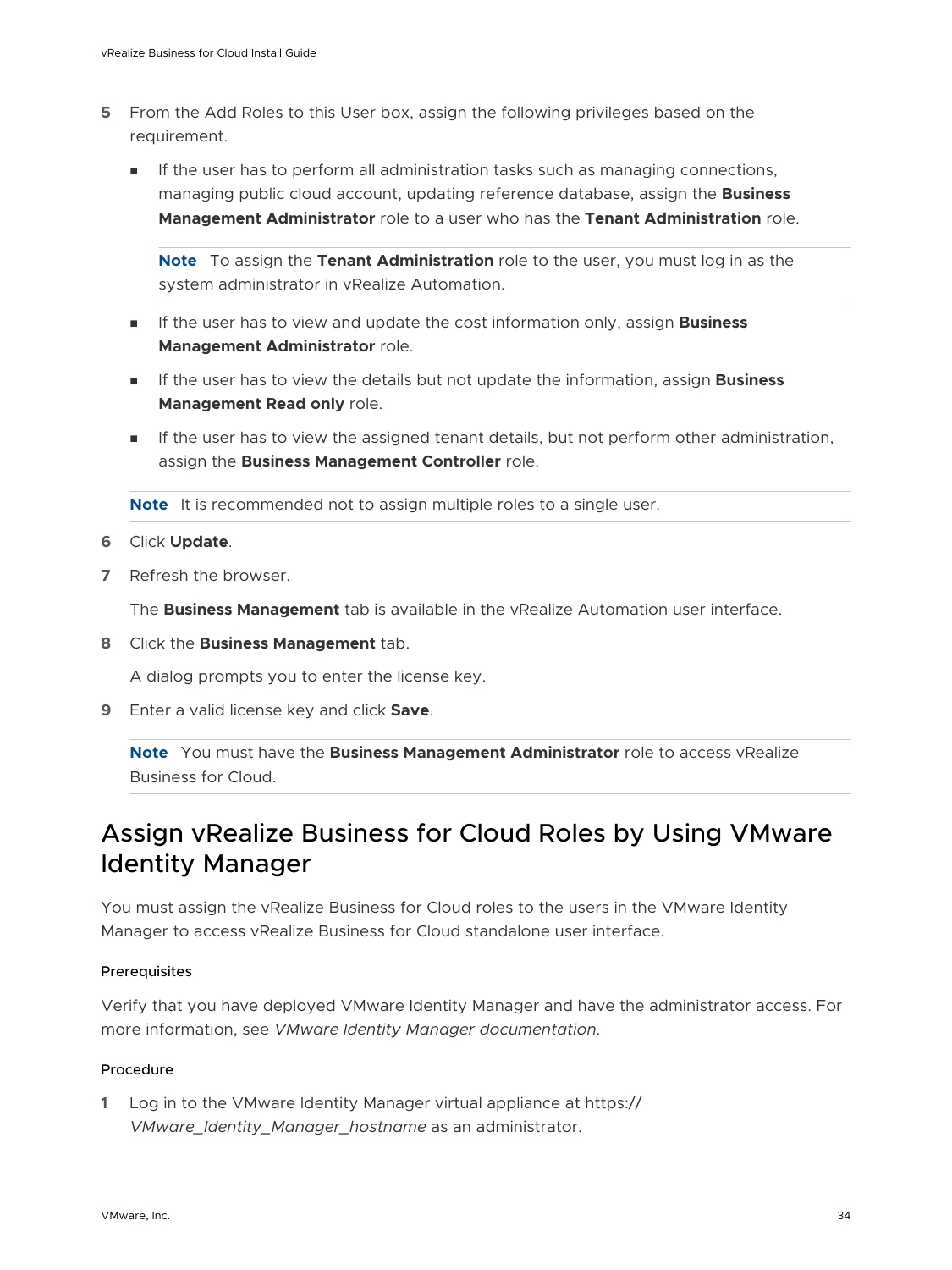#### <span id="page-34-0"></span>**2** Click **Users & Groups**.

You can see the following vRealize Business for Cloud roles in the list.

- **n vRBC\_Administrator**, which has the administrator privileges.
- **vRBC\_Controller**, which has view access to specific business units.
- **n vRBC\_ViewOnly**, which has the read-only privileges.
- **3** Click the vRealize Business for Cloud role that you want to assign to a user.
- **4** Perform the steps applicable to your VMware Identity Manager version.

| <b>Option</b>                                  | <b>Steps</b>                                                                                                                                                                                                                           |  |
|------------------------------------------------|----------------------------------------------------------------------------------------------------------------------------------------------------------------------------------------------------------------------------------------|--|
| For VMware Identity Manager 2.7<br>and earlier | Select Users in This Group and click Modify Users in This Group.<br>a<br>Enter the user name to search a user name to which you want to add a<br>b<br>role and select the user name.                                                   |  |
| For VMware Identity Manager 2.8<br>and later   | Click Edit Group Rules.<br>a<br>In <b>Add Users to Group</b> , enter the user name to search a user name to<br>b<br>which you want to add a role and select the user name.<br>Click the green + icon.<br>C<br>Click <b>Next</b> .<br>d |  |

#### **5** Click **Next**.

You see the name of the user under the Users Being Added section.

**6** Click **Save**.

You can see that the user name is added to the Users in this Group table.

- **7** Log in to vRealize Business for Cloud at https://*vRealize\_Business\_for\_Cloud\_host\_name/ itfm-cloud* as an administrator.
- **8** Enter a valid license key and click **Save**.

**Note** You must have the **vRBC\_Administrator**, role for the first vRealize Business for Cloud login.

## Assign vRealize Business for Cloud Roles to the Local Users

You can enable the local users to access vRealize Business for Cloud and assign the required roles.

**Note** VMware recommends you to use vRealize Business for Cloud that is integrated with either vRealize Automation or VMware Identity Manager.

#### Prerequisites

**Now Verify that you have deployed vSphere or vCloud Director.**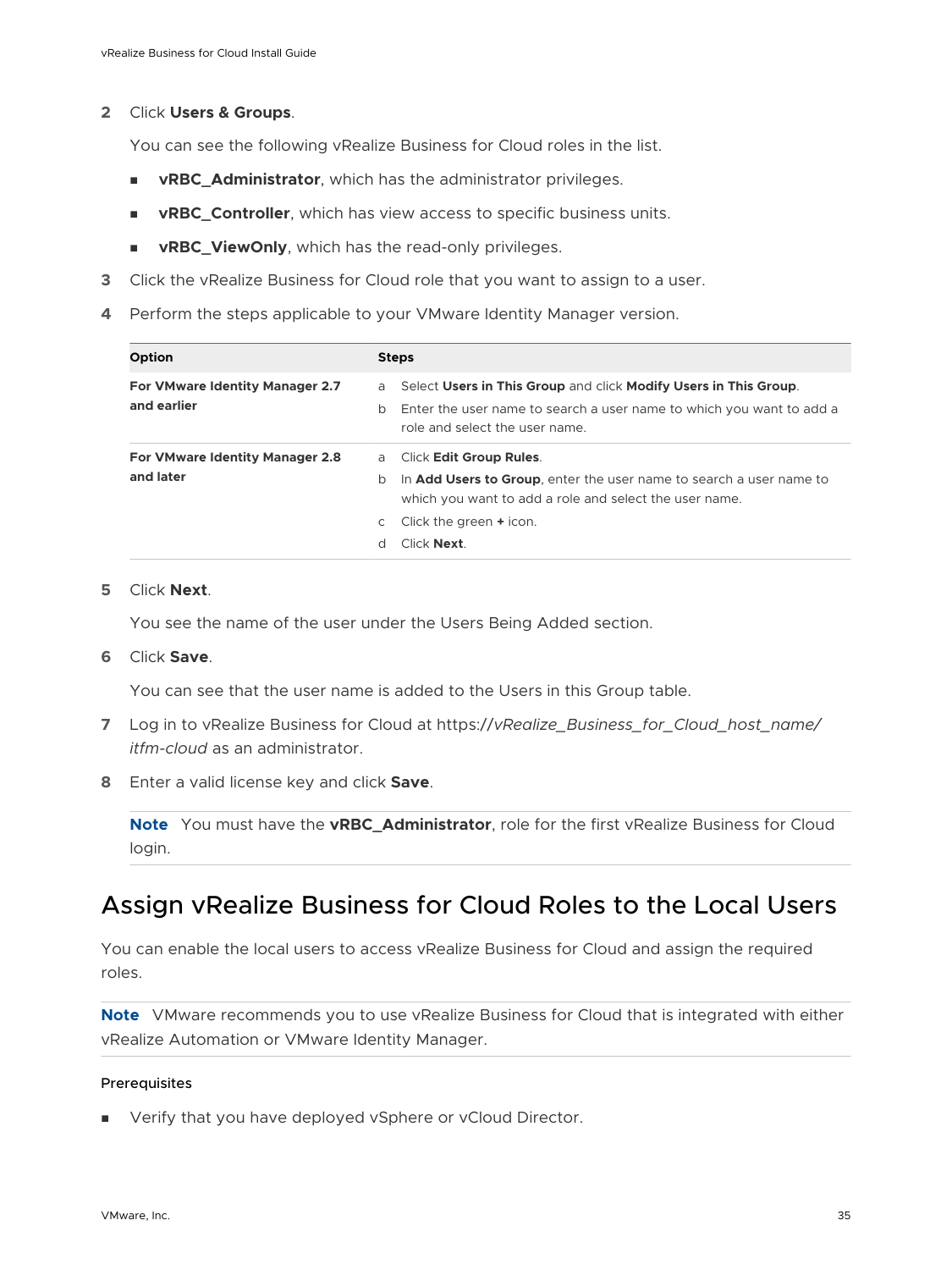- **•** Verify that you have deployed vRealize Business for Cloud on vSphere or vCloud Director. See, [Deploy vRealize Business for Cloud Virtual Appliance on vSphere](#page-21-0) or [Deploy vRealize](#page-23-0)  [Business for Cloud Virtual Appliance on vCloud Director](#page-23-0).
- **n** Verify that you have started the virtual appliance. See, Chapter 5 Start the vRealize Business [for Cloud Appliance](#page-30-0).
- **n** Verify that you have enabled the Secure Socket Shell (SSH) service. See, Enable or Disable [SSH Settings](#page-74-0).

#### Procedure

**1** Log in to SSH with the root user credentials.

If you are using the Windows platform, log in to SSH using a Windows SSH tool. For example, Putty.

**2** Navigate to the /usr/ITFM-Cloud/va-tools/bin folder.

For example, cd /usr/ITFM-Cloud/va-tools/bin

**3** Run the following command:

sh manage-local-user.sh

**4** Press 5 to select the Enable local authentication option.

Now, all services will restart, which might take few minutes.

- **5** Log in to vRealize Business for Cloud instance as root user at https:// *vRealize\_Business\_for\_Cloud\_host\_name/itfm-cloud*/login.html.
- **6** To allow the local operating system user to access vRealize Business for Cloud, perform the following steps on the SSH console.
	- a Run the sh manage-local-user.sh command.
	- b Press 1 to add the user.
	- c Enter the user name and password.
	- d Enter the role name to assign appropriate vRealize Business for Cloud roles.
		- **n vRBC\_Administrator**, which has the administrator privileges.
		- **vRBC\_ViewOnly**, which has the read-only privileges.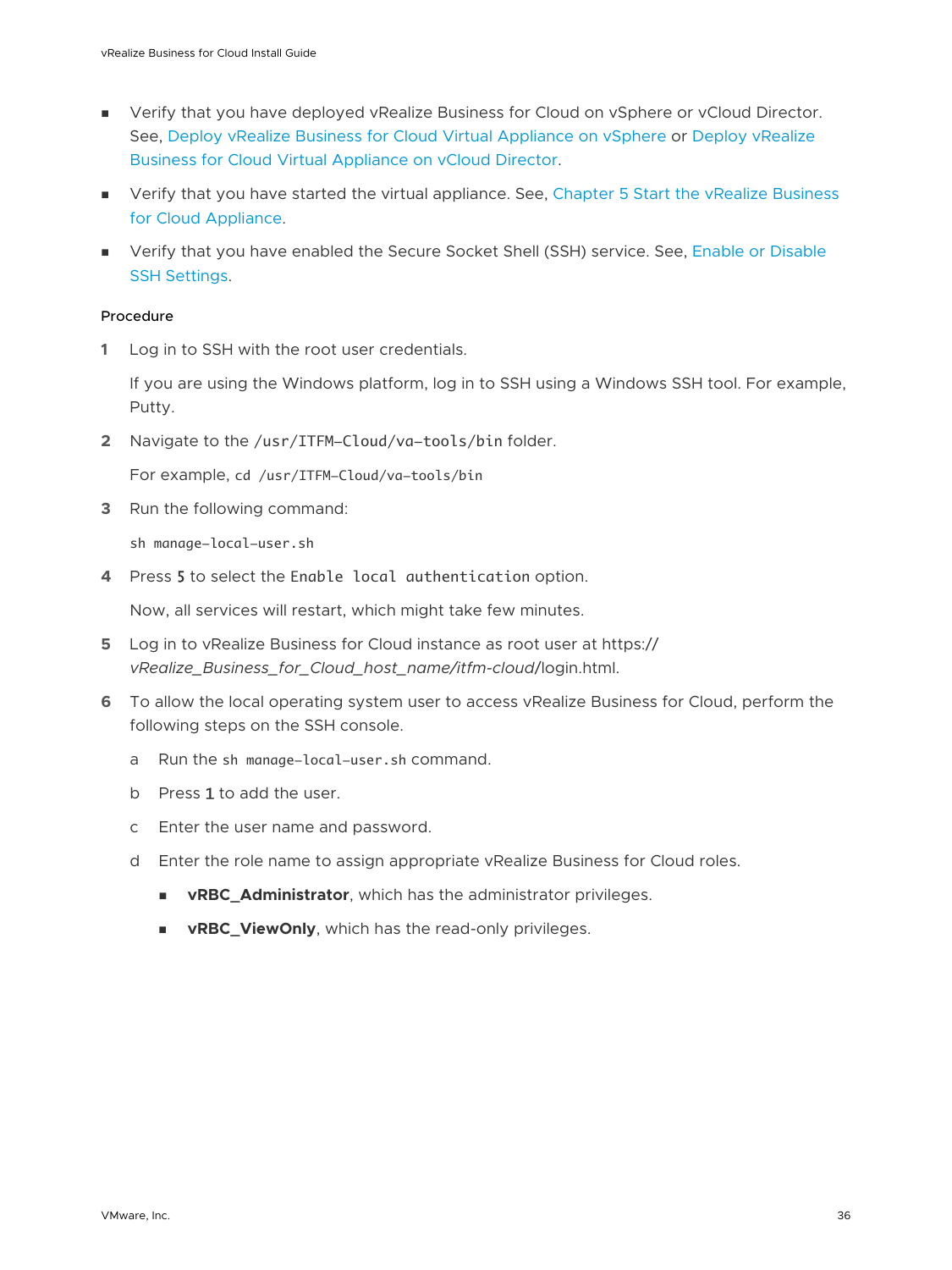## Managing vRealize Business for<br>Cloud Virtual Appliance

Before you start using vRealize Business for Cloud, you must set up the vRealize Business for Cloud appliance to work in your virtual environment.

- Add vCenter Server to vRealize Business for Cloud by entering vCenter Server details.
- **Add vCloud Director to vRealize Business for Cloud by entering vCloud Director details.**
- **n** Add EMC SRM servers to vRealize Business for Cloud by entering SRM details.
- Add public cloud accounts such as Amazon Web Services (AWS), and Microsoft Azure by entering their account details.
- **n** Manage cloud providers for comparison purposes. You can add or edit public cloud accounts for comparison.
- **D** Update the reference database to reflect the most current data. You can either update the reference database manually or by using the automatic update feature.
- **n** Download the support file containing critical runtime information for troubleshooting the system.
- **n** Update the license key.
- Generate a token that you can use to define a connection between vRealize Business Enterprise and vRealize Business for Cloud.
- <sup>n</sup> Manage the remote data collectors and enable connection to the remote data collectors.
- Set calculation preferences.

This chapter includes the following topics:

- [Managing Private Cloud Connections](#page-37-0)
- **n** [Managing Public Cloud Accounts](#page-44-0)
- **n** [Update the Reference Database for vRealize Business for Cloud](#page-57-0)
- **n** [Generate and Download the Support File](#page-59-0)
- **n** [Update Licenses for vRealize Business for Cloud](#page-60-0)
- **n** [Generate Token for vRealize Business Enterprise Integration](#page-61-0)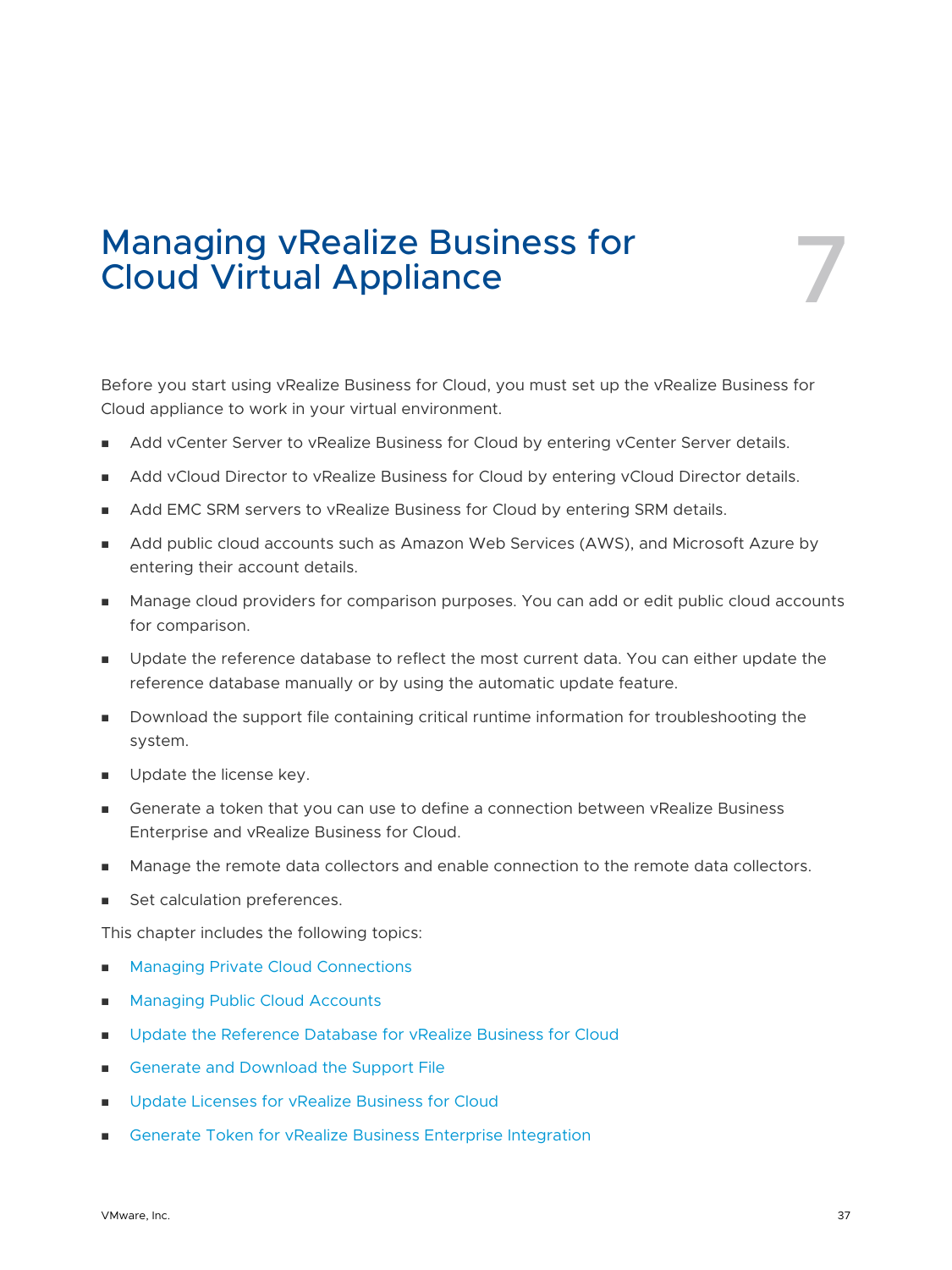- <span id="page-37-0"></span>**n** [Managing the Data Collectors](#page-62-0)
- **n** [Configuring the Calculation Preferences](#page-65-0)

## Managing Private Cloud Connections

You can manage private cloud connections such as vCenter Server, EMC Storage Resource Manager (SRM), and vCloud Director by adding, modifying and deleting them in your vRealize Business for Cloud setup.

## Manage vCenter Server Connections

After you install vRealize Business for Cloud, you can add vCenter Server instances to vRealize Business for Cloud and retrieve the inventory information from your virtual environment. You can edit or delete vCenter Server instances from vRealize Business for Cloud. You can use the edit option to update the vCenter Server information when the vCenter Server certificate or the password changes.

#### Prerequisites

- **No Verify that you have vCenter Server details.**
- <sup>n</sup> Verify that you have additional vCenter Server user permissions, other than Read-only. To add additional permissions to the vCenter Server user, perform the following steps.
	- a Log in to vCenter Server as an administrator.
	- b Create a clone of the Read-only role in a vCenter Server.
	- c Include the **Storage views.View** and **Profile-driven storage.Profile-driven storage view**  permissions to the clone.
	- d If you have integrated vCenter Server with VMware vRealize Operations Manager, include the **Global.vCenter Operations User** and **Global.vRealize Operations Read Only**  permissions to the clone.
	- e Create a user in vCenter Server for vRealize Business for Cloud and assign this cloned role to the user.

- **1** Log in to vRealize Business for Cloud or data collection manager:
	- **n** If you are using a vRealize Automation-integrated vRealize Business for Cloud setup, log in at https://*vRealize\_Automation\_host\_name/vcac/org/tenant\_URL* by using credentials of a tenant administrator, click **Administration** and **Business Management**.
	- If you are using a vRealize Business for Cloud standalone setup, log in at https:// *vRealize\_Business\_for\_Cloud\_host\_name/itfm-cloud* as an administrator and click **Business Management**.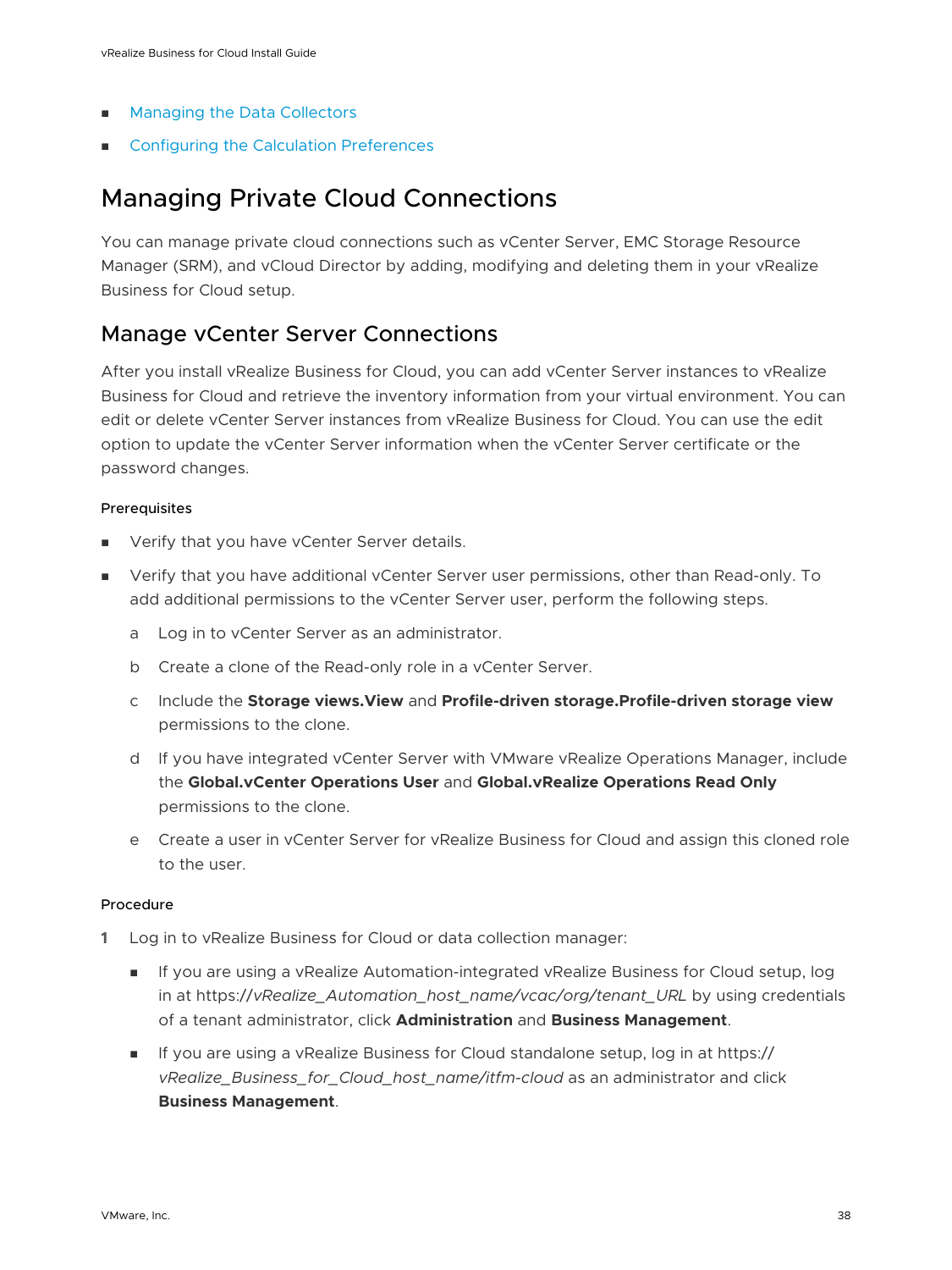- <sup>n</sup> If you are using a remote data collector, log in to *https:// Remote\_Data\_Collector\_IP\_address:9443/dc-ui/login.html* by using the root user credentials.
- **2** Click **Manage Private Cloud Connections**.
- **3** Select **vCenter Server**, and click the add option.
- **4** Enter the required details to add the instance.
- **5** Click **Save** and click **OK** in the Success dialog box.

If the instance is not using SSL certificate from certificate authority, a dialog box with untrusted SSL certificate is displayed. vRealize Business for Cloud does not verify the revocation status of the SSL certificate. You must verify the status manually before accepting the certificate.

**6** Click **Install**.

If the credentials are valid, the instance is added to the vRealize Business for Cloud.

**Note** If the SSL certificate changes after addition of instance into vRealize Business for Cloud, data collection might fail. This is because, the instance presents a new untrusted certificate. You can edit the instance and then accept the new certificate.

You can perform the same procedure to add multiple instances.

- **7** To edit the details, select the instance entry from the table, click the edit option, modify the details, click **Save** and click **OK** in the Success dialog box.
- **8** To delete an instance, select the instance from the table, click the delete icon in the instance row and click **Delete** in the confirmation dialog box.

#### Results

#### **Note**

- **Nen you add a vCenter Server, vRealize Business for Cloud manages all the virtual machines** that are part of the vCenter Server.
- The changes in entities such as virtual machines, hosts and clusters due to addition or deletion of vCenter Server reflects on the vRealize Business for Cloud user interface only after a successful completion of cost calculation.

#### Add a Partial Inventory from a vCenter Server

vRealize Business for Cloud 7.3 allows you to ignore a partial inventory at the cluster level to avoid use of license and perform cost analysis for unwanted virtual machines.

**Note** Partial inventory is support at cluster level and not at data center level or virtual machine level.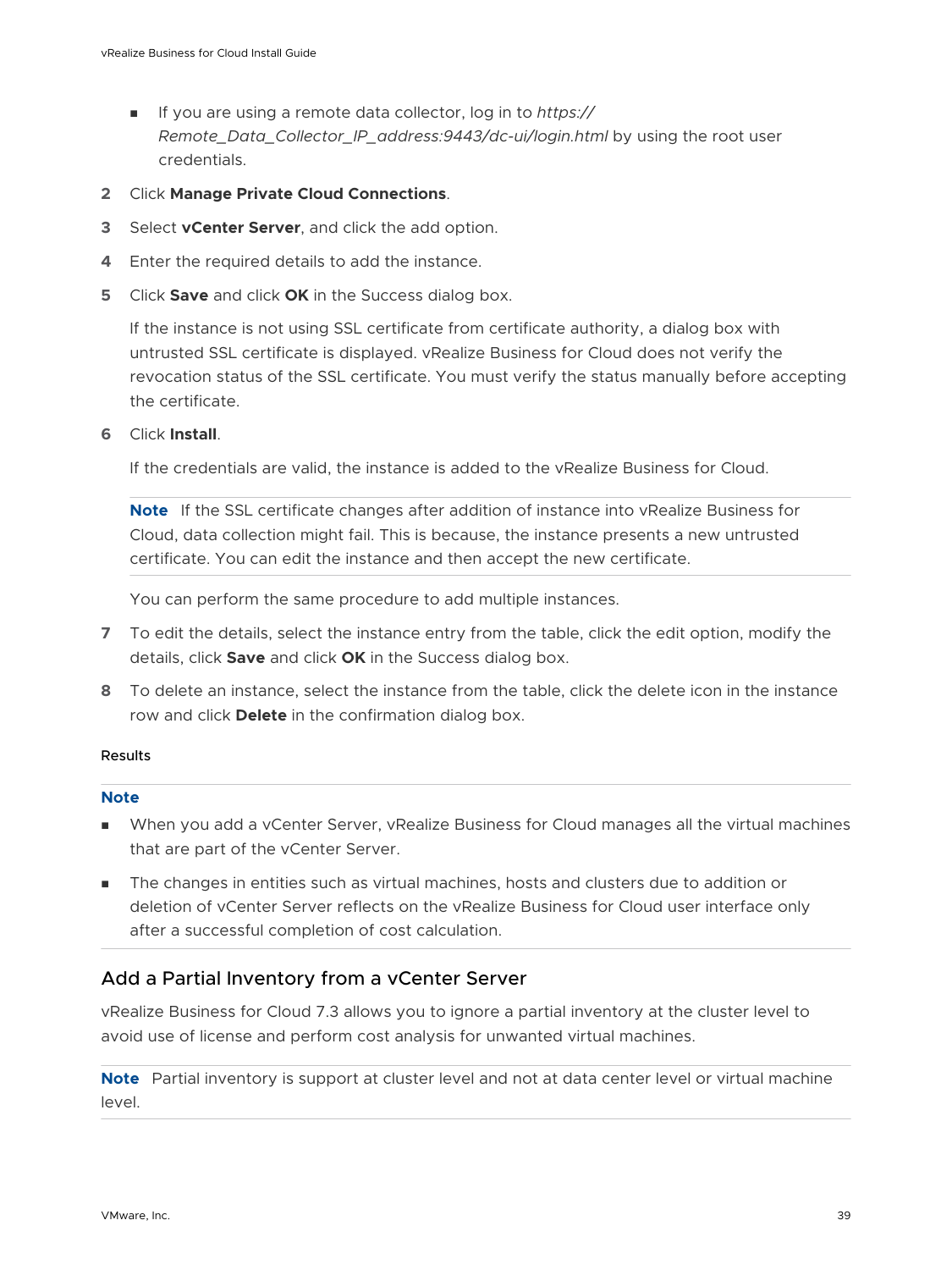#### Prerequisites

Ensure that you add the cluster that you want to deny or block in the configuration service.

#### Procedure

- **1** Log in to SSH with the root credentials.
- **2** Run the GET command to verify if there are any denied or blocked clusters.

python /usr/ITFM-Cloud/va-tools/bin/partialVC.py GET vcenter-url

**3** Add a cluster that you want to deny or block.

python /usr/ITFM-Cloud/va-tools/bin/partialVC.py SET vcenter-url cluster-name1 clustername2

- **4** Run the monit restart vrbc-xenon-services command to update the changes.
- **5** Perform one of the following to delete the virtual machines under the clusters under the denylist:
	- <sup>n</sup> Go to the **Administration** tab on the vRealize Business for Cloud user interface, delete the vCenter Server and again add the vCenter Server.
	- n Run the monit restart itbm-data-collector command and trigger the cost calculation manually on the vRealize Business for Cloud user interface.

**Note** Even if you restart the data collector, you see the deleted virtual machines listed in the Virtual Machine report that are marked as deleted. However, when the cost calculation happens in the next month, these virtual machines will not appear in the report.

- **6** To remove the denied or blocked cluster or to allow a cluster for cost calculation, perform the following steps:
	- a Run the GET command to see the clusters under the denylist.
	- b Run the Set command by removing the cluster that you want to allow.

For example, if you have two denied clusters and you want to allow one of those, run the following command:

python /usr/ITFM-Cloud/va-tools/bin/partialVC.py SET vcenter-url cluster-name1

**Note** If you run the SET command without specifying the cluster name, all the blocked clusters in the vCenter Server will be allowed.

#### Add Selected Inventory Items from a vCenter Server

You can selectively add a cluster or host from the vCenter Server inventory to vRealize Business for Cloud and perform cost analysis for the virtual machines in that cluster or host.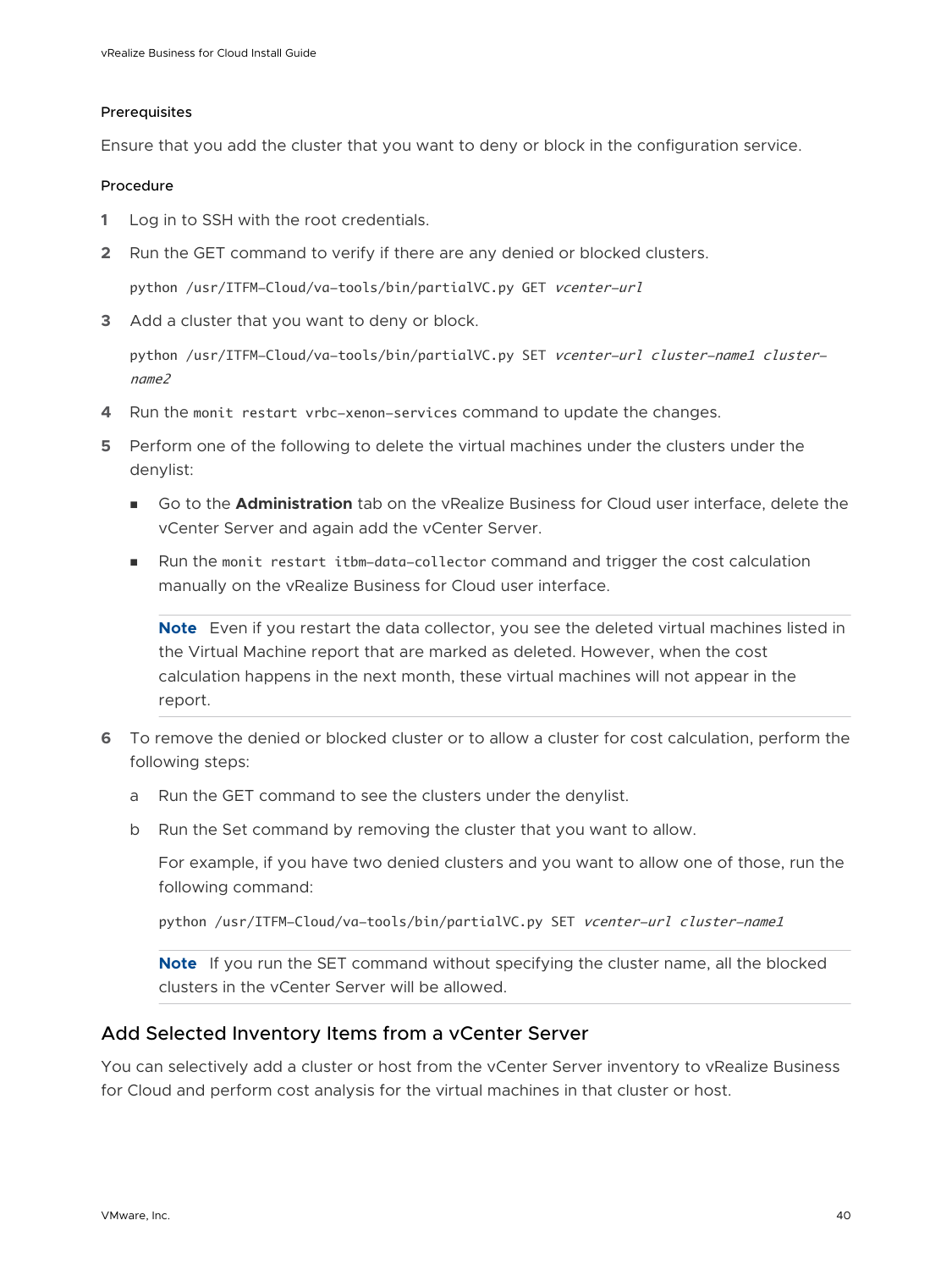#### Procedure

- **1** Log in to vCenter Server as an administrator.
- **2** Create a clone of the Read-only role in a vCenter Server.
- **3** Include the **Storage views.View** and **Profile-driven storage.Profile-driven storage view**  permissions to the clone.
- **4** If you have integrated vCenter Server with vRealize Operations Manager, include the **Global.vCenter Operations User** and **Global.vRealize Operations Read Only** permissions to the clone.
- **5** Create a user in vCenter Server for vRealize Business for Cloud and assign this cloned role to the user.
- **6** Assign the permissions at the vCenter Server level without propagating to child objects.
	- a Select the vCenter Server that contains the required cluster or host.
	- b Click **Manage > Permissions > Add Permission > Add**.
	- c Select the vRealize Business for Cloud user and select the Read-only role.
	- d Deselect the **Propagate to Child Objects** check box and click **OK**.
- **7** Assign the permissions, including propagating to child objects, to the clusters or hosts that you want to be included in the cost analysis.
	- a Select the cluster or host that you want to be included in the cost analysis.
	- b Click **Manage > Permissions > Add Permission > Add**.
	- c Select the vRealize Business for Cloud user and select the Read-only role.
	- d Select the **Propagate to Child Objects** check box and click **OK**.

#### Results

The clusters and hosts that are not given the permissions are excluded from vRealize Business for Cloud cost analysis.

## Manage EMC SRM servers in vRealize Business for Cloud

You can add, edit and delete EMC Storage Resource Management (SRM) servers to vRealize Business for Cloud.

#### Prerequisites

Verify that you have the EMC SRM server user credentials.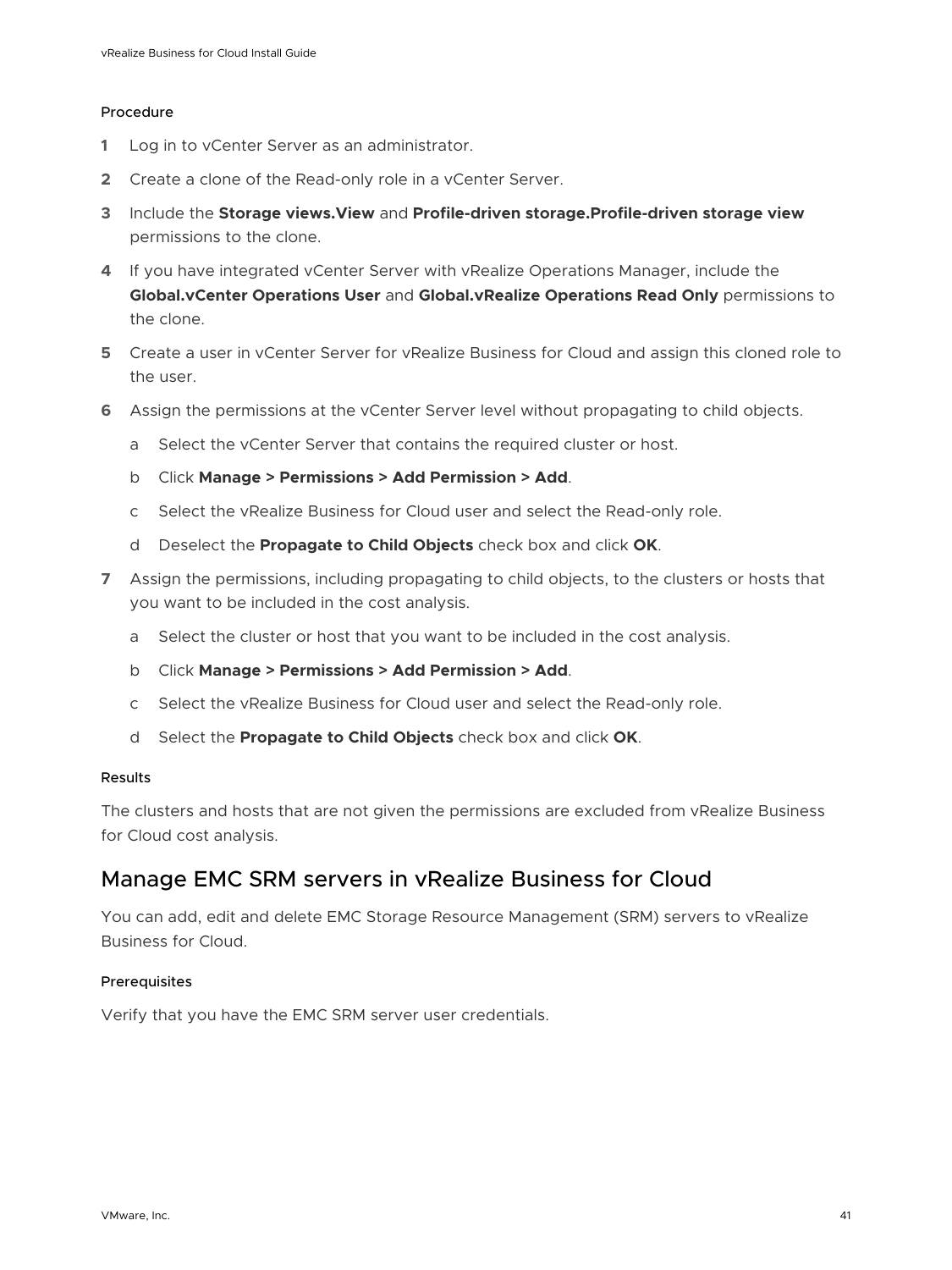#### Procedure

- **1** Log in to vRealize Business for Cloud or data collection manager:
	- <sup>n</sup> If you are using a vRealize Automation-integrated vRealize Business for Cloud setup, log in at https://*vRealize\_Automation\_host\_name/vcac/org/tenant\_URL* by using credentials of a tenant administrator, click **Administration** and **Business Management**.
	- If you are using a vRealize Business for Cloud standalone setup, log in at https:// *vRealize\_Business\_for\_Cloud\_host\_name/itfm-cloud* as an administrator and click **Business Management**.
	- <sup>n</sup> If you are using a remote data collector, log in to *https:// Remote\_Data\_Collector\_IP\_address:9443/dc-ui/login.html* by using the root user credentials.
- **2** Click **Manage Private Cloud Connections**.
- **3** Select **Storage Server**, and click the add icon.
- **4** Enter the required details to add the instance.
- **5** Click **Save** and click **OK** in the Success dialog box.

If the instance is not using SSL certificate from certificate authority, a dialog box with untrusted SSL certificate is displayed. vRealize Business for Cloud does not verify the revocation status of the SSL certificate. You must verify the status manually before accepting the certificate.

**6** Click **Install**.

If the credentials are valid, the instance is added to the vRealize Business for Cloud.

**Note** If the SSL certificate changes after addition of instance into vRealize Business for Cloud, data collection might fail. This is because, the instance presents a new untrusted certificate. You can edit the instance and then accept the new certificate.

You can perform the same procedure to add multiple instances.

- **7** To edit the details, select the instance entry from the table, click the edit option, modify the details, click **Save** and click **OK** in the Success dialog box.
- **8** To delete an instance, select the instance from the table, click the delete icon in the instance row and click **Delete** in the confirmation dialog box.

## Manage vCloud Director Connections

You can add vCloud Director instances to vRealize Business for Cloud to get the vCloud Directorbased categorization. You can edit or delete vCloud Director instances from vRealize Business for Cloud. You can use the edit functionality to update the vCloud Director information after certificate of vCloud Director changes.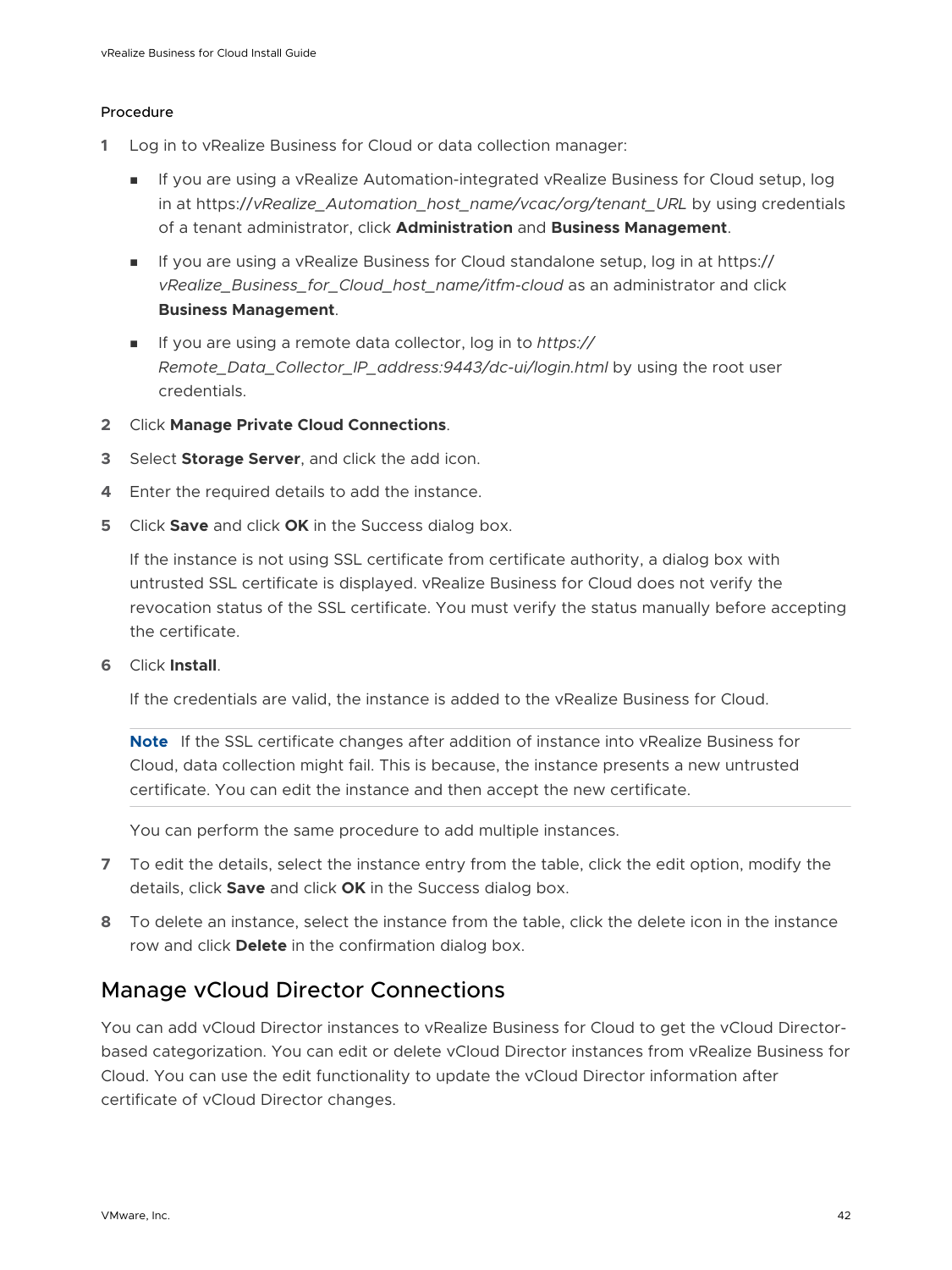If you add vCloud Director to vRealize Business for Cloud, you can categorize the data according to the vCloud Director hierarchy.

#### Prerequisites

Add the vCenter Server instances that are managed by the vCloud Director instance to vRealize Business for Cloud and make sure that the data collection and cost calculation for the vCenter Server instances are completed.

#### Procedure

- **1** Log in to vRealize Business for Cloud or data collection manager:
	- **n** If you are using a vRealize Automation-integrated vRealize Business for Cloud setup, log in at https://*vRealize\_Automation\_host\_name/vcac/org/tenant\_URL* by using credentials of a tenant administrator, click **Administration** and **Business Management**.
	- If you are using a vRealize Business for Cloud standalone setup, log in at https:// *vRealize\_Business\_for\_Cloud\_host\_name/itfm-cloud* as an administrator and click **Business Management**.
	- <sup>n</sup> If you are using a remote data collector, log in to *https:// Remote\_Data\_Collector\_IP\_address:9443/dc-ui/login.html* by using the root user credentials.
- **2** Click **Manage Private Cloud Connections**.
- **3** Select **vCloud Director**, and click the add icon.
- **4** Enter the IP address, user name, and password of the vCloud Director instance.

Enter the IP address or the host name only, not the complete URL. Also, enter the credentials of the admin user with access to the full hierarchy of vCloud Director.

**5** Click **Save** and click **OK** in the Success dialog box.

If the instance is not using SSL certificate from certificate authority, a dialog box with untrusted SSL certificate is displayed. vRealize Business for Cloud does not verify the revocation status of the SSL certificate. You must verify the status manually before accepting the certificate.

**6** Click **Install**.

If the credentials are valid, the instance is added to the vRealize Business for Cloud.

**Note** If the SSL certificate changes after addition of instance into vRealize Business for Cloud, data collection might fail. This is because, the instance presents a new untrusted certificate. You can edit the instance and then accept the new certificate.

You can perform the same procedure to add multiple instances.

**7** To edit the details, select the instance entry from the table, click the edit option, modify the details, click **Save** and click **OK** in the Success dialog box.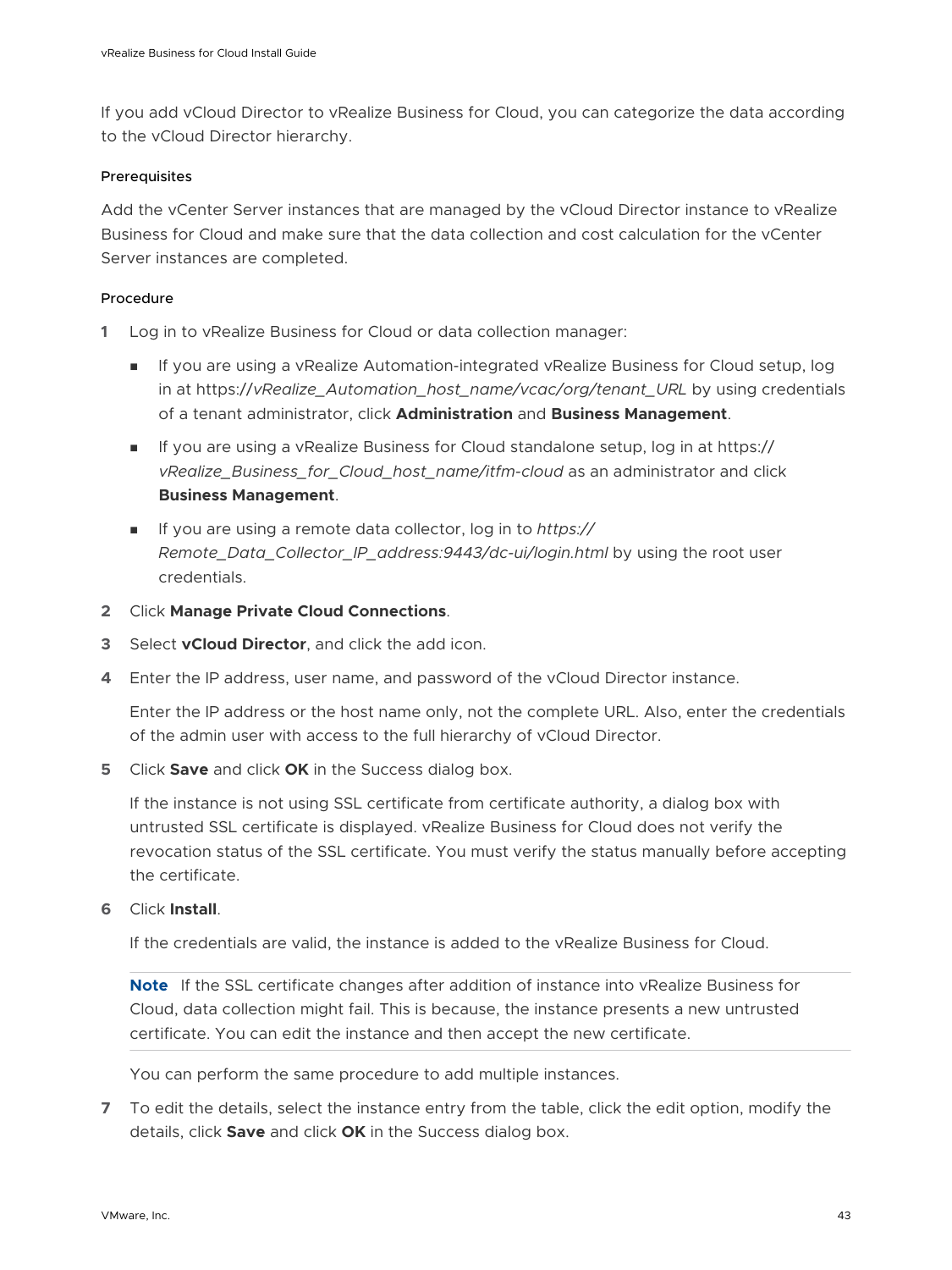**8** To delete an instance, select the instance from the table, click the delete icon in the instance row and click **Delete** in the confirmation dialog box.

## Manage VMware NSX Manager Connections

You can add, edit, and delete VMware NSX Manager to vRealize Business for Cloud.

#### Prerequisites

Verify that you have the NSX Manager Enterprise Administrator user credentials.

#### Procedure

- **1** Log in to vRealize Business for Cloud or data collection manager:
	- **n** If you are using a vRealize Automation-integrated vRealize Business for Cloud setup, log in at https://*vRealize\_Automation\_host\_name/vcac/org/tenant\_URL* by using credentials of a tenant administrator, click **Administration** and **Business Management**.
	- If you are using a vRealize Business for Cloud standalone setup, log in at https:// *vRealize\_Business\_for\_Cloud\_host\_name/itfm-cloud* as an administrator and click **Business Management**.
	- <sup>n</sup> If you are using a remote data collector, log in to *https:// Remote\_Data\_Collector\_IP\_address:9443/dc-ui/login.html* by using the root user credentials.
- **2** Click **Manage Private Cloud Connections**.
- **3** Select **NSX Manager**, and click the add icon.
- **4** To add the instance, enter the required details.

**Note** You must use the NSX Manager Enterprise Administrator user credentials. The length of the password must not exceed 20 characters.

**5** Click **Save** and click **OK** in the Success dialog box.

If the instance is not using SSL certificate from certificate authority, a dialog box with untrusted SSL certificate is displayed. vRealize Business for Cloud does not verify the revocation status of the SSL certificate. You must verify the status manually before accepting the certificate.

**6** Click **Install**.

If the credentials are valid, the instance is added to the vRealize Business for Cloud.

**Note** If the SSL certificate changes after addition of instance into vRealize Business for Cloud, data collection might fail. This is because, the instance presents a new untrusted certificate. You can edit the instance and then accept the new certificate.

You can perform the same procedure to add multiple instances.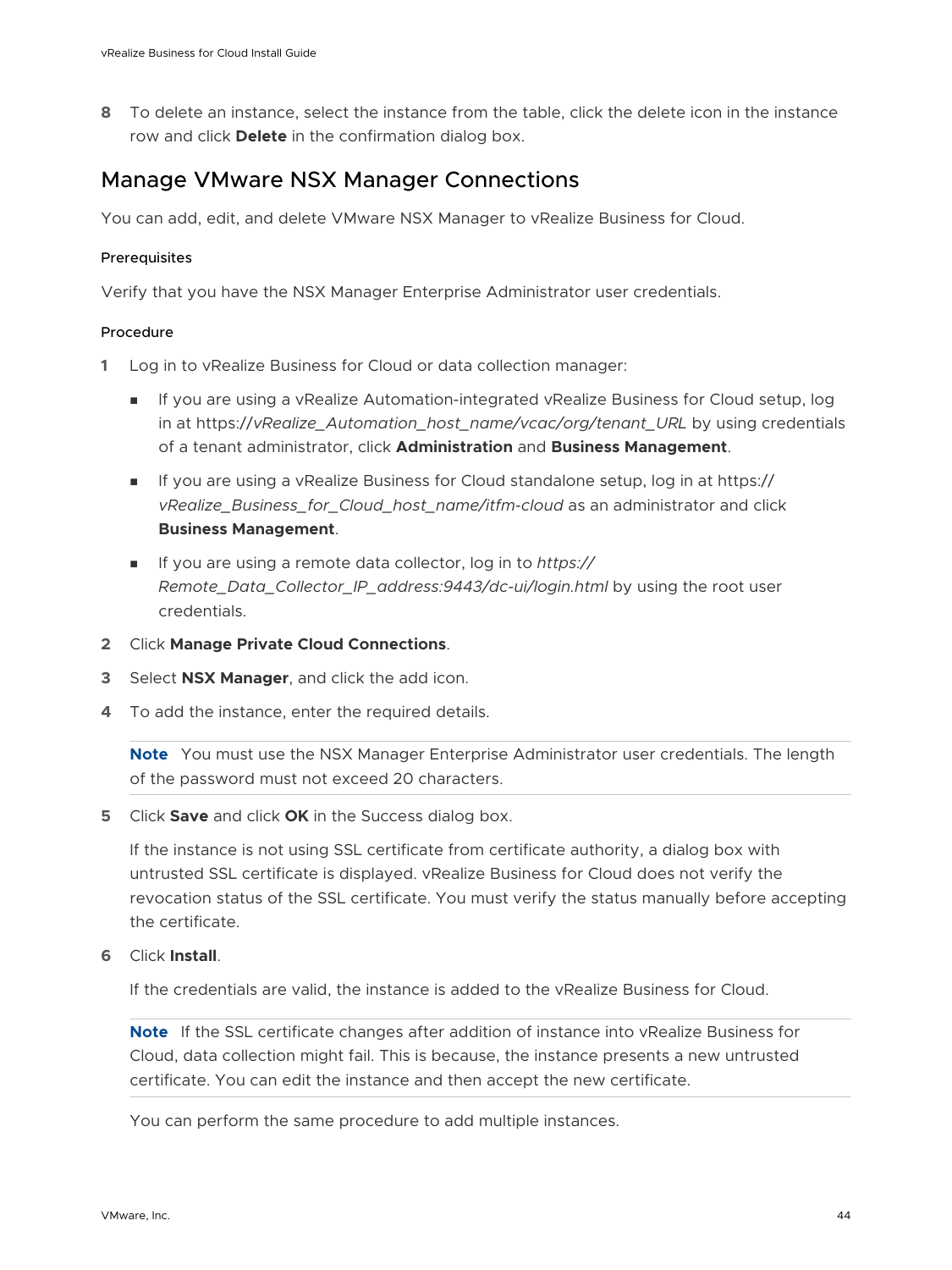- <span id="page-44-0"></span>**7** To edit the details, select the instance entry from the table, click the edit option, modify the details, click **Save** and click **OK** in the Success dialog box.
- **8** To delete an instance, select the instance from the table, click the delete icon in the instance row and click **Delete** in the confirmation dialog box.

## Managing Public Cloud Accounts

You can manage public cloud accounts such as Amazon Web Services (AWS) and Microsoft Azure accounts in vRealize Business for Cloud. You can also compare cost of these public cloud accounts.

## Using Amazon Web Services Accounts in vRealize Business for Cloud

You can configure and add your AWS account in vRealize Business for Cloud to track your AWS cost.

#### Configuring Amazon Web Services

Before you add AWS to vRealize Business for Cloud, you need to configure an AWS account.

**Note** If you have upgraded vRealize Business for Cloud from a version prior to 6.1, you must reconfigure your AWS account.

You must have an AWS account name and account ID. For more information, see [https://](https://docs.aws.amazon.com/IAM/latest/UserGuide/console_account-alias.html) [docs.aws.amazon.com/IAM/latest/UserGuide/console\\_account-alias.html](https://docs.aws.amazon.com/IAM/latest/UserGuide/console_account-alias.html).

**Important** The account ID is a 12 digit number (for example 1234-1234-1234) that you can see after you log in to the Web portal of an AWS account [https://](https://portal.aws.amazon.com/gp/aws/manageYourAccount) [portal.aws.amazon.com/gp/aws/manageYourAccount](https://portal.aws.amazon.com/gp/aws/manageYourAccount). Do not use hyphens when you attempt to add or update the AWS account in vRealize Business for Cloud.

- **n** You must have an access key and secret key for your AWS account. For more information, see <http://docs.aws.amazon.com/general/latest/gr/managing-aws-access-keys.html>.
- **n** You must add a paying account to vRealize Business for Cloud to view the cost analysis details of both paying and non-paying accounts.
- <sup>n</sup> For the paying accounts, you must create and configure the S3 bucket. For information about how to create and configure the S3 bucket, see [http://docs.aws.amazon.com/](http://docs.aws.amazon.com/awsaccountbilling/latest/aboutv2/billing-reports-gettingstarted-s3.html) [awsaccountbilling/latest/aboutv2/billing-reports-gettingstarted-s3.html](http://docs.aws.amazon.com/awsaccountbilling/latest/aboutv2/billing-reports-gettingstarted-s3.html).
- **n** For the paying accounts, you must follow the programmatic billing access process after getting an access key and secret key so that you can build applications that reference your billing data from a CSV file stored in an Amazon S3 bucket. For more information about getting programmatic billing access, see [https://docs.aws.amazon.com/IAM/latest/](https://docs.aws.amazon.com/IAM/latest/UserGuide/console_account-alias.html) [UserGuide/console\\_account-alias.html.](https://docs.aws.amazon.com/IAM/latest/UserGuide/console_account-alias.html)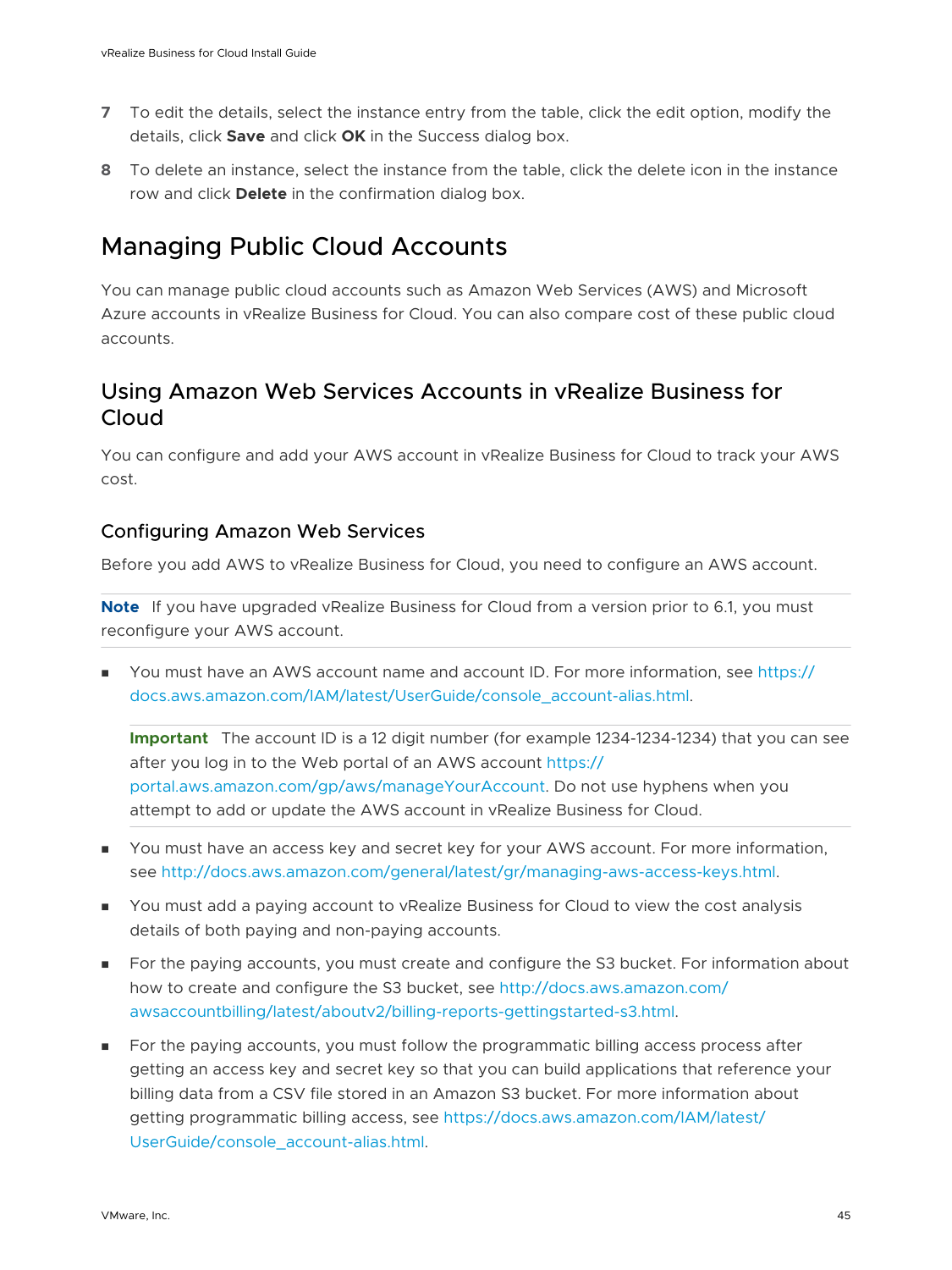**For the paying accounts, you must enable detailed billing report with resources and tags. You** can use the report to organize and track your AWS costs. To get the report, first sign up for programmatic billing access, and then opt for the report. AWS publishes the report as a ZIP file to the Amazon S3 bucket you specify for Programmatic Billing Access. AWS publishes the report several times each day. The files are stored in your designated bucket using the following naming convention. 123456789012-aws-billing-detailed-line-items-withresources-and-tags-yyyy-mm.csv.zip, where 123456789012 is account ID, yyyy is year, mm is month.

**Note** During the current billing period (monthly), AWS generates an estimated report. The current month's file is overwritten throughout the billing period until a final report is generated at the end of the billing period, and then, a new file is created for the next billing period. The final reports for the previous months remain in the designated Amazon S3 bucket. Ensure that the bill is present in the root folder of the bucket.

■ For the paying accounts, ensure that the AWS user has s3:Get\*, s3:List\*, ec2:Describe\*, and cloudwatch:\* permissions. You can add the inline policies and provide the required permissions. For example,

```
{
"Version": "2012-10-17", 
"Statement": [
{
"Sid": "Stmt1418381123000",
"Effect": "Allow",
"Action": [
"s3:Get*",
"s3:List*"
],
"Resource": [
"arn:aws:s3:::*"
]
}
]
}
```
■ For paying and non-paying accounts, ensure that the AWS user has the ec2:Describe\* and cloudwatch:\* permissions. You can add the inline policies and provide the required permissions. For example,

```
{
"Version": "2012-10-17", 
"Statement": [
{
"Sid": "Stmt1418206217000",
"Effect": "Allow",
"Action": [
"ec2:Describe*",
"cloudwatch:*"
],
"Resource": [
```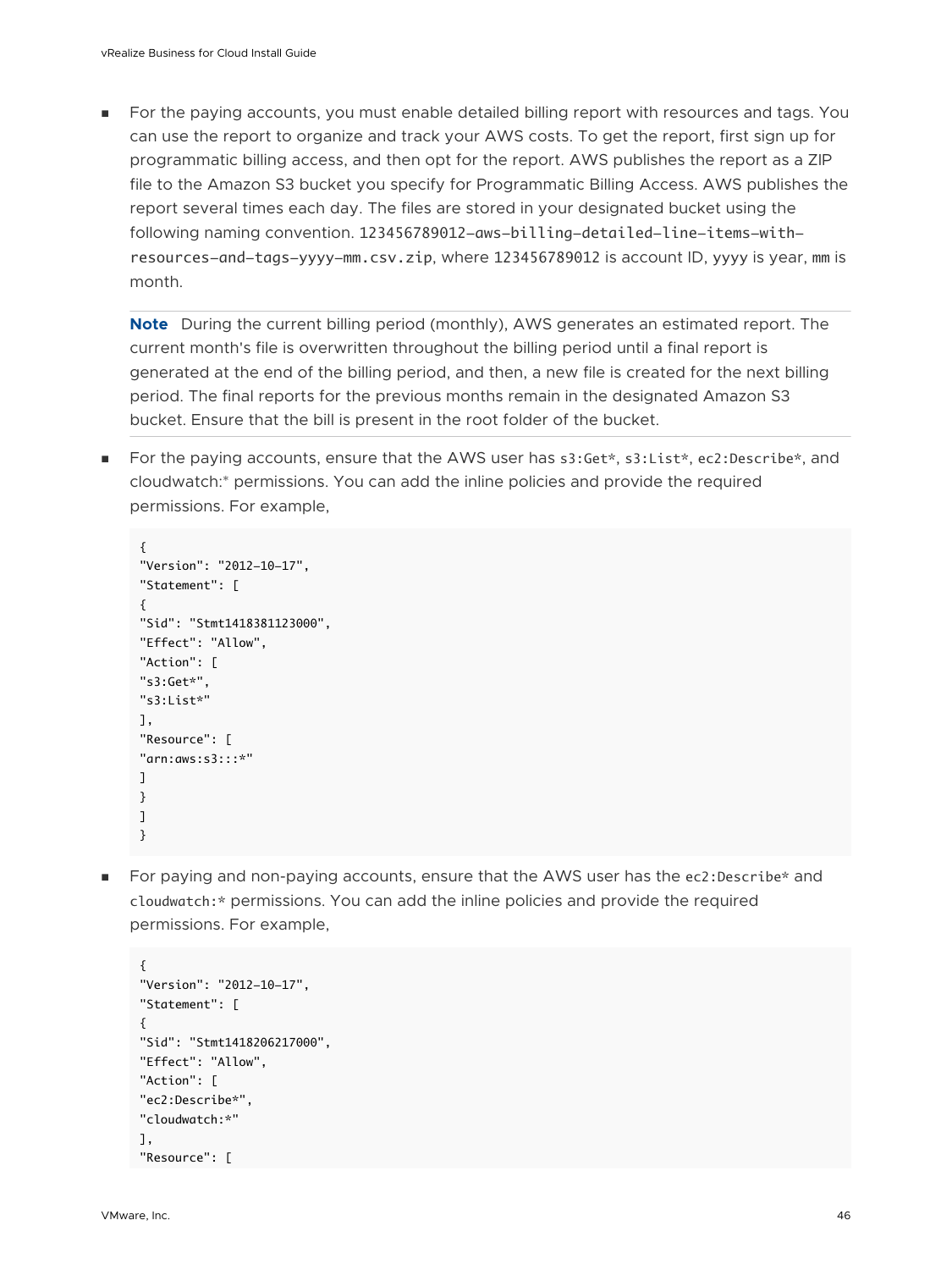| 고통보 |  |  |  |
|-----|--|--|--|
|     |  |  |  |
|     |  |  |  |
|     |  |  |  |
|     |  |  |  |

<sup>n</sup> (Optional) You can also tag your Amazon resources. Tags let you categorize your AWS resources in different ways, for example, by purpose, owner, or environment. When you apply tags to your AWS resources (for example, Amazon EC2 instances or Amazon S3 buckets), AWS generates the report as a comma-separated value (CSV) file with your usage and costs aggregated by your tags. You can apply tags that represent your business dimensions (such as cost centers, application names, or owners) to organize your costs across multiple services. Log into your account to activate the tags to appear in the report. When you select tag keys to include in your report, each key becomes an additional column and includes the value for each corresponding line item. You might use tags for more than just your report (for example, tags for security or operational reasons), and so, you can include or exclude individual tag keys for the report. After you apply tags, you can view the costs based on tags. For more information about tagging your Amazon resources, see [http://](http://docs.aws.amazon.com/AWSEC2/latest/UserGuide/Using_Tags.html) [docs.aws.amazon.com/AWSEC2/latest/UserGuide/Using\\_Tags.html](http://docs.aws.amazon.com/AWSEC2/latest/UserGuide/Using_Tags.html).

**Note** Verify that the bill is according to the format 123456789012-aws-billing-detailed-lineitems-with-resources-and-tags-yyyy-mm.csv.zip are being generated in the S3 bucket that you have configured, and added the exact bucket name while adding the account in vRealize Business for Cloud.

#### Manage Amazon Web Services Account

You can add or modify an AWS account that you want to track and analyze by using vRealize Business for Cloud.

#### Prerequisites

- For a paying account, verify that you have an account ID, access key, secret key, and the S3 bucket name for the AWS account. Also, verify that you have enabled the detailed billing report with resources and tags in AWS.
- <sup>n</sup> For a non-paying account, if you want to view the resource-level information, verify that you have an account ID, access key, and secret key for the AWS account.

For more information, see *vRealize Business for CloudUser Guide*.

- **1** Log in to vRealize Business for Cloud or data collection manager:
	- **n** If you are using a vRealize Automation-integrated vRealize Business for Cloud setup, log in at https://*vRealize\_Automation\_host\_name/vcac/org/tenant\_URL* by using credentials of a tenant administrator, click **Administration** and **Business Management**.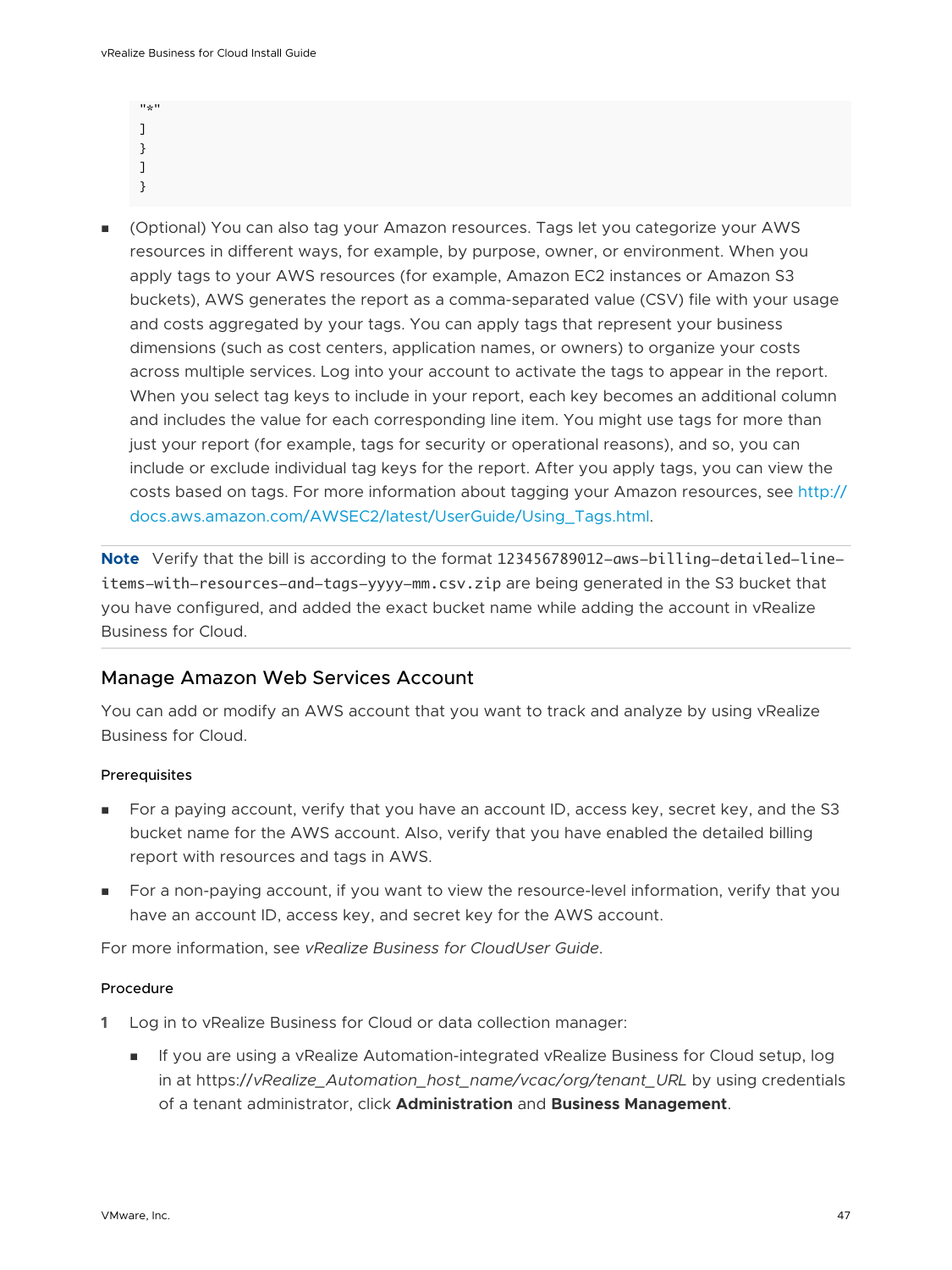- <span id="page-47-0"></span>■ If you are using a vRealize Business for Cloud standalone setup, log in at https:// *vRealize\_Business\_for\_Cloud\_host\_name/itfm-cloud* as an administrator and click **Business Management**.
- <sup>n</sup> If you are using a remote data collector, log in to *https:// Remote\_Data\_Collector\_IP\_address:9443/dc-ui/login.html* by using the root user credentials.
- **2** Click **Manage Public Cloud Connections**.
- **3** Select **Amazon Web Services** and click the add option.
- **4** Type the name, description, account ID, access key, secret key, and S3 bucket name (for paying account).
- **5** To set an account to be a paying account in vRealize Business for Cloud, select the **Is Paying account** option.

**Note** You must enable detailed billing report with resources and tags in AWS for the paying accounts.

**6** Click **Save** and click **OK** in the **Success** dialog box.

The linked accounts associated with the paying account are discovered and the cost and usage information for these accounts are visible in vRealize Business for Cloud. To view the resource level information of a linked account, you must edit the account instance and enter the access key and secret key for that account.

- **7** To edit the details, select the instance entry from the table, click the edit option, modify the details, click **Save** and click **OK** in the Success dialog box.
- **8** To delete an instance, select the instance from the table, click the delete icon in the instance row and click **Delete** in the confirmation dialog box.

### Using Microsoft Azure Accounts in vRealize Business for Cloud

You can configure and add Microsoft Azure accounts in vRealize Business for Cloud to track your Azure cost.

#### Configure Azure Non-EA Accounts

Before you add a non-EA account to vRealize Business for Cloud, you need to configure the account.

#### **Prerequisites**

You must have a Microsoft Azure non-EA account with one of the following credits offers.

- **n** Pay-as-you-go
- **NSDN**
- **n** Monetary commitment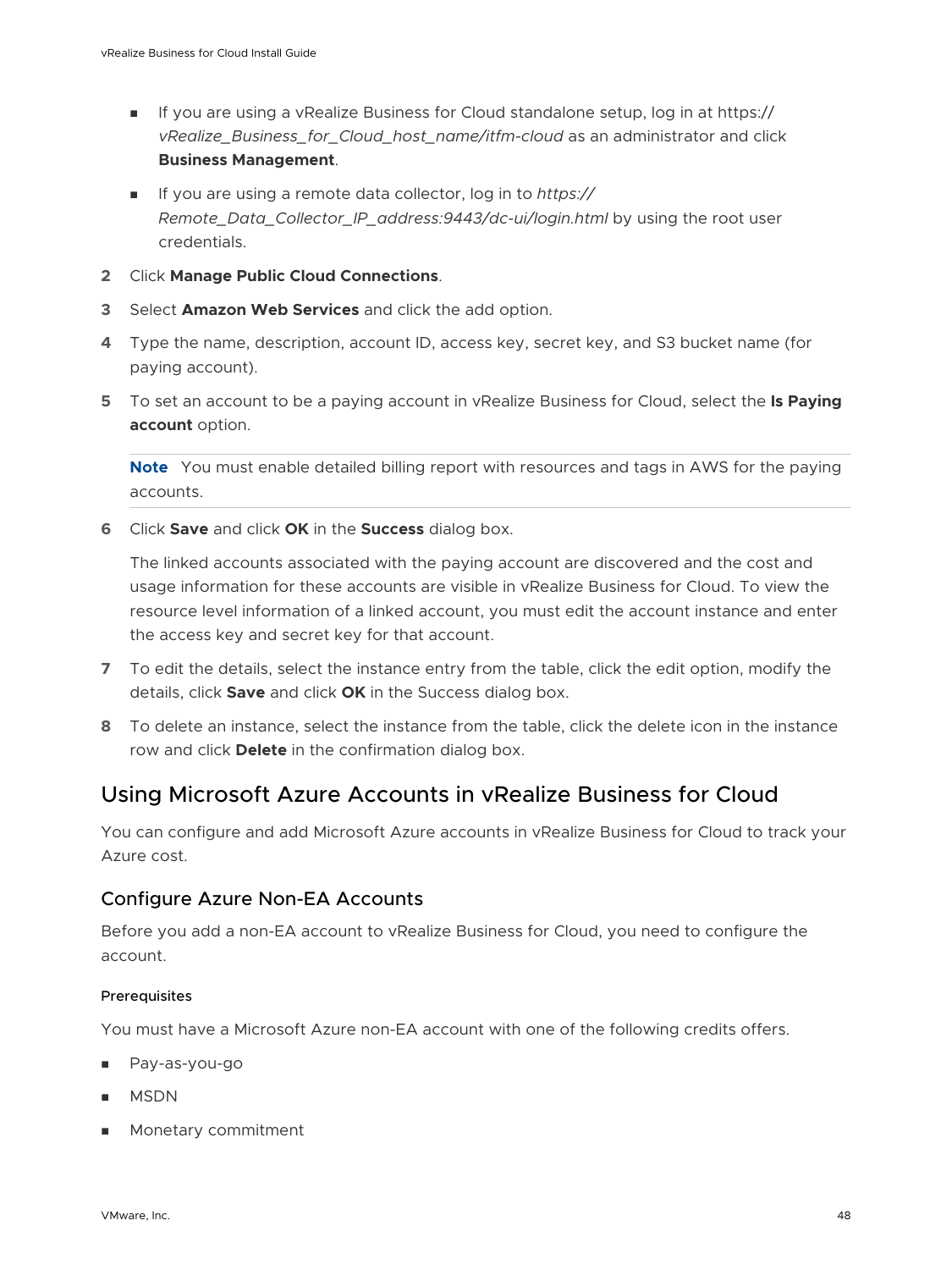**n** Monetary credit

#### Procedure

- **1** Log in to Azure portal at <https://azure.microsoft.com/en-in/account/>by using your Microsoft account credentials.
- **2** On the left navigation panel. click **Active Directory** and then select **Default Directory**. Create a user in Azure active directory.
- **3** Click **New User** to create an user in the Default Directory.
- **4** Enter a name for the user and assign a Service or Global Administrator permissions.
- **5** Log in to Azure portal by using the new user name and reset the password.
- **6** Navigate to **Active Directory > Default Directory**, select **Applications** and click **Add**.
- **7** Enter the application details.
	- a Select **Add an application my organization is developing**.
	- b Enter a name for the application.
	- c Select **Native Client Application**.
- **8** Enter a sign-on URL and application URI (example, https://vmware.com).
- **9** Select the application and click **Configure** on the default directory page.
- **10** Click **Add Application** and assign the **Windows Azure Service Management API** permission to the application.

You see the Client ID and user name details, which you can use while adding the account to vRealize Business for Cloud.

#### What to do next

#### Manage Microsoft Azure Accounts in vRealize Business for Cloud

#### Manage Microsoft Azure Accounts in vRealize Business for Cloud

You can create, modify, delete and configure a Microsoft Azure account through vRealize Business for Cloud. vRealize Business for Cloud analyzes and displays the cost information for your Microsoft Azure account.

#### Prerequisites

- You must have a Microsoft Azure Enterprise Agreement (EA) or non-EA account. A non-EA account can be a pay-as-you-go, MSDN, Monetary commitment or Monetary credit offer accounts.
- To add an EA account, note your 8-digit enrollment number by logging into Azure EA portal (<https://ea.azure.com>) as an EA administrator. Also, you must generate your primary API access key on the EA portal in the Manage Access section.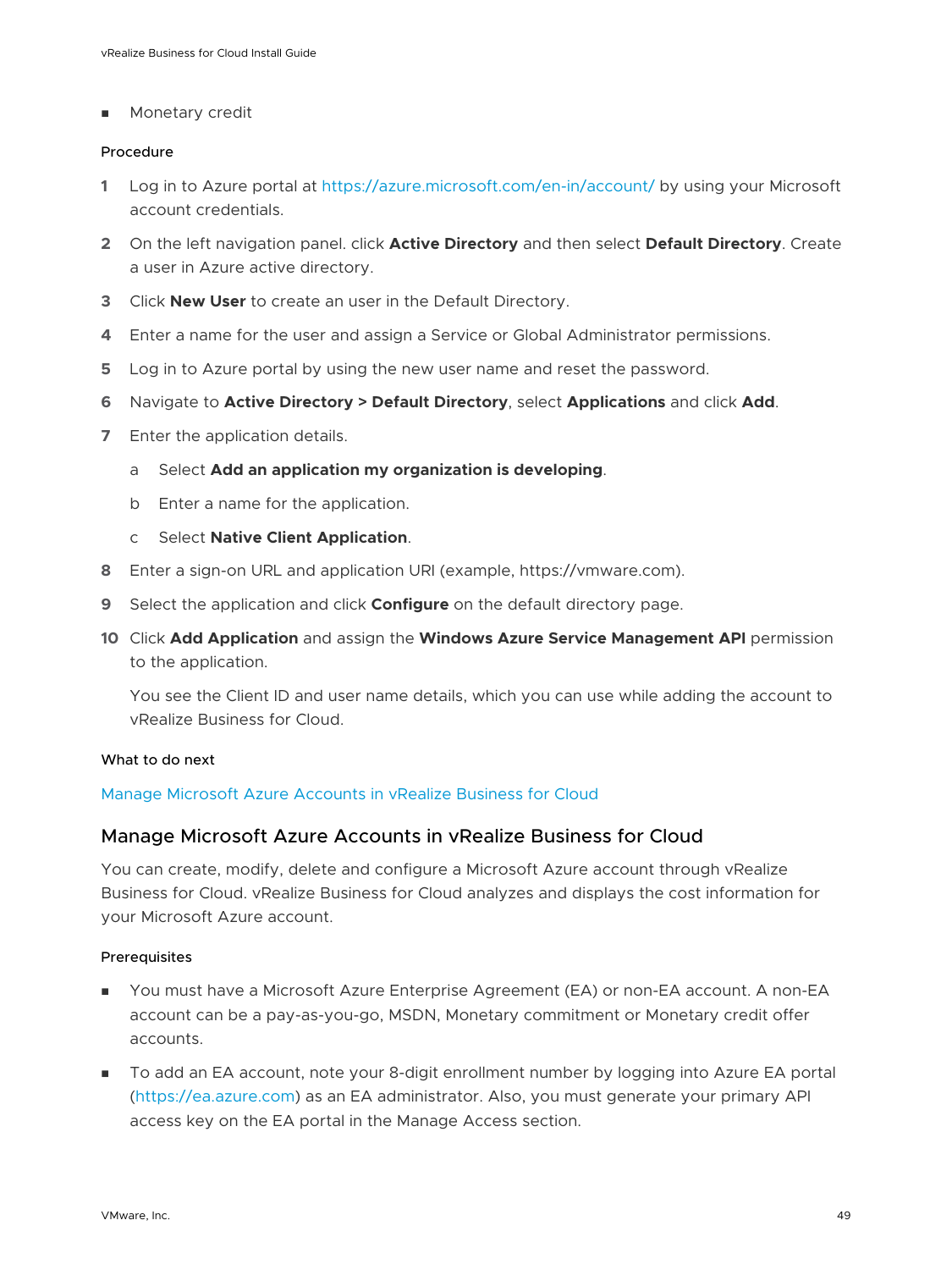- <sup>n</sup> To add a non-EA account, configure the account by performing the steps provided at [Configure Azure Non-EA Accounts.](#page-47-0) Also, get the location of your account purchase from the Azure portal [\(ttps://account.windowsazure.com/Profile\)](https://account.windowsazure.com/Subscriptions). For example, IN, US, AU, CN, DE.
- **n** If the non-EA account is already configured and you want to know the client ID, you can get that information from the [Azure portal](https://docs.microsoft.com/en-us/azure/azure-resource-manager/resource-group-create-service-principal-portal#get-application-id-and-authentication-key).

**Note** The Application ID in the Azure portal corresponds to the Client ID in vRealize Business for Cloud.

#### Procedure

- **1** Log in to vRealize Business for Cloud as an administrator.
	- https://vRealize\_Automation\_host\_name/vcac/org/tenant\_URL (for the vRealize Automation-integrated vRealize Business for Cloud setup)
	- <sup>n</sup> https://*vRealize\_Business\_for\_Cloud\_host\_name/itfm-cloud*(for the vRealize Business for Cloud standalone setup)
- **2** Click the **Administration** tab.
- **3** Click **Business Management**.

Ignore this step for the vRealize Business for Cloud standalone setup.

- **4** Click **Manage Public Cloud Connections**.
- **5** Select **Microsoft Azure**.
- **6** Expand the Azure account type that you want to add.
	- **Enterprise Agreement (EA)**
	- **n** Non-Enterprise Agreement
- **7** Click the add option icon to add an account and enter the required details.
	- For an EA account, provide the following details.
		- **n** Enter a name of your choice.
		- **n** Enter your Azure enrollment number.
		- **n** Enter the API Access Key.
	- For a non-Enterprise Agreement (EA) account, provide the following details.
		- **n** Enter a name of your choice.
		- **n** Location of Purchase Enter the country code of the Azure purchase location such as IN, US, AU, CN, DE.
		- n Enter the client ID, tenant ID and the client secret that you have obtained from Microsoft Azure.
- **8** Click **Save** and click **OK** in the Success dialog box.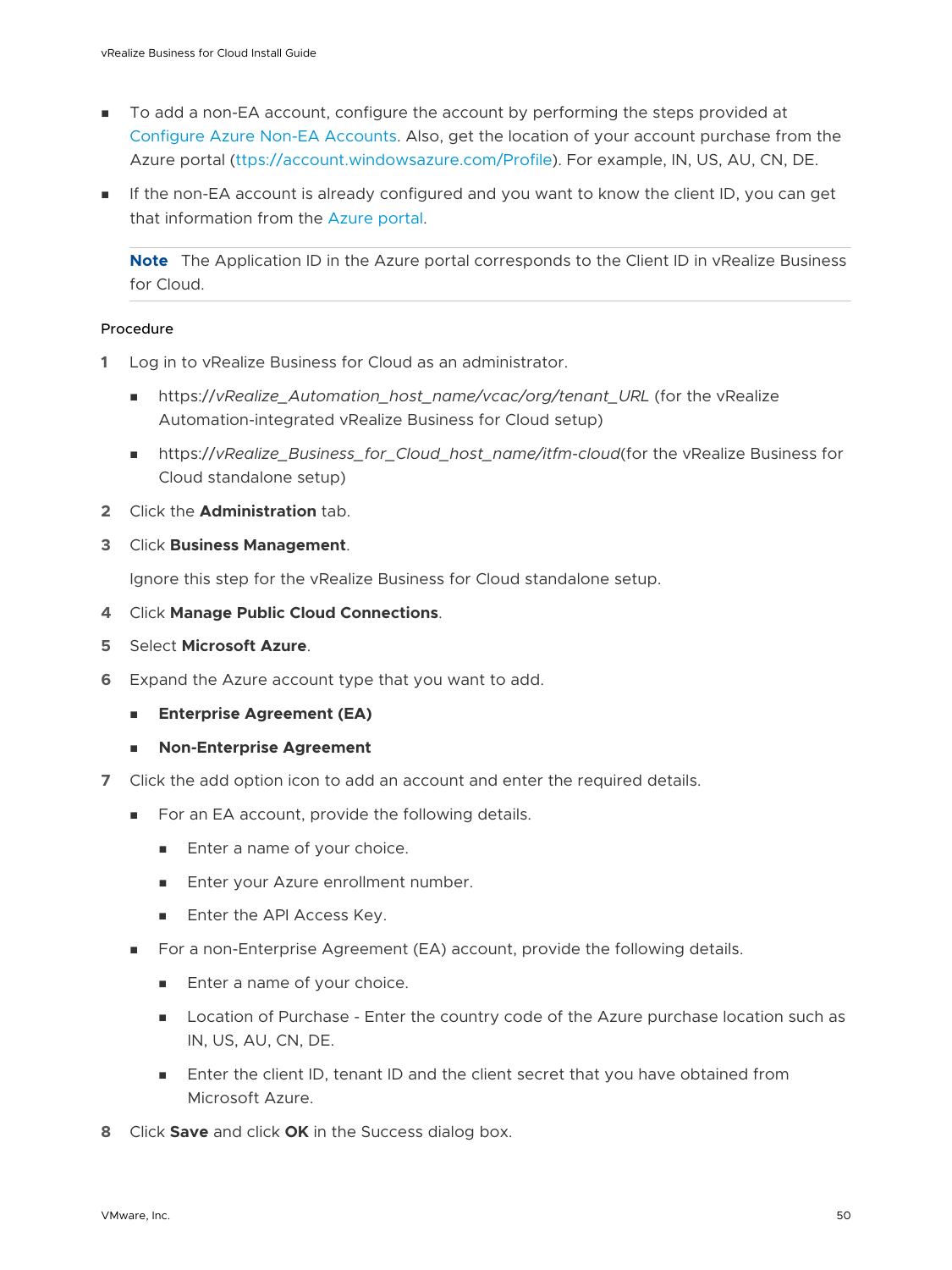- **9** To edit the details, select the instance entry from the table, click the edit option, modify the details, click **Save** and click **OK** in the Success dialog box.
- **10** To delete an instance, select the instance from the table, click the delete icon in the instance row and click **Delete** in the confirmation dialog box.

## Manage Public Cloud Providers Accounts for Comparison

By default, you can see that Amazon Web Services (AWS) and Microsoft Azure are added in vRealize Business for Cloud. You can also add your own public cloud account to vRealize Business for Cloud and then compare the cost of virtual machine groups against the private cloud and with other public clouds like AWS or Azure.

#### Prerequisites

Verify that you have a DRL file or an XLS file with all the requisite information in the specified format to add your public cloud.

#### Procedure

- **1** Log in to vRealize Business for Cloud as an administrator.
	- https://vRealize\_Automation\_host\_name/vcac/org/tenant\_URL (for the vRealize Automation-integrated vRealize Business for Cloud setup)
	- <sup>n</sup> https://*vRealize\_Business\_for\_Cloud\_host\_name/itfm-cloud*(for the vRealize Business for Cloud standalone setup)
- **2** Click the **Administration** tab.
- **3** Click **Business Management**.

Ignore this step for the vRealize Business for Cloud standalone setup.

- **4** Click **Manage Public Cloud Connections**.
- **5** Select **Other Cloud Providers**, and click the add option icon.
- **6** In the **Add Cloud Provider** dialog box, update the cloud provider details.

| Component                                                      | <b>Description</b>                                                                                                                                                                |
|----------------------------------------------------------------|-----------------------------------------------------------------------------------------------------------------------------------------------------------------------------------|
| <b>Cloud Provider Name</b>                                     | (Optional) Type the cloud provider name.                                                                                                                                          |
| <b>URL</b>                                                     | (Optional) Type the URL of the cloud provider.                                                                                                                                    |
| Logo                                                           | (Optional) Upload the logo of your cloud provider.                                                                                                                                |
| Click to download the cloud<br>provider comparison<br>template | To download the template of the DRL or XLS file for updating the configuration of<br>your cloud according to the specified format. For more information, the following<br>topics: |
|                                                                | Update the DRL file for Cloud Comparison                                                                                                                                          |
|                                                                | Update the XLS file for Cloud Comparison                                                                                                                                          |
| <b>Upload settings file</b>                                    | Click the <b>Browse to locate the file</b> link and select your configuration file.                                                                                               |

**7** Click **Save** and click **OK** in the Success dialog box.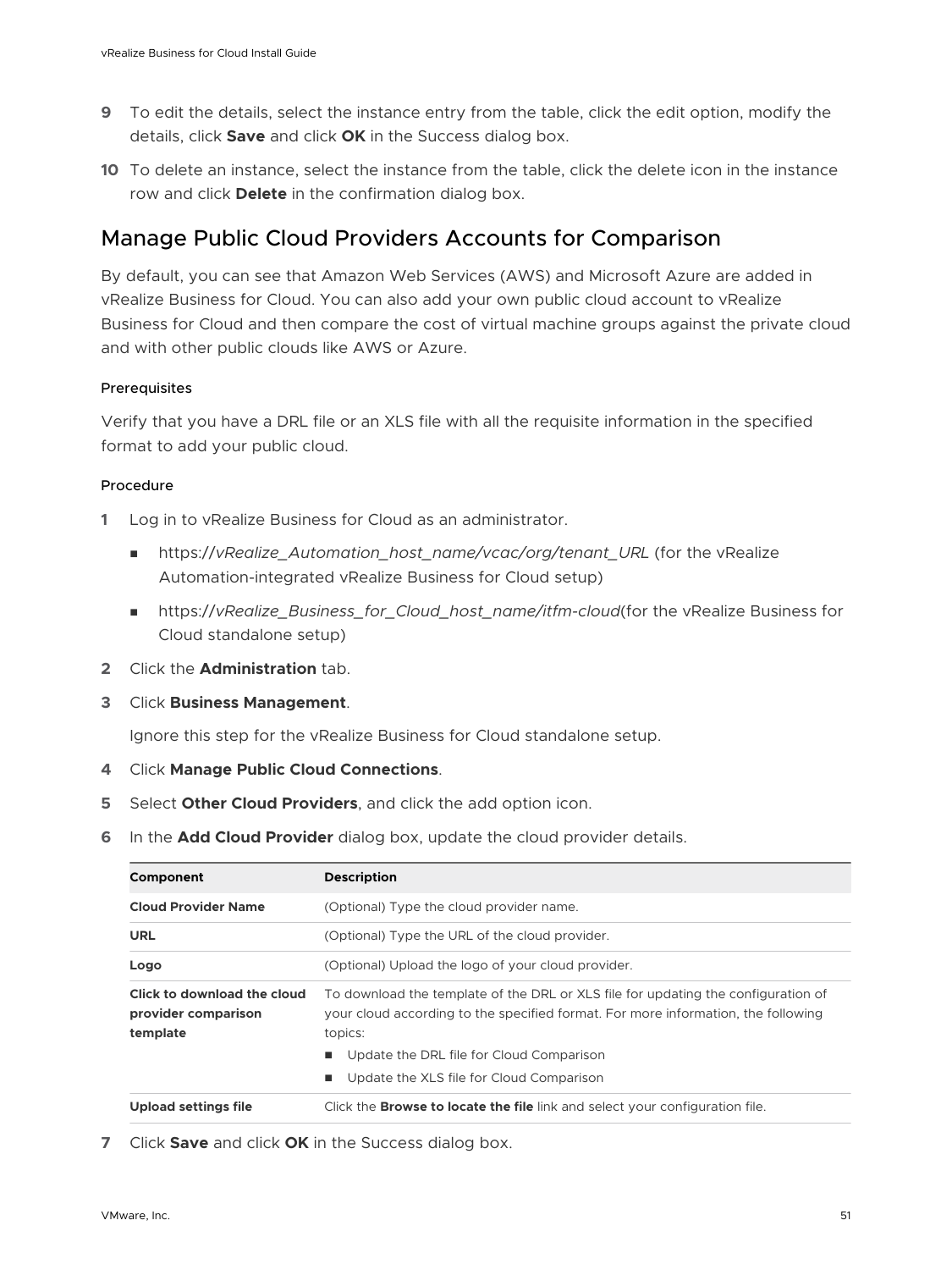- **8** To modify the pricing of the existing cloud provider, perform the following steps.
	- a Click the edit option.
	- b Click the download current settings  $\overline{\bullet}$  option.
	- c Open the DRL or XLS file, make the required changes and save the file.
	- d Click the **Browse to locate the file** link and select your configuration file.
	- e Click **Save** to save your cloud provider details.
- **9** To delete an instance, select the instance from the table, click the delete icon in the instance row and click **Delete** in the confirmation dialog box.

#### Results

If the DRL file or the XLS file is valid, the public cloud account is added to vRealize Business for Cloud.

#### What to do next

You can use this account in the **Cloud Comparison** tab to compare the cost of your cloud provider with other public cloud providers such as AWS or Azure.

#### Update the DRL file for Cloud Comparison

vRealize Business for Cloud provides you a template in the DRL and XLS format to enter the configuration of your cloud provider in a specific format. Based on your preference, you can download the template file to enter your cloud provider pricing information for comparison in vRealize Business for Cloud. The DRL template file provides more flexibility.

#### Prerequisites

Verify that you have the required details of your cloud provider to update the DRL template.

#### Procedure

- **1** Log in to vRealize Business for Cloud as an administrator.
	- https://vRealize\_Automation\_host\_name/vcac/org/tenant\_URL (for the vRealize Automation-integrated vRealize Business for Cloud setup)
	- https://*vRealize\_Business\_for\_Cloud\_host\_name/itfm-cloud*(for the vRealize Business for Cloud standalone setup)
- **2** Click the **Administration** tab.
- **3** Click **Business Management**.

Ignore this step for the vRealize Business for Cloud standalone setup.

- **4** Click **Manage Public Cloud Connections**.
- **5** Select **Other Cloud Providers**, and click the add option icon.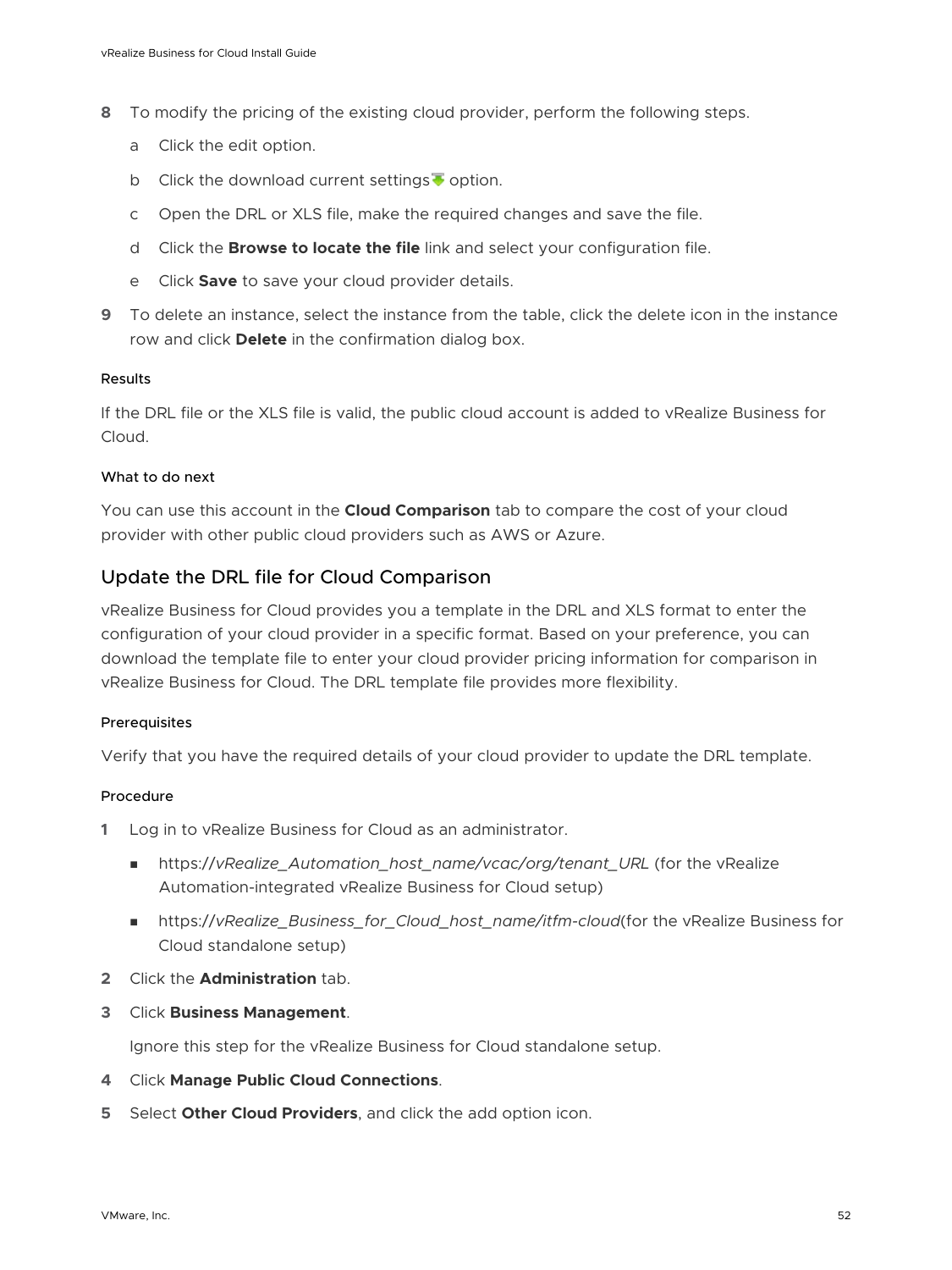**6** To download the DRL template, in the **Add Cloud Provider** dialog box, select the **Click to download the cloud provider comparison template** link.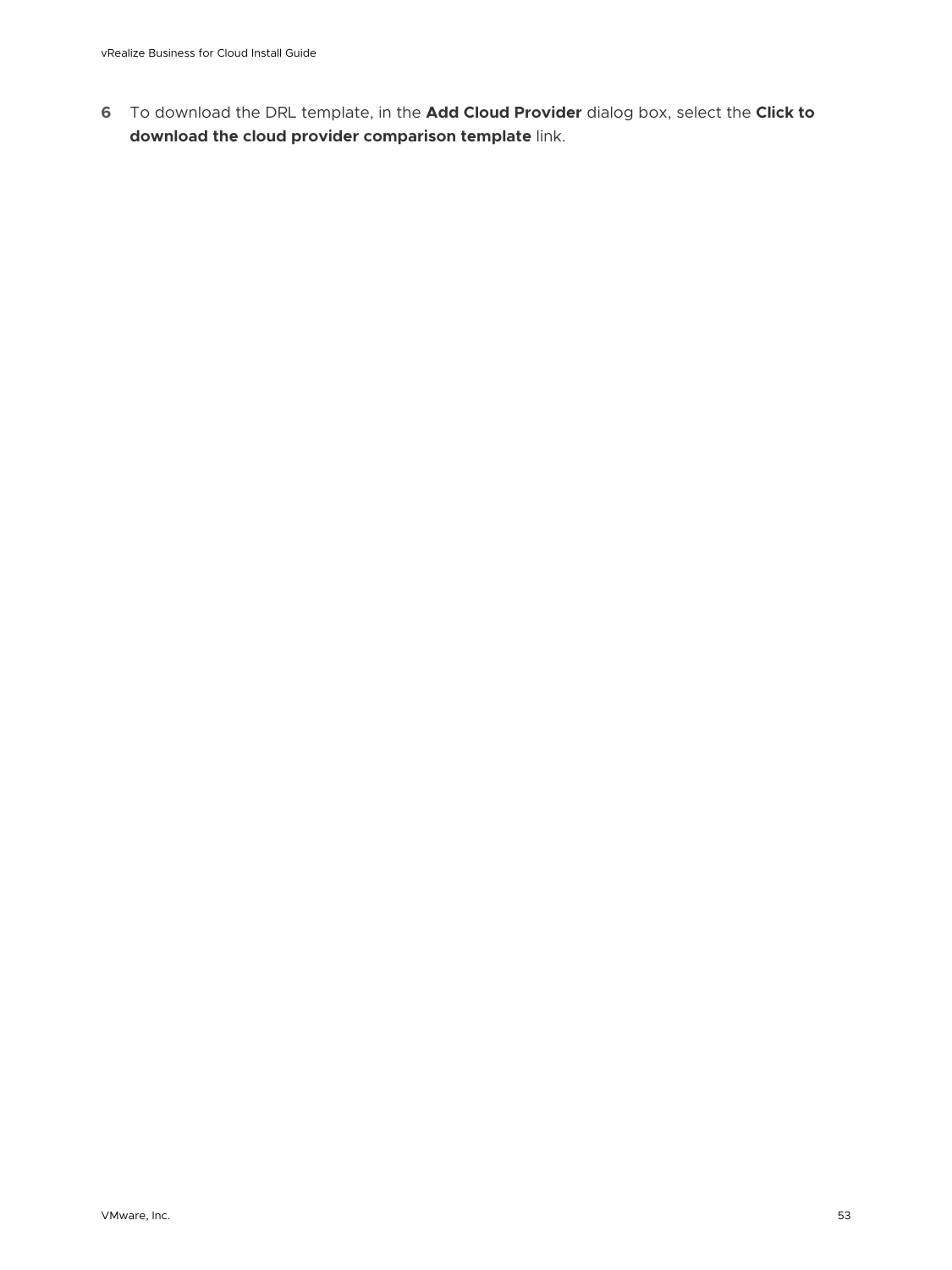**7** Extract the downloaded ZIP file and open the DRL file (ComparisonProviderTemplate.drl) using an editor (for example, Notepad).

Each section in a DRL file is called as a rule. Each rule has a unique name. A DRL file can have two types of rules.

| Option               | <b>Description</b>                                                                                                                                                                                          |
|----------------------|-------------------------------------------------------------------------------------------------------------------------------------------------------------------------------------------------------------|
| <b>Matching Rule</b> | Defines which configuration is mapped to a specific instance from the cloud<br>provider.                                                                                                                    |
|                      | For example, the following Azure DRL specifies the instance that must be<br>mapped to an instance.                                                                                                          |
|                      | rule "Azure_matching_A0"<br>dialect "mvel"<br>no-loop true<br>When<br>config: MatchingDetails( ramGb $\leq$ 0.75 && (cpuGhz $*$<br>$numOfCpu) \leq 1.0$<br>then<br>config.addMatchingInstance("A0");<br>End |
|                      | Where,                                                                                                                                                                                                      |
|                      | Azure_matching_A0 is the rule name.                                                                                                                                                                         |
|                      | when config : MatchingDetails( $r$ amGb <= 0.75 && (cpuGhz * $numOfCpu$ ) <=<br>1.0) is the condition to map the workload to the instance type                                                              |
|                      | ramGb $\leq$ 0.75 and cpuGhz*numOfCpu $\leq$ 1.0 is the condition to map to the<br>instance type.                                                                                                           |
|                      | config.addMatchingInstance("A0") is the name to represent instance type.                                                                                                                                    |
|                      | MatchingDetails is the object with multiple columns that match the user<br>configuration per virtual machine.                                                                                               |
|                      | The Matching Details supports the following columns:                                                                                                                                                        |
|                      | private Double ramGb;<br><b>CONTRACTOR</b>                                                                                                                                                                  |
|                      | private Integer numOfCpu;                                                                                                                                                                                   |
|                      | private Double cpuGhz;                                                                                                                                                                                      |
|                      | private Boolean enforcePhysicalIsolation;<br>■                                                                                                                                                              |
|                      | private String instance;                                                                                                                                                                                    |
|                      | private Integer reservation;                                                                                                                                                                                |
|                      | private String osGenericType;                                                                                                                                                                               |
|                      | private Long configId;                                                                                                                                                                                      |
|                      | private List <string> possibleInstances;</string>                                                                                                                                                           |
|                      | private StoragePriceSummaryDetails storage;<br>ш                                                                                                                                                            |
|                      | private Double upTimePct;                                                                                                                                                                                   |
|                      | private Double cpuUtilization;                                                                                                                                                                              |
|                      | private Double ramUtilization;                                                                                                                                                                              |
|                      | public void addMatchingInstance(String instanceName);                                                                                                                                                       |
| <b>Pricing Rule</b>  | Determines the price for the matched instance type.                                                                                                                                                         |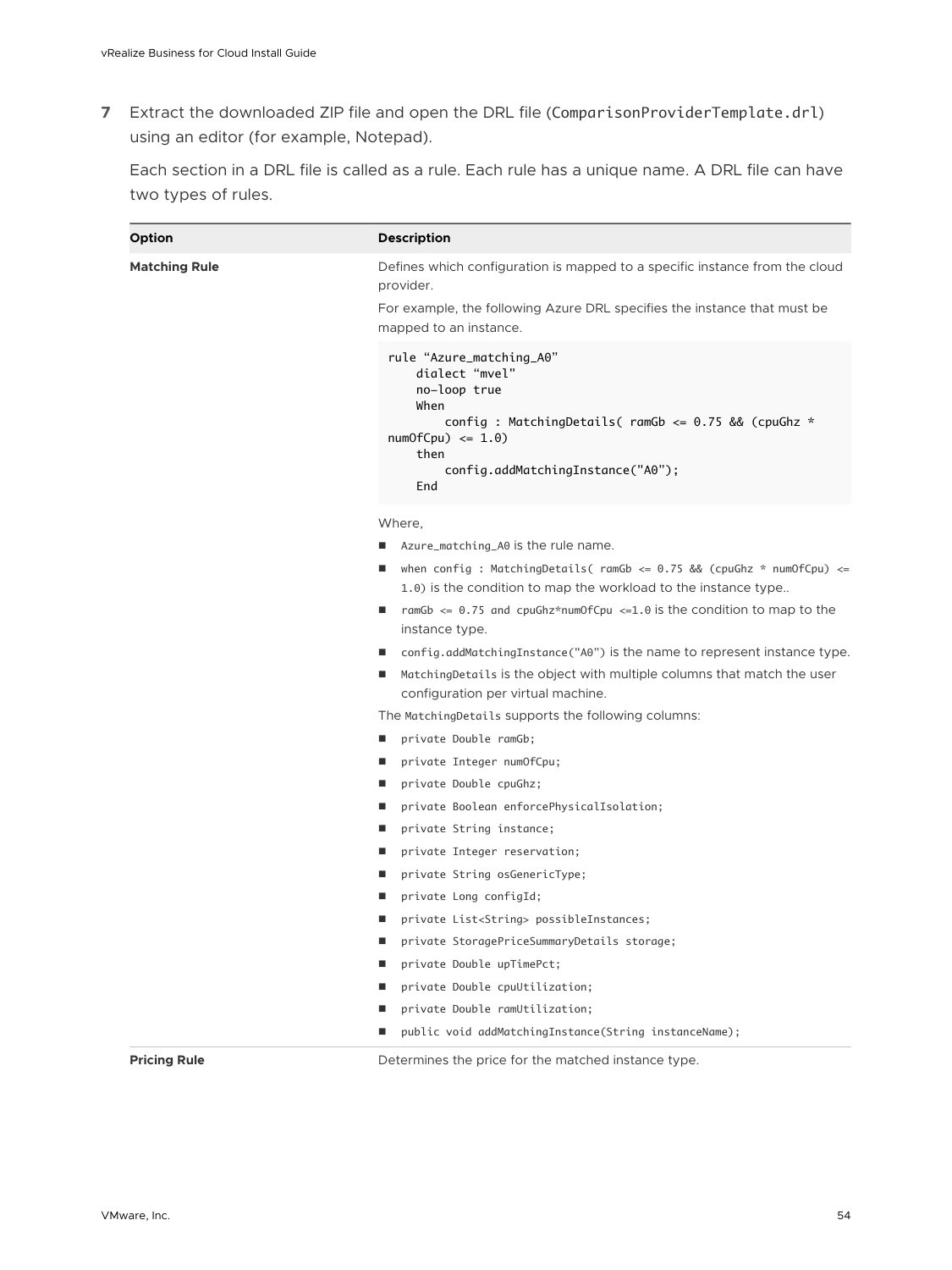#### **Option Description**

For example, the following Azure DRL specifies how to price a matching instance.

```
rule "Azure_pricing_A0_WINDOWS" 
     dialect "mvel"
     no-loop true
     when
         compute : ComputePriceDetails(instanceName == "A0" && 
osGenericType == "WINDOWS") 
     then
         compute.setPrice(0.02,"PER_HOUR"); 
         compute.addAdditionalDetail("Price 
Plan",compute.getPricePlanLabel(),""); 
     end
```
Where,

- Azure\_pricing\_A0\_WINDOWS specifies how to price the Windows Azure Instance.
- when compute : ComputePriceDetails(instanceName == "A0" && osGenericType == "WINDOWS") is the condition of when to map the workload to this rule.
- $\blacksquare$  instanceName == "A0" is the name of the instance, which is A0 and the operating system, Windows or LINUX.
- compute.setPrice(0.02, "PER\_HOUR"); is defining the price per hour or month, which is 0.02 per each hour.
- compute.addAdditionalDetail("Price Plan",compute.getPricePlanLabel(),""); is the tool-tip or additional details.
- ComputePricingDetails is the object with multiple columns that match the user configuration per virtual machine.

The ComputePricingDetails supports the following columns:

- private String instance;
- private Integer pricePlan;
- private String osGenericType;
- private String region;
- private StoragePriceSummaryDetails storage;
- private Double reservationDiscount;
- private Map<String, AdditionalDetails> additionalDetails;
- private Double osLaborCost;
- private Map<String, AdditionalPriceDetails> additionalPrices;
- private boolean computeIncludesStorage;
- private boolean ignoreInTotalSum;
- private String providerRegion;
- public void setPrice(Double price, String unit, String providerRegion);
- public void addAdditionalDetail(String name, String value);
- **8** Update the matching rule or the pricing rule in the DRL template to define the rule for calculating the price of the cloud provider.
- **9** Save the updated DRL template file.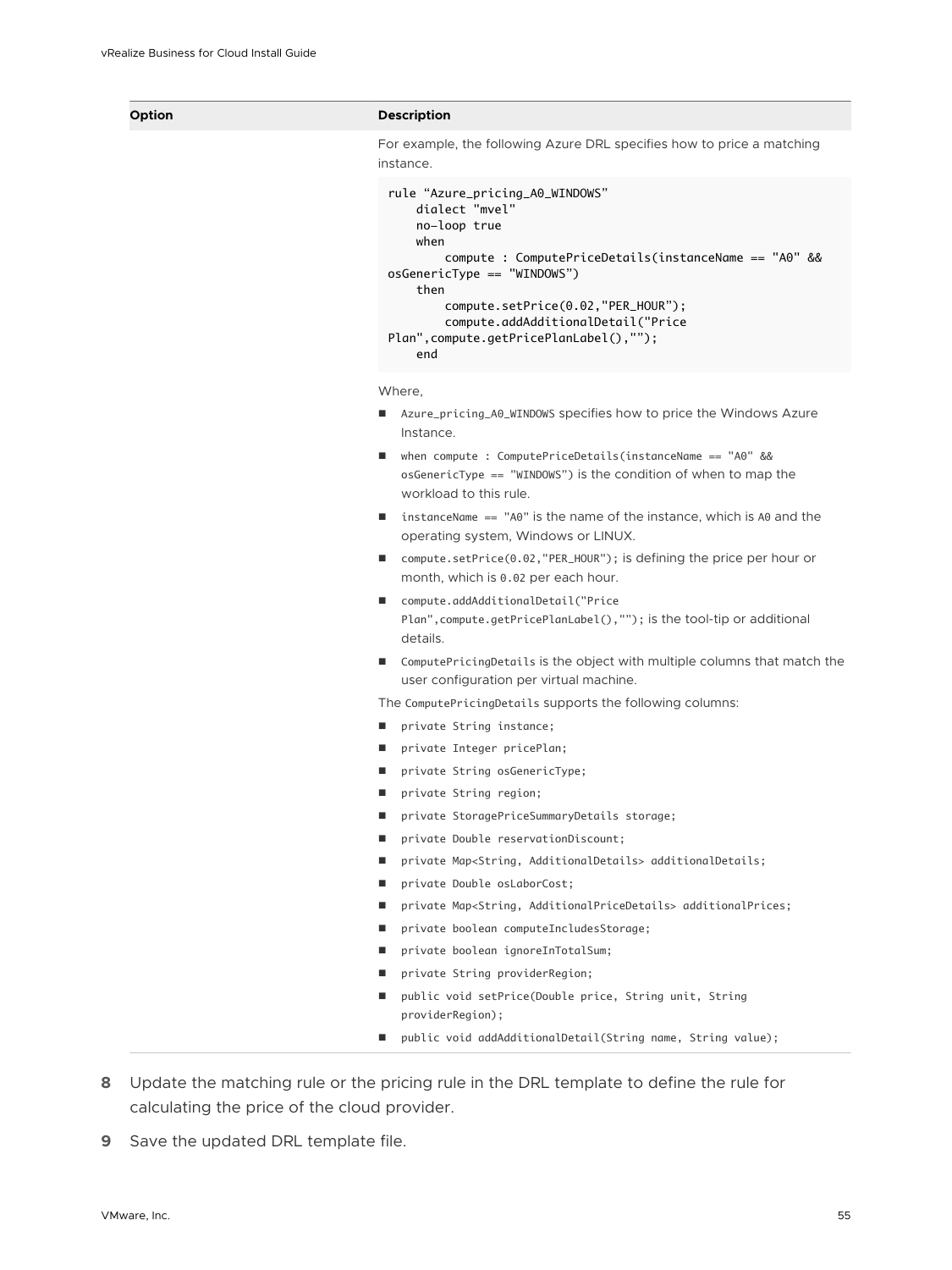- **10** Click the **Browse to locate the file** link and select your configuration file.
- **11** Click **Save** to save your cloud provider details.
- **12** To modify the pricing of the existing cloud provider, perform the following steps.
	- a Click the edit  $\mathscr O$  icon.
	- b Click the download current settings  $\blacktriangledown$  icon.
	- c Open the DRL file, make the required changes and save the file.
	- d Click the **Browse to locate the file** link and select your configuration file.
	- e Click **Save** to save your cloud provider details.

#### Results

Now, your cloud provider is added to vRealize Business for Cloud to compare the price against other cloud providers.

#### Update the XLS file for Cloud Comparison

vRealize Business for Cloud provides you a template in the DRL and XLS format to enter the configuration of your cloud provider in a specific format. Based on your preference, you can download the template file to enter your cloud provider pricing information for comparison in vRealize Business for Cloud. The XLS template file is simple and easy to update.

#### **Prerequisites**

Verify that you have the required details of your cloud provider to update the XLS template.

#### Procedure

- **1** Log in to vRealize Business for Cloud as an administrator.
	- <sup>n</sup> https://*vRealize\_Automation\_host\_name/vcac/org/tenant\_URL* (for the vRealize Automation-integrated vRealize Business for Cloud setup)
	- <sup>n</sup> https://*vRealize\_Business\_for\_Cloud\_host\_name/itfm-cloud*(for the vRealize Business for Cloud standalone setup)
- **2** Click the **Administration** tab.
- **3** Click **Business Management**.

Ignore this step for the vRealize Business for Cloud standalone setup.

- **4** Click **Manage Public Cloud Connections**.
- **5** Select **Other Cloud Providers**, and click the add option icon.
- **6** To download the XLS template, in the **Add Cloud Provider** dialog box, select the **Click to download the cloud provider comparison template** link.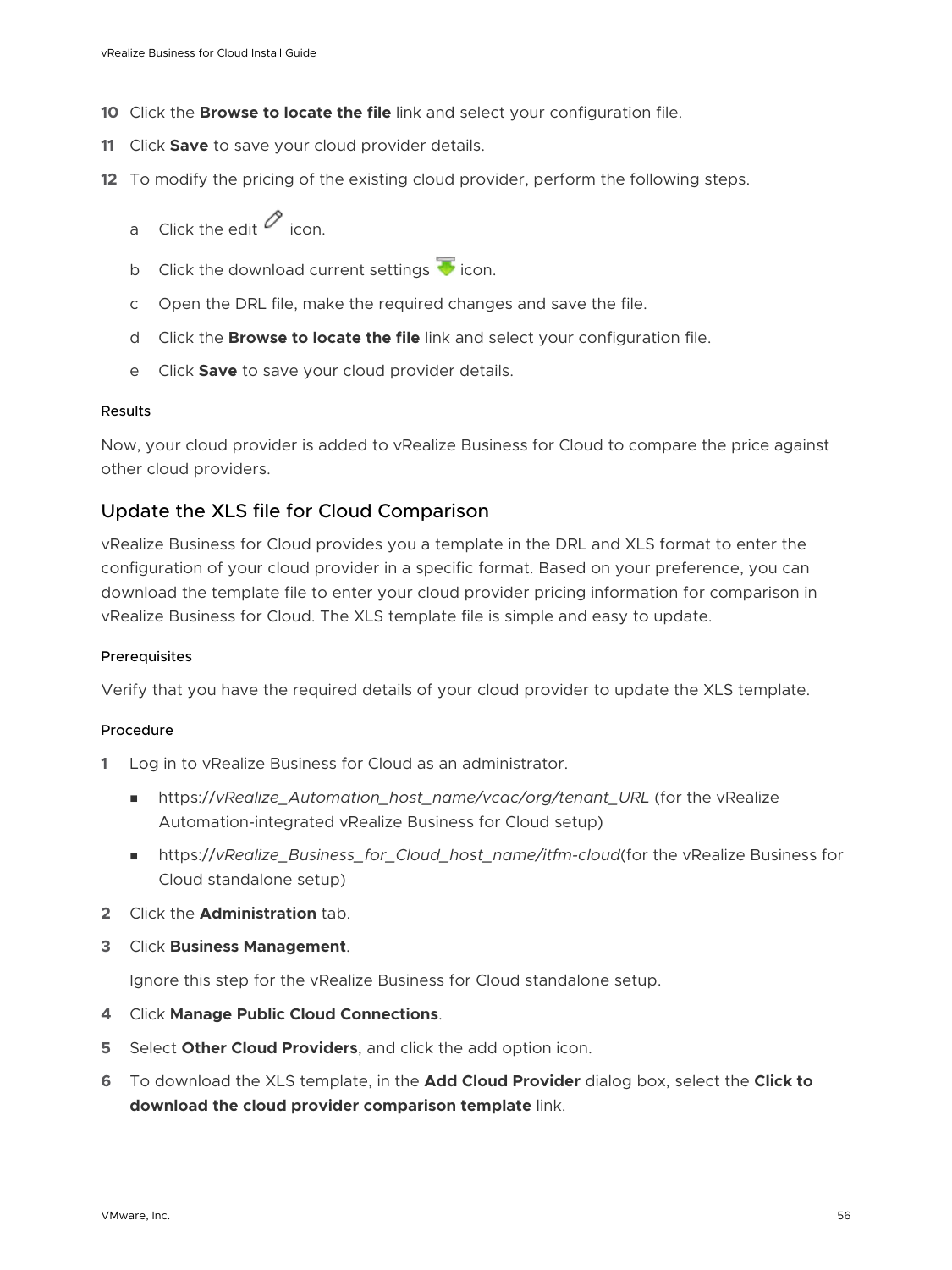**7** Extract the downloaded ZIP file and open the ComparisonProviderTemplate XLS file.

The XLS file contains three worksheets.

**8** Enter the required details on each worksheet for calculating price of the cloud provider.

| <b>Worksheet Name</b> | <b>Description</b>                                                                                                                           |
|-----------------------|----------------------------------------------------------------------------------------------------------------------------------------------|
| instance              | Use this worksheet to specify the matching configuration details for each<br>instance type.                                                  |
|                       | Instance name<br>ш                                                                                                                           |
|                       | CPU speed                                                                                                                                    |
|                       | Number of processors or cores                                                                                                                |
|                       | RAM memory                                                                                                                                   |
|                       | Operating System - Windows or LINUX                                                                                                          |
|                       | Term plan                                                                                                                                    |
|                       | Region - North America, ASIA, South America or Europe                                                                                        |
|                       | Total storage size                                                                                                                           |
|                       | Network Area Storage (NAS) size                                                                                                              |
|                       | Storage Area Network (SAN) size                                                                                                              |
|                       | <b>Note</b> Update the storage values in the instance worksheet Only when<br>the storage is packaged with compute from a pricing standpoint. |
|                       | Instance price per unit time.<br>п                                                                                                           |
|                       | Monthly operating system labor cost                                                                                                          |
|                       | Any additional price information or additional details for the instance                                                                      |
|                       | <b>Note</b> The additional details are also displayed on the UI during<br>comparison.                                                        |
| storage               | Use this worksheet to specify storage configurations.                                                                                        |
|                       | Storage type - NSA, SAN or total storage                                                                                                     |
|                       | Region - North America, ASIA, South America or Europe                                                                                        |
|                       | Storage pricing values for each configuration, up to five levels                                                                             |
| discount              | Use this worksheet to specify the pricing range for availing discount and                                                                    |
|                       | percentage of discount for a specific pricing range.                                                                                         |

You can add multiple entries in each worksheet for different instances, storage configurations and discounts.

- **9** Save the updated XLS template file.
- **10** Click the **Browse to locate the file** link and select your configuration file.
- **11** Click **Save** to save your cloud provider details.
- **12** To modify the pricing of the existing cloud provider, perform the following steps.
	- a Click the edit  $\oslash$  icon.
	- b Click the download current settings  $\overline{\bullet}$  icon.
	- c Open the XLS file, make the required changes and save the file.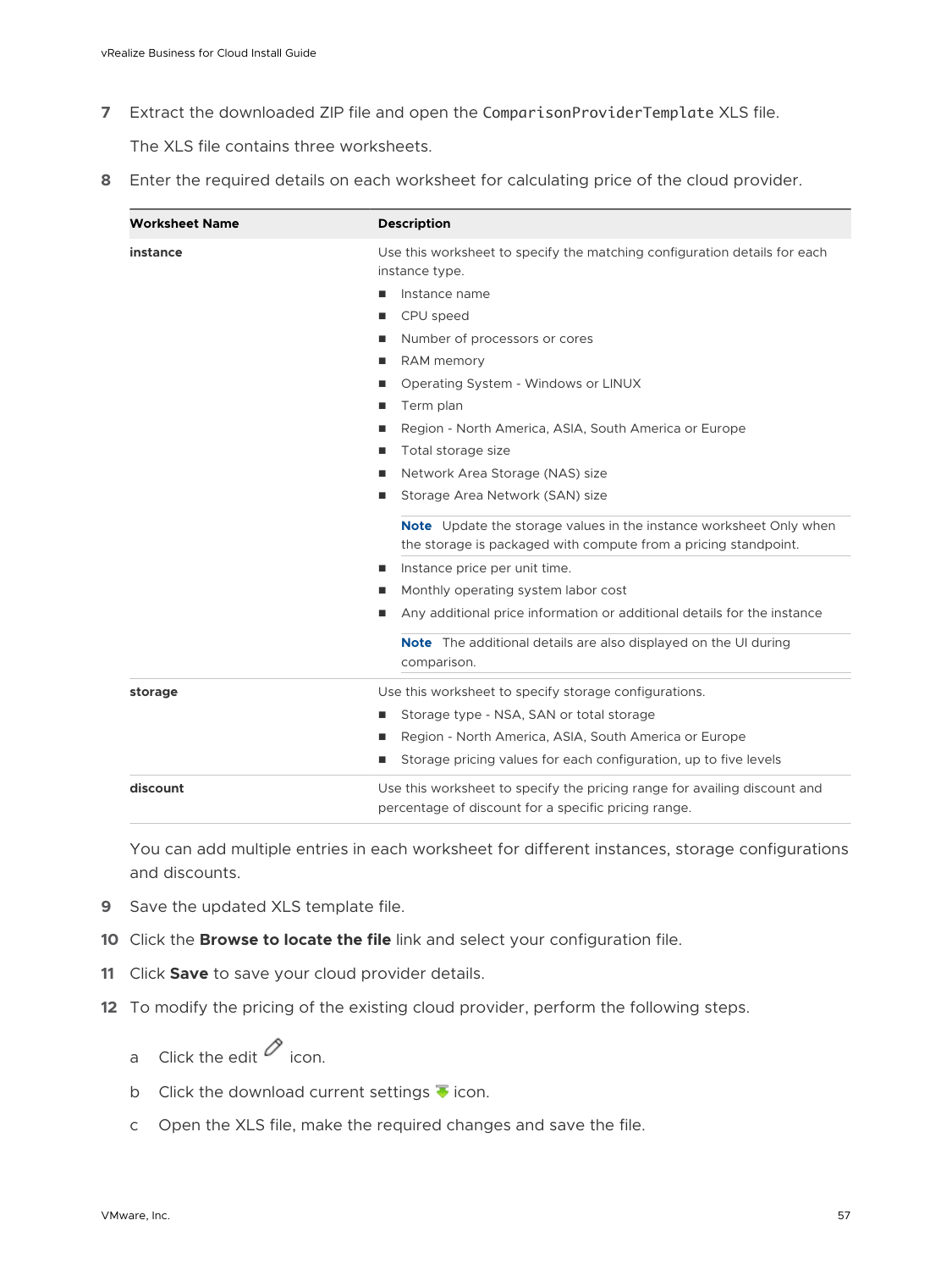- <span id="page-57-0"></span>d Click the **Browse to locate the file** link and select your configuration file.
- e Click **Save** to save your cloud provider details.

#### Results

Now, your cloud provider is added to vRealize Business for Cloud to compare the price against other cloud providers.

## Update the Reference Database for vRealize Business for Cloud

You can either update the reference database manually or by running an auto-update feature to have the most updated version of the reference library. This reference database supplies values for cost calculations.

When you update the reference database, VMware collects aggregated technical data of your vRealize Business for Cloud setup anonymously, which includes:

- **n** Financial data Cost values of IT cost drivers that are manually inserted by the user through the user interface.
- **n** vCenter Server-centric infrastructure data For each server in the vCenter Server inventory, VMware collects the following details:
	- **n** Manufacturer
	- CPU type
	- **n** CPU vendor
	- **n** CPU description
	- **n** CPU core count
	- **n** CPU pkg count
	- **n** CPU GHz
	- **Number of CPUs**
	- **n** Memory
	- **n** Server model name
	- Number of 1 gigabyte NICs
	- **Number of 10 gigabytes NICs**
	- **n** Average daily energy joule consumption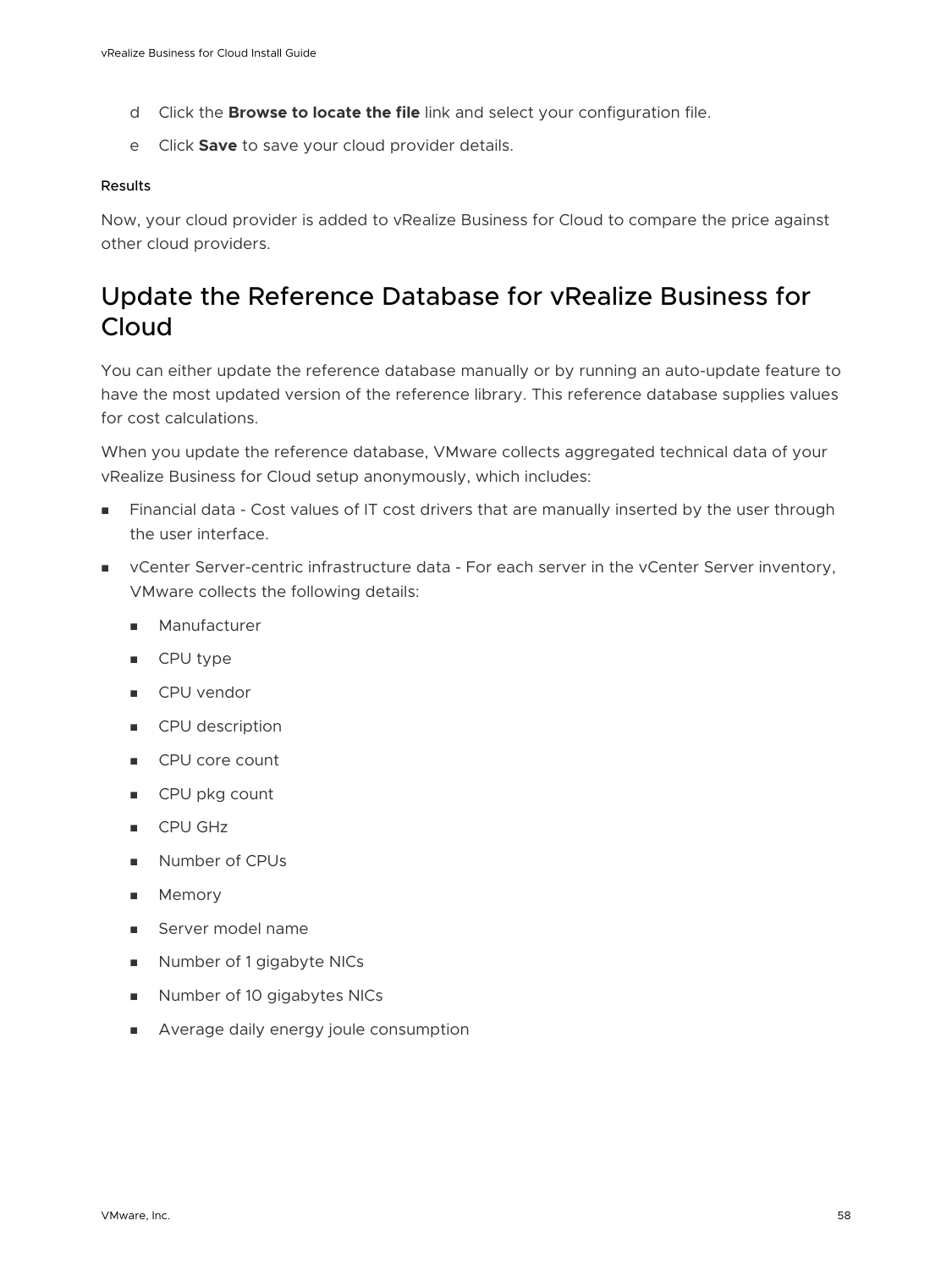■ Core per CPU

**Note** Personal information is not collected from the environment. The collected data is encrypted by using the Pretty Good Privacy (PGP) encryption and 2048-bit RSA token. The private key is kept in a secured server, which is accessible only by the authorized users.

**Note** If you plan not to share your data, you need not update your reference library and so you can ignore the updating reference database procedure.

#### **Prerequisites**

Verify that the port 8443, which connects to [https://vrbc-services.vmware.com:8443](HTTPS://vrbc-services.vmware.com:8443) is open for vRealize Business for Cloud.

#### Procedure

- **1** Log in to vRealize Business for Cloud as an administrator.
	- https://vRealize\_Automation\_host\_name/vcac/org/tenant\_URL (for the vRealize Automation-integrated vRealize Business for Cloud setup)
	- nttps://vRealize\_Business\_for\_Cloud\_host\_name/itfm-cloud(for the vRealize Business for Cloud standalone setup)
- **2** Click the **Administration** tab.
- **3** Click **Business Management**.

Ignore this step for the vRealize Business for Cloud standalone setup.

**4** Click **Reference Database**.

The current version of reference library appears.

- **5** Perform one of the following to update the reference database.
	- **n** If an auto update is available, run the auto update process.
		- a Click **Run Automatic Update** link.
		- b Accept the legal agreement to agree to share your data with VMware to populate the reference database.
	- To manually update the reference database, when you have the Internet connection.
		- a Click **manual update process** link.
		- b Click **Generate and Download DB Dump File** link. An encrypted \*.zip file with the required data is downloaded to your default download folder.
		- c Click **Browse** and select the DB dump file and click **Upload** to generate the reference data file.
		- d Click **Browse** and upload the downloaded reference data file.
		- e Click **Done**.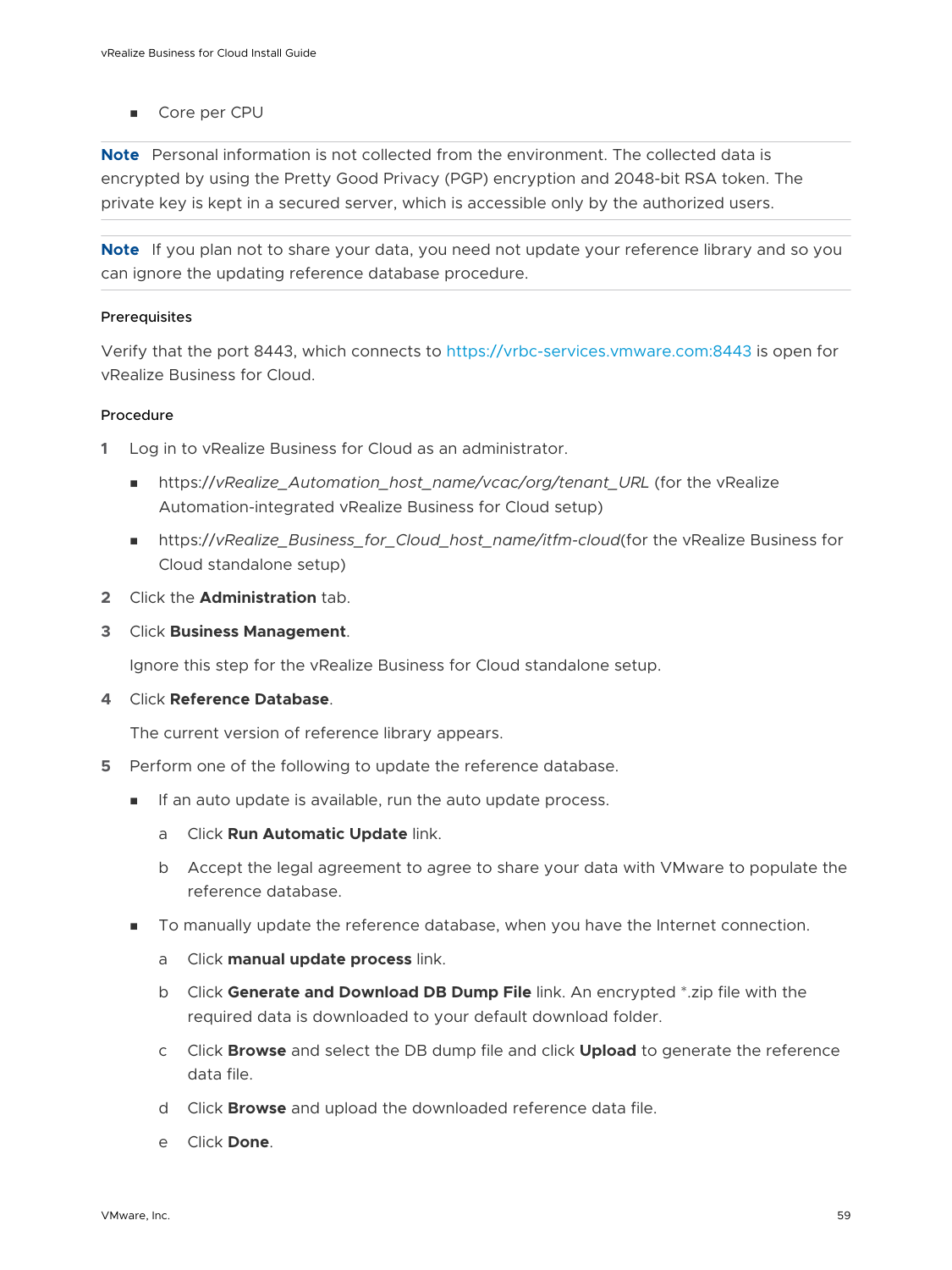- <span id="page-59-0"></span>**n** To manually update the reference database, when you do not have the Internet connection.
	- a Click **manual update process** link.
	- b Click **Generate and Download DB Dump File** link. An encrypted ZIP file with the required data is downloaded to your default download folder.
	- c Open a text editor and construct a URL based on serial and version. For example, [https://vrbc-services.vmware.com:8443/vrb-hub/license/manualUpdate?serial=xxxxx](https://vrbc-services.vmware.com:8443/vrb-hub/license/manualUpdate?serial=xxxxx-xxxxx-xxxxx-xxxxx-xxxxx&version=x.x.x)[xxxxx-xxxxx-xxxxx-xxxxx&version=x.x.x](https://vrbc-services.vmware.com:8443/vrb-hub/license/manualUpdate?serial=xxxxx-xxxxx-xxxxx-xxxxx-xxxxx&version=x.x.x) .
	- d On a computer that is connected to the Internet, open a new browser window and navigate to [https://www.getpostman.com/docs/ignoring\\_ssl.](https://www.getpostman.com/docs/ignoring_ssl)
	- e Perform the following steps to get the reference database from the vrb-hub
		- 1 Create the POST request, and enter the URL mentioned constructed in the required format.
		- 2 Click **Body** and enter dbDumpFile as a key.
		- 3 Select **File** from the drop-down menu.
		- 4 Browse and select the downloaded encrypted DB dump file that you generated.
		- 5 Click **Send and Download**.
		- 6 Save the downloaded file with the name reflib.enc.
		- 7 Navigate back to the vRealize Business for Cloud browser window.
		- 8 Upload the reflib.enc file and click **Done**.

#### Results

The reference database is updated.

**Note** Updating the reference database is not a one time process. The reference database is updated periodically and VMware sends the update. Every time you see an update, you must perform the automatic or manual update process to update the reference database.

## Generate and Download the Support File

You can download the support file, which contains install or upgrade information or the critical runtime information about the system.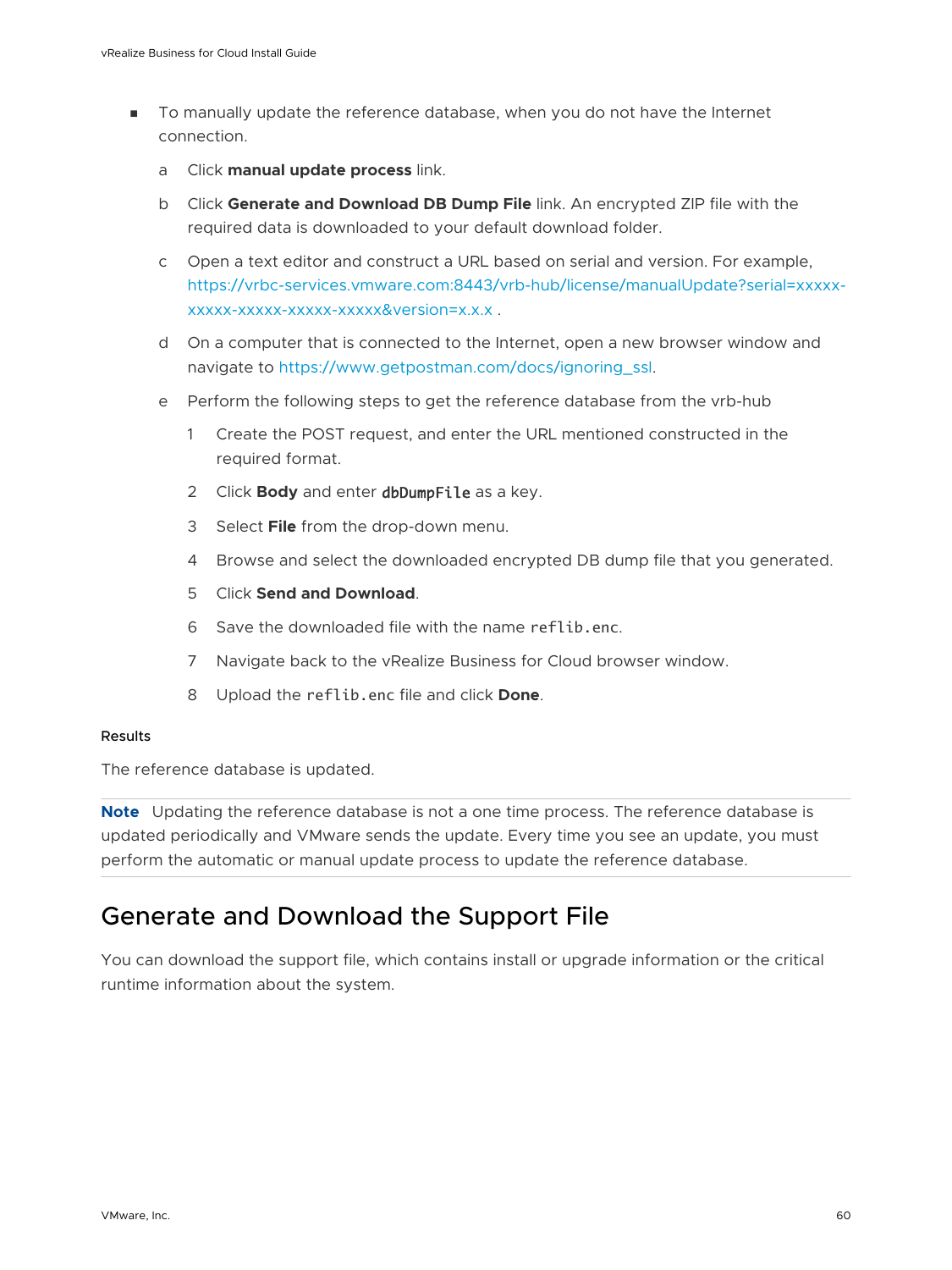#### <span id="page-60-0"></span>Procedure

**1** Perform one of the following to generate the install or upgrade log files and the application log files.

| Option                                                       | <b>Description</b>                                                                                                                                                                                                                                                                                                                         |
|--------------------------------------------------------------|--------------------------------------------------------------------------------------------------------------------------------------------------------------------------------------------------------------------------------------------------------------------------------------------------------------------------------------------|
| To generate a log file for install or<br>upgrade information | Log in to the https://vRealize_Business_for_Cloud_IP_address: 5480/<br>service/administration/get-system-logs.py URL using the administrator<br>credentials.                                                                                                                                                                               |
| To generate the log file for<br>application information      | Log in to vRealize Business for Cloud or data collection manager:<br>a<br>If you are using a vRealize Automation-integrated vRealize Business<br>for Cloud setup, log in at https://vRealize_Automation_host_name/<br>vcac/org/tenant_URL by using credentials of a tenant administrator,<br>click Administration and Business Management. |
|                                                              | If you are using a vRealize Business for Cloud standalone setup, log<br>in at https://vRealize_Business_for_Cloud_host_name/itfm-cloud as<br>an administrator and click Business Management.                                                                                                                                               |
|                                                              | If you are using a remote data collector, log in to https://<br>Remote_Data_Collector_IP_address:9443/dc-ui/login.html by using<br>the root user credentials.                                                                                                                                                                              |
|                                                              | Log in to vRealize Automation or data collection manager.<br>b                                                                                                                                                                                                                                                                             |
|                                                              | To get support for the vRealize Business for Cloud server, log in to<br>the vRealize Automation interface at https://<br>vRealize_Automation_host_name/vcac/org/tenant_URL by using<br>credentials of a tenant administrator, click Administration and<br><b>Business Management.</b>                                                      |
|                                                              | To get support for the remote data collection manager, log in to<br>https://Remote_Data_Collector_IP_address:9443/dc-ui/login.html by<br>using the root user credentials.                                                                                                                                                                  |
|                                                              | Click Support File, and then click Generate and download file.<br>C                                                                                                                                                                                                                                                                        |
|                                                              | Select the <b>Enable debug logging</b> to collect the debug level information<br>d<br>in the log files, which helps during support and debugging the issue.                                                                                                                                                                                |

**2** Save the ZIP file on your machine, which you can share with the support team to investigate the log files.

## Update Licenses for vRealize Business for Cloud

You can update the license of vRealize Business for Cloud by using the **License Information**  option.

- **1** Log in to vRealize Business for Cloud as an administrator.
	- <sup>n</sup> https://*vRealize\_Automation\_host\_name/vcac/org/tenant\_URL* (for the vRealize Automation-integrated vRealize Business for Cloud setup)
	- <sup>n</sup> https://*vRealize\_Business\_for\_Cloud\_host\_name/itfm-cloud*(for the vRealize Business for Cloud standalone setup)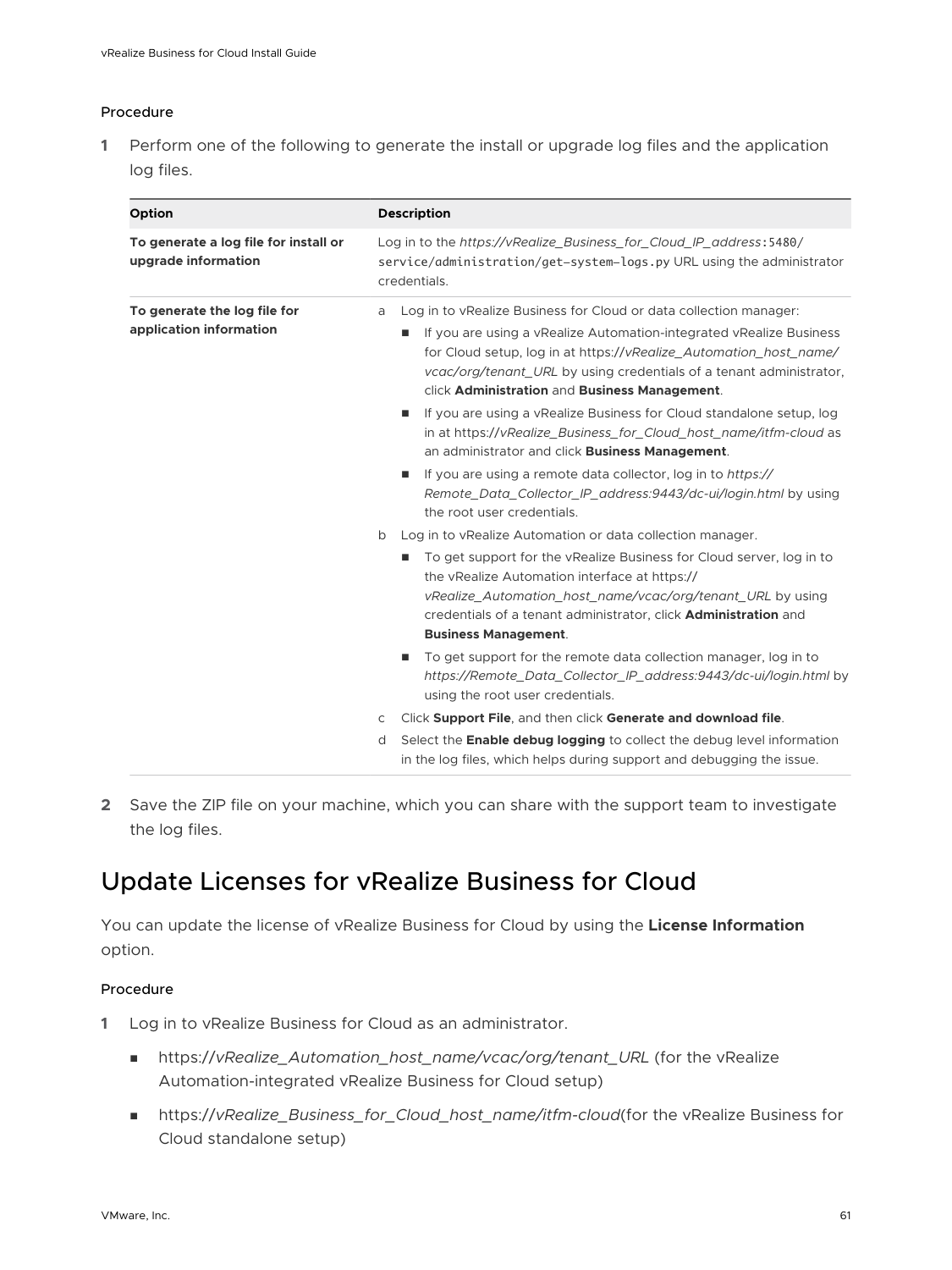<span id="page-61-0"></span>**2** Click the **Administration** tab.

#### **3** Click **Business Management**.

Ignore this step for the vRealize Business for Cloud standalone setup.

#### **4** Expand **License Information**.

You see the list of license keys and its details:

- **n** The license key.
- <sup>n</sup> License edition such as the standard and advanced editions of vRealize Business for Cloud, vRealize Suite, or vCloud Suite licenses.
- **n** License type PERMANENT, EVALUATION, or FIXED EXPIRATION
- **Expiry date, if you are using the temporary license**

**Note** You can see the maximum number of virtual machines or the maximum number of CPU packages (socket) that all licenses can support. Also you see the existing count of CPU packages (socket) and the existing count of virtual machines from private and public cloud accounts.

- **5** To add a license key, click the **Add** icon on the License Information table.
- **6** Enter the license key.

**Note** vRealize Business for Cloud supports multiple license keys and you can enter the license keys of vRealize Business for Cloud, vRealize Suite, or vCloud Suite to access vRealize Business for Cloud.

**7** Click **Save**.

#### Results

If the new license key is valid, the license is added to the table.

## Generate Token for vRealize Business Enterprise Integration

You can generate a token and vRealize Business for Cloud host URL from vRealize Business for Cloud. You can also download the certificate file that you can import in vRealize Business Enterprise.

- **1** Log in to vRealize Business for Cloud as an administrator.
	- https://vRealize\_Automation\_host\_name/vcac/org/tenant\_URL (for the vRealize Automation-integrated vRealize Business for Cloud setup)
	- https://vRealize\_Business\_for\_Cloud\_host\_name/itfm-cloud(for the vRealize Business for Cloud standalone setup)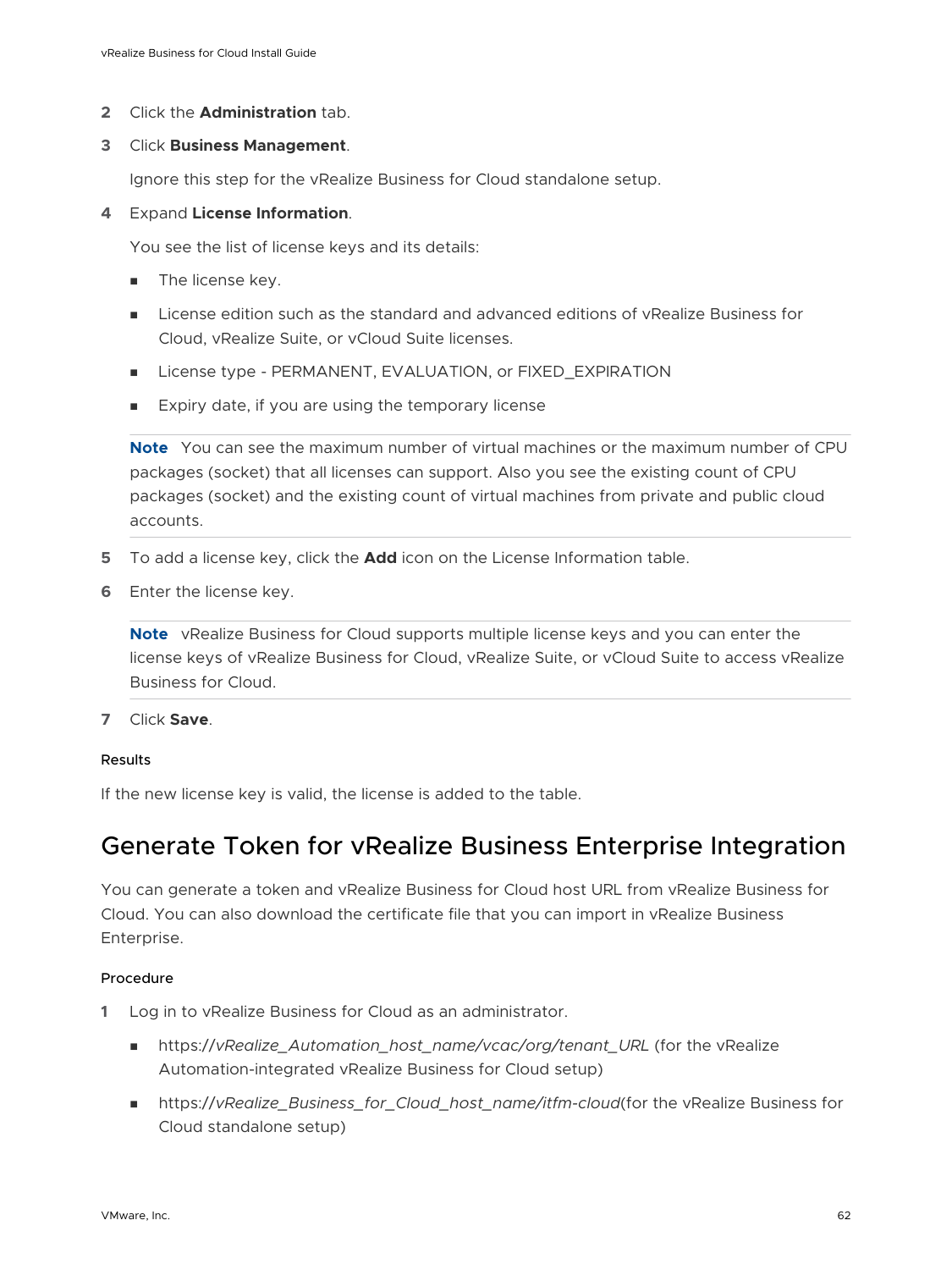- <span id="page-62-0"></span>**2** Click the **Administration** tab.
- **3** Click **Business Management**.

Ignore this step for the vRealize Business for Cloud standalone setup.

**4** Select **Integration**, expand **Digital Fuel Integrations**, and click **Generate a new token for Digital Fuel Integration**.

vRealize Business for Cloud generates a token and vRealize Business for Cloud host URL.

**5** Click **Download Certificate file** and select the location where you want to save the certificate file.

This certificate is imported into Digital Fuel.

**6** (Optional) To download all the reports of vRealize Business for Cloud, click **Download all reports**.

#### Results

You can use this information to define a connection between vRealize Business Enterprise and vRealize Business for Cloud.

#### What to do next

For the detailed process of integration between vRealize Business Enterprise and vRealize Business for Cloud, see *vRealize Business Enterprise Installation Guide*.

## Managing the Data Collectors

You can manage remote data collectors by generating one time key to register with a vRealize Business for Cloud server and also view or delete registered data collectors.

## Generate One Time Key for Remote Data Collection

To register your data collector with vRealize Business for Cloud, you must generate a one-time key in the vRealize Business for Cloud server.

#### Prerequisites

Verify that you have deployed and configured the data collector and a vRealize Business for Cloud server. For more information see,

- **n** [Deploy vRealize Business for Cloud Virtual Appliance on vSphere](#page-21-0)
- **n** [Deploy vRealize Business for Cloud Virtual Appliance on vCloud Director](#page-23-0)

- **1** Log in to vRealize Business for Cloud as an administrator.
	- nttps://vRealize\_Automation\_host\_name/vcac/org/tenant\_URL (for the vRealize Automation-integrated vRealize Business for Cloud setup)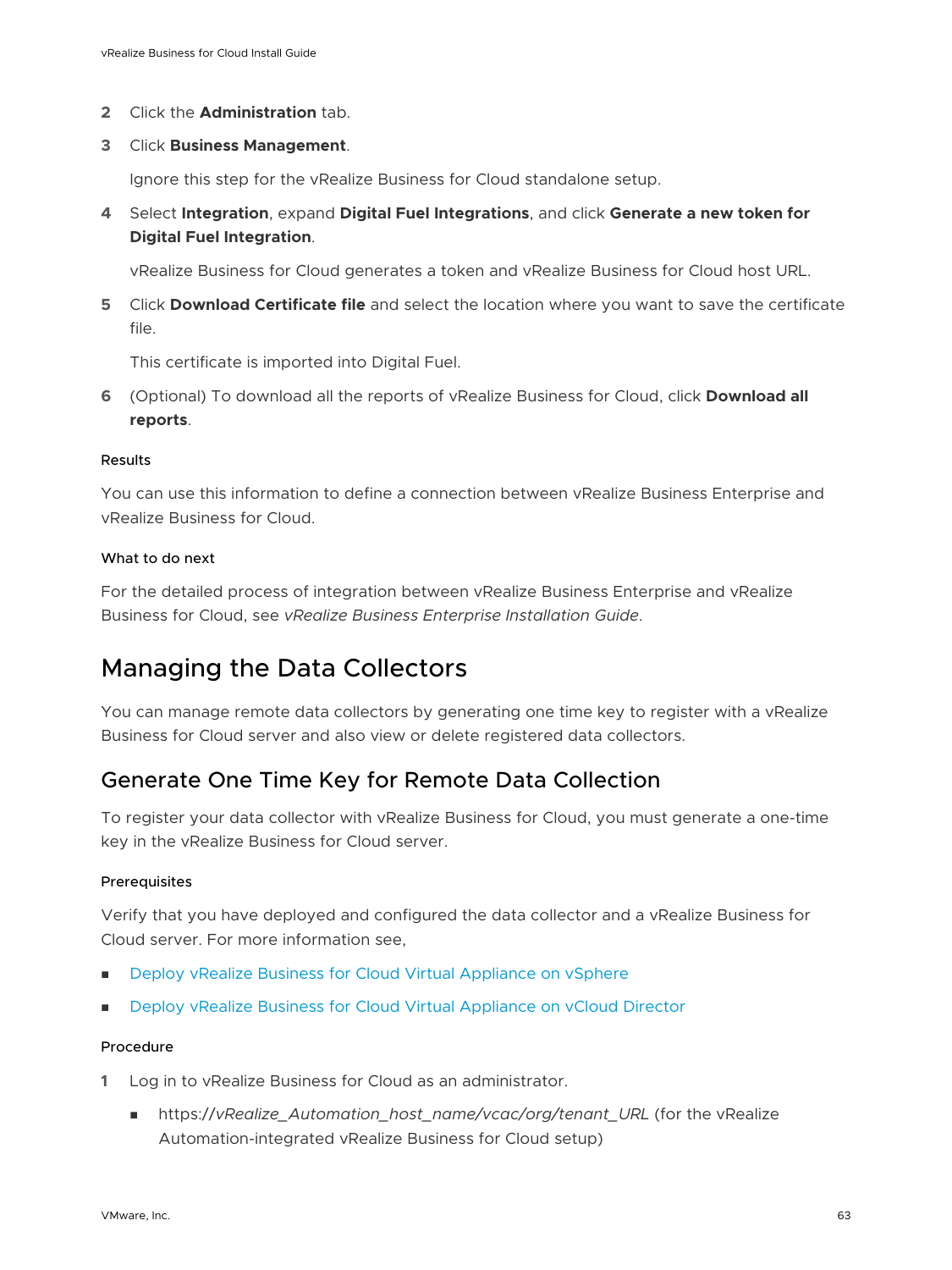- <span id="page-63-0"></span><sup>n</sup> https://*vRealize\_Business\_for\_Cloud\_host\_name/itfm-cloud*(for the vRealize Business for Cloud standalone setup)
- **2** Click the **Administration** tab.
- **3** Click **Business Management**.

Ignore this step for the vRealize Business for Cloud standalone setup.

- **4** Click **Manage Data Collection**, and select **Remote Data Collection**.
- **5** Click the **Generate a new one time use key** link.

You see a key on the Success dialog box.

**Note** The key is active for 20 minutes only.

- **6** Copy or note down the key.
- **7** Click **OK**.

#### What to do next

Log into the data collection manager of the remote data collector on the 9443 port and use the one-time key to register your collector. See Register a Remote Data Collector with vRealize Business for Cloud Server.

## Register a Remote Data Collector with vRealize Business for Cloud Server

If you have deployed a remote data collector, you must register it with a vRealize Business for Cloud server to process inventory information (servers, virtual machines, clusters, storage devices, and associations between them) and usage (CPU and memory) statistics from the data sources.

The data collector interacts with vCenter Server, vCloud Director, EMC Storage Resource Manager (SRM), and public cloud instances (AWS, Azure), and pushes the data to the vRealize Business for Cloud server.

#### Prerequisites

- **Now Verify that you have deployed a vRealize Business for Cloud server.**
- **n** Verify that you have generated a one-time key on vRealize Business for Cloud server. See [Generate One Time Key for Remote Data Collection.](#page-62-0)

**Note** Azure is not a part of remote data collection, so you cannot add an Azure account from the remote data collector.

#### Procedure

**1** Log in to the data collection manager on the 9443 port as a root user in following URL format - *https://Remote\_Data\_Collector\_IP\_address:9443/dc-ui/.*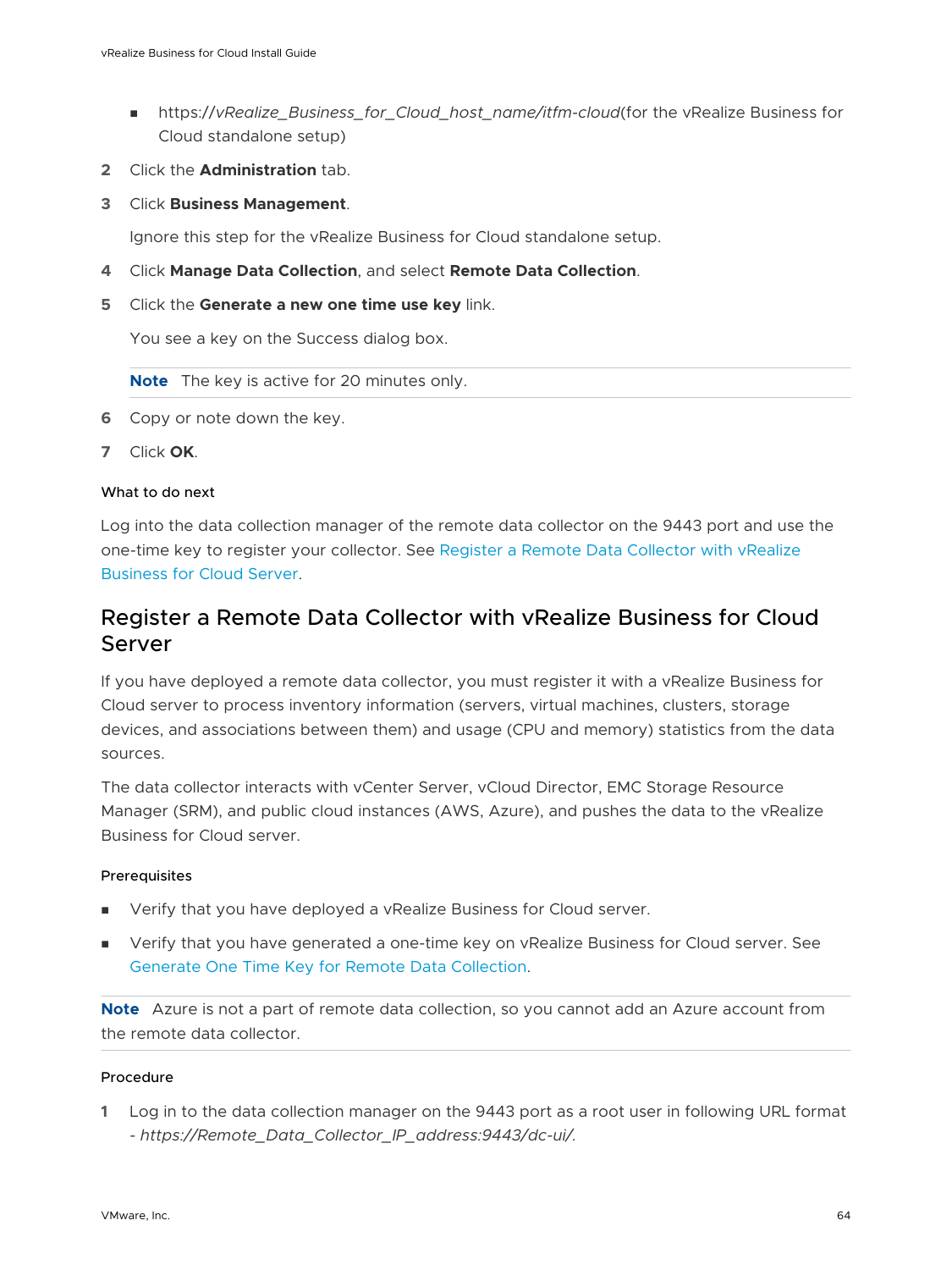- **2** Expand the **Register with vRealize Business Server** option.
- **3** Enter the IP address or the host name of the vRealize Business for Cloud server.
- **4** Enter or paste the one-time key that you have generated on vRealize Business for Cloud.

#### **5** Click **Update**.

#### What to do next

Add data sources to the remote data collector, see [Managing Private Cloud Connections](#page-37-0) or add public cloud accounts, see [Managing Public Cloud Accounts](#page-44-0).

## View the Registered Data Collectors

You can register your remote data collectors with vRealize Business for Cloud and view the list of collectors registered on the vRealize Business for Cloud server.

#### Prerequisites

See [Register a Remote Data Collector with vRealize Business for Cloud Server](#page-63-0).

#### Procedure

- **1** Log in to vRealize Business for Cloud as an administrator.
	- <sup>n</sup> https://*vRealize\_Automation\_host\_name/vcac/org/tenant\_URL* (for the vRealize Automation-integrated vRealize Business for Cloud setup)
	- n https://vRealize\_Business\_for\_Cloud\_host\_name/itfm-cloud(for the vRealize Business for Cloud standalone setup)
- **2** Click the **Administration** tab.
- **3** Click **Business Management**.

Ignore this step for the vRealize Business for Cloud standalone setup.

**4** Click **Manage Data Collection**, and select **Manage Virtual Appliances**.

You see a list of IP addresses of the virtual appliances that are registered with the vRealize Business for Cloud server.

**5** (Optional) To unregister the virtual appliance from collecting data, click the **Untrust** link next to its IP address.

**Note** Even after you untrust the data collector from the vRealize Business for Cloud server, the data collector continues to collect the data and sends data to the server. However, the server discards the data from the data collector. To stop the data collection, you must shut down the data collector virtual appliance or stop the data collection service manually.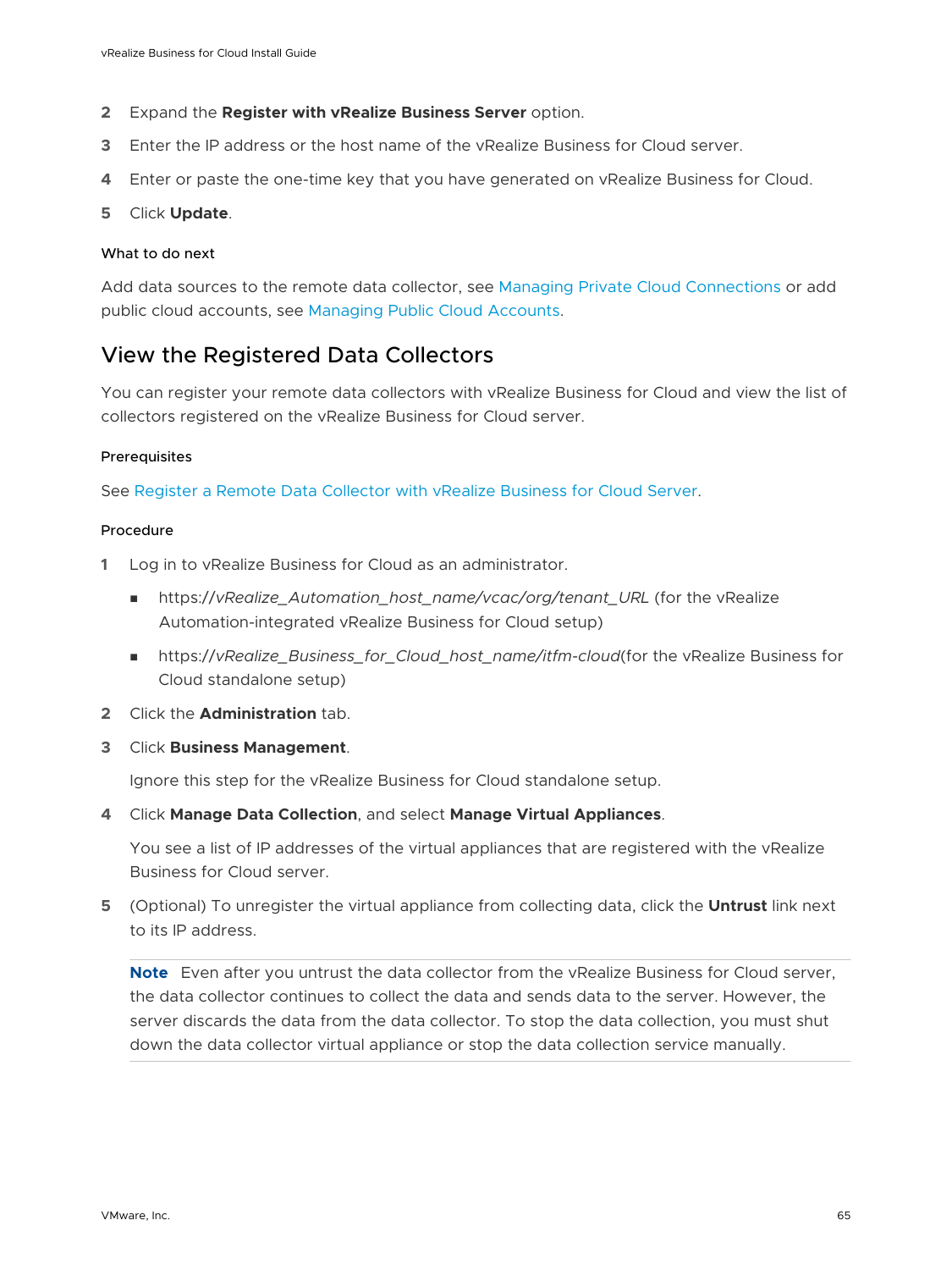## <span id="page-65-0"></span>Configuring the Calculation Preferences

You can configure the depreciation method for server hardware, configure the pricing method to either utilization or allocation at the resource (CPU, memory, or storage) level and also set manual or automatic mode to assign compute rate for the resources.

## Configure a Depreciation Method for Calculating Cost of Server Hardware

You can configure vRealize Business for Cloud to use a depreciation method to compute amortized monthly cost of hardware component (for example, server, disks). You can set the depreciation period to two or seven years.

vRealize Business for Cloud uses the salvage value of zero dollars.

depreciable cost == original cost

Depreciation rate =  $2 /$  number of depreciation years

For example,  $2/5 = 0.4$ 

This is the yearly depreciation of double declining balance method and yearly depreciation of straight line method.

#### Procedure

- **1** Log in to vRealize Business for Cloud as an administrator.
	- <sup>n</sup> https://*vRealize\_Automation\_host\_name/vcac/org/tenant\_URL* (for the vRealize Automation-integrated vRealize Business for Cloud setup)
	- <sup>n</sup> https://*vRealize\_Business\_for\_Cloud\_host\_name/itfm-cloud*(for the vRealize Business for Cloud standalone setup)
- **2** Click the **Administration** tab.
- **3** Click **Business Management**.

Ignore this step for the vRealize Business for Cloud standalone setup.

**4** Expand **Calculation Preferences** and click **Depreciation Method for Hardware Costing**.

vRealize Business for Cloud supports double declining balance and straight line yearly depreciation methods. By default, vRealize Business for Cloud uses the double declining balance method over the period of five years.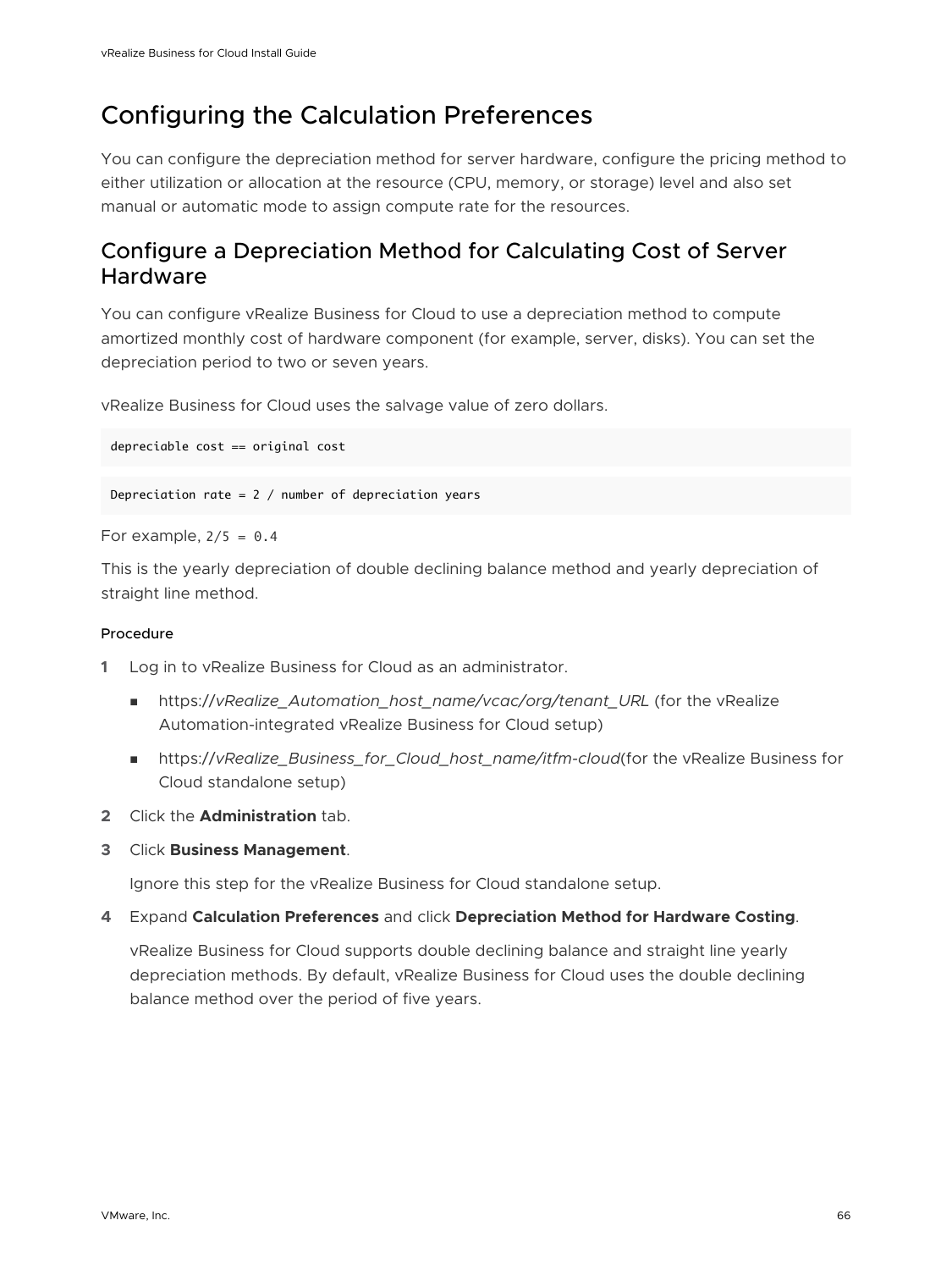**5** Select the required depreciation method.

| Menu Item                | <b>Description</b>                                                                                                                |  |
|--------------------------|-----------------------------------------------------------------------------------------------------------------------------------|--|
| <b>Straight line</b>     | Yearly straight line depreciation $=$ (original cost $-$<br>accumulated depreciation) / number of remaining depreciation<br>years |  |
|                          |                                                                                                                                   |  |
| Double declining balance | yearly double declining depreciation = (original cost $-$<br>accumulated depreciation) * depreciation rate                        |  |
|                          |                                                                                                                                   |  |
|                          | <b>Note</b> Double declining depreciation for the last year = original cost $-$<br>accumulated depreciation                       |  |
|                          |                                                                                                                                   |  |

**6** Select the depreciation period.

You can set the depreciation period of two to seven years.

**7** Click **Save**.

#### Results

vRealize Business for Cloud calculates the yearly depreciation values of server hardware cost and then divides the value by 12 to arrive at the monthly depreciation.

### Example: An Example of Double Declining Depreciation Cost for an Original Cost of \$2000 with a Depreciation Period of Five Years

vRealize Business for Cloud uses the maximum value between yearly depreciation of declining balance with multiplied depreciation rate and yearly depreciation of straight line over five years.

Yearly depreciation = Max(yearly depreciation of double declining balance method, yearly depreciation of straight line method)

- **Depreciation cost for the first year: Max[((2000-0)** \* 0.4), ((2000-0)/5))] = Max(800, 400) => 800 (per\_month= 66.67)
- **Depreciation cost for the second year: Max**[((2000-800)  $*$  0.4), ((2000-800)/4))] = Max(480, 300) => 480 (per\_month= 40)
- **Depreciation cost for the third year: Max[(( 2000-1280)**  $*$  0.4), ((2000-1280)/3))] = Max(288, 240) => 288 (per\_month= 24)
- **Depreciation cost for the fourth year: Max**[(((2000-1568)  $*$  0.4), ((2000-1568)/2))] = Max(172.8, 216) => 216 (per\_month= 18)
- **Depreciation cost for the fifth year: Max**[((2000-1784) \* 0.4), ((2000-1784)/1))] = Max(86.4, 216) => 216 (per\_month= 18)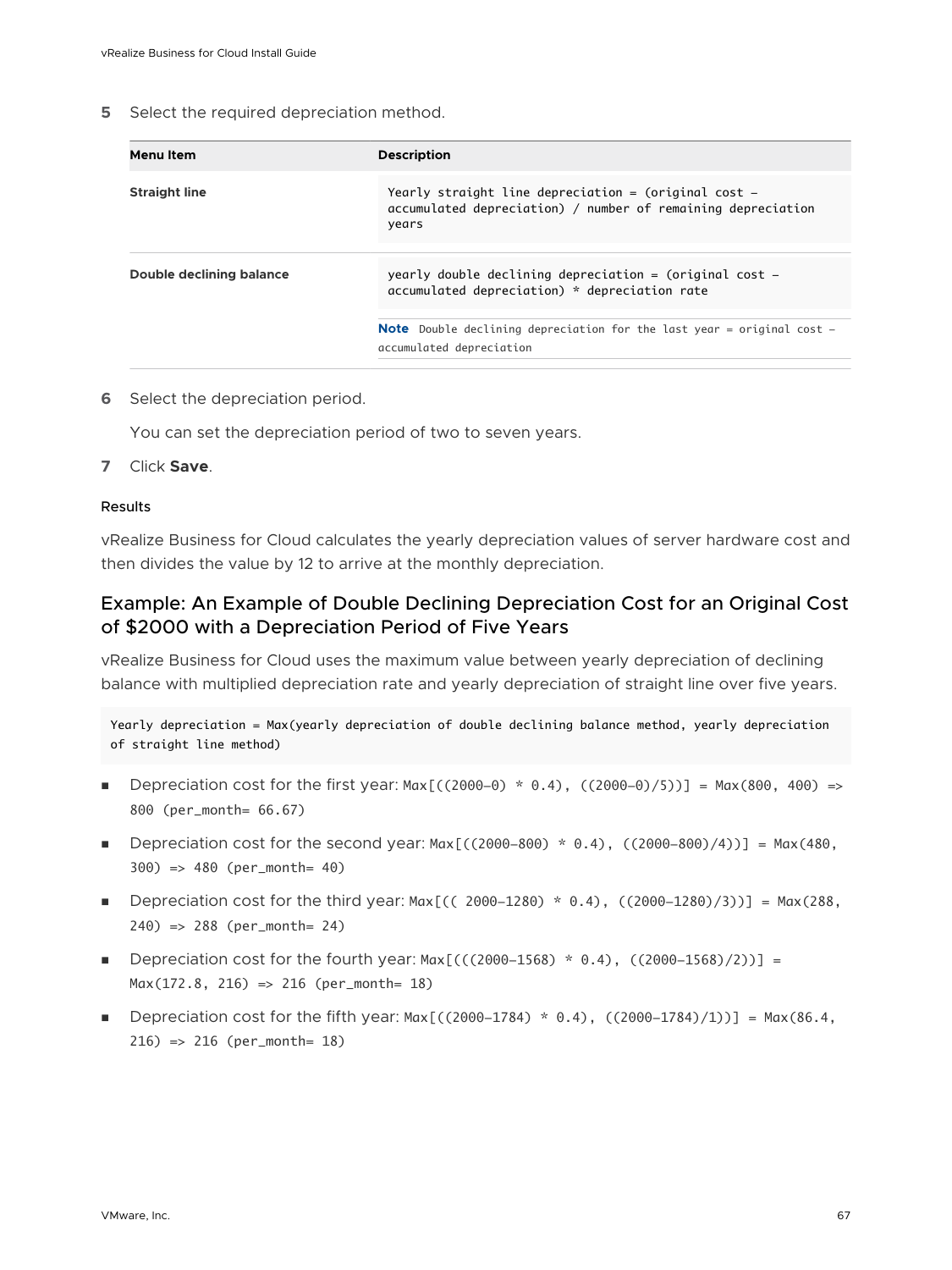## Configure the Pricing Method at Resource Level

You can configure the pricing method as **Allocation** and **Utilization** for resources such as CPU, Memory, and Storage. The values in the vRealize Business for Cloud reports are calculated based on the pricing method calculation.

If you set the allocation based pricing for the resources (CPU, memory and storage), the virtual machine price is calculated based on the daily allocation price of resources.

```
Daily Allocation Price of CPU = Allocated CPU * uptime * CPU rate
```
Daily Allocation Price of memory = Allocated memory \* uptime \* memory rate

Daily Allocation Price of Storage = Allocated storage \* resource rate

**Note** If there is a change in the resource allocation on a particular day, vRealize Business for Cloud considers the change in the allocation to calculate the accurate virtual machine price.

<sup>n</sup> If you set the utilization based pricing for the resources (CPU, memory and storage), the virtual machine price is calculated based on its resource utilization.

Daily Utilization Price of a resource = resource utilization value \* resource rate

**Note** By default, all the resources are set to the allocation pricing method. However, the resources need not be configured with the same pricing method. For example, you can configure utilization method for two resources and allocation method for any one resource. The daily price of a virtual machine is the sum of daily price of all resources.

Daily Price of a VM = Daily Price of RAM (allocation or utilization) + Daily Price of Memory (allocation or utilization) + Daily Price of Storage (allocation or utilization)

#### Procedure

- **1** Log in to vRealize Business for Cloud as an administrator.
	- nttps://vRealize\_Automation\_host\_name/vcac/org/tenant\_URL (for the vRealize Automation-integrated vRealize Business for Cloud setup)
	- <sup>n</sup> https://*vRealize\_Business\_for\_Cloud\_host\_name/itfm-cloud*(for the vRealize Business for Cloud standalone setup)
- **2** Click the **Administration** tab.
- **3** Click **Business Management**.

Ignore this step for the vRealize Business for Cloud standalone setup.

- **4** Expand **Calculation Preferences** and click **Pricing Methodology at Resource Level**.
- **5** Configure the pricing method for CPU, Memory, and Storage.

By default, the pricing method is set to **Allocation**.

**6** Click **Save**.

The change to the pricing method takes effect after the cost calculation is complete.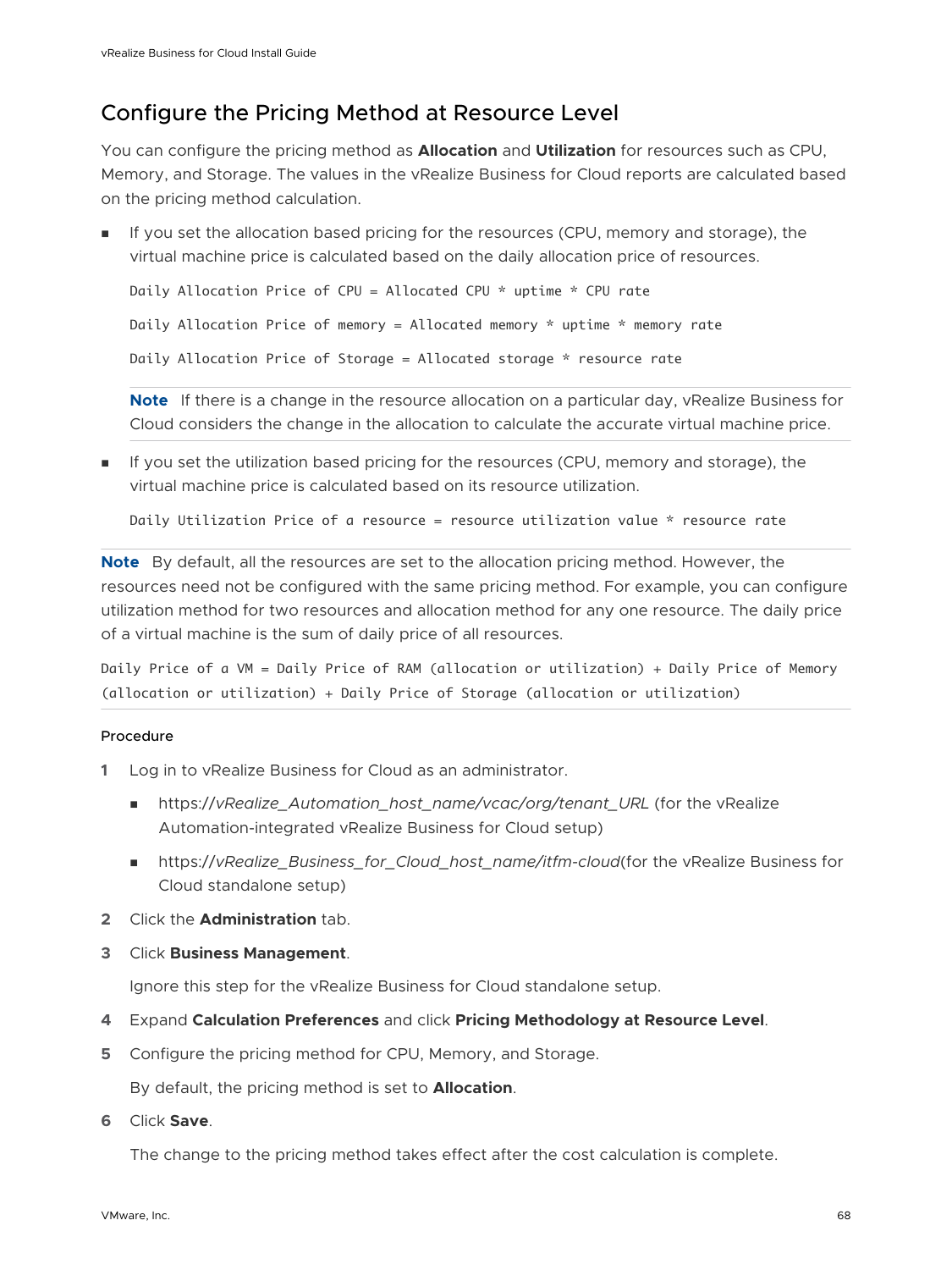## Configure the Pricing Method for Additional Charges

You can configure the pricing method for operating system that runs on your VMs. The values in the vRealize Business for Cloud reports are calculated based on the pricing method calculation.

#### Procedure

- **1** Log in to vRealize Business for Cloud as an administrator.
	- nttps://vRealize\_Automation\_host\_name/vcac/org/tenant\_URL (for the vRealize Automation-integrated vRealize Business for Cloud setup)
	- <sup>n</sup> https://*vRealize\_Business\_for\_Cloud\_host\_name/itfm-cloud*(for the vRealize Business for Cloud standalone setup)
- **2** Click the **Administration** tab.
- **3** Click **Business Management**.

Ignore this step for the vRealize Business for Cloud standalone setup.

- **4** Expand **Calculation Preferences** and click **Pricing Methodology for Additional Charges**.
- **5** Configure the pricing method for operating system license by selecting one of the following from the list.

| List Item                                  | <b>Description</b>                                                                                                                                                       |
|--------------------------------------------|--------------------------------------------------------------------------------------------------------------------------------------------------------------------------|
| <b>Regardless of VM Power State</b>        | OS license charge is applicable for the VMs based on the daily or monthly<br>pricing irrespective of the power-on state of the VMs.                                      |
| If VM is powered-on at least once a<br>day | OS license charge is applicable for the days that the VMs are powered on.<br>License charges are applied for the whole day even if a VM is powered for a<br>few minutes. |
| <b>Based on VM Uptime</b>                  | OS license is charged at one-minute intervals for the amount of time the VM<br>is powered on.                                                                            |

By default, the pricing method is set to **Based on VM Uptime**.

**6** Click **Save**.

The change to the pricing method takes effect after the cost calculation is complete.

## Configure Pricing Update Strategy

You can select either to set the compute rate of resources (CPU, memory, and storage) automatically based on the running cost or to edit manually during vCenter Server pricing policy creation.

- **1** Log in to vRealize Business for Cloud as an administrator.
	- nttps://vRealize\_Automation\_host\_name/vcac/org/tenant\_URL (for the vRealize Automation-integrated vRealize Business for Cloud setup)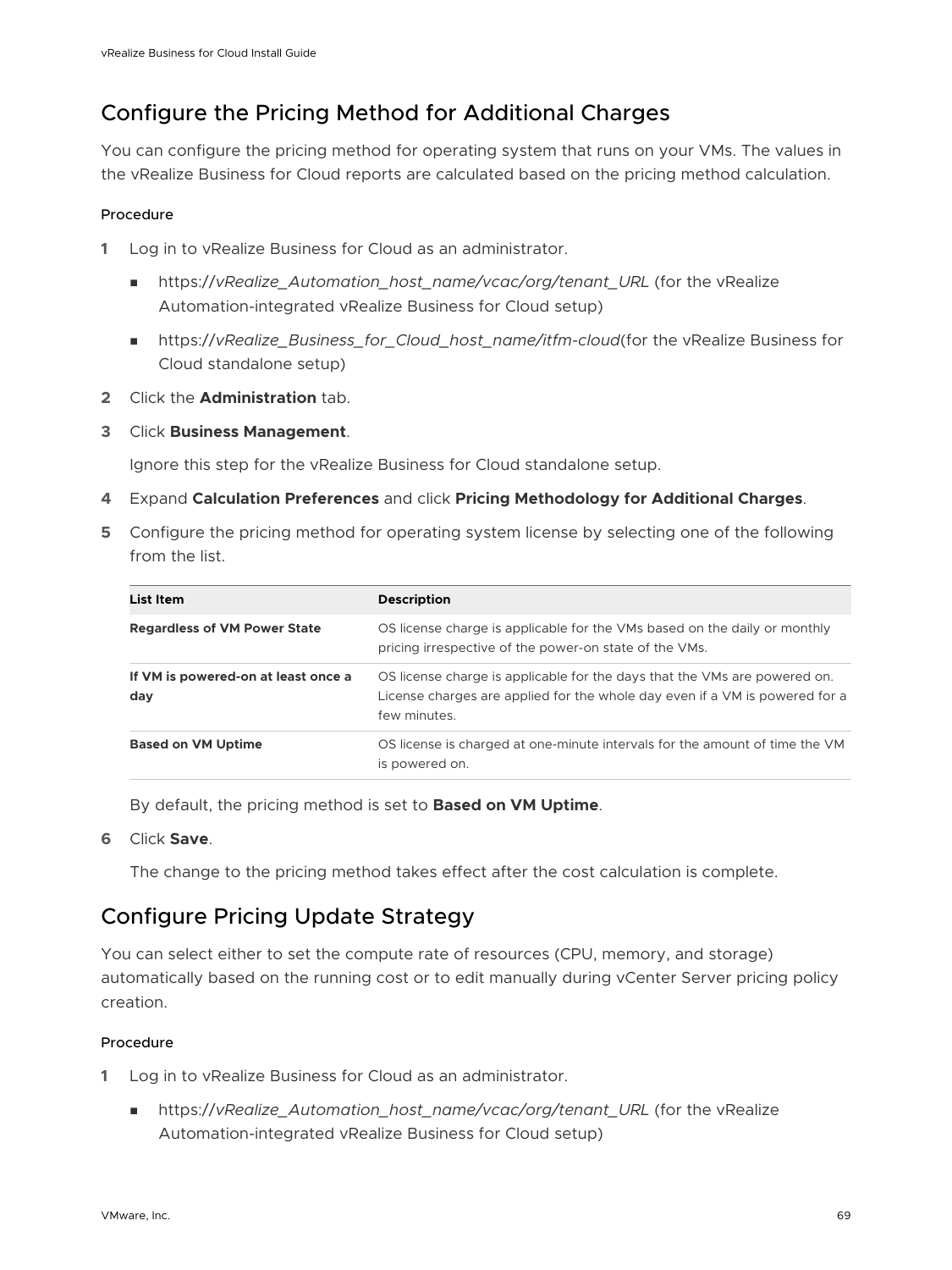- <sup>n</sup> https://*vRealize\_Business\_for\_Cloud\_host\_name/itfm-cloud*(for the vRealize Business for Cloud standalone setup)
- **2** Click the **Administration** tab.
- **3** Click **Business Management**.

Ignore this step for the vRealize Business for Cloud standalone setup.

- **4** Expand **Calculation Preferences** and click **Pricing Update Strategy**.
- **5** Set the mode to **Manual** or **Auto**.

By default, manual mode is selected. After the first-time deployment, vRealize Business for Cloud populates the running cost, which you can edit when editing the vCenter Server pricing policy.

If you select the auto mode, vRealize Business for Cloud assigns the running cost of each resource to its corresponding compute rate, which you can modify.

**6** Click **Business Management > Status > Cost Calculation > Update now**.

## Configure Virtual Machine Instance Sizes

You can define the sizes of virtual machine instances and set the compute resources (CPU and memory) for each size. The defined VM instance sizes can then be used to set the VM instancebased pricing for the pay-as-you-go allocation models of organization vDC.

#### Procedure

- **1** Log in to vRealize Business for Cloud as an administrator.
	- nttps://vRealize\_Automation\_host\_name/vcac/org/tenant\_URL (for the vRealize Automation-integrated vRealize Business for Cloud setup)
	- <sup>n</sup> https://*vRealize\_Business\_for\_Cloud\_host\_name/itfm-cloud*(for the vRealize Business for Cloud standalone setup)
- **2** Click the **Administration** tab.
- **3** Click **Business Management**.

Ignore this step for the vRealize Business for Cloud standalone setup.

#### **4** Expand **Calculation Preferences > Sizing for VM Instance Based Pricing**.

By default, the following sizes are defined.

| <b>VM Instance Size</b> | <b>vCPU Count</b> | RAM (GB) |
|-------------------------|-------------------|----------|
| Tiny                    |                   |          |
| Small                   |                   |          |
| Medium                  |                   |          |
| Large                   | 4                 |          |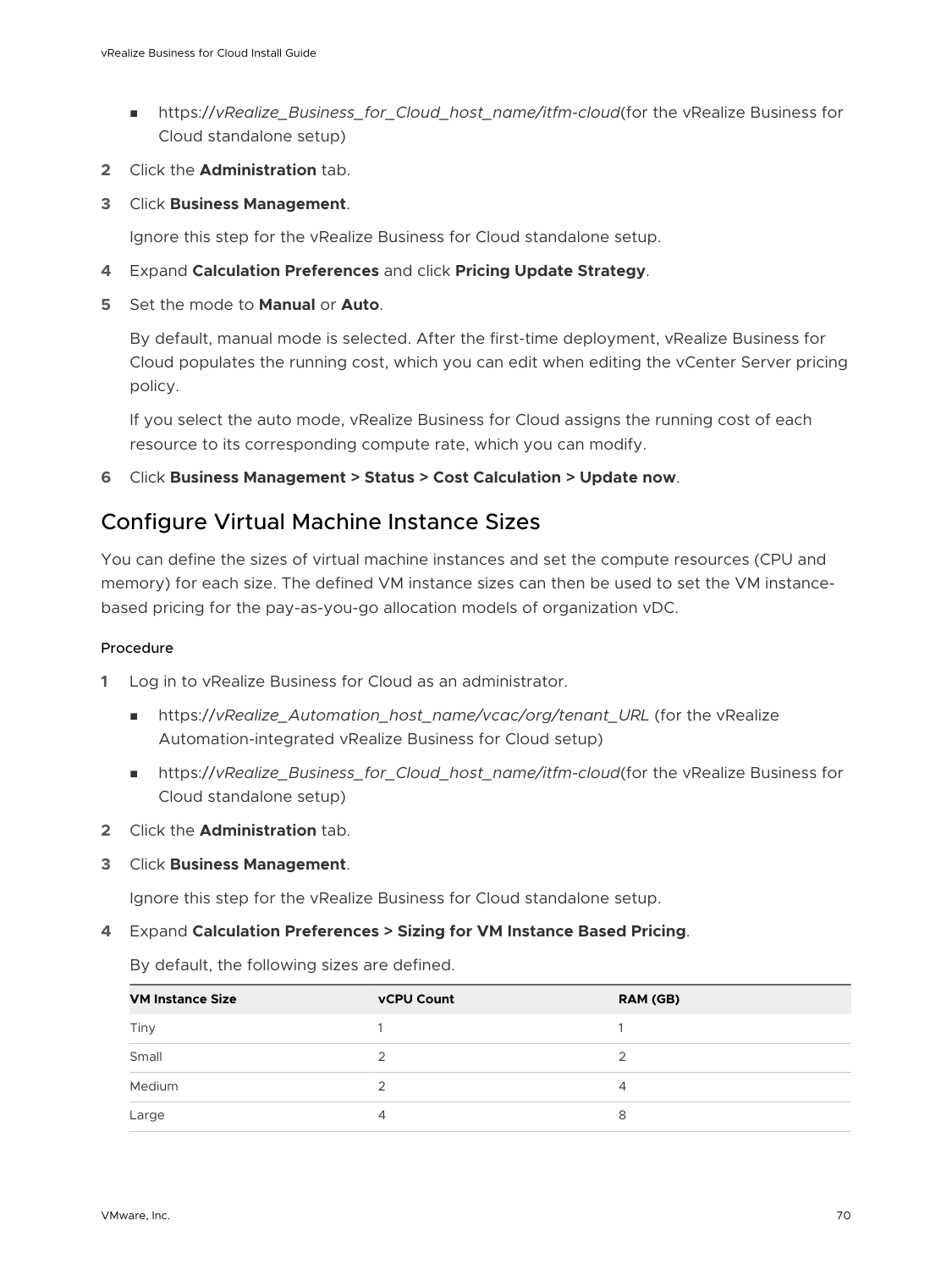You can define new VM instance sizes and delete the default VM instance sizes.

- **5** (Optional) To define a new VM instance size, perform the following steps.
	- a Click the add option.
	- b Enter the VM instance size, vCPU count and RAM values, and click **Save**.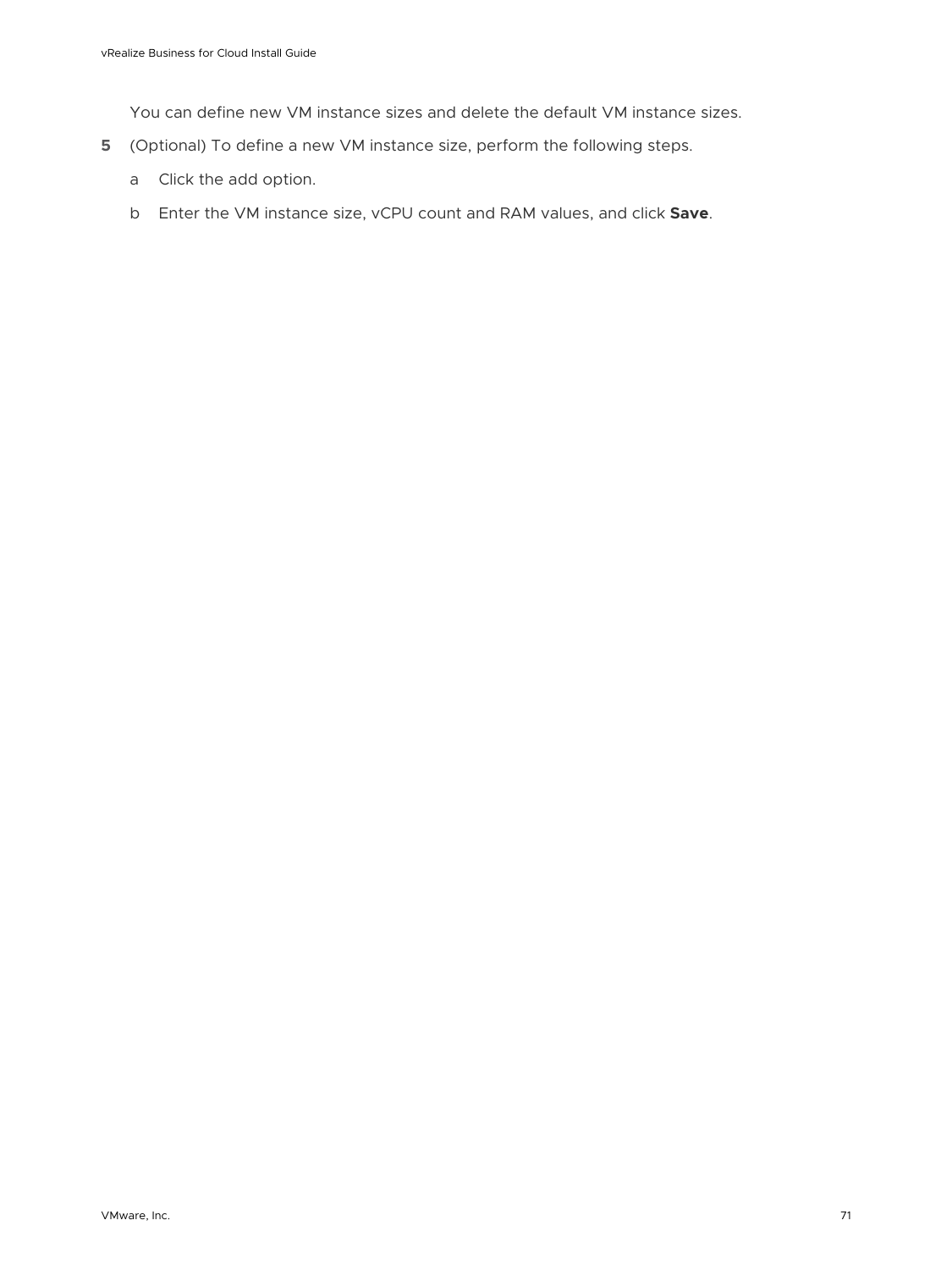# Configuring vRealize Business for Cloud

Based on your requirements, you can modify the vRealize Business for Cloud configurations at any point of time.

This chapter includes the following topics:

- **n** Configure Time Synchronization
- [Configure a Proxy Server](#page-72-0)
- <sup>n</sup> [Change or Replace the SSL Certificate of vRealize Business for Cloud](#page-73-0)
- **n** [Enable or Disable SSH Settings](#page-74-0)
- **[Enable or Disable TLS](#page-75-0)**
- <sup>n</sup> [Exporting the vRealize Business for Cloud Log Files](#page-76-0)
- <sup>n</sup> [Modifying the Default Data Retention Period](#page-78-0)

## Configure Time Synchronization

You must configure Network Time Protocol (NTP) server in vRealize Business for Cloud, vCenter Server, VMware identity virtual appliance, and vRealize Automation, which ensures consistent reference time.

- **1** Log in to the vRealize Business for Cloud Web console, https:// *vRealize\_Business\_for\_Cloud\_IP\_address*:5480.
- **2** Type the user name and password of the virtual appliance and click **Login**.
- **3** On the **Administration** tab, select **Time Settings**.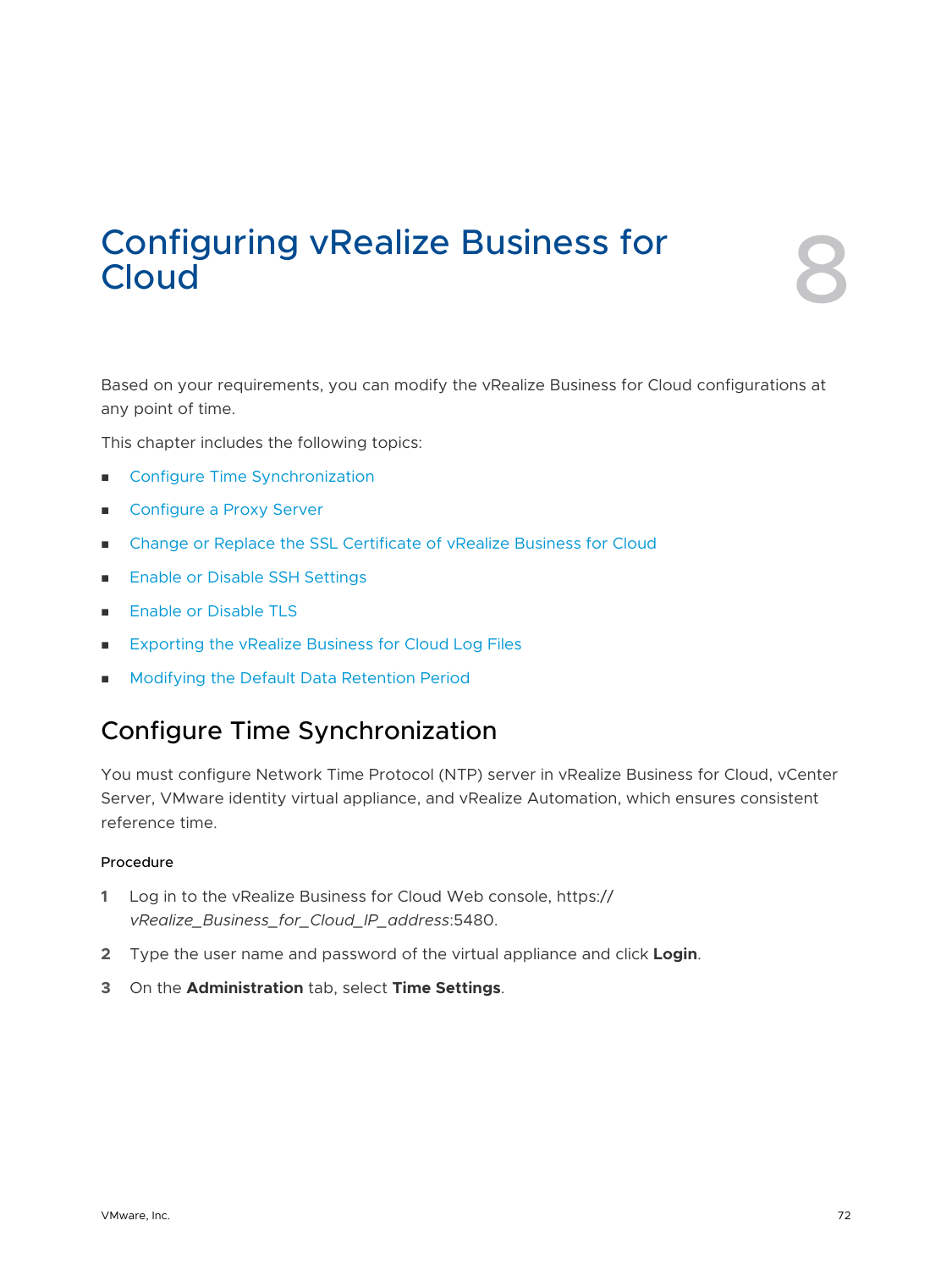**4** Select an option from the **Time Sync Mode** menu.

| <b>Option</b>         | <b>Action</b>                                                                                                                                                                                           |  |
|-----------------------|---------------------------------------------------------------------------------------------------------------------------------------------------------------------------------------------------------|--|
| Disable               | Select this option to disable time synchronization.                                                                                                                                                     |  |
|                       | <b>Note</b> Server time must be synchronized to ensure the correct operation.                                                                                                                           |  |
| Use ESXi Host<br>Time | Select this option to use your ESXi host server time. You must configure your ESXi server time<br>before you use this option.                                                                           |  |
| Use Time Server       | Select this option to use time servers (NTP servers). For each time server that you are using.<br>enter the IP address or the host name in the Time Server text box. This is the recommended<br>option. |  |

**Note** Ensure that the time zone of the vRealize Business for Cloud virtual appliance is in the UTC format.

#### **5** Click **Save Settings**.

The configuration might take some time.

- **6** Verify that the value in Current Time is accurate.
- **7** Click **Refresh** to refresh the updated time settings and current time.

## Configure a Proxy Server

If you are using a proxy server in your network, you must configure the proxy server in vRealize Business for Cloud.

#### **Prerequisites**

You must have installed and configured a proxy server in your network before using it in vRealize Business for Cloud.

#### Procedure

- **1** Log in to the vRealize Business for Cloud Web console, https:// *vRealize\_Business\_for\_Cloud\_IP\_address*:5480 as an administrator.
- **2** On the **Network** tab, select **Proxy**.
- **3** Select the **Use a proxy server** check box.
- **4** Enter the following information:
	- **HTTP Proxy Server** IP address or host name of the proxy server.
	- **n** Proxy Port port number
	- (Optional) Proxy Username
	- (Optional) Proxy Password

If you are using a proxy that does not require authentication, you need not enter any information in the **Proxy Username** and **Proxy Password** text boxes.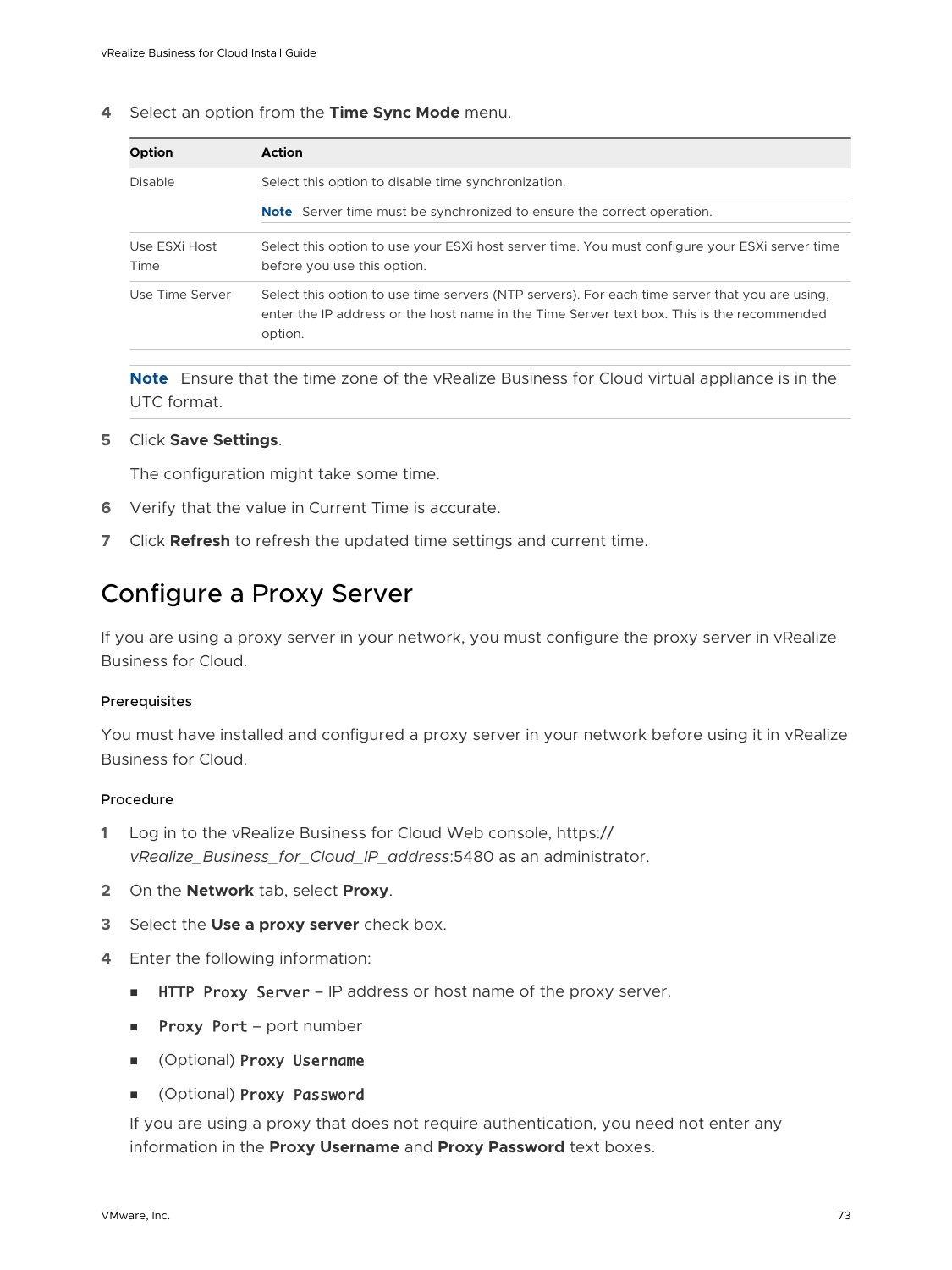#### **5** Click **Save settings**.

#### What to do next

You must trigger the data collection process for the private or public cloud that you have integrated with vRealize Business for Cloud.

# Change or Replace the SSL Certificate of vRealize Business for Cloud

After deployment, you can replace vRealize Business for Cloud SSL certificate. You can change from self-signed certificate to Certifying Authority (CA) signed certificate. You can import the certificate private key and the certificate issued by a CA.

#### Prerequisites

To restore the old key store, backup the existing key store from /usr/local/tcserver/vfabrictc-server-standard/sharedconf/ssl.keystore.

- **1** Log in to the vRealize Business for Cloud Web console, https:// *vRealize\_Business\_for\_Cloud\_IP\_address*:5480.
- **2** Unregister vRealize Business for Cloud from vRealize Automation or VMware Identity Manager.
- **3** On the **Administration** tab, select **SSL**.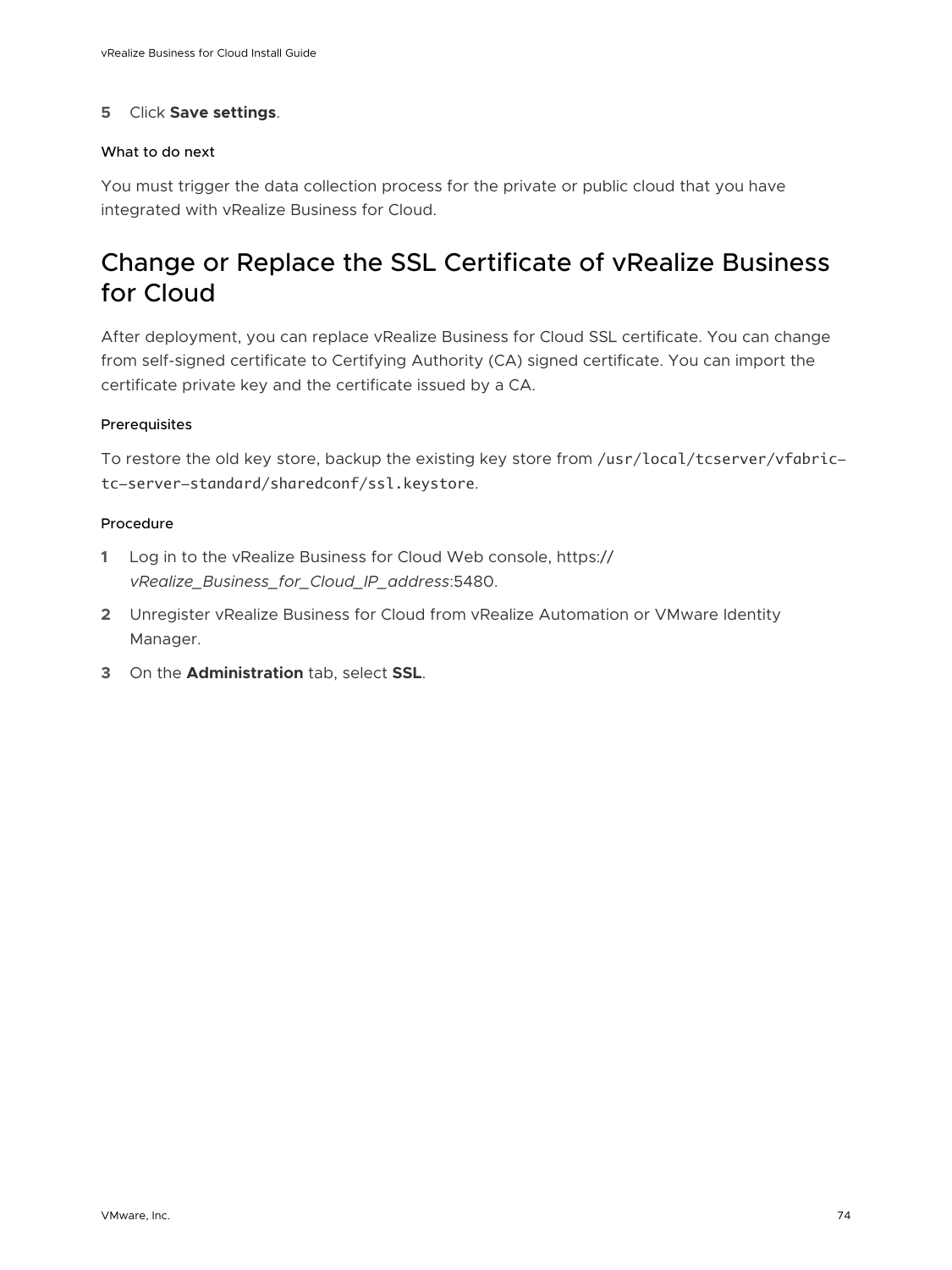<span id="page-74-0"></span>**4** Select the certificate type from the **Choose Mode** menu. If you are using a PEM encoded certificate, select **Import PEM encoded certificate**.

|  | Note Using self-signed certificate is not recommended for production environments. |  |
|--|------------------------------------------------------------------------------------|--|
|  |                                                                                    |  |

| <b>Option</b>                            | <b>Action</b>                                                                                                                                                                                                                                                                                                             |  |  |
|------------------------------------------|---------------------------------------------------------------------------------------------------------------------------------------------------------------------------------------------------------------------------------------------------------------------------------------------------------------------------|--|--|
| Generate a<br>self-signed<br>certificate | Type a common name for the certificate in the Common Name text box. You can use the fully<br>$\mathbf{1}$<br>qualified domain name of the virtual appliance (hostname.domain.name) or a wildcard, such as<br>*.mycompany.com. Do not accept a default value, unless it matches the host name of the virtual<br>appliance. |  |  |
|                                          | 2<br>Type your organization name, such as your company name, in the Organization text box.                                                                                                                                                                                                                                |  |  |
|                                          | 3<br>Type your organizational unit, such as your department name or location, in the Organizational<br>Unit text box.                                                                                                                                                                                                     |  |  |
|                                          | Type a two-letter ISO 3166 country code, such as US, in the Country Code text box.<br>$\overline{4}$                                                                                                                                                                                                                      |  |  |
| <b>Import PEM</b>                        | To import the certificate, verify that your certificate matches the following requirements:                                                                                                                                                                                                                               |  |  |
| encoded                                  | Keysize: 2048<br>ш                                                                                                                                                                                                                                                                                                        |  |  |
| certificate                              | Algorithm: RSA<br>ш                                                                                                                                                                                                                                                                                                       |  |  |
|                                          | The distinguished name provided in the certificate must be reachable over network.<br>ш                                                                                                                                                                                                                                   |  |  |
|                                          | Copy the certificate values from BEGIN PRIVATE KEY to END PRIVATE KEY, including the<br>$\mathbf{1}$<br>header and footer, and paste them in the RSA Private Key text box.                                                                                                                                                |  |  |
|                                          | Copy the certificate values from BEGIN CERTIFICATE to END CERTIFICATE, including the header<br>$\mathcal{P}$<br>and footer, and paste them in the Certificate(s) (.pem) text box.                                                                                                                                         |  |  |
|                                          | 3<br>(Optional) If your certificate has a private key pass phrase, copy and paste it in the respective<br>text box, which encrypts the private key of the certificate that you are importing.                                                                                                                             |  |  |
|                                          |                                                                                                                                                                                                                                                                                                                           |  |  |

#### **5** Click **Replace Certificate**.

**6** Re-register vRealize Business for Cloud with vRealize Automation or VMware Identity Manager.

**Note** If you are using VMware Identity Manager, you must restart the data collection services manually by running the monit start itbm-data-collector command.

# Enable or Disable SSH Settings

You might want to enable or disable the SSH settings for debugging purpose.

You must enable SSH before migrating to vRealize Business for Cloud 7.0 virtual appliance.

**Note** It is recommended to keep the SSH disabled, when not required.

- **1** Log in to the vRealize Business for Cloud Web console, https:// *vRealize\_Business\_for\_Cloud\_IP\_address*:5480 as an administrator.
- **2** On the **Administration** tab, select **Administration**.
- **3** Click **Toggle SSH setting** to enable or disable the SSH settings.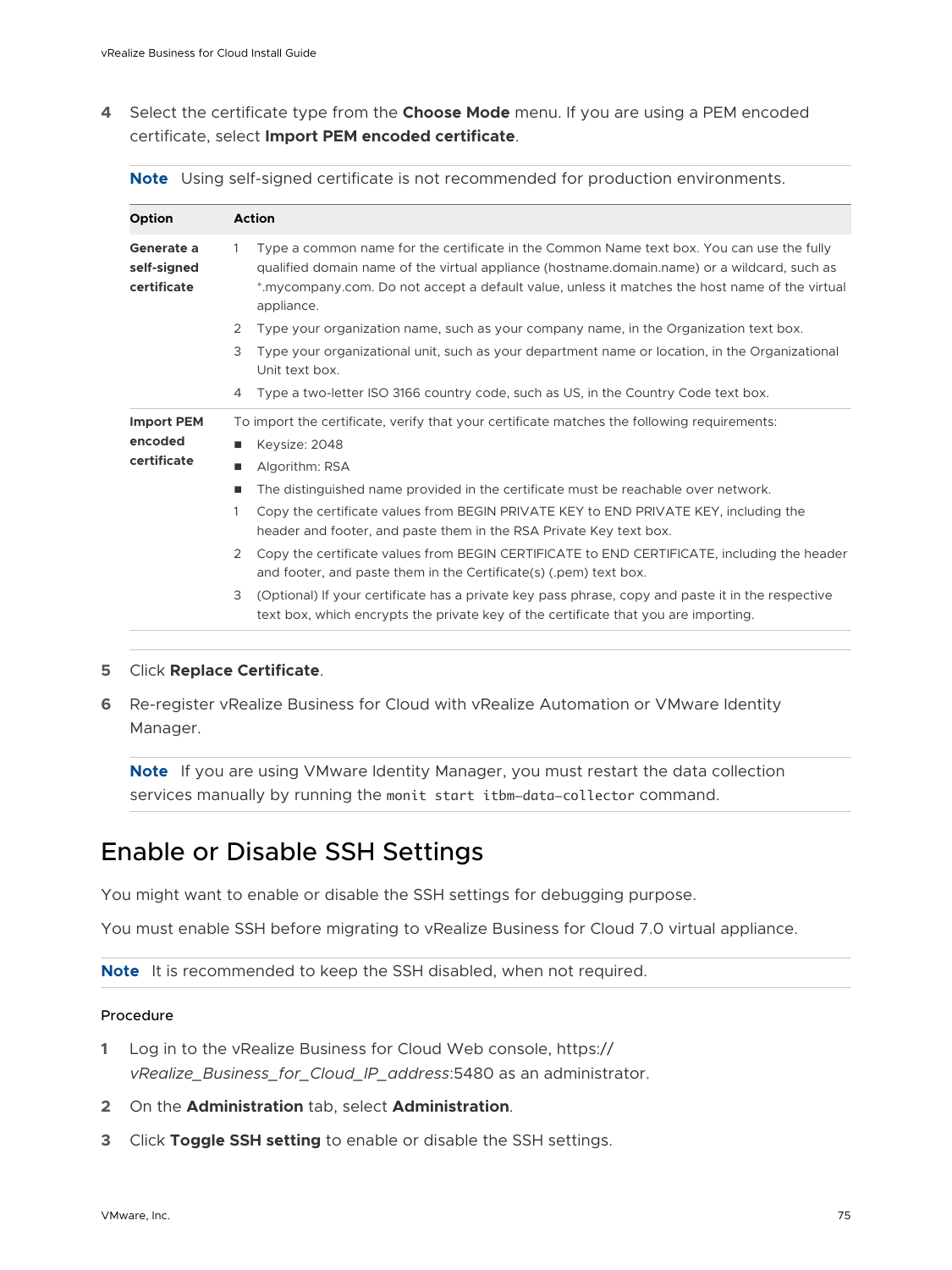# Enable or Disable TLS

You can add or remove a version of Transport Layer Security (TLS) to access vRealize Business for Cloud.

#### **Prerequisites**

Deploy vRealize Business for Cloud and have administrator access.

- **1** Log into vRealize Business for Cloud by using the system administrator credentials.
- **2** Run the monit stop itbm-server command.
- **3** Run the monit stop pricing-api command.
- **4** To disable TLS 1.0 version, run the following commands:
	- a sed -i 's/sslEnabledProtocols=.\*/sslEnabledProtocols="TLSv1.1, TLSv1.2"/g' /usr/local/ tomcat/itbm-server/conf/server.xml
	- b sed -i 's/sslEnabledProtocols=.\*/sslEnabledProtocols=TLSv1.1, TLSv1.2/g' /usr/local/ pricing-api/conf/application.properties
- **5** If you are using vRealize Business for Cloud 7.1 or earlier versions that is integrated with vRealize Automation, add the following line to disable TLS 1.0:

| <b>Action</b>                                           | <b>File Location</b>                                                                                                                                                                                                                                         |
|---------------------------------------------------------|--------------------------------------------------------------------------------------------------------------------------------------------------------------------------------------------------------------------------------------------------------------|
| Didk.tls.client.protocols=TLSv1.1.TL<br>Sv1.2 $\lambda$ | /usr/sbin/itfm-config (Below -Dsecurity.properties=\$CATALINA_BASE/<br>٠<br>$conf/security.properties \ \ \ \ \$<br>/usr/sbin/itfm-config-unregister (Below -Dsecurity.properties=<br>$\blacksquare$<br>\$CATALINA_BASE/conf/security.properties \)          |
| Didk.tls.client.protocols=TLSv1.1,TL<br>Sv1.2           | /usr/local/tomcat/itbm-server/bin/seteny.sh(Below-<br>Dsecurity.properties=\$CATALINA_BASE/conf/security.properties)<br>/usr/local/tomcat/itbm-data-collector/bin/setenv.sh (Below -<br>ш.<br>Dsecurity.properties=\$CATALINA_BASE/conf/security.properties) |

- **6** To enable TLS 1.0 version, run the following commands:
	- a sed -i 's/sslEnabledProtocols=.\*/sslEnabledProtocols=" TLSv1, TLSv1.1, TLSv1.2"/g' /usr/local/tomcat/itbm-server/conf/server.xml
	- b sed -i 's/sslEnabledProtocols=.\*/sslEnabledProtocols= TLSv1, TLSv1.1, TLSv1.2/g' /usr/ local/pricing-api/conf/application.properties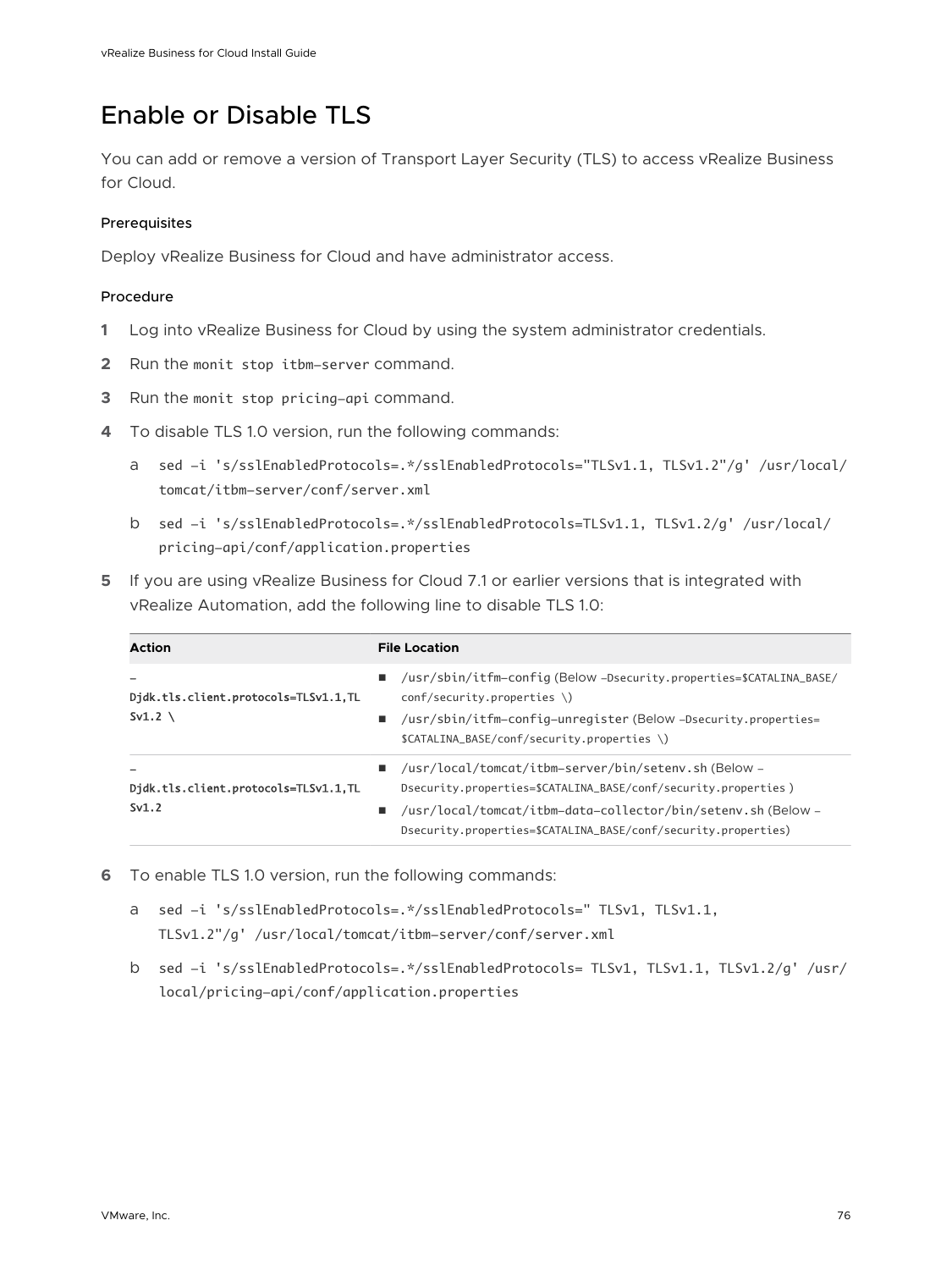**7** If you are using vRealize Business for Cloud 7.1 or earlier versions that is integrated with vRealize Automation, remove the following line to enable TLS 1.0:

| <b>Action</b>                                              | <b>File Location</b>                                                                                                                                                                                                                                                   |
|------------------------------------------------------------|------------------------------------------------------------------------------------------------------------------------------------------------------------------------------------------------------------------------------------------------------------------------|
| Didk.tls.client.protocols=TLSv1.1,TL<br>Sv1.2 $\backslash$ | /usr/sbin/itfm-config (Below -Dsecurity.properties=\$CATALINA_BASE/<br>п.<br>$conf/security.properties \ \ \ \ \$<br>/usr/sbin/itfm-config-unregister (Below -Dsecurity.properties=<br>п.<br>\$CATALINA_BASE/conf/security.properties \)                               |
| Djdk.tls.client.protocols=TLSv1.1,TL<br>Sv1.2              | /usr/local/tomcat/itbm-server/bin/setenv.sh(Below-<br>and the<br>Dsecurity.properties=\$CATALINA_BASE/conf/security.properties)<br>/usr/local/tomcat/itbm-data-collector/bin/setenv.sh (Below -<br>٠<br>Dsecurity.properties=\$CATALINA_BASE/conf/security.properties) |

**8** Run the monit start itbm-server command.

**9** Run the monit start pricing-api command.

## Exporting the vRealize Business for Cloud Log Files

You can configure vRealize Business for Cloud to send the log details to log servers such as vRealize Log Insight for analyzing the operational visibility and providing a faster troubleshooting procedure.

You can export the vRealize Business for Cloud log files to Syslog and vRealize Log Insight servers.

### Export the vRealize Business for Cloud Log Files to Syslog Server

You can configure vRealize Business for Cloud to send the log details to your Syslog server for analyzing the operational visibility and providing a faster troubleshooting procedure.

#### **Prerequisites**

- You must be a vRealize Business for Cloud administrator.
- **For TCP Syslog Appender, download the certificate of the system log server, create a** TrustStore, and add the certificate to the newly created TrustStore. For more information, see [https://docs.oracle.com/cd/E19509-01/820-3503/6nf1il6er/index.html.](https://docs.oracle.com/cd/E19509-01/820-3503/6nf1il6er/index.html)

- **1** Log into vRealize Business for Cloud by using the system administrator credentials.
- **2** Open the log4j2.xml file from the /usr/local/tomcat/itbm-server/webapps/itfm-cloud/ WEB-INF/classes/ location.
- **3** Select the relevant data delivery format.
	- Non-Secured Syslog Appender BSD Format
	- <sup>n</sup> Non-Secured Syslog Appender RFC5424 Format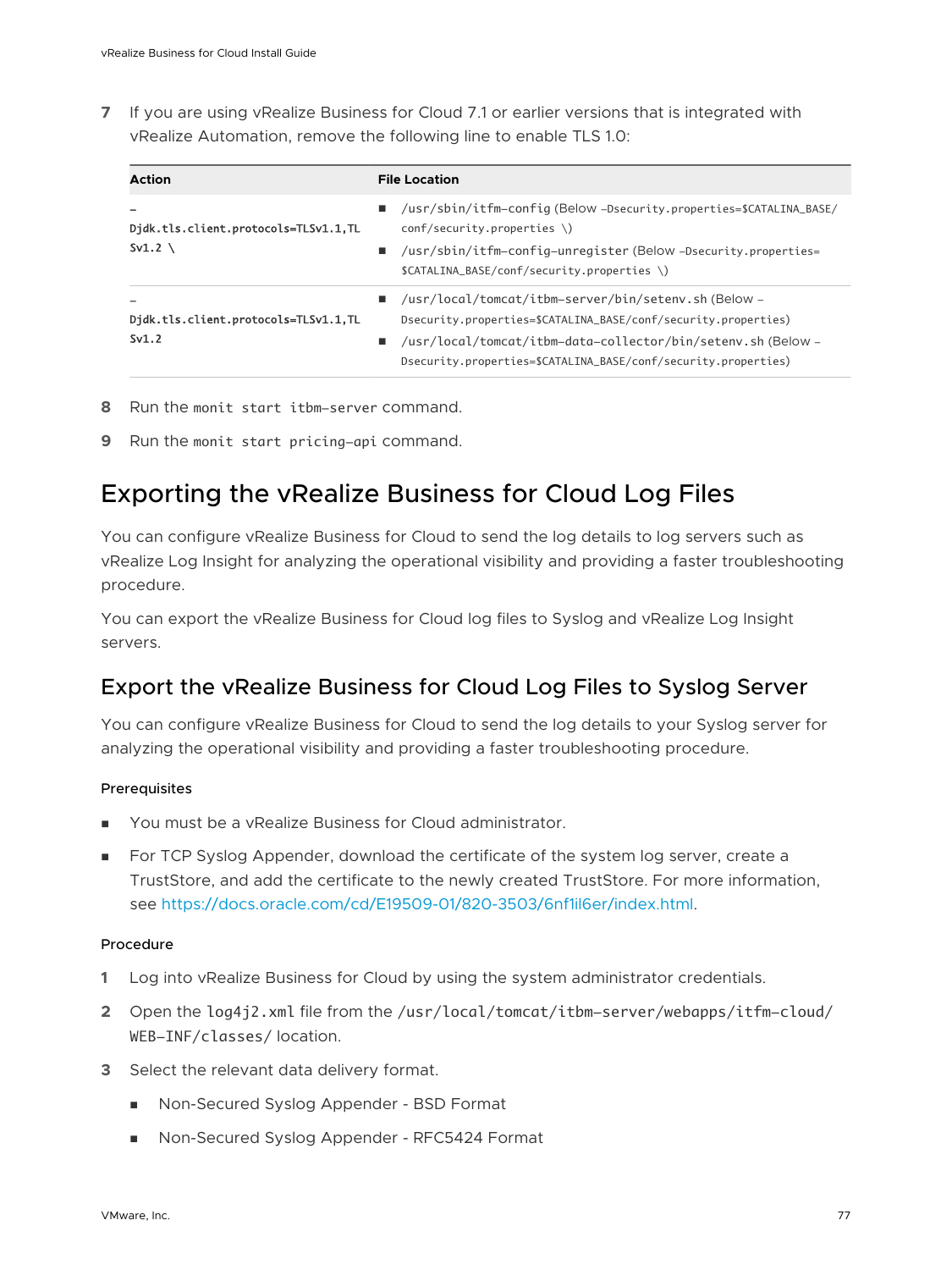- Secured TCP Syslog Appender
- **4** Add or update the following lines in the <Appenders> tag.

| <b>Option</b>                  | <b>Description</b>                                                                                                                                                                                                                                                                                                                                                                                                                                                      |  |  |
|--------------------------------|-------------------------------------------------------------------------------------------------------------------------------------------------------------------------------------------------------------------------------------------------------------------------------------------------------------------------------------------------------------------------------------------------------------------------------------------------------------------------|--|--|
| <b>For BSD Format</b>          | <syslog <br="" host="SYSLOG_SERVER_HOST" name="BSDSyslogAppender">port="SYSLOG_SERVER_PORT" protocol="TCP"/&gt;</syslog>                                                                                                                                                                                                                                                                                                                                                |  |  |
| For RFC5424 format             | <syslog <br="" format="RFC5424" host="10.23.216.36" name="RFC5424SyslogAppender">port="SYSLOG_SERVER_PORT" protocol="UDP" appName="vRB" mdcId="mdc"<br/>includeMDC="true" facility="LOCAL0" enterpriseNumber="12345"<br/>newLine="true" messageId="Audit" id="vRBApp"/&gt;</syslog>                                                                                                                                                                                     |  |  |
| <b>For TCP Syslog Appender</b> | Copy the TrustStore with the system log server certificate to the<br>a<br>vRealize Business for Cloud virtual appliance.<br>Add or update the following lines in the <appenders> tag.<br/>b<br/><syslog <br="" name="securedSyslogAppender">host="SYSLOG_SERVER_HOST" port="SYSLOG_SERVER_PORT"<br/>protocol="UDP" appName="vRB"<br/>mdcId="mdc" includeMDC="true" facility="LOCAL0"<br/>enterpriseNumber="12345" newLine="true" messageId="Audit"</syslog></appenders> |  |  |
|                                | id="vRBApp"><br>$<$ SSL $>$<br><truststore <br="" location="TRUSTSTORE PATH">password="TRUSTSTORE_PASSWORD"/&gt;<br/><math>&lt;</math>/SSL&gt;<br/><math>\langle</math>Syslog&gt;</truststore>                                                                                                                                                                                                                                                                          |  |  |

**5** Add or update the following line in the <Root> tag.

**Note** In some of the log files, the AppenderRef tag is Appender-Ref. Do not change the parameter name.

- <sup>n</sup> For BSD format <AppenderRef ref="BSDSyslogAppender"/>
- <sup>n</sup> For RFC5424 format <AppenderRef ref="RFC5424SyslogAppender"/>
- <sup>n</sup> For TCP Syslog Appender <AppenderRef ref="securedSyslogAppender"/>
- **6** Perform the same changes to the log4j2.xml file in the following locations.
	- <sup>n</sup> /usr/local/tomcat/itbm-server/webapps/itfm-cloud-dc-transformer/WEB-INF/ classes/log4j2.xml
	- <sup>n</sup> /usr/local/tomcat/itbm-data-collector/webapps/itfm-cloud-vca-dc/WEB-INF/ classes/log4j2.xml
	- <sup>n</sup> /usr/local/tomcat/itbm-data-collector/webapps/itfm-cloud-vc-dc/WEB-INF/ classes/log4j2.xml
	- <sup>n</sup> /usr/local/tomcat/itbm-data-collector/webapps/itfm-cloud-srm-dc/WEB-INF/ classes/log4j2.xml
	- <sup>n</sup> /usr/local/tomcat/itbm-data-collector/webapps/itfm-cloud-vcd-dc/WEB-INF/ classes/log4j2.xml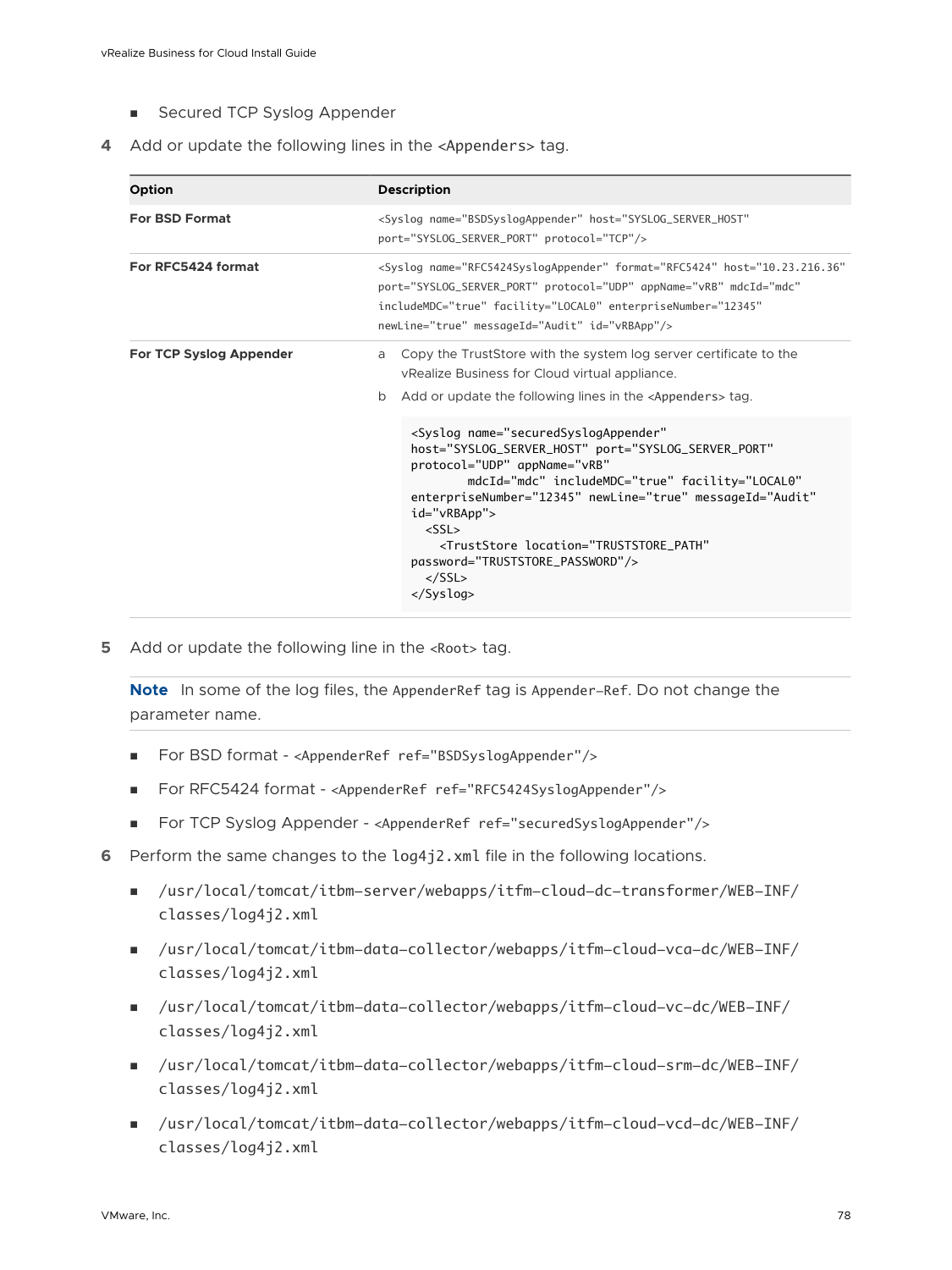- <sup>n</sup> /usr/local/tomcat/itbm-data-collector/webapps/itfm-cloud-aws-dc/WEB-INF/ classes/log4j2.xml
- <sup>n</sup> /usr/local/tomcat/itbm-data-collector/webapps/itfm-cloud-vra-dc/WEB-INF/ classes/log4j2.xml
- **7** Restart your vRealize Business for Cloud server.

## Export the vRealize Business for Cloud Log Files to vRealize Log Insight

You can configure vRealize Business for Cloud to send the log details to vRealize Log Insight for analyzing the operational visibility and providing a faster troubleshooting procedure.

#### Prerequisites

- You must be a vRealize Business for Cloud administrator.
- You must update the Common|Global agent name with the following details:

```
[common|global]
tags = {"product":"vrb", "agent_name":"FQDN_localhost_need_update"}
```
#### Procedure

- **1** Log in to vRealize Business for Cloud by using the system administrator credentials.
- **2** Ensure that your vRealize Log Insight server is accessible by pinging the host name or IP address of the server.
- **3** Open the liagent.ini file available at /var/lib/loginsight-agent/.
- **4** Modify the server section as following:

```
[server]
; Hostname or IP address of your Log Insight server 
hostname= Log_Insight_server_name
ssl_accept_any = 1
```
**5** Run the systemctl restart liagentd command, to restart liagent.

## Modifying the Default Data Retention Period

By default, the number of days for data purge is configured as 180 days for MongoDB and 365 days for PostgreSQL databases. You can modify the default number of days.

By default, vRealize Business for Cloud includes two scripts that are scheduled every Sunday. The scripts purge certain database tables from the MongoDB and PostgreSQL databases. The number of days is used to specify the age of the data in the tables. Any data that is older than the specified time duration is purged by the scripts.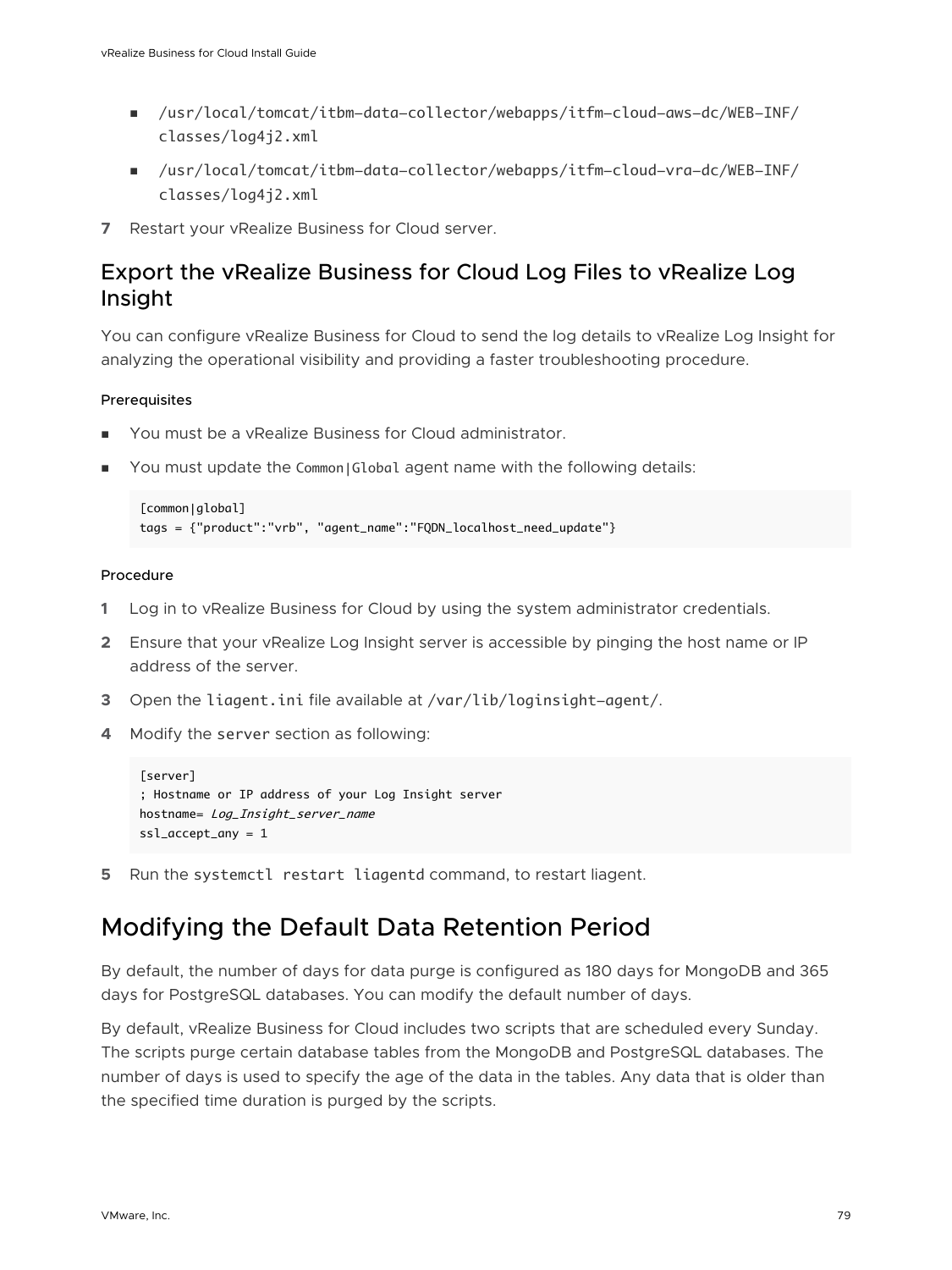#### Prerequisites

- <sup>n</sup> Verify that you have deployed vRealize Business for Cloud on vSphere or vCloud Director. See, [Deploy vRealize Business for Cloud Virtual Appliance on vSphere](#page-21-0) or [Deploy vRealize](#page-23-0)  [Business for Cloud Virtual Appliance on vCloud Director](#page-23-0).
- **n** Verify that you have started the virtual appliance. See, Chapter 5 Start the vRealize Business [for Cloud Appliance](#page-30-0).
- **n** Verify that you have enabled the Secure Socket Shell (SSH) service. See, Enable or Disable [SSH Settings](#page-74-0).

#### Procedure

**1** Log in to SSH with the root user credentials.

If you are using the Windows platform, log in to SSH using a Windows SSH tool. For example, Putty.

**2** Navigate to the /usr/ITFM-Cloud/va-tools/bin folder.

For example, cd /usr/ITFM-Cloud/va-tools/bin

- **3** Edit theservices-maintenance.sh script.
	- a Open the script:

```
#!/bin/bash
exec &> /var/log/vrb/serviceMainteneace.log
# Script to purge data before specified number of days; Default considered for Mongo is 6 
months and for Postgres it is 1 year.
. /usr/ITFM-Cloud/va-tools/bin/mongopurge.sh 180
. /usr/ITFM-Cloud/va-tools/bin/postgrespurge.sh 365
#restart mongo db
monit restart mongo
#restart itbm-server
monit restart itbm-server
```
The default number of days specified in the script for:

- mongopurge.sh is 180.
- n postgrespurge.sh is 365.
- b Change the number of days for mongopurge.sh and postgrespurge.sh, as required.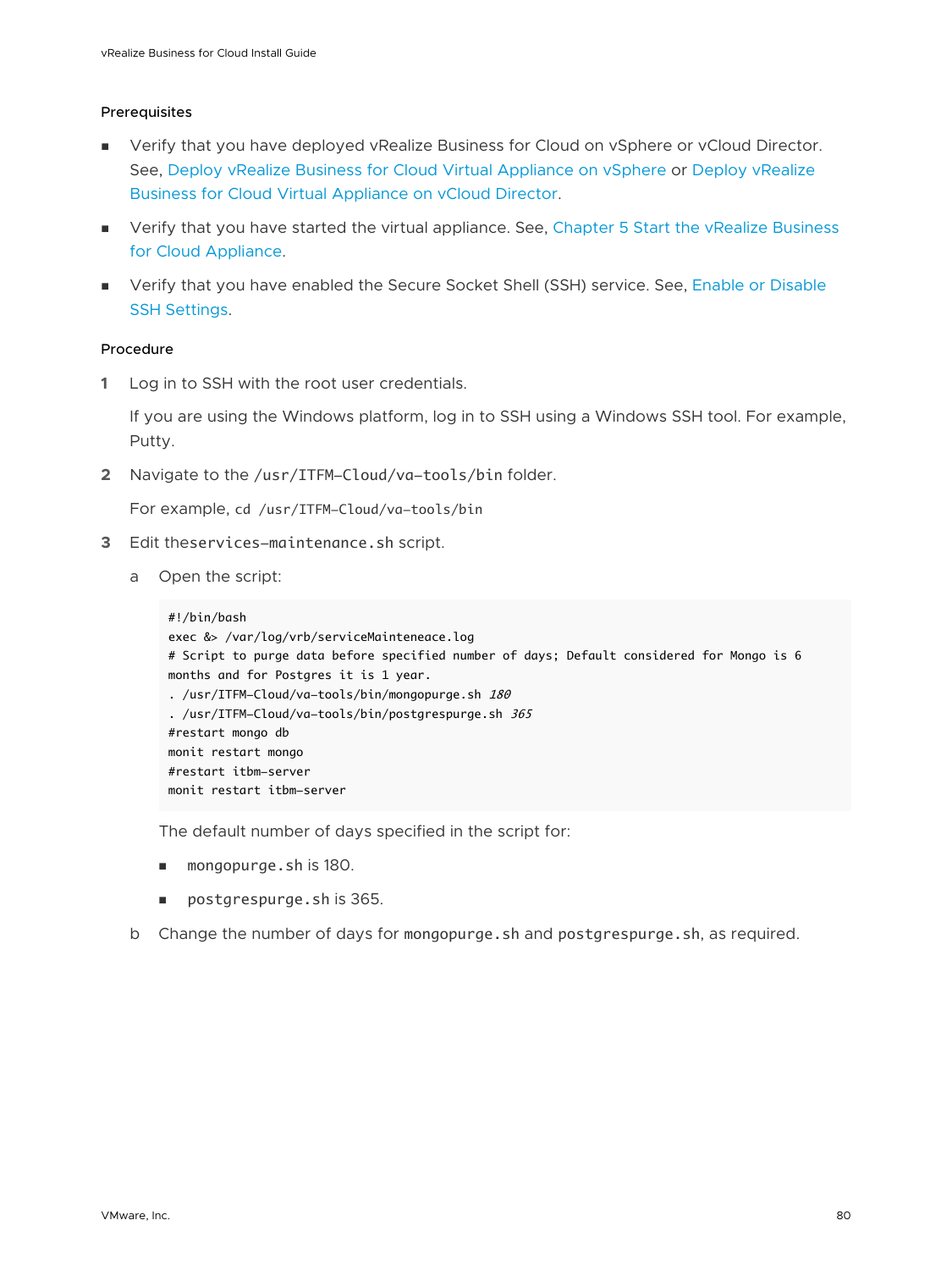# Upgrading vRealize Business for **1998**<br>Cloud

You can upgrade your virtual appliance from one version to the latest version of vRealize Business for Cloud without redeploying the virtual appliance.

| Scenario                         | <b>Tasks to perform</b>                                                                                                                                                                                              |  |  |
|----------------------------------|----------------------------------------------------------------------------------------------------------------------------------------------------------------------------------------------------------------------|--|--|
| If you are using a 7.x.x version | Perform one of the following procedures to upgrade.<br>Upgrade Your 7.x.x Version by Using Web Console<br>ш<br>Upgrade Your 7.x.x by Using the Downloadable ISO<br>ш<br>Image                                        |  |  |
| If you are using a 6.x.x version | A direct upgrade from 6.x.x version is not supported.<br>Perform the following steps.<br>Migrate from 6.2.3 to an Intermediate Version of<br><b>vRealize Business for Cloud</b>                                      |  |  |
|                                  | To upgrade to the latest version, perform one of the<br>2<br>following procedures.<br>Upgrade Your 7.x.x Version by Using Web Console<br>$\blacksquare$<br>Upgrade Your 7.x.x by Using the Downloadable ISO<br>Image |  |  |
|                                  | <b>Note</b> The <b>Demand Analysis</b> option is renamed to<br><b>Consumption Analysis with additional features.</b>                                                                                                 |  |  |

Table 9-1. Upgrade Scenarios

This chapter includes the following topics:

- Upgrade Your 7.x.x Version by Using Web Console
- **n** [Upgrade Your 7.x.x by Using the Downloadable ISO Image](#page-82-0)
- <sup>n</sup> [Migrate from 6.2.3 to an Intermediate Version of vRealize Business for Cloud](#page-83-0)

## Upgrade Your 7.x.x Version by Using Web Console

You can upgrade the vRealize Business for Cloud virtual appliance by using the vRealize Business for Cloud web console.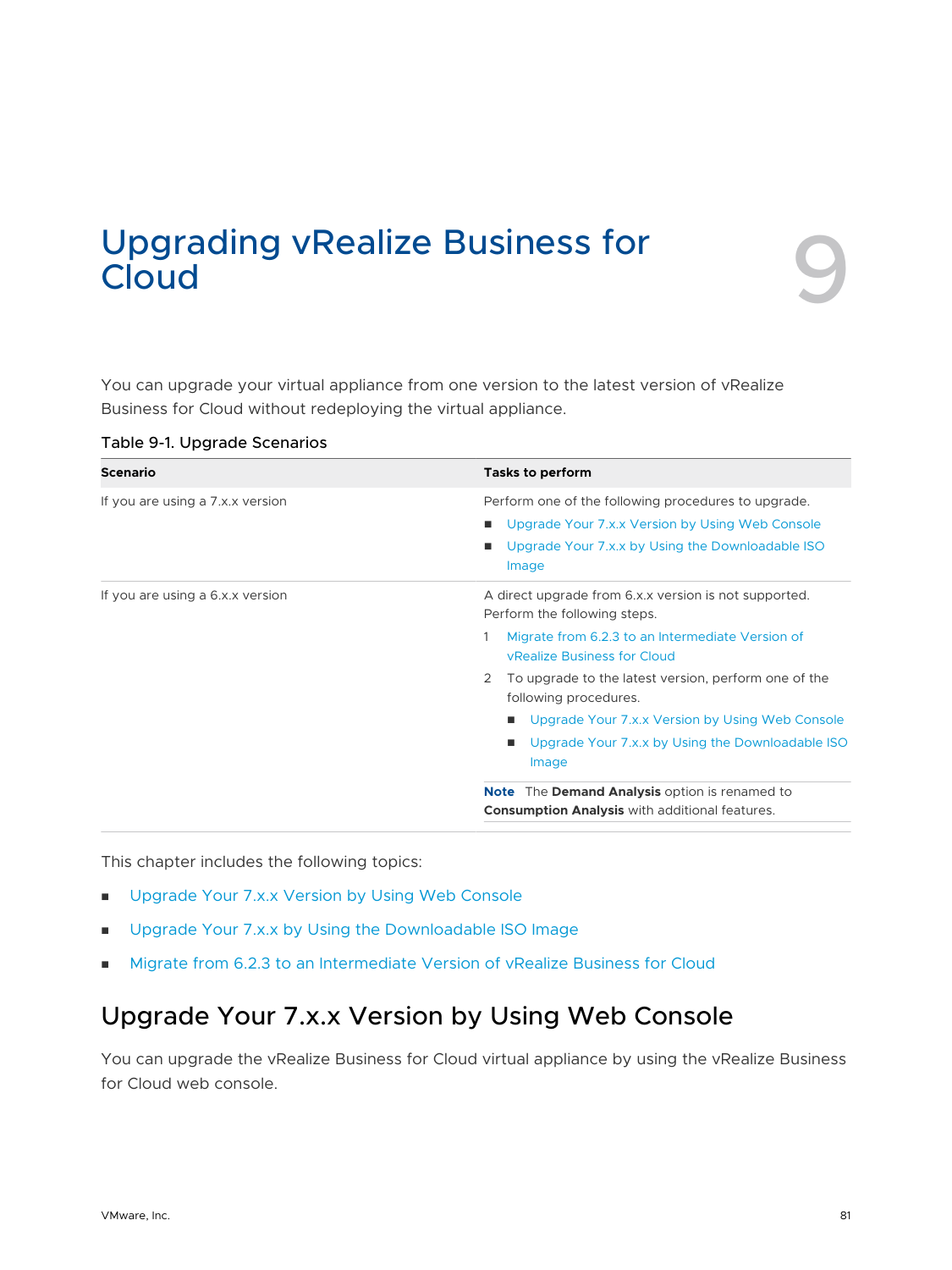#### **Prerequisites**

- Take a snapshot of the virtual appliance.
- **n** Verify that all Azure endpoints have completed the data collection process, at least once:
	- a Open the **System Status** page on vRealize Business for Cloud.
	- b Expand **Microsoft Azure data collection**.
	- c Look for the endpoint that contains no value in the **Last successful run** column.
	- d Delete this account from vRealize Business for Cloud using the following steps.
		- 1 Go to the **Administration** tab.
		- 2 Expand **Manage Public Cloud Accounts > Microsoft Azure**.
		- 3 Expand the account type.
		- 4 Delete the endpoint for which data collection is not completed.

After the upgrade, you must add the endpoint back.

#### Procedure

- **1** Log in to the web console at https://*vRealize\_Business\_for\_Cloud\_IP\_address*:5480.
- **2** If you have registered with vRealize Automation, you must unregister vRealize Business for Cloud.
	- a Download all the vRealize Automation reports.

For more information, see<https://kb.vmware.com/s/article/2151835>.

- b On the **Registration** tab, click **vRealize Automation**.
- c Enter the details of the already registered vRealize Automation server.
- d Click **Unregister**.

If you have registered with VMware Identity Manager, ignore this step.

If all the parameters are correct, you see the Unregistered with vRealize Automation server message.

- **3** Click the **Update** tab.
- **4** Click **Check Updates** to see the available updates and to enable the **Install Updates** option.
- **5** (Optional) Click **Install Updates**.
- **6** After successful upgrade, the reboot of the virtual appliance happens automatically.
- **7** Click the **System** tab, and verify the updated version number of the appliance.
- **8** If you had registered with vRealize Automation, re-register vRealize Business for Cloud with vRealize Automation.

If you have registered with VMware Identity Manager, ignore this step.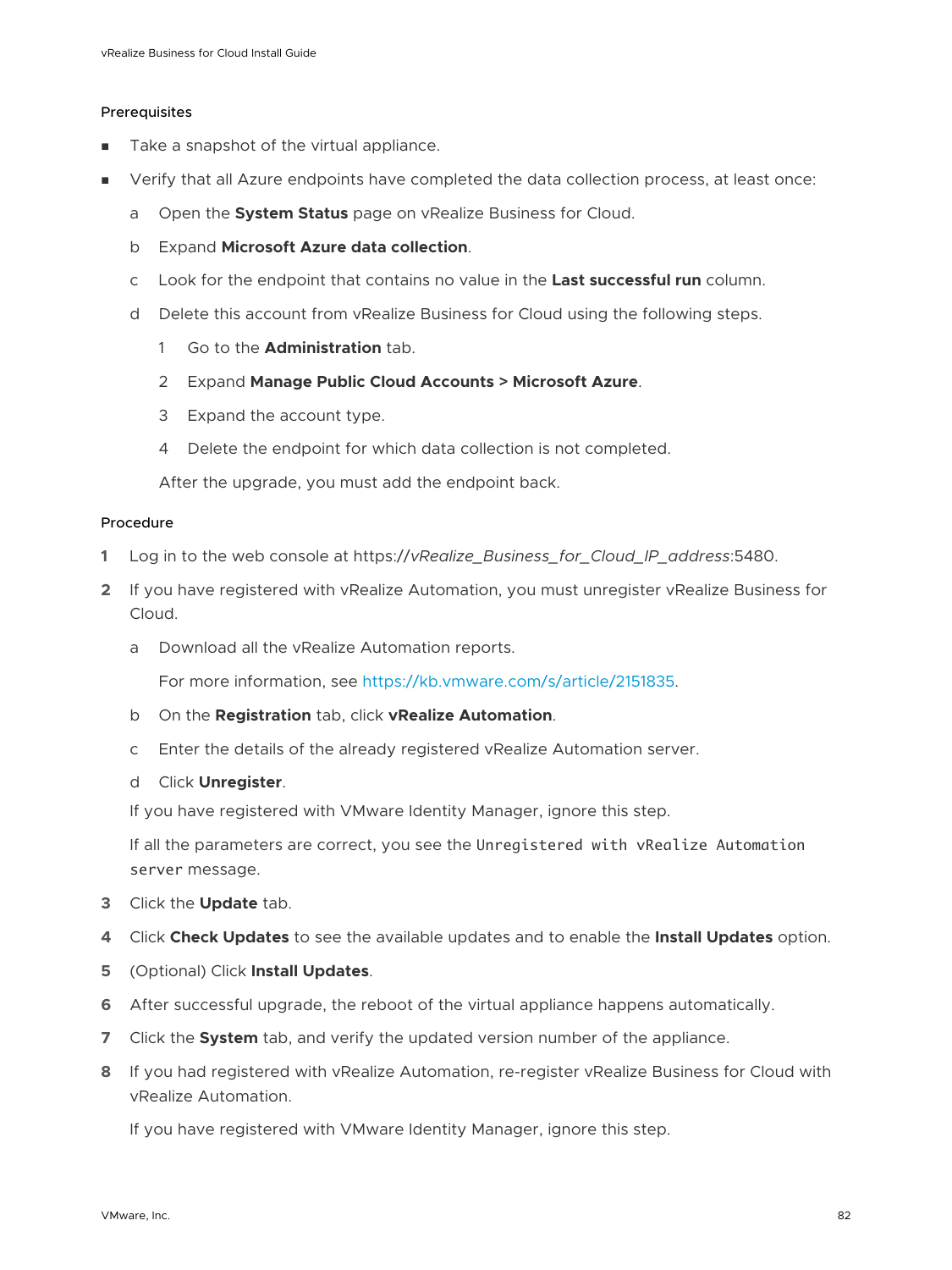#### <span id="page-82-0"></span>What to do next

- <sup>n</sup> If you had added an Azure non-EA account in the earlier version, you must edit your account. For more information, see [Manage Microsoft Azure Accounts in vRealize Business for Cloud.](#page-48-0)
- **n** If you have registered with VMware NSX Manager, edit the endpoints and run the monit restart vrbc-xenon-services command.

# Upgrade Your 7.x.x by Using the Downloadable ISO Image

You can update your vRealize Business for Cloud 7.x.x virtual appliance from an ISO file that the appliance reads from the virtual CD-ROM drive.

#### Prerequisites

- Take a snapshot of the virtual appliance.
- <sup>n</sup> Verify that you have downloaded the updated ISO file from the VMware.com website.
- $\blacksquare$  Add a CD-ROM drive to a virtual machine in the vCenter Server client. For more information, see the Configure a Datastore ISO File for the DVD/CD-ROM Drive topic in the vSphere Client topic in the vSphere documentation.

**Note** Before updating the vRealize Automation appliances, enable all CD-ROM drives you use in your upgrade.

- Verify that all Azure endpoints have completed the data collection process, at least once:
	- a Open the **System Status** page on vRealize Business for Cloud.
	- b Expand **Microsoft Azure data collection**.
	- c Look for the endpoint that contains no value in the **Last successful run** column.
	- d Delete this account from vRealize Business for Cloud using the following steps.
		- 1 Go to the **Administration** tab.
		- 2 Expand **Manage Public Cloud Accounts > Microsoft Azure**.
		- 3 Expand the account type.
		- 4 Delete the endpoint for which data collection is not completed.

After the upgrade, you must add the endpoint back.

#### Procedure

**1** Log in to the web console at https://*vRealize\_Business\_for\_Cloud\_IP\_address*:5480.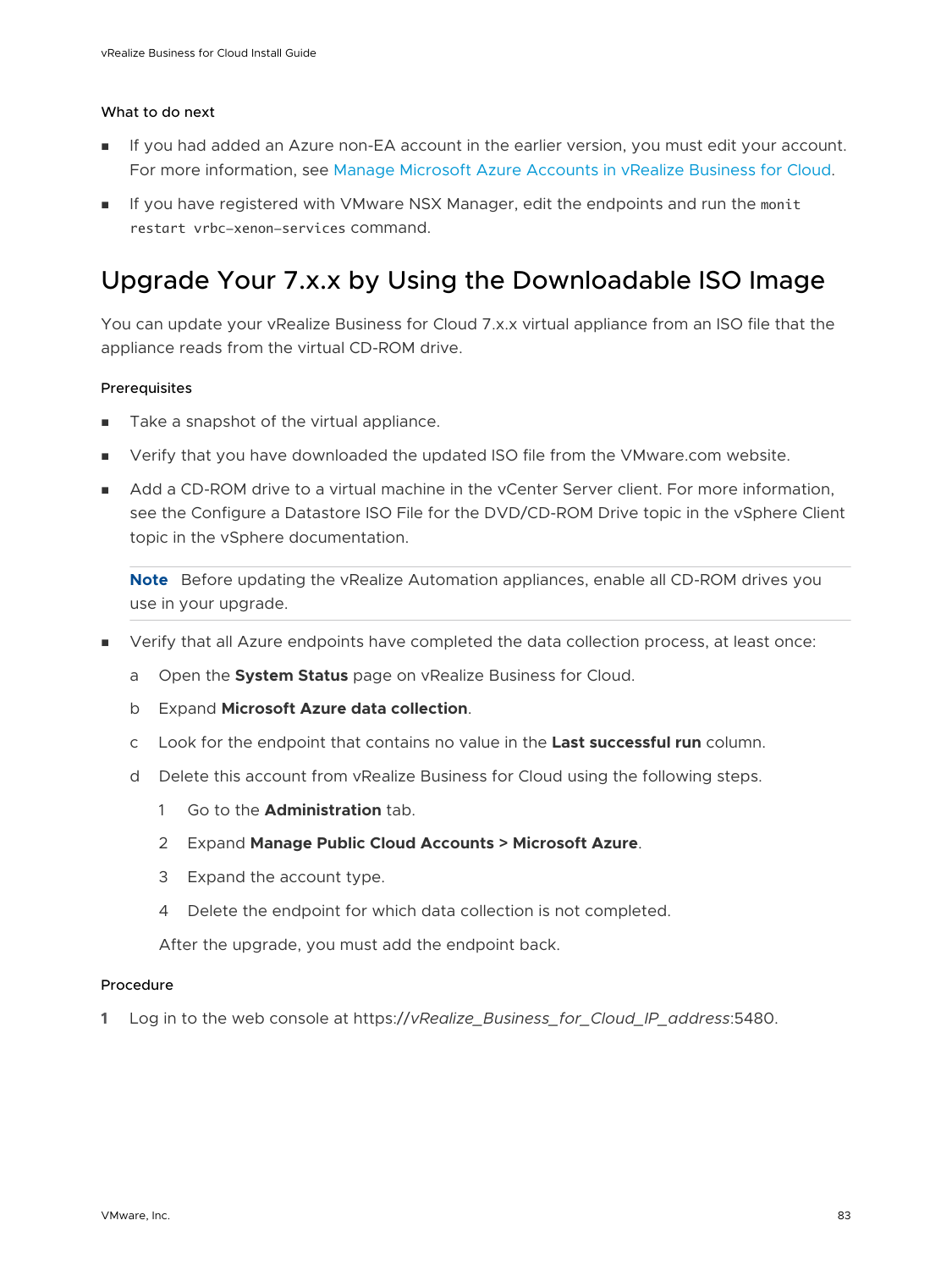- <span id="page-83-0"></span>**2** If you have registered with vRealize Automation, you must unregister vRealize Business for Cloud.
	- a Download all the vRealize Automation reports.

For more information, see<https://kb.vmware.com/s/article/2151835>.

- b On the **Registration** tab, click **vRealize Automation**.
- c Enter the details of the already registered vRealize Automation server.
- d Click **Unregister**.

If you have registered with VMware Identity Manager, ignore this step.

If all the parameters are correct, you see the Unregistered with vRealize Automation server message.

- **3** Click **Settings**.
- **4** Under Update Repository, select **Use CD-ROM Updates**.
- **5** Click **Save Settings**.
- **6** Click **Check Updates** to see the available updates and to enable the **Install Updates** option.
- **7** After successful upgrade, the reboot of the virtual appliance happens automatically.
- **8** Click the **System** tab, and verify the updated version number of the appliance.
- **9** If you had registered with vRealize Automation, re-register vRealize Business for Cloud with vRealize Automation.

If you have registered with VMware Identity Manager, ignore this step.

#### What to do next

- <sup>n</sup> If you had added an Azure non-EA account in the earlier version, you must edit your account. For more information, see [Manage Microsoft Azure Accounts in vRealize Business for Cloud.](#page-48-0)
- **n** If you have registered with VMware NSX Manager, edit the endpoints and run the monit restart vrbc-xenon-services command.

# Migrate from 6.2.3 to an Intermediate Version of vRealize Business for Cloud

The vRealize Business for Cloud supports SUSE Linux Enterprise Server (SLES) 12,Service Pack 3. The upgrade process from 6.2.3 version (which was supported SLES11) involves deployment of the server and then migration of data.

**Note** After you upgrade, the cost trend of demand analysis and its details are lost. Also, the **Demand Analysis** option is renamed to **Consumption Analysis** with additional features.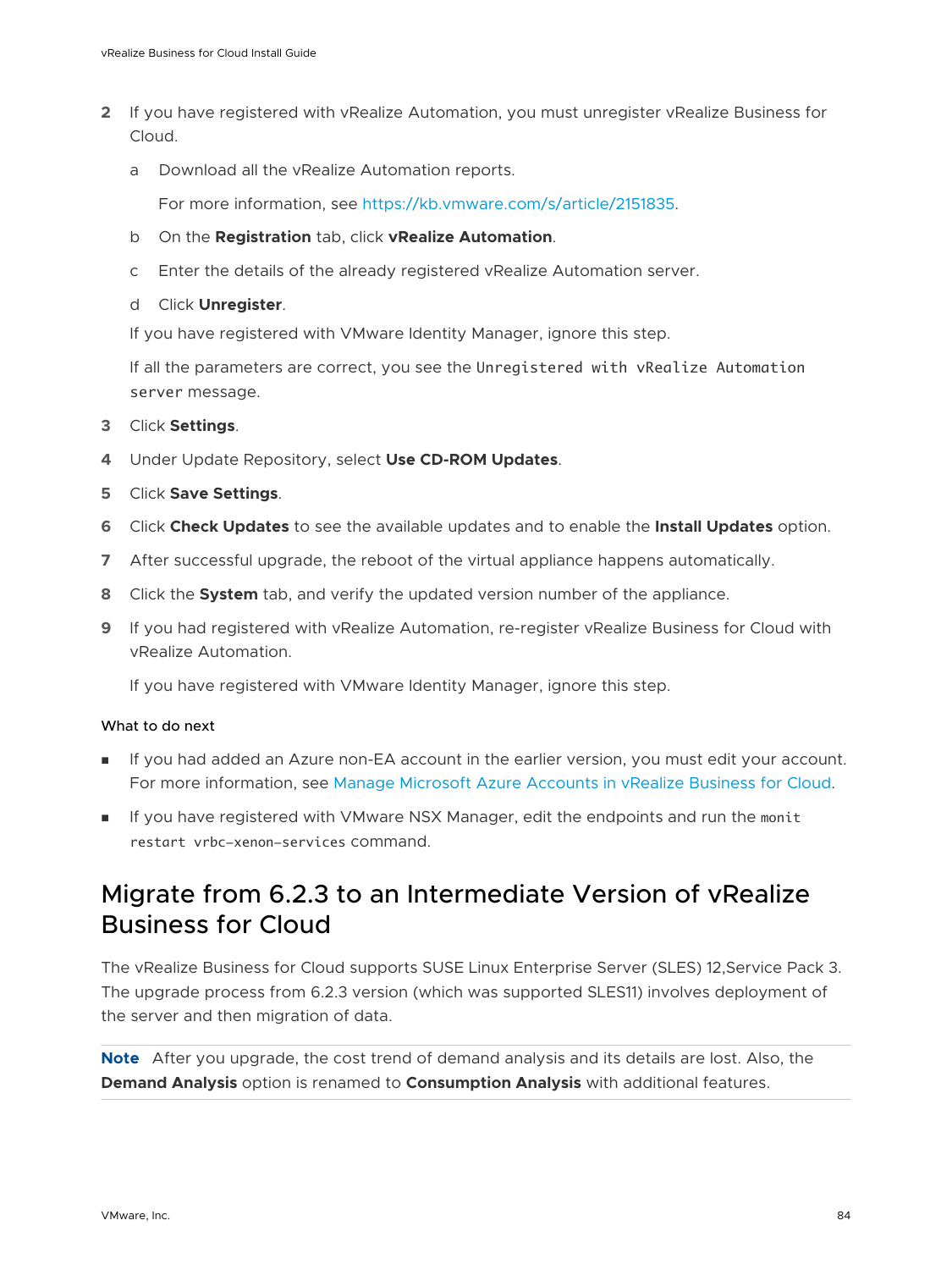For information about vRealize Business for Cloud deployment procedures, see [Deploy vRealize](#page-21-0)  [Business for Cloud Virtual Appliance on vSphere](#page-21-0) and [Deploy vRealize Business for Cloud Virtual](#page-23-0) [Appliance on vCloud Director](#page-23-0)

#### Prerequisites

**n** Ensure that you have the 6.2.3 setup for upgrading to the latest versiony Realize Business for Cloud.

**Note** If you are using earlier versions, you must first upgrade to 6.2.3 and then migrate to vRealize Business for Cloud 7.1. After you migrate to vRealize Business for Cloud 7.1 you can upgrade to the latest version of vRealize Business for Cloud.

- **n** Enable the SSH settings on your earlier virtual appliance, see [Enable or Disable SSH Settings](#page-74-0).
- Take a snapshot of the virtual appliance.
- **n** Verify that the cost calculation has completed and the system status is green.
- Verify that all Azure endpoints have completed the data collection process, at least once:
	- a Open the **System Status** page on vRealize Business for Cloud.
	- b Expand **Microsoft Azure data collection**.
	- c Look for the endpoint that contains no value in the **Last successful run** column.
	- d Delete this account from vRealize Business for Cloud using the following steps.
		- 1 Go to the **Administration** tab.
		- 2 Expand **Manage Public Cloud Accounts > Microsoft Azure**.
		- 3 Expand the account type.
		- 4 Delete the endpoint for which data collection is not completed.

After the upgrade, you must add the endpoint back.

#### Procedure

- **1** Deploy the 7.1 version of vRealize Business for Cloud on vSphere or vCloud Director.
- **2** Log in to the web console at https://*vRealize\_Business\_for\_Cloud\_IP\_address*:5480.
- **3** Click the **Migrator** tab.
- **4** Enter the earlier virtual appliance details such as IP address, user name, and password.
- **5** Click **Migrate**.

The migration process takes some time. After the successful completion of the process, you see the confirmation message.

**6** Upgrade to the latest version of vRealize Business for Cloud.